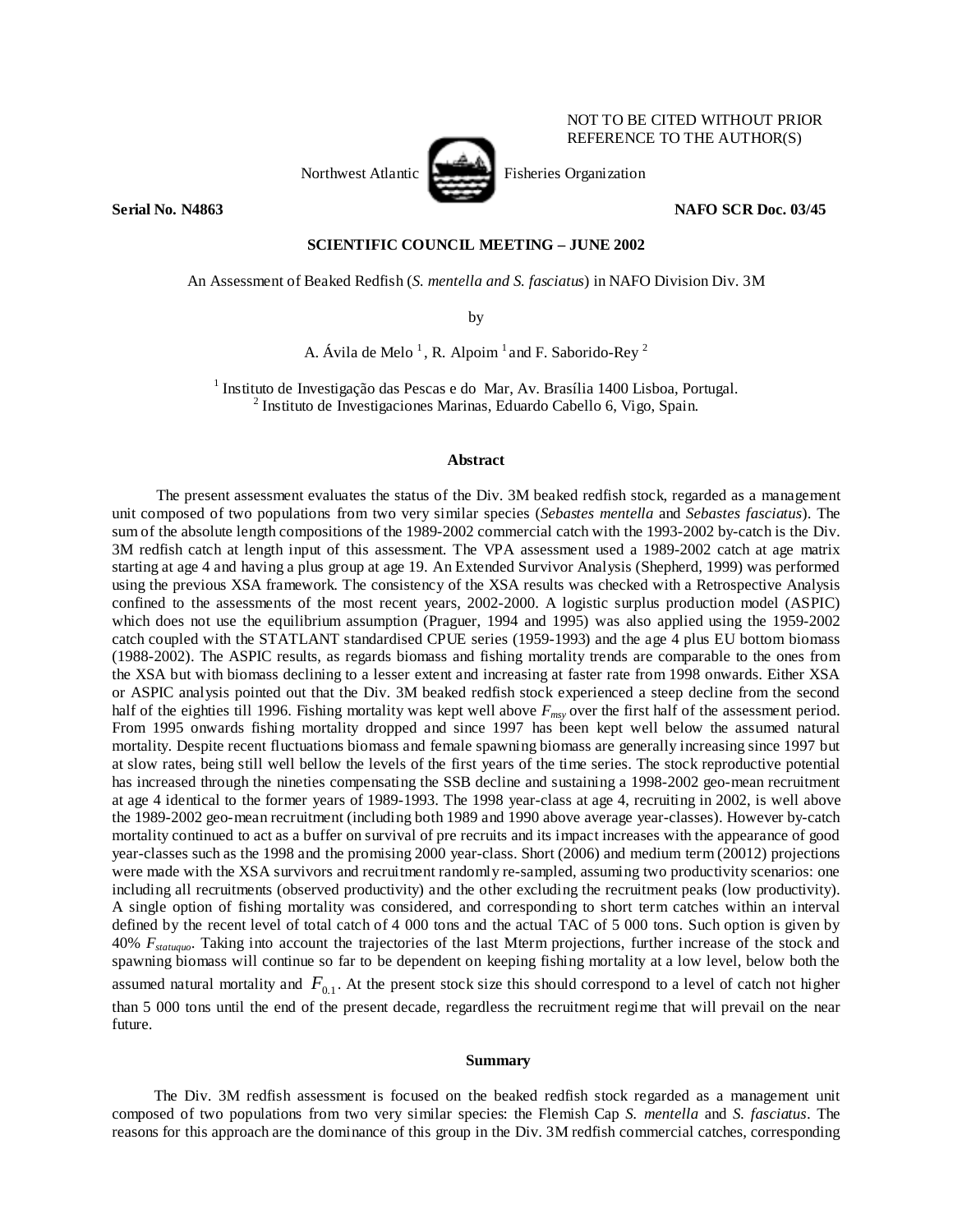also to the bulk of the redfish bottom biomass survey indices available for the Flemish Cap bank (on average representing 80% of the redfish survey bottom biomass).

The redfish fishery on Div. 3M increased from 20 000 tons in 1985 to 81 000 tons in 1990, falling continuously since then till 1998-1999, when a minimum catch around 1 000 tons has been recorded. The increase of the redfish catches to 3 800 tons in 2000 may reflect the rebirth of a redfish directed fishery in Div. 3M, with EU-Portugal and Russia consolidating their major role on the actual fishery. In 2001 catch was at a somewhat lower level (3 295 tons) and this scenario is kept in 2002 with the same level of provisional catches (3 248 tons), shared by the same partners (Table 1a, Fig. 2a). The boom in 1993 and further settlement of a shrimp fishery in Flemish Cap lead to high levels of redfish by-catch in 1993-1994. Since 1995 this by-catch in weight fell to apparent low levels but in 2001-2002 redfish by-catch reached 738-767 tons, the highest level observed since 1994. Translated to numbers this represents an increase from an annual by-catch level of 3.8 millions of redfish, recorded in 1998-2000, to 22.1 millions in 2001-2002. In 1998-2000 this by-catch represented on average 44% of the total Div. 3M redfish catch in numbers. In 2001-2002 the redfish by-catch in numbers from the Flemish Cap shrimp fishery justified 71% of the total catch.

For several years length sampling data from Russia and from the Japan were available and used to estimate the length composition of the commercial catches for those fleets and time periods. The 1989-2002 length composition of the Portuguese trawl catch was applied to the rest of the commercial catches (Table 1b). The 1993- 2002 redfish by-catch in numbers at length for the Div. 3M shrimp fishery was calculated based on data collected on board of Canadian and Norwegian vessels (Table 1c). The sum of the absolute length compositions of the 1989- 2002 commercial catch with the 1993-2002 by-catch is the Div. 3M redfish catch at length input of this assessment (Table 1d, Fig. 2b).

The EU survey abundance and female mature abundance at length for Div. 3M beaked redfish were updated with the results from the 2002 survey (Saborido Rey and Vazquez, 2003), following the methodology used in previous assessments and described in detail in the section of Input data (Table 2).

Survey bottom biomass and survey female spawning biomass was calculated as sum of products based on the abundance at length from Canadian (1979-1985) and EU (1988-2002) bottom trawl surveys, and on the annual length weight relationships derived from EU survey data (Tables 2 and 3). The 1989-2002 EU survey mean catch per tow for Div. 3M beaked redfish is also presented, in Tab 2 and Fig. 6b, with the associated standard errors.

Both survey abundance (Table 4ab) and catch at age (Table 5, Fig. 3) matrices were obtained with annual *S. mentella* age length keys from the 1990-2002 EU surveys, both sexes combined.

The more recent period covered by EU surveys (1988-2002), started with a continuous decline of survey bottom biomass till 1991 followed by a period of biomass fluctuation with no apparent trend from 1992 till 1996. A further decline occurred in 1997 and 1998, when the second lowest survey biomass was recorded (Table 2, Fig. 6a). Survey bottom biomass increased in 1999 and 2000 till 110 000 tons, the highest index observed since 1989. In 2001 biomass fall again to 59,000 tons but increased to 86 000 tons in 2002.

Survey female spawning biomass declined through the first years of EU survey series, staying at low level between 8 000-9 000 tons for most of the years since 1993. Over the more recent period the SSB index experienced large inter-annual variation, from a minimum in 1998 of 3 700 tons to 19 500 tons recorded in 2000, the highest value since 1990. In 2001-2002 the SSB index returned to 7 000-8 000 tons. The wide oscillations in bottom biomass survey indices with time can be induced by changes on the adult redfish concentration near the bottom (fish grater than 30 cm generally speaking), as well as on the distribution of this component in and out of the survey swept area of the Flemish Cap Bank. Those changes are reflected on strong negative year effects on survey catchability through the full recruited age groups over the most recent years.

An Extended Survivor Analysis (XSA) (Shepherd, 1999) was performed using the 1989-2002 EU survey abundance at age as the tuning file. The 2001-2002 XSA framework remained unchanged: age 4 as the first age group and a plus group set at age 19; no tapered time weighting, no recruiting ages with catchability dependent of year-class strength, constant catchability just at the penultimate age and a minimum standard error of the log catchability for the last true age of 0.5.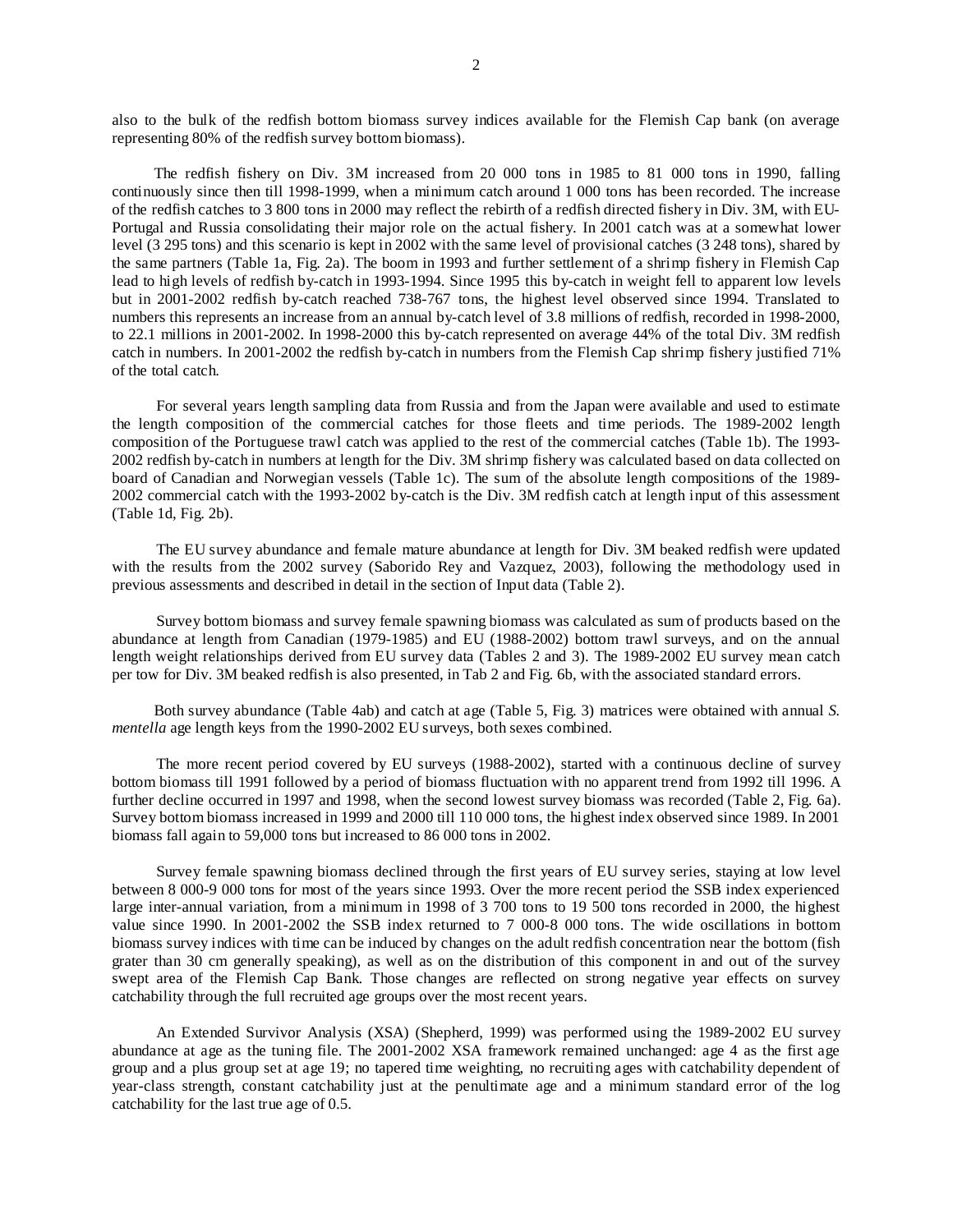The XSA converged after a high number of iterations, showing a high variability on survey catchability at age (Table 11) and a clear pattern of year effects (Table 11, Fig. 8a). Most of the *log* catchability residuals were positive during the intermediate years of 1994 to 1997, while on the former years till 1991 and again on 1998 and 2001-2002 most ages had negative residuals. Nevertheless the size of *log* catchability residuals over the most recent years (1999-2002) is smaller than through the preceding years (Fig. 8b). Low fishing mortalities from 1997 onwards, well bellow the assumed level of natural mortality, temporal changes on beaked redfish concentration near the bottom of the survey swept area (amplifying the noise on the *log* catchabilities at age and introducing strong year effects) together with a declining trend of catchabilty with age (Table 11), contributed to the long process of convergence.

 The consistency of the XSA results was checked with a Retrospective Analysis. In order to preserve at the maximum extent most of the cohorts occurring from 1989 onwards, namely the 1990 year-class, this analysis is confined to the assessments of the most recent years, 2002-2000. The retrospective XSA present a moderate over bias pattern on biomasses and an under bias pattern on fishing mortality (Table 11b and Fig. 9abc). The last three assessments present close estimates of both fishing mortality and female SSB until 1996 and 1998 respectively. The 2003 XSA estimates for 2001 biomass, female SSB and fishing mortality are around +/- 20% of the correspondent 2002 assessment results. From the possible causes of retrospective patterns the year patterns in catchability, translated in high positive or negative *log* catchability residuals through most of the ages on several years, can be the main cause of bias in a redfish assessment. For the 2000-2002 assessments, where all the recruitments are estimated from the respective survivors, an over bias of the 1990-1995 cohorts at age 4 also shows up in the retrospective analysis (first age group of the XSA's, years 1994-1999; Table 11c and Fig. 9d). For weak year-classes the impact of such recruitment over bias, first on biomass and later on female SSB over bias, can be neglected. But recruitment over bias of a strong year-class, such as the one from 1990, will be foreseen. Namely if such a strong year-class is driving the biomass and SSB trends of a stock just leaving overexploitation with most of its cohorts depleted or weak.

In summary, the poor fit of the XSA model to the survey abundance at age seems related both with redfish own biology and recent low levels of fishing mortality below natural mortality. This poor fit is a burden any redfish / lightly exploited stock assessment has to carry when using VPA based models supported by survey tuning. Despite the long process of convergence, the year patterns in the residuals of cachability at age as well as the SSB and fishing mortality patterns of the retrospective analysis, the 2003 XSA results are not only consistent for the majority of years within the overlap assessment interval of the more recent XSA's but should also be regarded as the closest picture one can get of the actual Div. 3M beaked redfish stock size.

From the Extended Survivor Analysis results (Table 12 and Fig. 10abcd) very high fishing mortalities until 1996 forced a rapid and steep decline of either abundance, biomass and female spawning biomass of the Div. 3M beaked redfish stock. From 1997 onwards, low fishing mortalities allowed a discontinuous and slow growth of both biomass and SSB but abundance was kept stable at a low level from 1996 to 2001, only increasing in 2002 with the income of the above average 1998 year-class to the 4+ stock. There was a general increase of the stock reproductive potential from 1992 to 1998. However in 2002 female spawning stock biomass was still far away from a SSB level of 80 000 tons, beyond which two consecutive above average recruitments were observed in 1989 and 1990. At the same time the appearance of the first abundant year-class after 1990, the 1998 cohort, may suggest that above average recruitments can be expected at much lower SSB levels but this signal needs to be confirmed in future assessments.

A Separable/Cohort analysis (Pope and Shepherd, 1982) has not been performed in the present assessment. From previous assessment results (Ávila de Melo *et al*, 2002) when compared with XSA, the Cohort/SPA model systematically under estimated both stock biomass and spawning stock biomass. The comparison of the results between these two VPA based models confirmed that, in the case of Div. 3M beaked redfish, biomass and fishing mortality outputs from survey and commercial input data used in XSA and SPA respectively are not in contradiction, regardless a better pattern of fitness to catch at age by the SPA model. However SPA is not an autonomous model and should not replace a model such as XSA, with an independent tuning process for the objective computation of terminal fishing mortalities.

A logistic surplus production model (ASPIC) which does not use the equilibrium assumption (Praguer, 1994 and 1995) was also applied using the 1959-2002 catch coupled with the STATLANT standardised CPUE series (1959-1993) and the age 4 plus EU bottom biomass (1988-2002). ASPIC run first on the FIT mode, to have the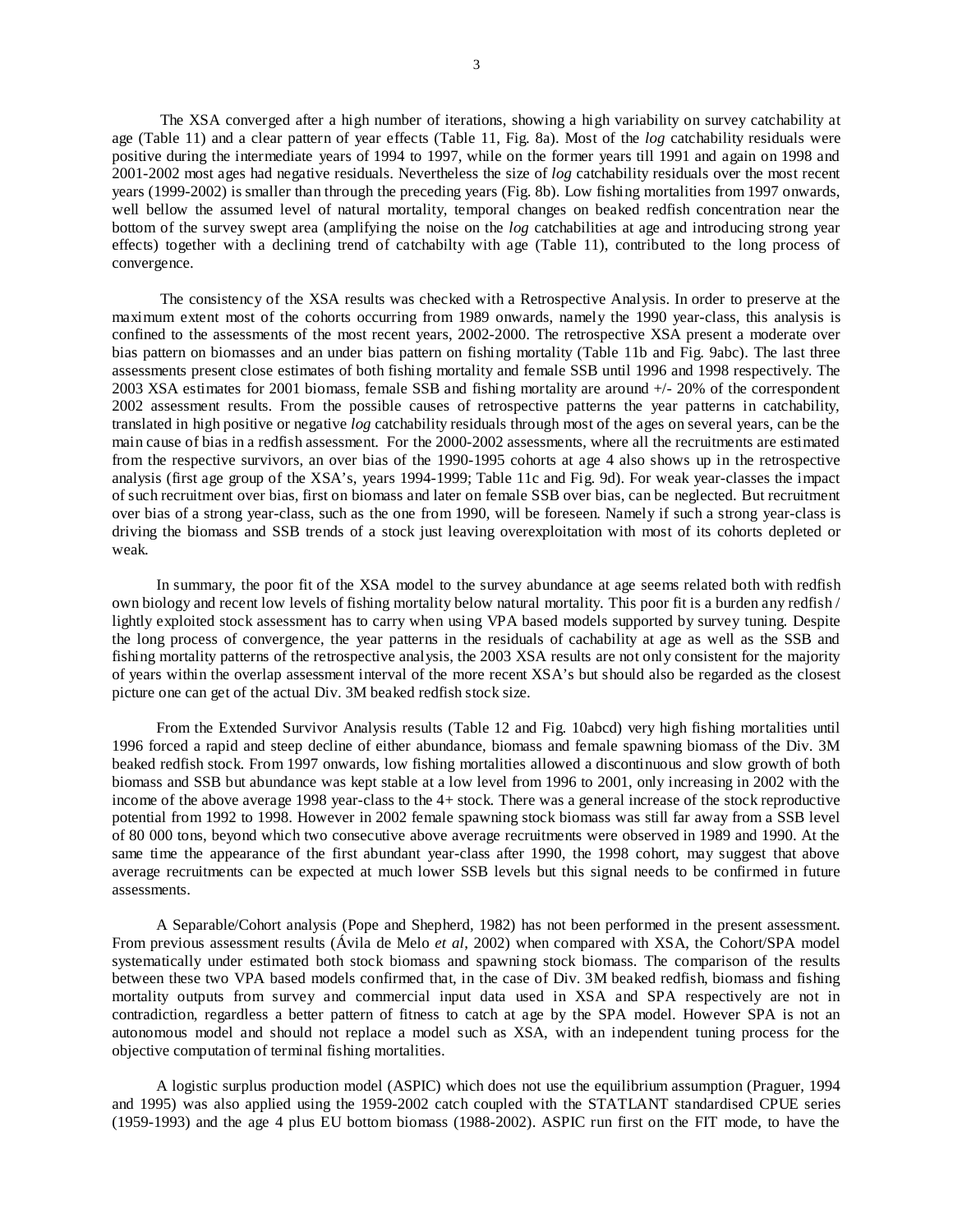deterministic parameters estimate together with effort and survey pattern of un-weighted residuals, as well as biomass and fishing mortality trends (expressed as ratios to *Bmsy* and *Fmsy*). On a second run on BOT mode effort and survey residuals were re-sampled 1000 times in order to derive bias corrected estimates and probability distribution of the parameters.

The ASPIC results (Table 13b, Fig. 11ab) shows small relative bias between the corrected and ordinary parameter estimates (0.2%-3.6%) indicating for most of the fitted parameters a distribution close to normality. The ASPIC corrected estimate for  $F_{msy}$  is 0.066, a fishing mortality level lower than  $F_{0.1}$  (0.082) and similar to  $F_{50\%SPR}$ (0.060), with an upper 50% confidence limit at the assumed natural mortality (0.1). As for *MSY* the ASPIC bias corrected estimate is of 16 800 tons with an inter quartile range for 50% confidence limits of 3 600 tons. As regards biomass and fishing mortality trends, ASPIC results are comparable to the ones from the previous XSA assessment. But on the final years of the time series the production model is not sensitive to the survey biomass fluctuations and with low fishing mortalities and a constant rate of increase ASPIC biomass grows faster than XSA biomass between 1999 and 2002 (Table 14, Fig. 11).

Either XSA or ASPIC analysis pointed out that the Div. 3M beaked redfish stock experienced a steep decline from the second half of the eighties till 1996. Fishing mortality was kept well above *Fmsy* over the first half of the assessment period, due to increasing commercial catches since the mid eighties that reached a top level within 1989 and 1993. From 1995 onwards fishing mortality dropped and since 1997 has been kept well below natural mortality. Despite recent fluctuations biomass is generally increasing since 1997 but slowly, being still far away of the level estimated for the beginning of the time series (1989). The same irregular and discrete pattern of growth is observed on the female spawning biomass, also recovering from the 1996 minimum. The prospective of a no return increase of both biomass and SSB seems to consolidate under the present low exploitation regime: the stock reproductive potential has increased through the nineties (Fig. 10c) compensating the SSB decline and sustaining a 1998-2002 geo-mean recruitment at age 4 identical to the former years of 1989-1993. The 1998 year-class, recruiting in 2002, is well above the 1989-2002 geo-mean recruitment (including both 1989 and 1990 above average year-classes).

By-catch mortality continued to act as a buffer on survival of pre-recruits and its impact increases with yearclass strength, as its is illustrated in the 2001-2002 length composition of redfish by-catch (Table 1b and c; Fig. 2b). The actual sorting grades are ineffective to avoid large amounts of by-catch of redfish of small sizes up to 14cm. With the availability to shrimp trawlers of the promising 2000 year-class (the most abundant year-class at age 1 and the second largest at age 2 of the 1988-2002 interval, from EU survey results) there is little doubt that a faster rate of stock growth, both in biomass and namely in abundance, is now dependent on the survival of this abundant cohort through its early life stage preceding recruitment to commercial fishery. Keeping catch and fishing mortality at a low level can only be effective in supporting a medium term faster stock recovery if measures to drastically reduce by-catch of very small redfish are implemented in the short term.

Short (2006) and medium term (2012) projections were made with the XSA survivors and recruitment randomly re-sampled, assuming two productivity scenarios: one including all 1989-2002 recruitments from XSA (observed productivity, Table 15a) and the other excluding the 1989, 1990 and 1998 XSA recruitment peaks (low productivity, Tab 15b). A single option of fishing mortality was chosen, corresponding to short term catches within an interval defined by the recent level of total catch of 4 000 tons and the actual TAC of 5 000 tons. Such option is given by 40%  $F_{statuquo}$  (= Fbar<sub>2002</sub>, average fishing mortality for ages 6 to 16) regardless the adopted productivity regime.

Results are presented for short and medium term SSB for a range of fishing mortalities around 40% *F<sub>statuquo</sub>* and under each of the productivity scenarios, respectively on Table 16a/Fig. 12ab and Table 16b/Fig. 13ab). The 2003-2012 spawning biomass trajectories keeping fishing mortality at 40% *Fstatuquo* and under each of the productivity scenarios are presented on Table 17a and Fig. 14ab. The correspondent yield trajectories are presented on Table 17b and Fig. 15ab.

A 40% reduction on *Fstatuquo* will keep, for most of the present decade, catches anchored between their present level and the adopted 2000-2003 TAC, but at the same time will allow, with a high probability ( $20<sup>th</sup>$  % probability profile) a 50% increase of the actual female spawning stock biomass by 2006 and a 2011 SSB representing at least 80% of the female SSB level estimated for the start of the time series. The Mterm results also suggest that the impact on biomass and catch of either productivity scenarios is null on the short term. However within the next ten years the same fishing mortality regime will drive female SSB closer to a safe level of 80 000 tons if similar pulses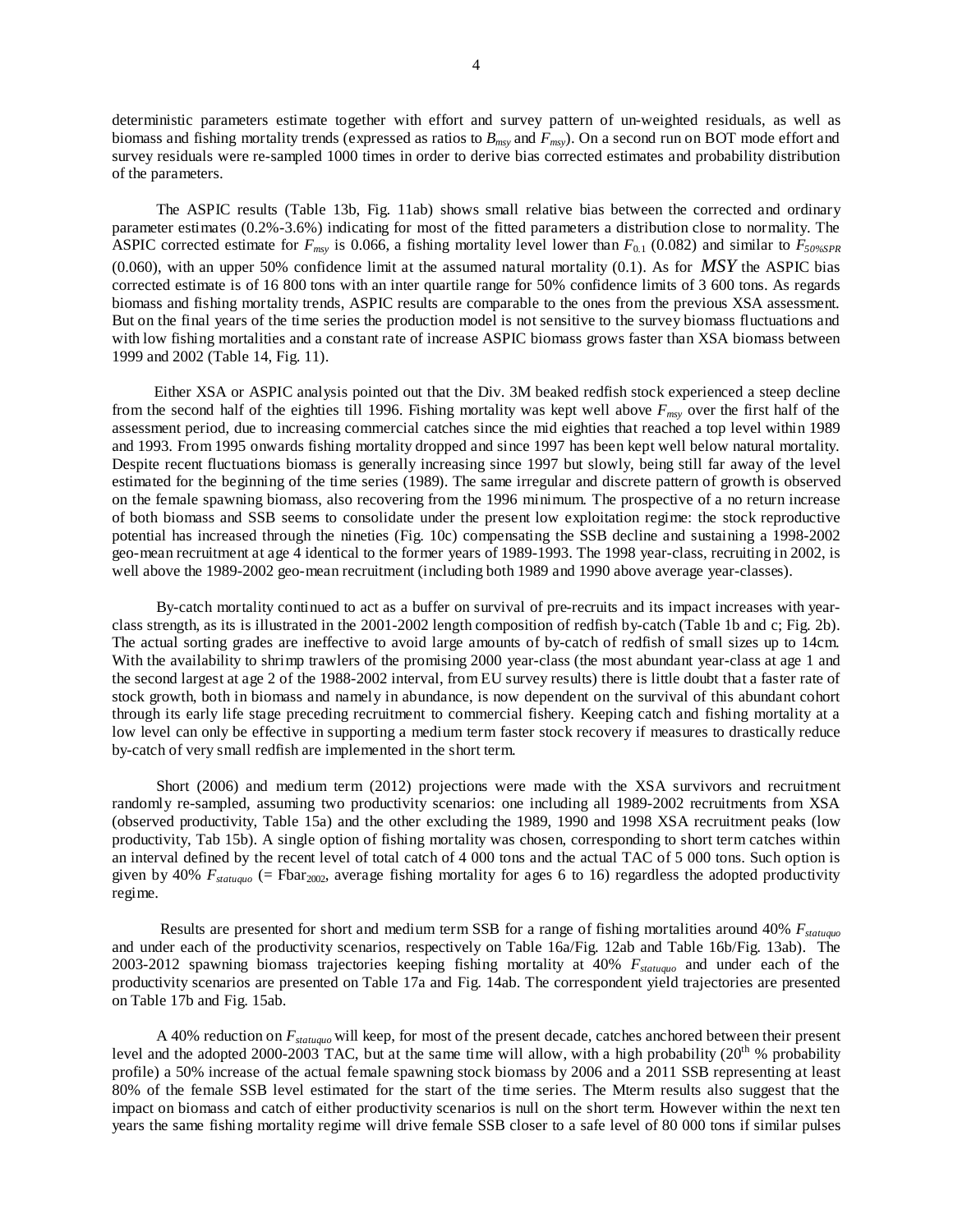of recruitment continue to occur in the near future and are allowed to reach age 4 still as strong year-classes. At the same time, and at the same level of fishing mortality, catches will have more room to gradually increase from 2009 onwards if recruitment follows the observed productivity pattern of the last 14 years (Table 18, Fig. 16ab).

In conclusion further increase of the stock and spawning biomass will continue so far to be dependent on keeping fishing mortality at a low level, below both the assumed natural mortality and  $F_{0,1}$ . At the present stock size and taking into account the trajectories of the last Mterm projections, this should correspond to a level of catch not higher than 5 000 tons until the end of the present decade regardless the recruitment regime that will prevail on the near future.

#### **Introduction**

The Flemish Cap is an underwater plateau located around 47ºN and 45ºW east of the Grand Bank of Newfoundland, with 10 555 squared miles. It has a minimum water depth of 125 m in the centre and is separated from the Newfoundland shelf by the Flemish Pass, a region with minimum depth of about 1 100 m (Fig. 1a). This physical barrier contributed to the isolation of some of the Flemish Cap fish populations, restraining the migration of species concentrating in depths less than 700 m. The Flemish Cap bank is completely outside the 200 miles Economic Zone of Canada and inside the NAFO (Northwest Atlantic Fisheries Organization) Regulatory Area, in statistical Div. 3M.

There are three stocks of redfish in NAFO Div. 3M: deep-sea redfish (*Sebastes mentella*) with a maximum abundance at depths greater than 300 m, golden redfish (*Sebastes marinus*) and Acadian redfish (*Sebastes fasciatus*) preferring shallower waters of less than 400 m. Due to their external resemblance *S. mentella* and *S. fasciatus* are commonly designated as beaked redfish. All stocks have both pelagic and demersal concentrations as well as a long recruitment process to the bottom, extending to lengths up to 30-32cm. The identity of the Flemish Cap beaked redfish populations is supported by recent morphometric studies, which detected significant differences (at  $p<0.01$ ) between the otolith length of both *S. mentella* and *S. fasciatus* from the Flemish Cap bank and the Newfoundland and St. Pierre banks (Saborido Rey, 1998).

The Flemish Cap redfish species are long living and present a slow growth, with fish attaining a size around 20-22cm at 5 years old and reaching 30 cm only at age 10. The Flemish Cap *S. mentella* and *S. fasciatus populations* present a similar length growth, namely the females of the two species, up to 20 years of age (Saborido Rey, 2001). All species are viviparous with the larvae eclosion occurring right before or after birth. Mean age of female first maturation varies from 8 years (mean length of 26.5 cm) for Acadian redfish, 10 years (mean length of 30.1 cm) for deep-sea redfish, and 12 years (mean length of 33.8 cm) for golden redfish. Spawning on Flemish Cap occurs through February till the first half of April for deep-sea and golden redfish while for Acadian redfish spawning reach its maximum in July-August (Saborido Rey, 1994).

Due to the similarity of their external morphology the commercial catches of Div. 3M redfish have always been reported together. Only since 1992 the deep-sea and Acadian redfish survey catches are separated by species on the Flemish Cap/EU bottom trawl surveys. However on the other Northwest Atlantic survey series, namely the Canadian and Russian ones, those two species are treated together as beaked redfish. Deep-sea redfish dominate the redfish commercial catches on Div. 3M, due not only to its higher abundance but also to its higher value in the Asian markets, while the golden redfish was mainly taken as a by-catch of the former Flemish Cap cod fishery.

The Div. 3M redfish assessment is focused on the beaked redfish stock regarded as a management unit composed of two populations from two very similar species: the Flemish Cap *S. mentella* and *S. fasciatus*. The reasons for this approach are the dominance of this group in the Div. 3M redfish commercial catches, corresponding also to the bulk of the redfish bottom biomass survey indices available for the Flemish Cap bank (on average representing 80% of the redfish survey bottom biomass). Finally, and due to market demand reasons, any recovery of the Div. 3M redfish fishery will be dependent on the recovery of the *S. mentella* plus *S. fasciatus* biomass from recent overexploitation.

Beaked redfish presents a geographical distribution wider than other Flemish Cap resident fish stocks, with most of its biomass spread within the boundaries of the eastern 800m-depth contour of the Flemish Cap bank, the southwest shallower bottoms of the Beothuk Knoll and the north-eastern slopes of the Flemish Pass. It should also be noted that over the second half of the 1990s to early-2000s an unknown proportion of the Div. 3M redfish catches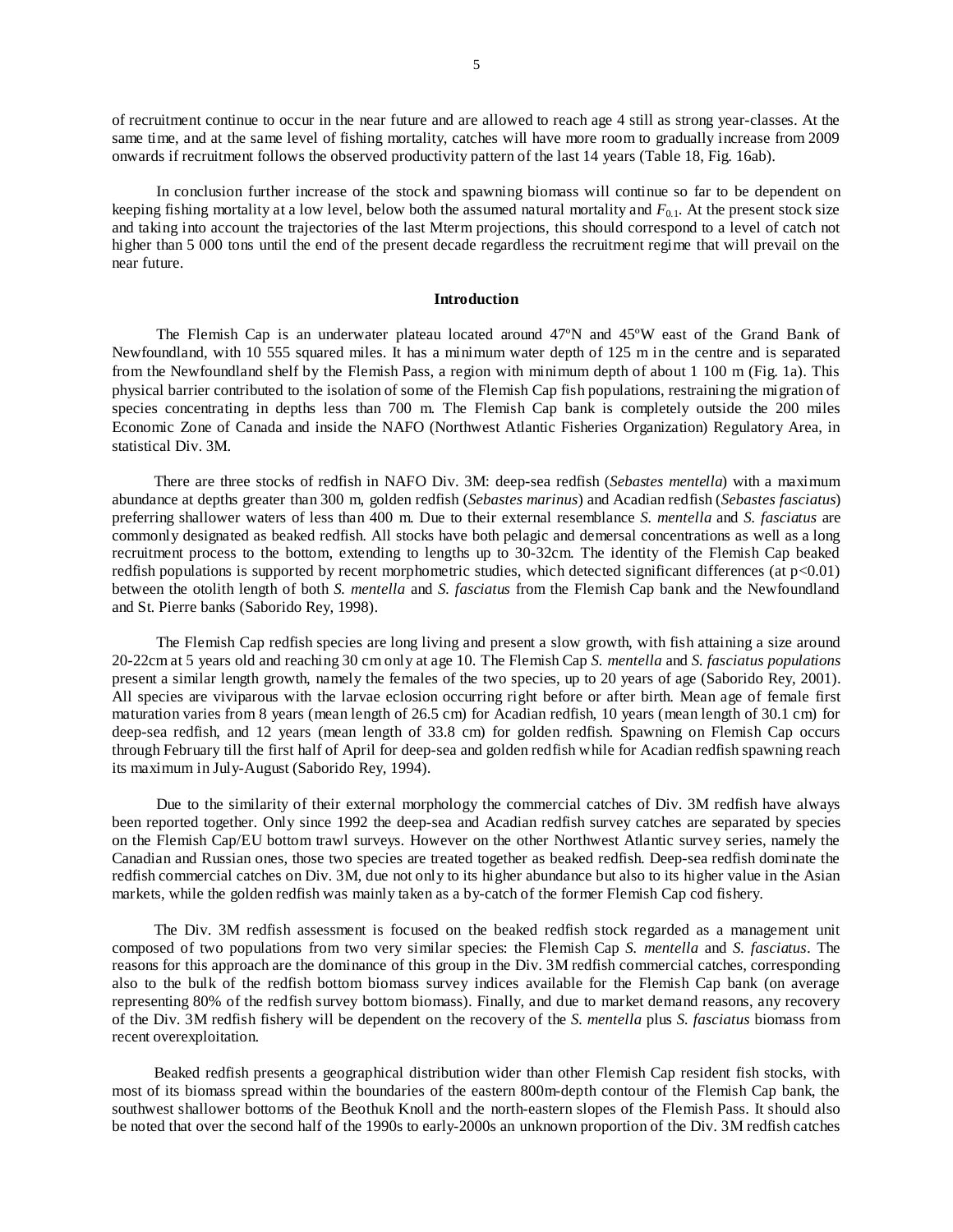were taken as by-catch of the Greenland halibut fishery pursued on the slopes of both sides of the Sackville Spur corner, on the Grand Bank side of the Flemish Pass but already in Div. 3M (Fig. 1). These catches don't belong to the Div. 3M beaked redfish stock but to the neighbour *S. mentella* population of Div. 3L. However, due to the difficulty to apart these catches from the true Div. 3M redfish catches all catch allocated in Div. 3M was considered in the assessment as a catch from the Div. 3M beaked redfish stock.

The present assessment uses an Extended Survivor Analysis (XSA) to tune the terminal fishing mortalities at age ( *F* 's at age) with the EU survey abundance's at age and to estimate the survivors by the end of 2002. This analysis is then compared a non-equilibrium surplus production model (ASPIC) for checking the consistency of the respective biomass trends. With the XSA survivors and recruitment randomly re-sampled from the 1999-2001 geometric mean-, short- and medium-term projections were made for a short-term catch status quo assumption. Low and observed productivity medium term scenarios were considered as regards recruitment.

#### **Description of the fishery**

The Div. 3M redfish stocks have been exploited over the past both by pelagic and bottom trawl. Due to the similarity of their external morphology the commercial catches of Div. 3M redfish are reported together. The majority of the bottom commercial catches are composed of beaked redfish. The species composition of the pelagic redfish catches, which dominated the fishery in the early nineties, remains unknown. However, taking into account that from survey results, *S.mentella* and *S.fasciatus* together represent the major proportion of the abundance and biomass of Div. 3M redfish it is assumed that these pelagic catches were also dominated by beaked redfish.

The redfish fishery on Div. 3M increased from 20 000 tons in 1985 to 81 000 tons in 1990, falling continuously since then till 1998-1999, when a minimum catch around 1 000 tons has been recorded most as bycatch of the Greenland halibut fishery (Table 1a, Fig. 2a). The drop of the Div. 3M redfish catches from 1990 onwards is related with the quick decline of the stock biomass followed by an abrupt decline of fishing effort deployed in this fishery.

Mid-water trawlers from Russia and the Baltic states conducted the fishery from 1989 to 1993 (these later fleets only showing up in 1992 and 1993), followed by bottom trawlers from EU-Portugal, South Korea (which entered the fishery in 1989with a peak of 17 885 tons) and Cuba (Table 1a). However the leading role of Russia in the fishery is lost in 1992, when the respective catches fall to 2 937 tons, from 24 661 tons caught in the previous year. The Baltic fleets almost vanished from Flemish Cap in 1994 and so did South Korea.

In 1994 and 1995 the Div. 3M redfish fishery dropped to a level of 11 000-13 500 tons, with Russia and Portugal being still the main participants in the fishery. Estimated Div. 3M redfish catches from non-Contracting Parties represented 13% and 26% of the overall catch respectively. Most of these catches, as well as the Portuguese catches, were taken as by-catch of the former Div. 3M cod trawl fishery.

In 1996 the Div. 3M redfish catch continued to decline to 5 800 tons. Most of it taken by Korean crewed non-Contracting Party vessels (4 150 tons, from Canadian surveillance reports) indicating that, although with reflaged vessels, South Korea was still interested in Div. 3M redfish. Japan (678 tons) and EU-Portugal (332 tons) were the major Contracting Parties with redfish catches recorded in 1996.

The remaining Portuguese and Japanese trawlers recorded the major proportion of the catch from 1996 till 1999, but for these fleets Greenland halibut was already the priority species in all NAFO Divisions (NAFO circular letters with monthly provisional catches, 1995-1999). During this period most of the Div. 3M redfish catches were actually taken as by-catch of the Greenland halibut fishery.

However in 1999 Russian vessels appeared again in Flemish Cap and their nominal catch rose from 92 tons to 1 808 tons in 2000. Estonians vessels joined the fishery in 2000 recording 632 tons, while the EU catches increased from 505 tons in 1999 to 1349 tons in 2000 due to a jump in the catches from Portugal: 96 tons to 916 tons. The increase of the redfish catches from 1 068 tons in 1999 to 3 825 tons in 2000 may reflect the rebirth of a redfish directed fishery in Div. 3M. In 2001 provisional catches were at a somewhat lower level, 3 295 tons, but EU-Portugal and Russia consolidated their role as major partners of the actual fishery with 92% of the overall catch. This scenario is kept in 2002 with the same level of catches (3 248 tons) shared by the same partners (NAFO circular letters with monthly provisional catches, 2000-2003).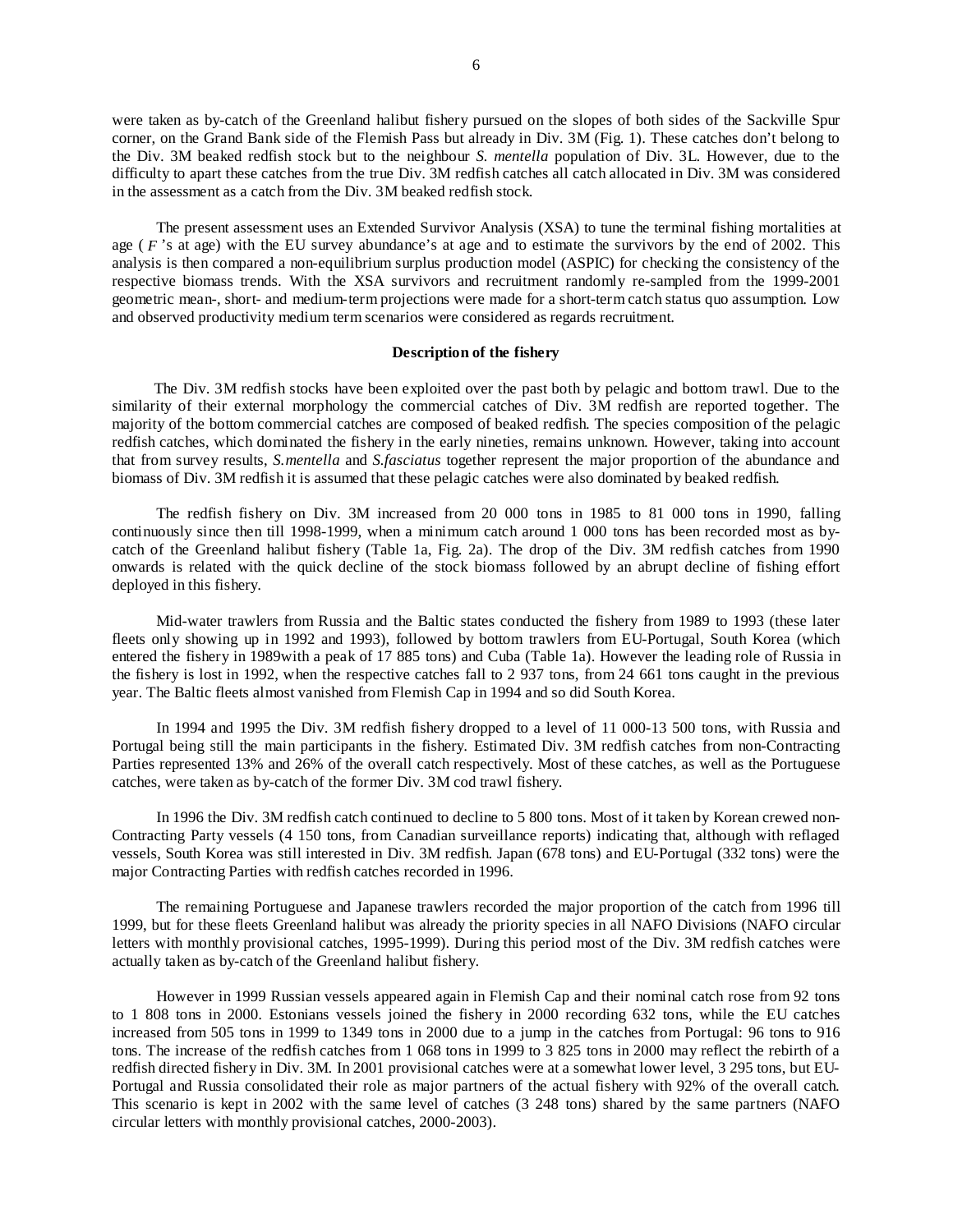The boom in 1993 and further settlement of a shrimp fishery in Flemish Cap lead to high levels of redfish bycatch in 1993-1994. The loss of commercial yield of beaked redfish due to the 1993-1995 by-catches by the Div. 3M shrimp fishery was calculated to be at 23 000 tons, for an exploitation level around  $F_{0.1}$  (Ávila de Melo *et al.*, 1997). For this overall figure the 1993 by-catch contributed with 63% of the yield loss while the 1995 by-catch is only responsible for 3%. In terms of year-classes the 1989 year-class was the one with a major contribution to this overall yield loss (49%), followed by the 1990 year-class (30%).

Since 1995 this by-catch in weight fell to apparent low levels but in 2001-2002 redfish by-catch reached 738- 767 tons (Kulka, 2002 and 2003, *pers. comm*.), the highest level observed since 1994. Translated to numbers this represents an increase from an annual by-catch level of 3.8 millions of redfish, recorded in 1998-2000, to 22.1 millions in 2001-2002. In 1998-2000 this by-catch represented on average 44% of the total Div. 3M redfish catch in numbers. In 2001-2002 the redfish by-catch in numbers from the Flemish Cap shrimp fishery justified 71% of the total catch.

Recent catches and by-catch ('000 tons) are as follows:

|             | 1989 | 1990                    | 1991 |    | 1992 1993 1994 1995                                                                            |       |                               | 1996 | 1997    | 1998 | 1999             | 2000           | 2001 | 2002 |
|-------------|------|-------------------------|------|----|------------------------------------------------------------------------------------------------|-------|-------------------------------|------|---------|------|------------------|----------------|------|------|
| TAC         | - 20 | 50                      | - 50 | 43 | 30                                                                                             | 26 26 |                               | 26   | - 26    |      | 20 13            | 5 <sup>5</sup> |      |      |
|             |      | Catch $58.1^1$ $81.0^1$ |      |    | $48.5^1$ $43.3^1$ $29.0^1$ $11.3^1$ $13.5^1$ $5.8^1$ $1.3$ $1.0$ $1.1$ $3.8^2$ $3.3^2$ $3.2^2$ |       |                               |      |         |      |                  |                |      |      |
| $By-catch3$ |      |                         |      |    | 11.97                                                                                          |       | 5.90 0.37 0.55 0.16 0.19 0.10 |      |         |      |                  | 0.10           | 0.74 | 0.77 |
| Total 58.1  |      |                         |      |    | 81.0 48.5 43.3 41.0 17.2 13.9                                                                  |       |                               |      | 6.4 1.5 |      | $1.2 \qquad 1.2$ | 39             | 4.0  | 4.0  |

1 Includes estimates of non-reported catches from various sources

2 Provisional

3 Kulka, D. pers. comm. 2000-2003

## **Research Survey Series**

Bottom trawl survey biomass for Div. 3M redfish present large inter-annual variability, too drastic to be only explained by changes in stock abundance from one year to the next. These fluctuations are caused not only by vertical migrations of redfish, all species with both demersal and pelagic behaviour, but also by a wide and variable distribution within the division, as pointed out by the beaked redfish commercial catches from the north eastern slopes of Flemish Pass, near the border of Div. 3M with Div. 3L.

 There are two survey series providing bottom biomass indices as well as length and age structure of the Flemish Cap redfish stocks: one from Russia (1983-1993; 1995-1996 and 2001-2002), one from the European Union/Spain and Portugal (1988-2002). An earlier bottom trawl survey series has been carried out by Canada from 1979 till 1985. This series was discontinued since then, despite an isolated Canadian bottom trawl survey conducted again on 1996.

## **Russian Series**

The Russian survey has been conducted annually in April-May as a bottom trawl survey down to the 731 m depth contour from 1983 to 1995, with an interruption in 1994. During this first period the Russian bottom trawl survey series used the stratification of the Flemish Cap bank proposed by Doubleday (1981) and has been complemented with an acoustic estimate of the pelagic component of the redfish stocks between 1988 and 1993. In 1996 the Russian bottom trawl survey has covered for the first time the strata within 731-914m depth range, according to the Flemish Cap/Flemish Pass stratification proposed by Bishop (1994) (Igashov and Vaskov, 1997). The Russian series was again interrupted between 1997 and 2000. In May-June of 2001 and 2002 a bottom trawl survey was conducted by Russia on Flemish Cap and neighbouring grounds in Div. 3M, using Bishop's stratification (*op. cit*) and with hauls down to 1 280m (Vaskov, 2002; Vaskov and Igashov, 2003).

 On top of the discontinuity of this series there is a high variability in the way the Russian surveys were conducted, namely through the nineties. In 1992 four strata on the east-west southern limits of the Flemish Cap bank were not swept. Also since 1992 the number of valid tows dropped from 100-130 (1987-1991) to 53-76 (1992- 1996). At least in 1996 the number of sets in most of the strata was kept constant (3 tows per strata). In 2001 and 2002 only 90-94 valid hauls were made within an area of 15 760 squared miles (an area about 50% greater than the area of the Flemish Cap bank covered by the EU series) (Vaskov, *op.cit*.) Survey vessels changed annually since 1991 (Vaskov and Igashov, *op. cit.*). Survey data till 1993 referred to the tree redfish species combined, whereas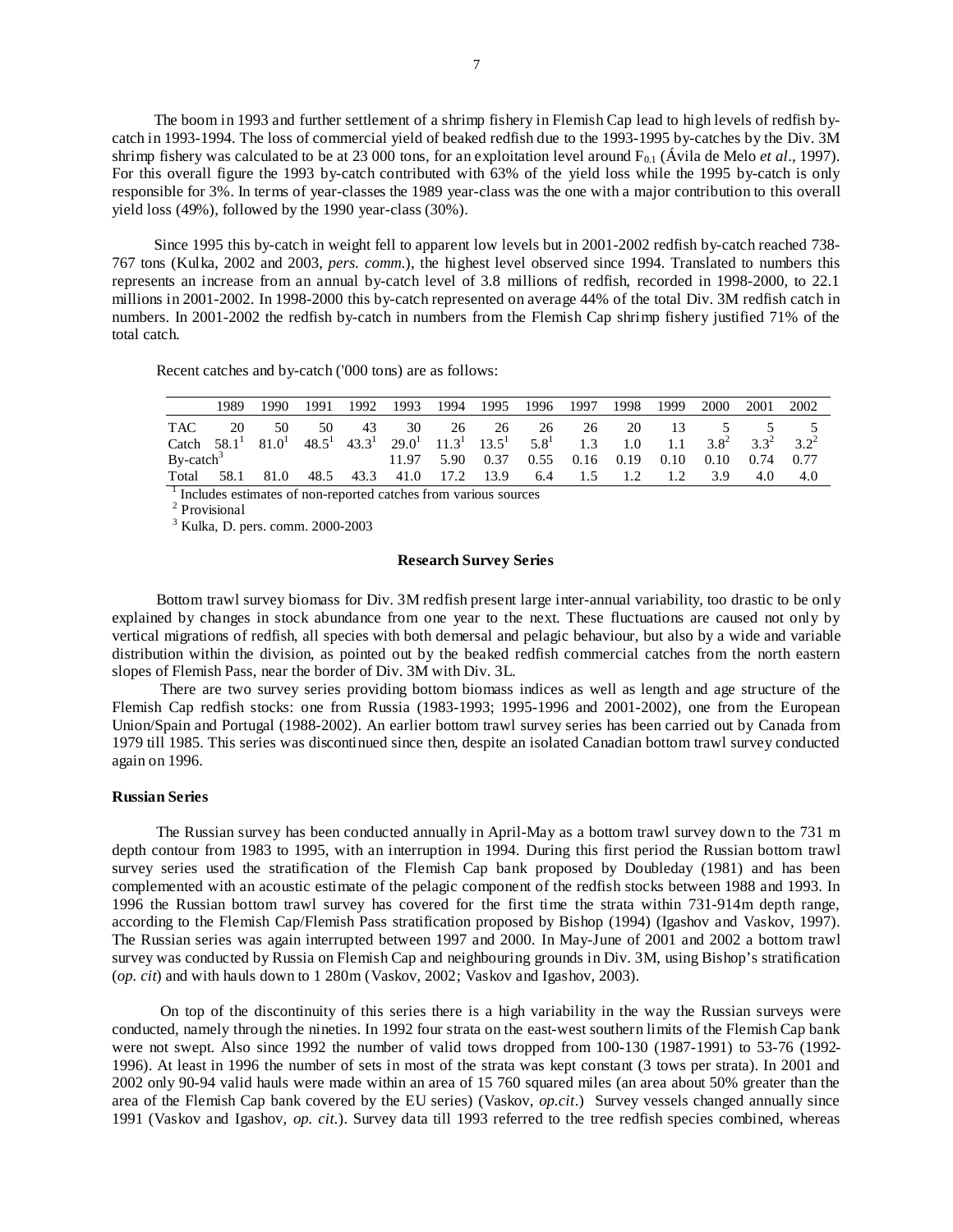from 1995 onwards separate data are available for golden redfish (*Sebastes marinus*) and for beaked redfish (*Sebastes mentella* and *Sebastes fasciatus*).

 Those changes from one year to the next, together with a poorer coverage of an increasing swept area, led the Russian bottom trawl series with an associated inter-annual variability higher than EU survey series. The discrepancies observed on several years between the survey results from the Russian and EU series are also too dramatic to be explained by seasonal changes in redfish distribution. These discrepancies are supported by differences on the strata (and depths) with a higher proportion of redfish biomass estimated by each of the surveys, which are difficult to justify taking into account the relatively short time lag between them. The above-mentioned facts had prevented the use of Russian data in the calibration procedures included in the assessment framework.

# **EU Series**

The EU survey has been conducted annually in June-July since 1988 as a bottom trawl survey, down to the 731 m depth contour. Swept area is divided according the Flemish Cap bank stratification proposed by Doubleday (1981). Half an hour valid hauls were kept around 120 each year, with the number of hauls in each stratum proportional to the respective swept area. Each haul swept the bottom at a constant speed about 3.3-3.5 knots, with the gear performance controlled at most of the tows with SCANMAR equipment. Different survey vessels were used only in 1989 and 1990. During the 1988 and 1989 surveys only golden redfish has been separated from the rest of the redfish catches. Since 1990, juvenile redfish (less than 21 cm) has also been separated as an independent category, and 1992 forward all the 3 species and juveniles were separated in each haul catch prior to sampling procedures. However, with the continuation of these surveys, the skill to identify redfish smaller than 21 cm increased. The juvenile redfish that has been identified is directly allocated in its species catch, contributing to the decreasing of the proportion of small redfish classified as juvenile over the most recent years.

# **Canadian Series**

A former Canadian bottom trawl survey series on Flemish Cap has been conducted from 1979 till 1985 in January-February months. The respective abundance estimates for Div. 3M beaked redfish (Power and Atkinson, 1986) were found to be within the same range of magnitude than the ones found on the following EU series.

An isolated bottom trawl survey was again conducted by Canada on Flemish Cap during autumn 1996, the first one since 1985 (Brodie *et al*., 1997) The survey used a stratification scheme down to 1462 m (Bishop, 1994) and was carried out by 2 vessels using the same fishing gear, one covering the strata till 731 m and the other covering the deeper strata, but just on the western and northern slopes of the bank. Sets were allocated proportionally to the stratum area except on the strata deeper than 731 m, were 2 sets were made on each of the covered stratum regardless their swept area.

Considering only the strata till 731m-depth contour there was reasonably good agreement between the biomass estimates from the Canadian survey and the EU survey for both golden and beaked redfish. There was also a good match between the strata where most of the redfish biomass was found on both 1996 surveys (Ávila de melo *et al*, 1997).

# **Input Data**

# **Length composition of the commercial catch and by-catch**

Most of the commercial length sampling data available for the Div. 3M redfish stocks came, since 1989, from the Portuguese fisheries and has been annually included in the Portuguese research reports on the NAFO SCS Document series (Alpoim *et al.*, 2003). Most of these data referred to beaked redfish, and, taking into account that the majority of the length sampling was from depths greater than 400m, they should represent *S. mentella* catches. Length sampling data from Russia (1989-91, 1995, 1998-2002; Vaskov, A. *pers. comm*. 2000-2003; Vaskov et al., 2003) and from the Japan (1996 and 98; Ichii, T. *pers. comm*. 2001) were used to estimate the length composition of the commercial catches for those fleets and time periods. The 1989-2001 per mille length composition of the Portuguese trawl catch was applied to the rest of the commercial catches. In all cases the Div. 3M beaked redfish length weight relationships from 1989-2002 EU surveys (Saborido-Rey *pers*. *comm*., 2000-2003) were used to compute each absolute length frequency vector of the Div. 3M redfish commercial catches (Table 1b).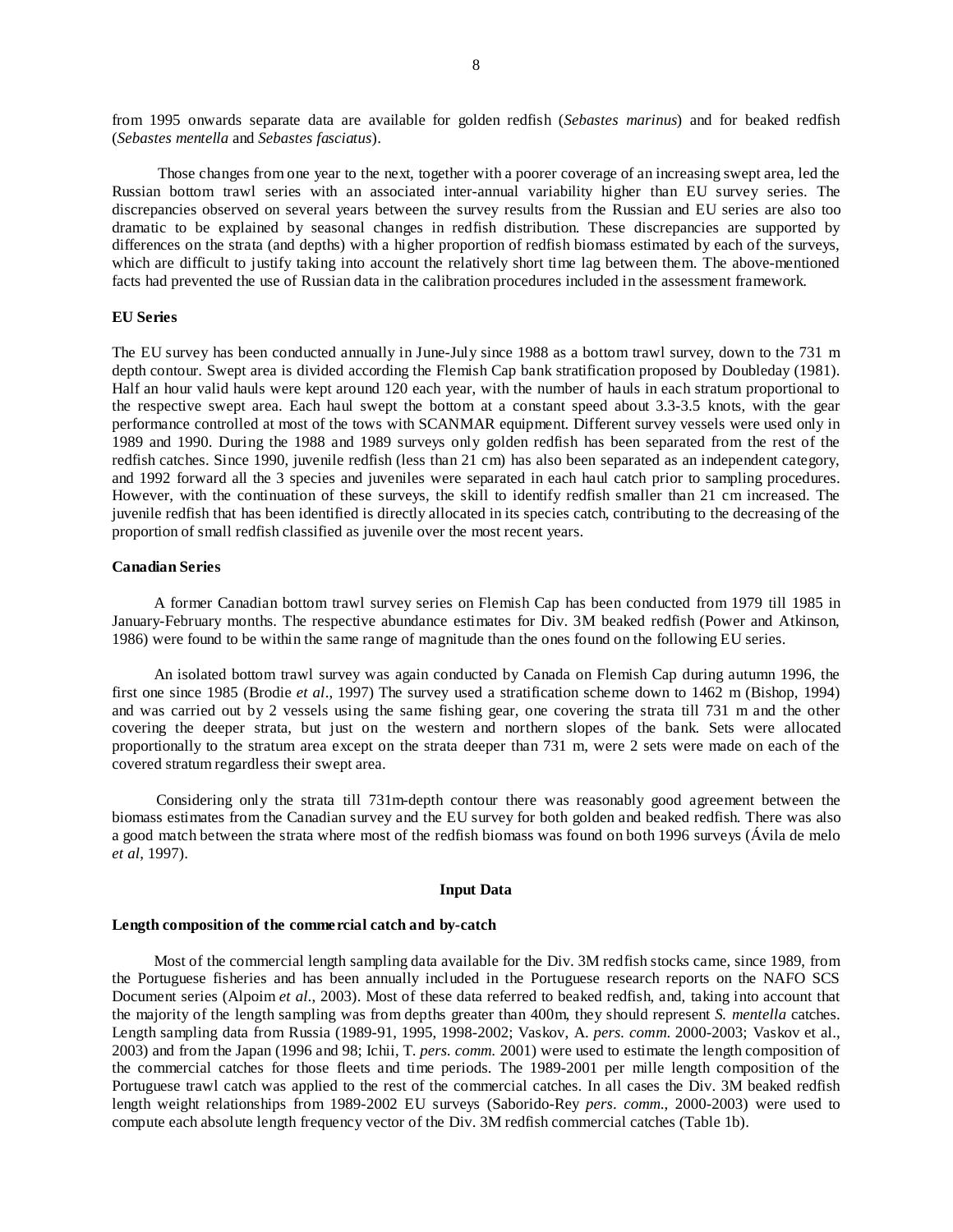Redfish by-catch in weight and in numbers at length for the Div. 3M shrimp fishery were available for 1993- 1997, based on data collected on board of Canadian and Norwegian vessels (Kulka, 1999 and *pers. comm.*, 2000- 2001). The 1998-2002 by-catch in number at length was derived from the 1998 Norwegian and 1999-2002 Canadian length sampling (Kulka, pers*. comm.*, 2001-2003). To abide the by-catch in number at length to both the total bycatch in weight and the EU survey length weight relationships used in the assessment (Table 3), the absolute length frequencies of the redfish by-catch for 2002 were calculated as in previous assessments (Ávila de Melo *et al*. 2000):

- 1. The redfish sampled by-catch in weight was estimated again, now as the sum of products of the absolute length frequencies of the sampled by-catch and the expected mean weight of each (1cm) length class.
- 2. The mean weight of the redfish by-catch was given by the ratio of the new estimate of the sampled bycatch in weight (sum of products estimate) and the sampled by-catch in numbers (sum of the absolute length frequencies).
- 3. A total by-catch in number is given by the ratio of the total by-catch in weight and the mean weight in the by-catch calculated previously.
- 4. The absolute length frequencies of the by-catch are converted in per mile length frequencies.
- 5. The final vector of by-catch in numbers at length is given by the extrapolation of the per mile length frequency vector by the estimate of total by-catch in number (thousands).

Length composition of redfish by-catch in the Div. 3M shrimp fishery is presented on Table 1c. The sum of the absolute length compositions of the 1989-2002 commercial catch with the 1993-2002 by-catch is the Div. 3M redfish catch at length input of this assessment (Table 1d). The generalised fall of the larger commercial sizes (>30 cm) during the first half of the nineties, the impact of the sorting grades in reducing from 1993 to 1996 the absolute length frequencies of the redfish by-catch and finally the dominance of the very small sizes (9 cm-14 cm) in the total catch whenever a relative abundant year-class appears (as it seems to be the case for the 2000 cohort) are well illustrated in Fig. 2b.

# **Length composition of the stock and spawning stock survey abundance**

The 1988-2002 EU survey abundance and mature female abundance at length for Div. 3M beaked redfish, reflecting the relative importance of *S. mentella* and *S. fasciatus* in the whole of the two species, was calculated as follows:

1. For *S. mentella* and *S. fasciatus* (1992-2002) separately, and for beaked redfish (1988-1991), total and female abundance at length were recalculated in order to include smaller redfish classified in the EU surveys as juveniles. For each species this category was calculated through the 1992-2002 period from the respective absolute length frequency files of the Flemish Cap survey database (Vazquez, pers. comm., 2000-2003). For each year of this interval there is a file for each species (*S.marinus*, *S. mentella* and *S. fasciatus*) with the absolute length frequencies for males, females and unsexed juveniles, as well as another file with the length frequencies of unidentified juveniles.

The average proportion of each species found in the identified juveniles was then applied to the length frequencies of unidentified juveniles in order to split them by species. A female ratio of 0.5 was finally applied to the juvenile length frequencies in order to have on an annual basis, and for each one of the beaked redfish species separately, numbers at length for females and total (both sexes combined), juveniles included. The same procedure was applied for the 1990-91 years when the survey redfish catches were split in golden redfish, beaked redfish and juveniles. On 1988-89 juveniles have not been considered a separate category in the survey catch and so total and female abundance at length including juveniles is given directly by the survey results.

2. From 1992 till 2002 mature female abundance at length for *S. mentella* and *S. fasciatus* is given each year by the respective length maturity ogives. These ogives are based on the histological analysis of gonads collected on the 1992 February-March cod tagging EU survey and on the 1992-93 June–July EU bottom trawl survey (Saborido-Rey, 1994). However the *S. mentella* length maturity ogive adopted for 1999-2001 is based in the histological analysis of gonads collected during the 1999 EU survey (Saborido-Rey, *pers. comm*. 2000).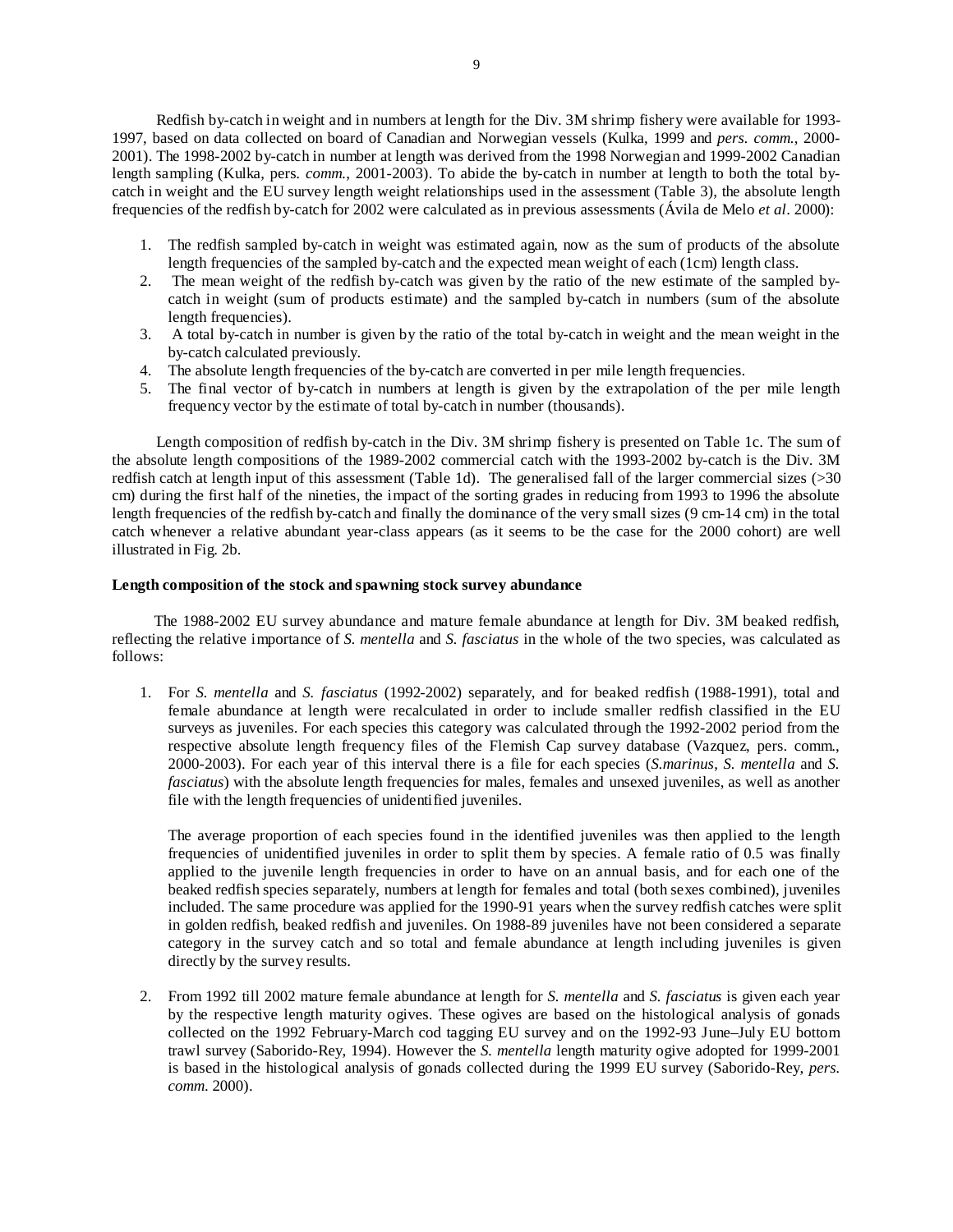To avoid the appearance of mature females at unrealistic young ages the expected mature female proportions were set at zero for lengths smaller than 21cm. Both beaked redfish total and mature females at length for the 1992-2002 period are the sum of the respective *S. mentella* and *S. fasciatus* sets first calculated by species.

3. A combined length maturity ogive was calculated in 2001 (Ávila de Melo *et al*, 2001) from the 1992-2000 female and mature female survey abundance at length of *S. mentella* and *S. fasciatus* (Table 4, Fig. 8). For the early years of the survey series (1988-1991), when beaked redfish EU survey catches were not separated by species, this ogive has been used to derive the mature female abundance's at length from the correspondent beaked redfish female survey abundance at length.

For the 1979-85 Canadian surveys (Power and Atkinson, 1986) beaked redfish total abundance at length is given directly by the survey results (Table 5). A mature female proportion at length, given by the product of the EU survey female ratio and the combined beaked redfish maturity ogive at length (Table 4, Fig.8), was applied to the 1979-85 total abundance at length in order to obtain the correspondent mature female abundance at length for the Canadian survey series (Table 2).

## **Length weight relationships**

Length weight relationships for each of the Div. 3M beaked redfish species separately (1991-2002) and for *S.mentella* and *S. fasciatus* combined (1989-2002) were calculated with survey length-weight data from both sexes (Saborido Rey *pers. comm*., 2002-2003) and used in the assessment on an annual basis (Table 3).

# **Survey indices**

Survey biomass and female spawning biomass were calculated as sums of products of survey abundance and mature female abundance at length times mean weight at length. Beaked redfish (1988-91), *S.mentella* and *S. fasciatus* (1992-2002) length-weight relationships were used in the EU series (1988-2002), while a general lengthweight relationship representative of the 1989-2000 interval was applied to the former Canadian series (1979-85) (Table 2 and 3).

The 1989-2002 EU survey biomass index for Div. 3M beaked redfish is also presented as the mean catch per tow and associated standard errors (Table 2). This mean catch is the sum of the mean catch per tow for S. mentella, S. fasciatus (Saborido Rey and Vazquez, 2003) and beaked redfish juveniles. The mean catch per tow for beaked redfish juveniles is estimated with the proportion of beaked redfish found in the sum of products biomass for small redfish up to 21cm length. The standard error is given by the square root of the sum of squares of the standard errors associated to each mean catch per tow.

# **Age composition of the beaked redfish survey stock and mature female beaked redfish stock**

The EU survey abundance at age for the 1989-2002 Div. 3M beaked redfish stock and mature female component (Table 4ab) were obtained using the *S.mentella* age length keys from the 1990-2002 EU surveys, with both sexes combined. Dr. Fran Saborido-Rey (Instituto de Investigaciones Marinas,Vigo, Spain) has carried out age reading of Div. 3M redfish otoliths since 1990 (Saborido-Rey, 1994). Due to the fact that the 1989 *S.mentella* age length key was based on scale readings, the 1990 *S. mentella* age length key was also used in 1989. The ageing criteria of Div. 3M redfish otoliths have been first revised in 1995 (Saborido-Rey, 1995) and all survey age length keys were then standardised accordingly.

However an inconsistency was detected on the intermediate years, between the inter-annual shift of the *S. mentella* survey length distributions and the age assigned every year to each modal length group. The survey *S. mentella* otoliths from the modal length intervals between 14 and 26 cm of the 1994-1997 age-length keys were again revised in 1998 (Saborido Rey *pers. comm*., 1998). The new proportions of age at length were used to re-build the 1994-1997 age-length keys that were used in this assessment together with the un-revised ones (1990-1993 and 1998-2002) in order to transform both catch and survey abundance at length of the Div. 3M beaked redfish into their correspondent age composition. With the new ageing, a clearer consistence exists for the follow up of the strong 1990 cohort. It is noticeable that this year-class shows a density dependent growth (Saborido-Rey, 2001). Due to the scarcity of redfish larger than 40cm either in the survey and commercial catch a plus group was considered at age 19.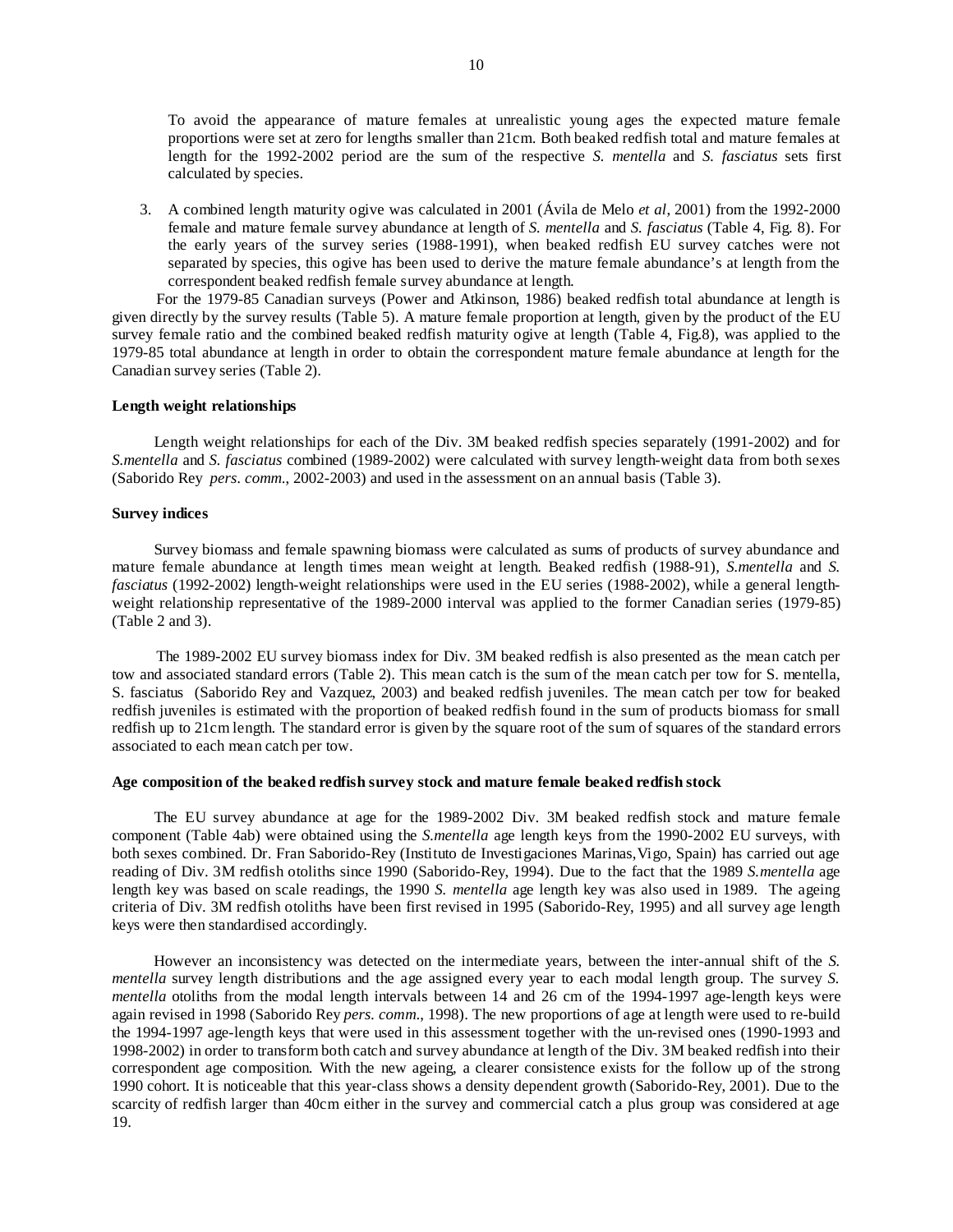## **Age composition of the catches**

Age composition of the total catches, including the redfish by-catch on the Div. 3M shrimp fishery, was also obtained using the *S.mentella* age length keys from the 1990-2001 EU surveys (Table 5). The shift of the relative age composition of the catch towards the smallest age groups (1-3) from the early (1989-1991) to the most recent years (2000-2002) of the assessment is illustrated in Fig. 3.

## **Mean weights at age**

The annual beaked redfish length weight relationships from EU survey (Table 3) were used to calculate mean weights at age both in the Div. 3M redfish total catches (commercial plus by-catch) (Table 6) as well as in the Div. 3M beaked redfish stock and female spawning stock (Table 7).

## **Partial recruitment vector**

The partial recruitment vector (PR) was first derived from the total mortality at age estimated from the *S. mentella* survey abundance at age (Ávila de Melo *et al.*, 1997 and 1998). This former vector, suggesting a dome shape exploitation pattern, was considered unrealistic by the Scientific Council. The computation of the partial recruitment vector was further revised in 1999 (Ávila de Melo *et al.*, 1999) assuming a flat top partial recruitment.

In order to generate an observed partial recruitment vector an Findex was derived first from the 1989-2002 ratios between the sums of the per mile Div. 3M redfish total catch (commercial plus by-catch) and the per mile beaked redfish survey abundance at age (Atkinson, 1998, *pers. comm*.). Those indicators of F at age were then standardised to its highest value, recorded at age 13. This observed partial recruitment vector was then adjusted to a general logistic curve for ages 5 to 18 (Table 8a, Fig. 4).

The expected exploitation pattern was finally used in the yield per recruit analysis. However, due to the impact of the shrimp fishery on the mortality of the youngest age groups, the observed PR for ages 1 to 4 was adopted in the long-term projections.

# **Maturity ogive**

An observed maturity ogive for Div. 3M beaked redfish was calculated as the mean proportion of mature females in the survey stock abundance at age (Table 4c) and used in VPA based methods to get female spawning biomass estimates. At each age this mean proportion is given by the ratio between the 1989-2002 sum of survey mature females and the correspondent total survey stock abundance. This observed maturity ogive was also fitted to a general logistic curve in order to give an expected maturity ogive for the spawning stock per recruit analysis (Table 8b, Fig. 5).

#### **Vectors used in yield per recruit analysis**

A Div. 3M beaked redfish yield per recruit analysis was conducted incorporating the following sets of vectors (Table 8c), all of them considered to be representative, in terms of growth and maturity, of beaked redfish as a whole throughout the assessment period (1989-2002):

- 1) Mean weights at age in the commercial catch.
- 2) Mean weights at age in the stock (as well as in the mature female component) from length weight relationships and from stock survey abundances.
- 3) Female maturity ogive at age, from the mature female and stock survey abundance at age.
- 4) Expected partial recruitment vector (though keeping the observed PR at ages 1-4).
- 5) Natural mortality, set at 0.2 for ages 1 and 2 to allow a higher juvenile mortality. Assumed to be constant at 0.1 for older ages.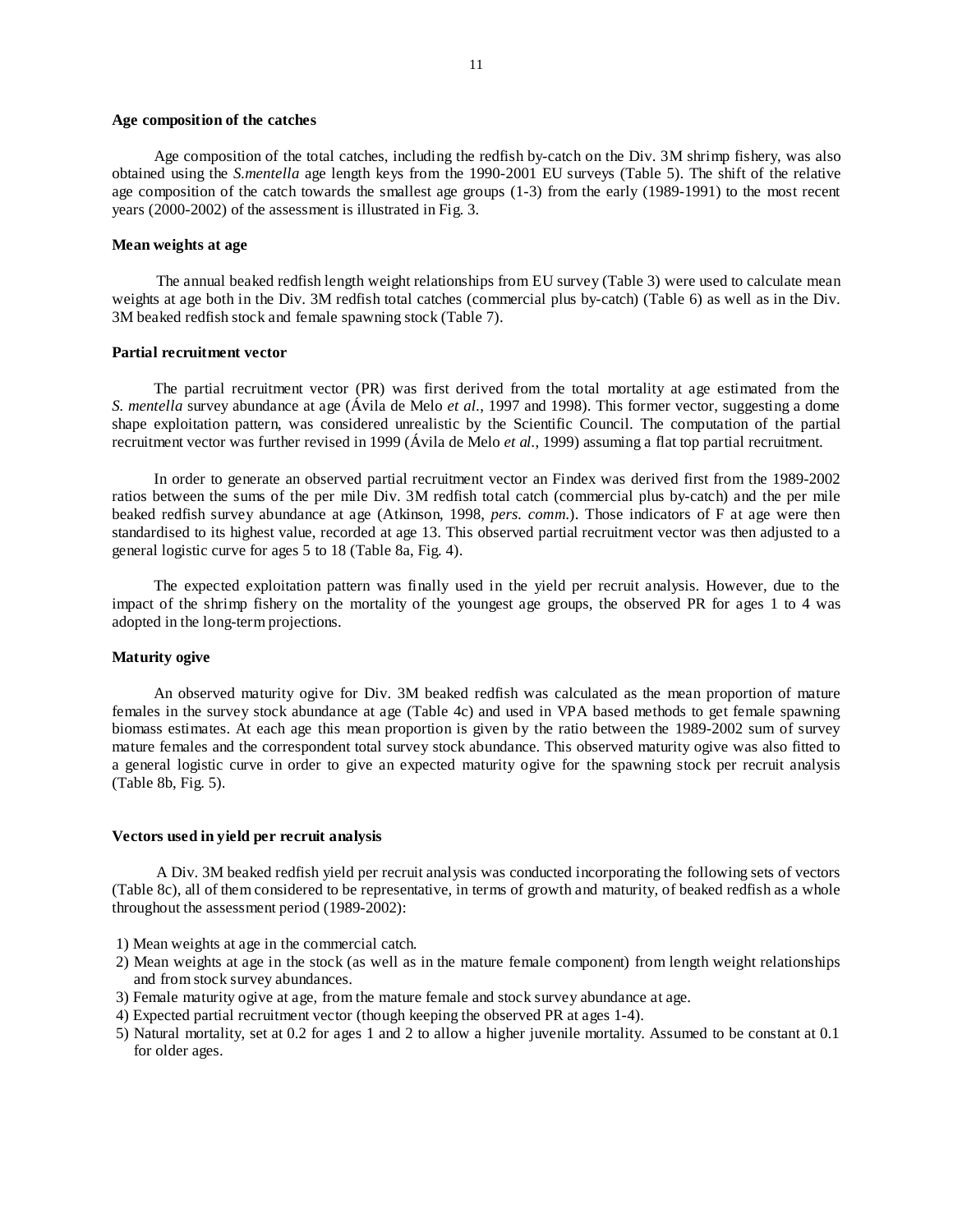#### **Assessment Results**

## **Bottom biomass, spawning biomass and abundance from EU bottom trawl surveys (1988-2001) and Canadian bottom trawl surveys (1979-1985)**

The more recent period of 1988-2002, covered by EU surveys, started with a continuous decline of bottom biomass till 1991 followed by a period of biomass fluctuation with no apparent trend from 1992 till 1996. A further decline occurred in 1997 and 1998, when the second lowest biomass was recorded (Table 2, Fig. 6a). Survey bottom biomass increased in 1999 and 2000 till 110,000 tons, the highest index observed since 1989. In 2001 biomass fall again to 59,000 tons but increased to 89,000tons in 2002. This fall in 2001 is also reflected in the spawning biomass index, reduced to 7,000 tons after being at 19,500 tons just the year before. In 2002 this survey index was still kept at 7,900tons. It is difficult to associate those drastic declines with fishing mortality, well bellow the assumed natural mortality since 1997. The wide oscillations in bottom biomass survey indices with time can be induced by changes on the adult redfish concentration near the bottom (fish grater than 30cm generally speaking), as well as on the distribution of this component in and out of the survey swept area of the Flemish Cap bank. Those changes are reflected on strong negative year effects on survey catchability through the full recruited age groups over the most recent years.

The 1989-2002 EU survey mean catch per tow for Div. 3M beaked redfish is also presented in Fig. 6b with the associated  $+/- 2$  s.e.

During the former period of 1979-1985, covered by the Canadian surveys, female spawning biomass index of beaked redfish (SSB index) was stabilised and represented on average more than 40% of the survey bottom biomass (Table 2). Survey spawning biomass declined through the first years of EU survey series, staying at low level between 8,000-9,000 tons for most of the years since 1993. Over the more recent period the SSB index experienced large inter-annual variation, from a minimum in 1998 of 3,700 tons to 19,500 tons recorded in 2000, the highest value since 1990. In 2001-2002 the SSB index returned to 7,000-8,000 tons. From 1988 till 1991 female spawners represented between 22% and 28% of the bottom biomass index. Since 1994 this proportion has been oscillating between 9% and 12%, with the exception of 1998 (7%) and 2000 (18%) (Table 2, Fig. 6a).

On the Canadian survey series beaked redfish abundance index declined over the 1982-1985 interval. Although not comparable as absolute figures, abundance continues to decline in the EU survey series till 1990. The strongest year-class of the time series, the 1990-year-class, pushed the survey abundance to a maximum in 1992. Abundance declined sharply during the intermediate years, regardless the smaller peaks of 1994 and 1996. The second lowest abundance of the EU survey series is attained in 1998. Stock abundance increased continuously afterwards, despite the drop on biomass and spawning biomass in 2001. The pre-recruited age groups (1-4) have been supporting since 1999 this most recent increase on stock abundance. The 2000-year-class is the most abundant year-class at age 1 and the second largest at age 2 of the 1988-2002 interval (Table 6a).

## **Yield per recruit analysis**

In order to get reference levels of fishing mortality taking into account the growth, maturity and exploitation pattern of the Div. 3M beaked redfish stock, an yield per recruit analysis was conducted incorporating the sets of vectors already described.

From the yield, biomass and spawning biomass per recruit curves, long-term spawning and total biomass per 1000 recruits were determined for different levels of fishing mortality (Table 8d, Fig. 6). With the assumption of constant recruitment, fishing at an  $F_{0,1}$  of 0.08 will drive the long-term female spawning biomass to 34% of its unexploited size (=  $F_{34\%SPR}$ ), representing by then 33% of the stock biomass. Fishing at  $F_{0.1}$  will also stabilize stock biomass at 50% of its unexploited size. But the fishing mortality that will allow a long term female spawning biomass at 50% of its unexploited level ( $=F_{34\%SPR}$ ), should be no greater than 0.06. This reduction corresponds to a proportion of female spawners in the stock biomass of 39%, a level near the average SSB proportion observed during the 1979-1985 Canadian series (42%). By that time, from the survey indices available, the stock was showing signs of stability while sustaining annual catches around 18 000 tons.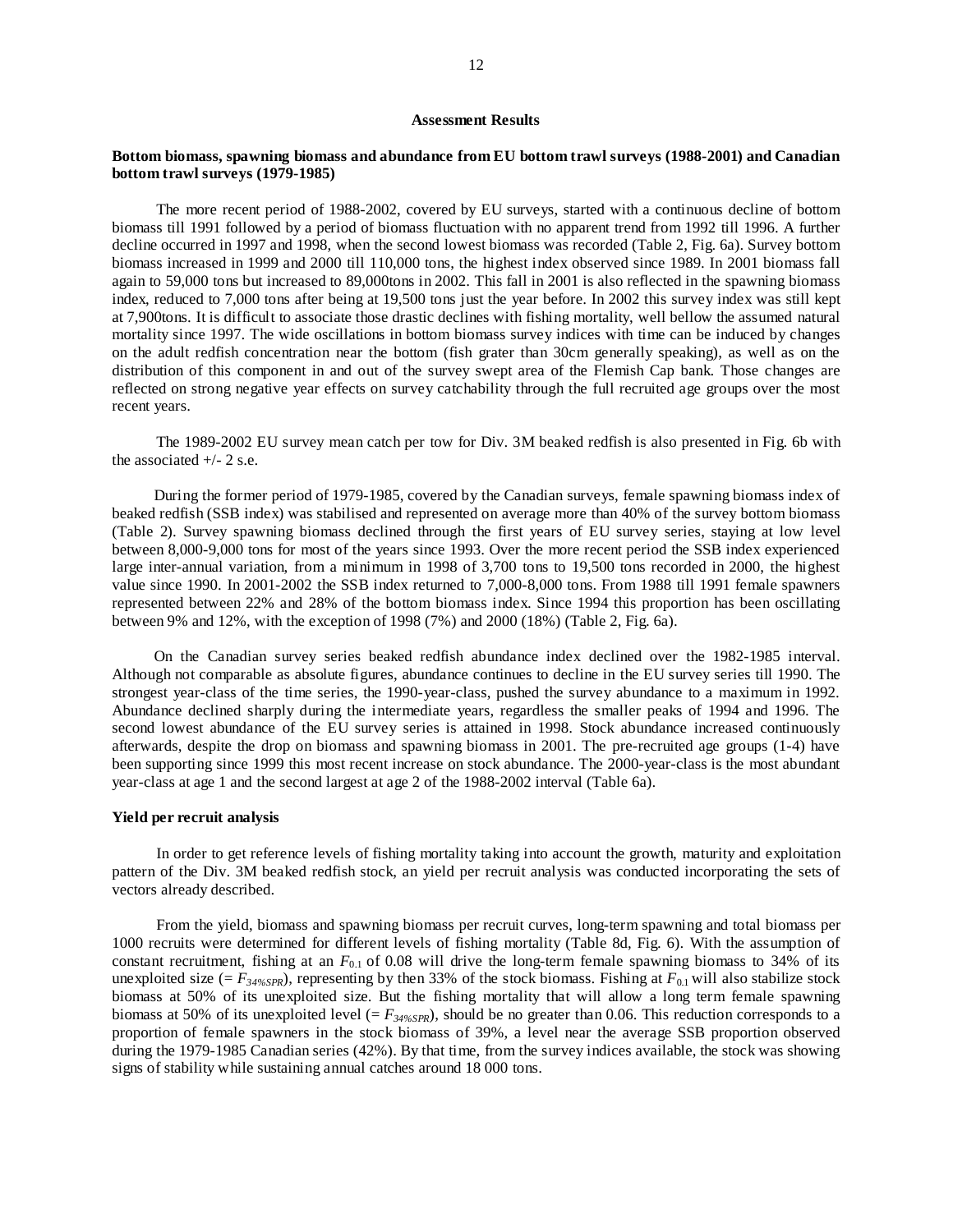# **A precautionary level of fishing mortality based on Div. 3M** *Sebastes mentella* **growth**

A growth based model (Beverton and Holt, from Die and Caddy, 1997) first applied on the 1998 assessment (Ávila de Melo *et al*., 1998) was updated in order to get a precautionary limit of Z, corresponding to a fishery where the mean length in the catch is above the mean length at maturity (Table 9). The  $\overline{F}$  of 0.06 given by the Z "at maturity" assuming a natural mortality of 0.1, has the same magnitude of the  $(= F_{50\%SPR})$ , from the yield per recruit analysis associated with a long term 50% reduction on the female spawning stock biomass.

# **VPA based methods: the Extended Survivors Analysis option**

The wide inter annual fluctuations of the Div. 3M beaked redfish survey abundance at age have been considered a strong handicap on the performance of VPA tuning methods such as the Extended Survivor Analysis (XSA) (Shepherd, 1999), due to its reflection on the high variability through ages, years and cohorts of the catchabilities that relate survey and/or commercial *CPUE's* with VPA abundance. Nevertheless the simple existence of the EU survey time series of abundance at age indices urged the authors to include for the first time an XSA in the Div. 3M beaked redfish assessment in 2000 (Ávila de Melo *et al*., 2000). The present Extended Survivor Analysis updates the 2002 XSA (Ávila de Melo *et al*., 2002), using the 1989-2002 EU survey abundance at age data as the tuning file.

The Separable Population Analysis (SPA) (Pope and Shepherd, 1982) has also been used in previous assessments (Ávila de Melo *et al*., 2000, 2001 and 2002). The purpose of this procedure was to check if the strong year/age effects on the XSA catchabilities have, or have not, a major impact on the perception of the recent history of this redfish resource given by other VPA based model (but free of a noisy survey tuning and just dependent of commercial catch at age). The results of this exercise had confirmed that, in the case of Div. 3M beaked redfish, biomass and fishing mortality outputs from survey and commercial input data used in XSA and SPA respectively are not in contradiction, regardless a better pattern of fitness to catch at age by the SPA model.

However he SPA/Cohort Analysis is a model dependent on an external guess (from the XSA results in this case study) of last year fishing mortality on the first fully recruited age  $(F_T)$  and on the selection for the last true age (*STy*). Those input parameters are fixed previously and will drive the SPA fitting algorithm that will minimize the difference between the ratios of observed and expected catches. In other words SPA is not an autonomous model and should not replace a model such as XSA, with an independent tuning process for the objective computation of terminal fishing mortalities.

#### **Basic assumptions**

The input files for XSA analysis are presented in Table 10. Natural mortality was assumed constant at 0.1. The proportion of mature females at age is the one observed on the 1989-2002 period (Table 4c) and the month with a peak of spawning for Div. 3M *Sebastes mentella*, February (Saborido-Rey, 1994), was the one considered for the estimate of the proportion of F and M before spawning. The catch at age matrix includes the 1993-2002 by-catch at age from the shrimp fishery. The first age group considered was age 4 (the first age in the catch at age matrix with catches assigned every year) and age 18 was the last true age (from age 19 onwards both survey and commercial sampling data are scarce and so a plus group on age 19 has been considered).

Taking into account the relatively short time period available in contrast with a wider range of ages included in the assessment, and the slow progress on determinant processes for the stock dynamics such as recruitment, growth and female maturity, no year weights were used. The purpose is to give a full use and equal importance to the fourteen years of input data, namely the former ones till 1993 when a full-scale redfish fishery occurred on Flemish Cap. The use of year weights can be justified on long time series where there is a high probability that the exploitation pattern has not been kept constant. However it has the disadvantage of imposing the most recent exploitation pattern to the biomass estimate from earlier years of the time interval (Flatman, *pers. com.*, 1999). Anyway the shift observed during the nineties on the fishing mortality distribution through age as a consequence of the development and settlement of the Div. 3M shrimp fishery (Fig. 3) has not a major impact on the VPA based assessments: in fact, with the exception of 1993 and 1994, most of the catch from the first age group considered (age 4) came from the commercial round or flatfish fisheries rather than from by-catch of the Div. 3M shrimp fishery (Table 5).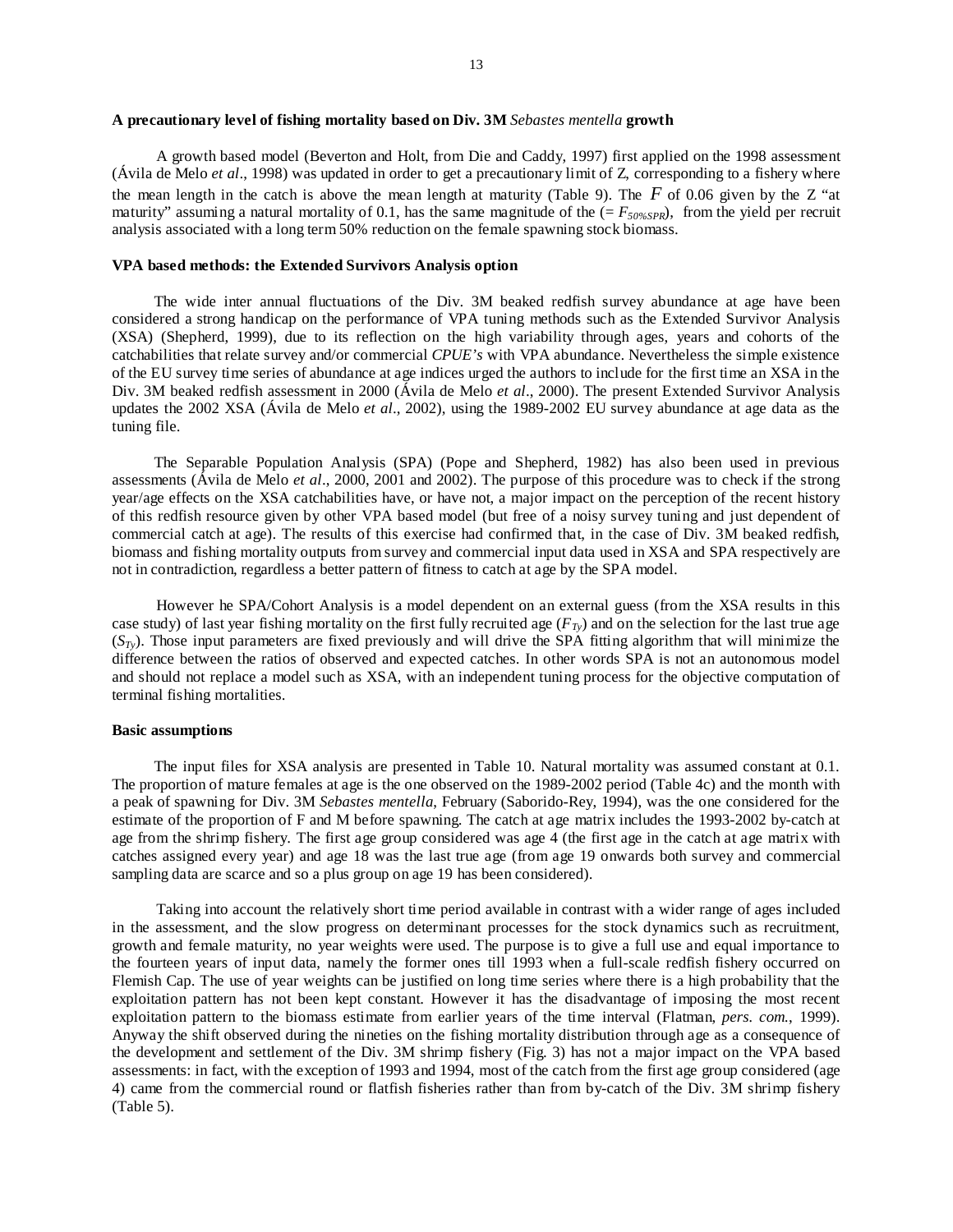The XSA program used was based in the algorithm implemented by Shepherd (1992) and is included in the Lowestoft VPA Suite (Darby and Flatman, 1994). The model algorithms are presented in Appendix 8 of the respective user guide (Darby and Flatman, 1994) and are summarized and adapted to this case study next.

## **The model**

The XSA starts with the first estimates of abundance at the end of each terminal year for the last age of each cohort using the correspondent catch, the modified catch equation and an initial value of *F* (on oldest age each year and *F* at age in last year; see Table 10). If  $T_y$  and  $T_a$  are the terminal year and last age of a cohort, if  $C_{(T_y,T_a)}$  is the correspondent catch and if  $Pt_{(Ty,Ta)}$  are the survivors at the end of that year, the initial estimate of these survivors is given by the survivor equation:

$$
Pt_{(Ty,Ta)} = N_{(Ty,Ta)} e^{-(F_{(Ty,Ta)}+M)}
$$
 (1)

where  $F_{(T_v,T_a)}$  = instant fishing mortality rate for the terminal year and the last age of a cohort,

 $M =$ instant natural mortality rate (assumed to be constant through ages and years), and

 $N_{(T_v, T_a)}$  = number of survivors reaching the last age of a cohort at the beginning of the terminal year, which in turn has a first estimate given by the modified catch equation

$$
N_{(T_{y},T_{a})}=C_{(T_{y},T_{a})}(F_{(T_{y},T_{a})}+M)/F_{(T_{y},T_{a})}(1-e^{-(F_{(T_{y},T_{a})}+M)})
$$
(2)

The Cohort analysis model is then rearranged so that, for each age *a* and year *y* of each cohort the abundance is given by the survivors at the end of the terminal year of the cohort extended backwards, up till that age at the start of that year:

$$
N v p a_{(y,a)} = E C M_{(y,a)} P t_{(Ty,Ta)} + P c_{(y,a)} \tag{3}
$$

where

$$
ECM_{(y,a)}Pt_{(Ty,Ta)}\tag{4}
$$

is the contribution of the raised accumulated natural deaths to the age *a* cohort abundance at the start of year *y* , from the terminal year *Ty* /last age *Ta* back to year  $y$  / age *a*, and

$$
ECM_{(y,a)} = e^{[(Ty,Ta)-(y,a))+1]M}
$$
 (5a)

is the exponential cumulative natural mortality. The other term

$$
P c_{(y,a)} = \sum_{i=a,t=y}^{i=Ta,t=Ty} ECM_{(t,i)} C_{(t,i)} e^{-0.5M}
$$
 (5b)

is the contribution of the raised accumulated catches to the age *a* cohort abundance at the start of year *y* , from the terminal year *Ty* /last age *Ta* back to year *y* /age *a* . The catch of each year *t* /age *i* within that interval is raised by the exponential cumulative natural mortality for the years/ages still missing to reach back the age *a* of the cohort at the start of year *y*

$$
ECM_{(t,i)} = e^{\left[((t,i)-(y,a))+1\right]M}
$$
 (5c)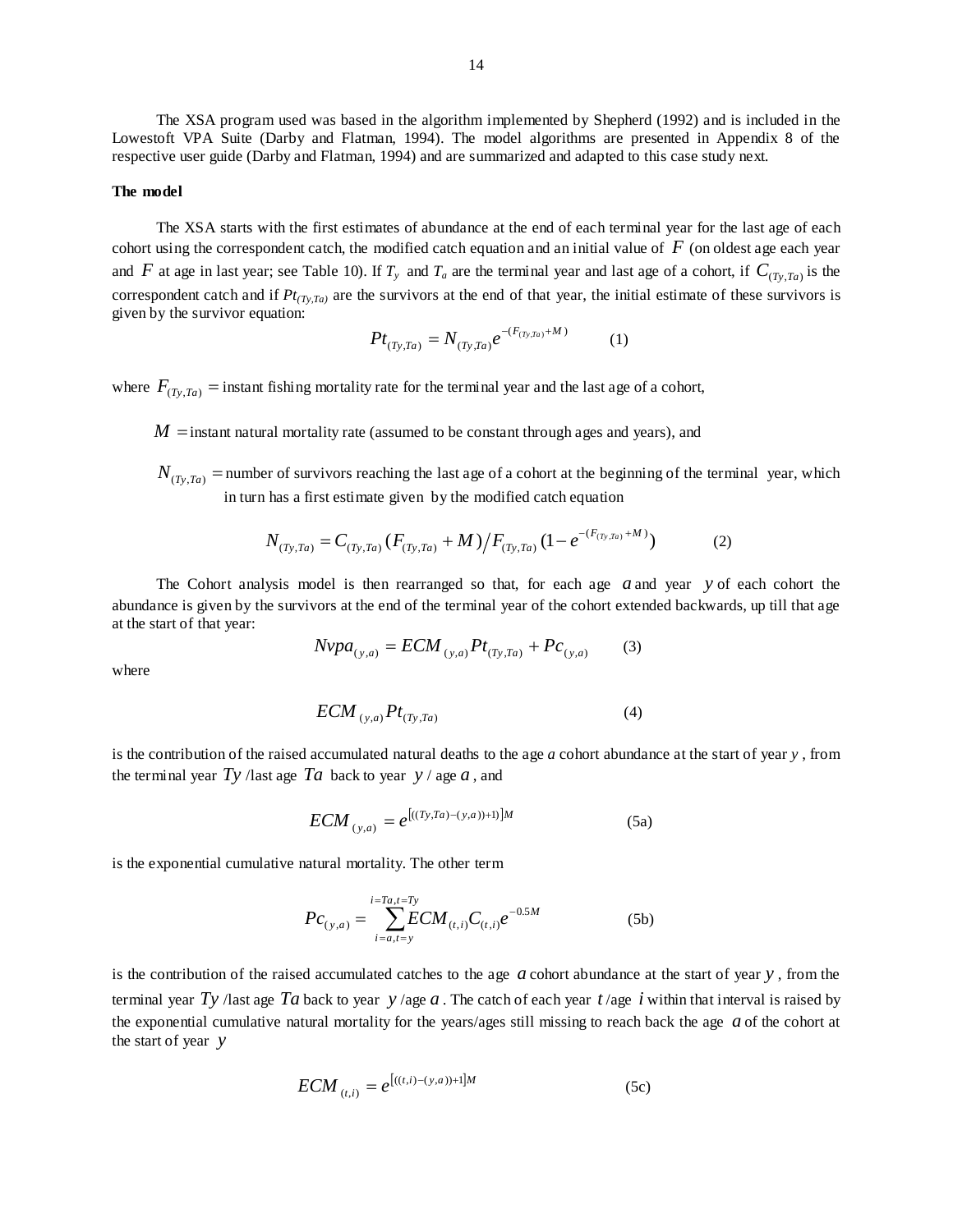Since catch at age and natural mortality are kept constant throughout the tuning process the term  $Pc_{(y,a)}$  in equation (3) is constant as well.

The CPUE index *U* (in our case EU survey abundance at age) is first adjusted by an averaging factor ( *A*) to the start of the year, in order to be directly related to population abundance. If catchability at age ( $q_a$ ) is assumed constant with time:

$$
U_{(y,a)} = q_{(a)} A_{(y,a)} N_{(y,a)}
$$
(6)

$$
U'_{(y,a)} = \frac{U_{(y,a)}}{A_{(y,a)}}
$$
\n(7)

$$
A_{(y,a)} = \frac{(e^{-\alpha(F_{(y,a)} + M)} - e^{-\beta(F_{(y,a)} + M)})}{(\beta - \alpha)(F_{(y,a)} + M)}
$$
(8)

and  $\alpha$  and  $\beta$  are the start and end of the survey period. The survey estimate of population abundance at age  $a$  at the beginning of the year *y*, *Nest*<sub>(*y,a*)</sub>, derived from the correspondent survey abundance at age adjusted to the beginning of the year,  $U_{(y,a)}^{\dagger}$ , could then be given by

$$
Nest_{(y,a)} = \frac{U'_{(y,a)}}{q_{(a)}}
$$
\n(9)

For the younger ages in the assessment catchability at age,  $q_{(a)}$ , may be not only age dependent but may vary as well with the early strength of each incoming year-class. Under this hypothesis a power model (Shepherd, 1994) is used to calculate the survey catchability at age

$$
U'_{(y,a)} = q_{(a)} N v p a_{(y,a)}^b
$$
 (10)

through its linear regression

$$
LnNvpa_{(y,a)} = \frac{1}{b} LnU'_{(y,a)} - \frac{Lnq_{(a)}}{b}
$$
 (11a)

when  $b \neq 1$ . For each pair of  $Lnq_{(a)}$  and *b* fitted on each iteration, the *log* linear equation (11) will be used to predict a survey estimate of population at age *a* at the start of year *y*, *Nest*<sub>(*y,a*)</sub>, from the EU survey abundance at age *a* corrected to the start to the year *y*,  $U_{(v,a)}^{\dagger}$ .

For ages with catchability not dependent of year-class strength  $b = 1$ . The catchability at age,  $q_{(a)}$ , will be given by the log fit of the  $(Nvpa_{(\gamma,a)}, U'_{(\gamma,a)})$  pairs to the linear model

$$
LnNvpa_{(y,a)} = LnU'_{(y,a)} - Lnq_{(a)}
$$
 (11b)

and *Nest*<sub>(*y,a*)</sub> by equation (9). In the Div. 3M beaked redfish assessment, catchability of the recruiting ages will not vary with the year-class strength (the background for this assumption will be explained later on). So, the equations

where

and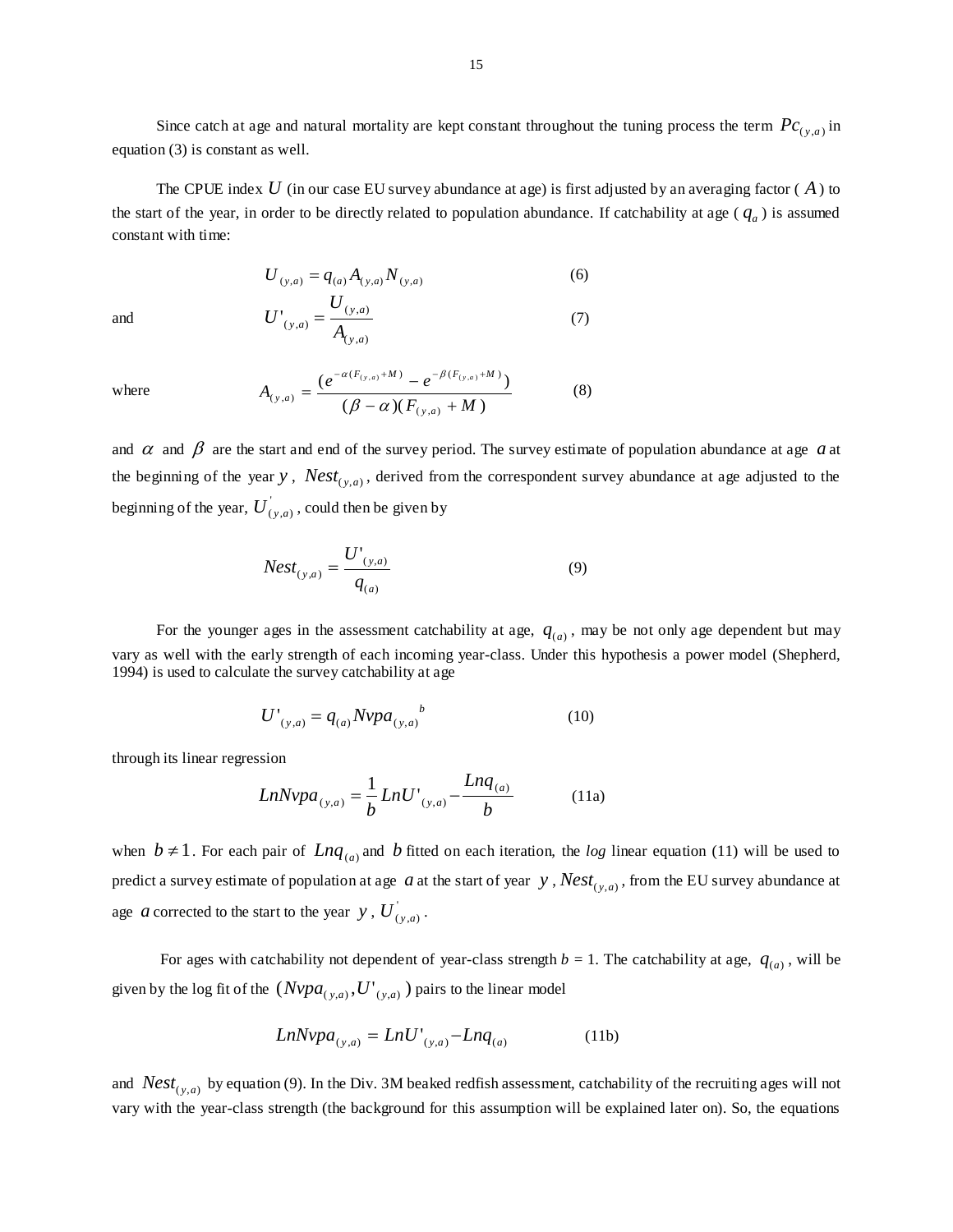presented onwards are only the ones related with an age dependent catchability, constant at each age over the time interval.

The catchabilities for each age are calculated by the program through the *log* reciprocal catchability, given by the mean of the time series values:

$$
Ln\left[\frac{1}{q_{(a)}}\right] = \frac{\sum_{y=1st}^{T_y} [Ln(Nvpa_{(y,a)}) - Ln(U'_{(y,a)})]}{n_{(a)}} \tag{12}
$$

For those ages with constant catchability the standard error of each  $Nest_{(\gamma,a)}$  is given by the standard error of the *log* reciprocal catchability at each age and, since catchability is constant with time this standard error will be kept constant for all years:

$$
\sigma(a) = \sqrt{\frac{\sum_{y} \left[ Ln \left( \frac{Nvpa_{(y,a)}}{U'_{(y,a)}} \right) - Ln \left( \frac{1}{q_{(a)}} \right) \right]^2}{n_{(a)} - 1}} \sqrt{1 + \frac{1}{n_{(a)}}}
$$
(13)

After all cohort's  $Nest_{(\gamma,a)}$  and associated standard errors are estimated, the terminal population of the cohort is then given by a weighted mean of each terminal cohort estimate at the end of the terminal year, given by the forward estimated abundance from each age of the cohort

$$
LnPt_{(Ty,Ta)} = \frac{\sum_{i=Fa}^{i=Ta} [w'_{(y,i)} (LnNest_{(y,i)} - LnECZ_{(y,i)})]}{\sum_{i=Fa}^{i=Ta} [w'_{(y,i)}]}
$$
(14)

where

$$
w'_{(y,i)} = \frac{1}{\sigma^2_{(i)ECF_{(y,i)}}}
$$
(15),

*Fa* is the first age of the cohort,

$$
ECZ_{(y,i)} = e^{(M+F_{(y,i)}) + (M+F_{(y+1,i+1)}) + \dots + (M+F_{(Ty,Ti)})}
$$
 (16) and

 $\textit{ECF}_{( \textit{y}, i )} = e^{F_{( \textit{y}, i )} + F_{( \textit{y} + 1, i + 1 )} + ... + F_{( \textit{Ty}, \textit{T} )}}}$  $ECF_{(y,i)} = e^{F_{(y,i)} + F_{(y+1,i+1)} + \dots + F_{(Ty,Ti)}}$  (17) are the exponential cumulative total and fishing mortalities from each age *i* until *Ta*, and  $\sigma^2(i)$  is the variance of each *Nest*<sub>(*y,i*)</sub> value.

This cohort's terminal population will then initialise the next iteration. The exponential cumulative fishing mortality enters in the weighting process of the mean terminal population as a second weighting factor that will reduce the influence of the terminal estimates from the younger ages of the cohort.

The internal standard error of the cohort terminal population is given by the standard errors of the  $Nest_{(y,a)}$  that contributed (with a terminal estimate from each age) to its calculation: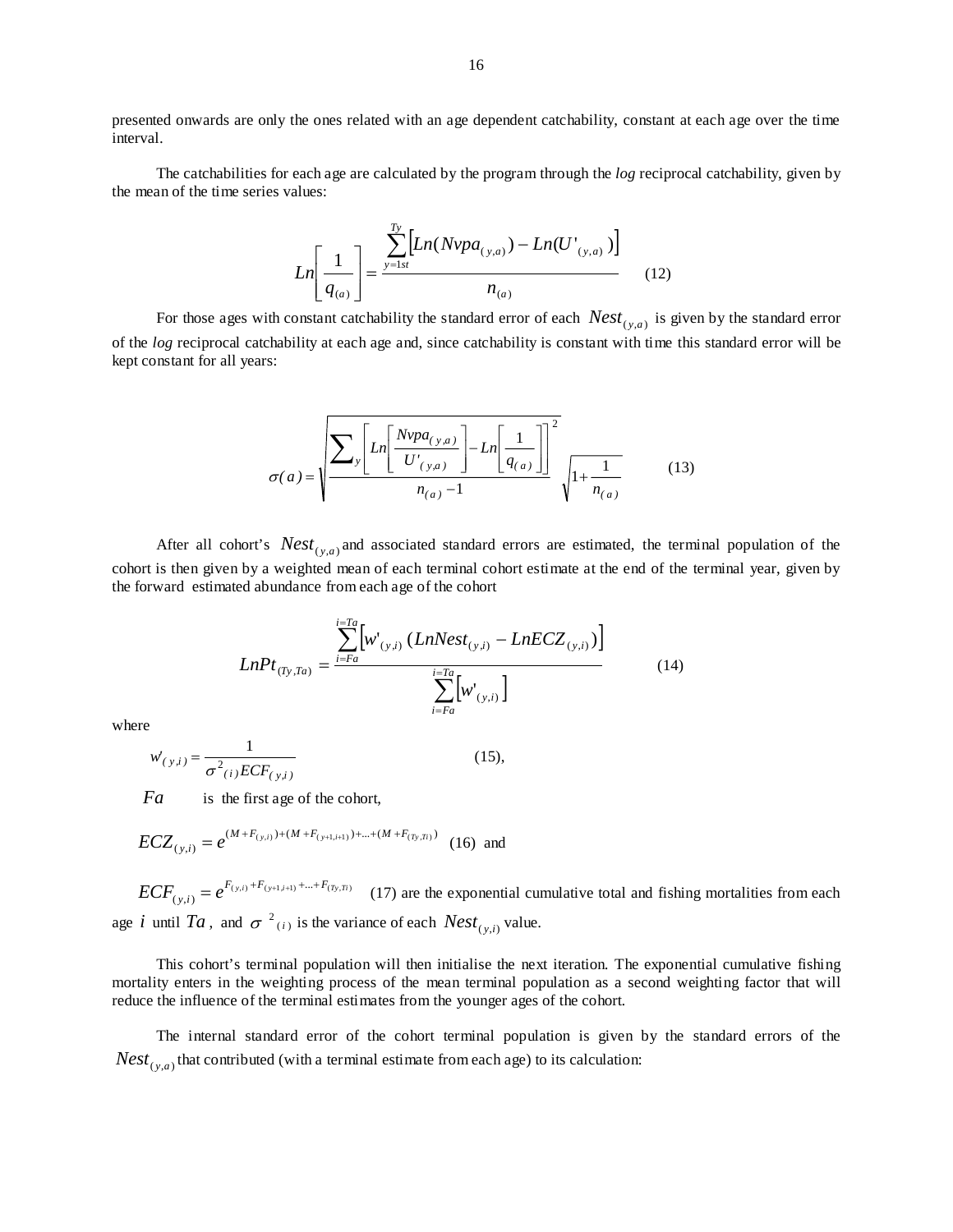$$
\sigma \text{ int}(Ty, Ta)^2 = \frac{\sum_{i=Fa}^{i=Ta} \left( \frac{1}{\sigma^2_{(i)}ECF_{(y,i)}} \right)}{\left( \sum_{i=Fa}^{i=Ta} \frac{1}{\sigma^2_{(i)}ECF_{(y,i)}} \right)^2}
$$
(18)

The external standard error of the cohort terminal population is given by the standard error of the terminal estimates,  $Ptest_{(y,a)}$ , obtained from each cohort age

$$
\sigma ext(Ty, Ta) = \sqrt{\frac{1}{n-1}} \sqrt{\sum_{i=Fa}^{i=Ta} w'_{(y,i)} \left[ Ptest_{(y,i)} - Pt(Ty, Ta) \right]^2 \over \sum_{i=Fa}^{i=Ta} w'_{(y,i)}} \tag{19}
$$

where

$$
Ptest_{(y,a)} = LnNest_{(y,a)} - LnECZ_{(y,a)}
$$
 (20)

and  $w_{(y,i)}$  are the weighting factors used in the computation of the terminal population mean  $Pt_{(Ty,Ta)}$ . The XSA run ends when

$$
\sum_{a} \left| \left( F_{(a,Ty,i)} - F_{(a,Ty,i-1)} \right| < 0.0001 \right|
$$

in other words, when the sum of absolute fishing mortality residuals for all ages  $a$  in the terminal year  $Ty$ , between iteration *i* and the previous one, is less than 0.0001.

#### **The framework**

As justified earlier no tapered time weighting was applied. Final fishing mortality estimates were not shrunken towards a mean *F* either, taking into account the sharp declining trend of fishing mortality over the second half of the nineties and the likely (small) increase of *F* on recent years, following the higher level of catches in 2000-2002. Under these circumstances the shrinkage will flat the changes occurring on *F* , masking its impact on the present stock status.

A first run with catchability dependent of year-class strength on all ages till the penultimate true age (17) showed all ages with high regression standard errors, most of them with high *t* values of the slope as well. However the regression statistics of catchability for the younger ages considered (4 and 5) present *t* values of the slopes, that linearly relate the log abundance at age with the log survey index at age adjusted to the start of the year, not differing significantly from 1 (*Student's t* test with 12 degrees of freedom = No. points – 2, significance level of 0.05). This lack of a significant trend on the younger ages regression slopes led us to treat the catchability independent with respect to year-class strength and time through all the age spectrum of the assessment (Darby, *pers. com.*, 2000).

During the 2001 assessment four exploratory runs were performed to select an age for fixing catchability and choose a minimum standard error for the log catchability of the last true age, in order to avoid overweight of the cohort's terminal population estimates by the last true age. Taking into account that catchability declines on older ages, the results of this exercise pointed out that fixing catchability only since age 17 (not shrinking the range of true ages involved on the assessment of a long living stock) and keeping the minimum standard error of the *log*  catchability of age 18 at 0.5 (instead of adopting a lower minimum) improved the fitness of the model to the existing data. The present assessment uses the previous XSA framework: no recruiting ages with catchability dependent of year-class strength, constant catchability just at the penultimate age and a minimum standard error of the *log*  catchability for the lat true age of 0.5.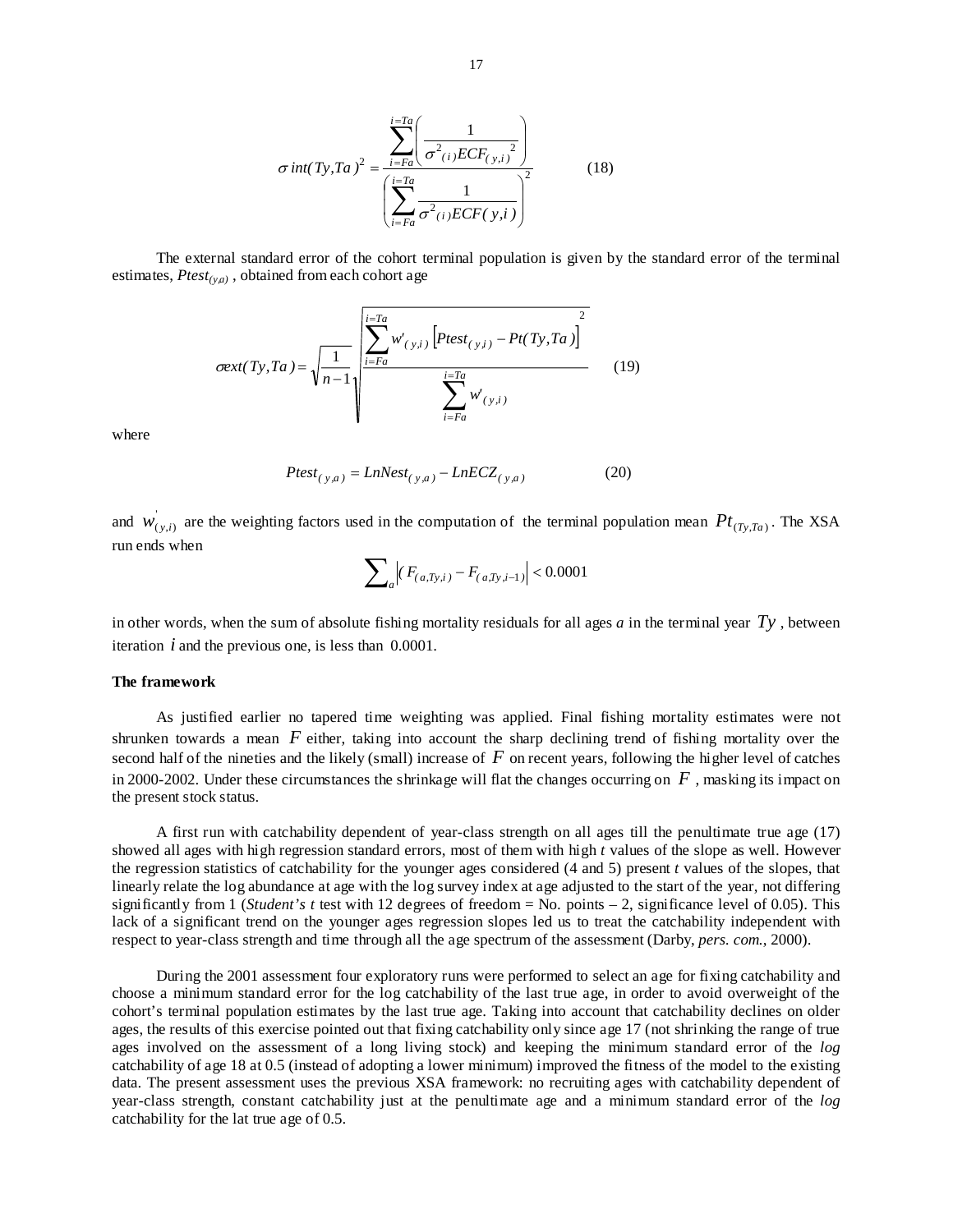#### **Diagnostics**

The diagnostics of the 2003 XSA are presented on Table 11 and Fig. 8a,b. Extended Survivor Analysis converged after a high number of iterations, showing a high variability on survey catchability at age (Table 11/ Mean *log* catchability and standard errors for ages with catchability independent of year-class strength and constant w.r.t. time) and a clear pattern of year effects (Table 11/*log* catchability residuals; Fig. 8a). Most of the *log* catchability residuals were positive during the intermediate years of 1994 to 1997, while on the former years till 1991 and again on 1998 and 2001-2002 most ages had negative residuals.

The diagnostics present very high negative *log* catchability residuals on younger ages 4 to 6 on the former years of 1989 and 1990 (Table 11/*log* catchability residuals; Fig. 8a). Nevertheless, from the moving average of the sum of squares of the *log* catchability residuals (4 year intervals) it can be inferred that the size of *log* catchability residuals over the most recent years (1999-2002) is smaller than through the preceding years (Fig. 8b).

Low fishing mortalities from 1997 onwards, well bellow the assumed level of natural mortality, temporal changes on beaked redfish concentration near the bottom of the survey swept area (amplifying the noise on the *log* catchabilities at age and introducing strong year effects) together with a declining trend of catchabilty with age (Table 11: regression statistics/mean Q), contributed to the long process of convergence.

A 2002-2000 retrospective analysis was carried out in order to compare the patterns on the biomass, female spawning stock biomass (SSB), fishing mortality (average F: ages 6-16) and recruitment (age 4) estimates, from consecutive assessments back in time. This retrospective analysis was confined to the most recent years preserving at the maximum extent the life span of the cohorts occurring from 1989 onwards, namely the 1990-year-class. The use of just the last assessments avoids the premature truncation of the (long living) cohorts that are the bulk of the present exploitable stock.

The retrospective XSA present an over bias pattern on biomasses and an under bias pattern on fishing mortality (Table 11b and Fig. 9abc). The last three assessments present close estimates of both fishing mortality and female SSB until 1996 and 1998 respectively. Fishing mortality drops to very low levels from 1997 onwards and so the relative size of the discrepancies increased since then. The 2003 XSA estimates for 2001 biomass, female SSB and fishing mortality are around +/- 20% of the correspondent 2002 assessment results. From the possible causes of retrospective patterns – patterns of misreporting, patterns in catchability or misspecification of natural mortality (Sinclair *et al*., 1990) – the year patterns in catchability, translated in high positive or negative *log* catchability residuals through most of the ages on several years, can be the main cause of bias in a redfish assessment. In long living stocks, with a large number of ages and survivors at the end of the terminal year included in the assessment, the patterns in catchability can be reflected on the patterns of the retrospective size of survivors and of their cohorts size, extended till recruitment. For the 2000-2002 assessments, where all the recruitments are estimated from the respective survivors, an over bias of the 1990-1995 cohorts at age 4 shows up in the retrospective analysis (first age group of the XSA's, years 1994-2000; Table 11b and Fig. 9d). For weak year-classes the impact of such recruitment over bias, first on biomass and later on female SSB over bias, can be neglected. But recruitment over bias of a strong year-class will be foreseen. Namely if such a strong year-class is driving the biomass and SSB trends of a stock just leaving overexploitation with most of its cohorts depleted and/or weak, as it is the case of Div. 3M beaked redfish.

In summary, the poor fit of the XSA model to the survey abundance at age seems related both with redfish own biology and recent low levels of fishing mortality below natural mortality. This poor fit is a burden any redfish / lightly exploited stock assessment has to carry when using VPA based models supported by survey tuning. Despite the long process of convergence, the year patterns in the residuals of cachability at age as well as the SSB and fishing mortality patterns of the retrospective analysis, the 2003 XSA results are not only consistent for the majority of years within the overlap assessment interval of the more recent XSA's but should also be regarded as the closest picture one can get of the actual Div. 3M beaked redfish stock size.

## **Results**

The Extended Survivor results are presented on Table 12 and Fig. 10abcd.

Very high fishing mortalities until 1996 (more than doubling the assumed natural mortality) forced a rapid and steep decline of abundance, biomass and female spawning biomass of the Div. 3M beaked redfish stock (Fig.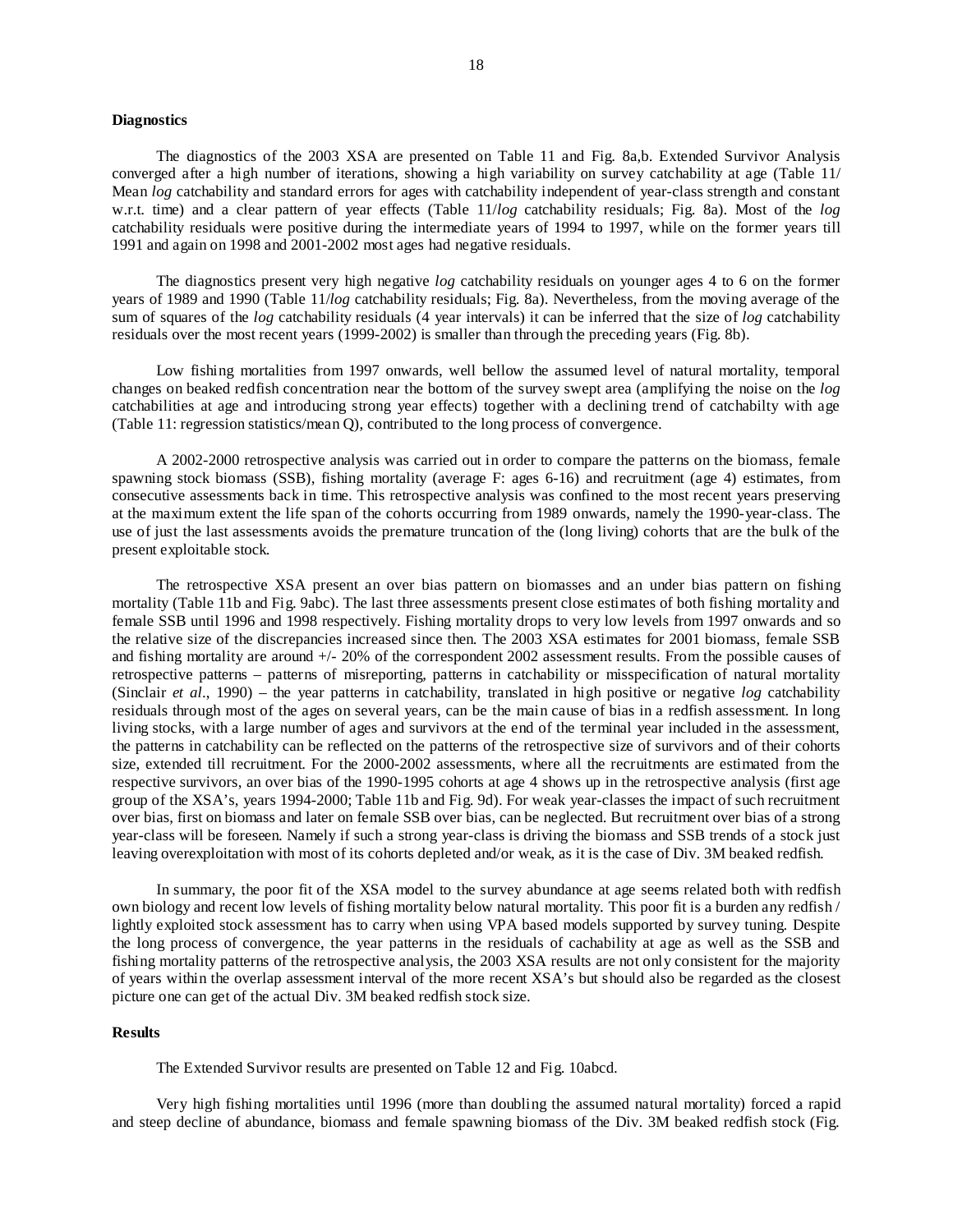10a and b). From 1997 onwards, low fishing mortalities allowed a discontinuous and slow growth of both biomass and SSB but abundance was kept stable at a low level from 1996 to 2001, only increasing in 2002 with the income of the above average 1998 year-class to the 4+ stock (Table12/ Table 10 stock number at age (start of the year)). An unexpected (and isolated) drop on female SSB and stock biomass is observed in 1999. The sharp decline observed between 1997 and 1998 of the survey catchabilities for most of the cohorts (Table 11b/*log* catchability residuals; Fig. 16) could be reflected on the 1998 fishing mortalities for those same cohorts, probably over-estimated by the XSA and leading to an unrealistic depressed stock at age at the beginning of 1999.

There was a general increase of the stock reproductive potential from 1992 to 1998 (Fig. 10c). However in 2002 female spawning stock biomass was still far away from a SSB level of 80,000 tons, beyond which two consecutive above average recruitments were observed in 1989 and 1990 (Fig. 10b and d). At the same time the appearance of the first abundant year-class after 1990, the 1998 cohort, may suggest that above average recruitments can be expected at much lower SSB levels but this signal needs to be confirmed in future assessments. All points in the reproductive potential and SR plots are comparable since all year-classes included had already passed through the shrimp fishery during their early life stage, and so all of them have been depressed by the by-catch mortality over the pre-recruited ages.

#### **A Non-equilibrium stock production model incorporating covariates (ASPIC)**

The ASPIC model (Prager, 1994, 1995) fits a non-equilibrium logistic production model to several yield and/or biomass series such as catch and effort, catch and *CPUE*, survey biomass indices and independent biomass estimates.

# **Basic assumptions**

Being *K* the carrying capacity stock biomass, *r* the intrinsic rate of stock biomass increase, *C* the catch biomass, *MSY* and *Bmsy* the long term yield and biomass associated with *Fmsy* , the same being applied to  $Y_{0,1}$  and  $B_{0,1}$  as regards  $F_{0,1}$ , the model basic assumptions are:

1) A logistic population growth over time of the unexploited stock (Schaefer, 1954)

$$
dB_t / dt = rB_t - (r/K)B_t^2 \qquad (1)
$$

2) For an exploited stock catch is also incorporated in the population growth

$$
dB_t / dt = rB_t - (r / K)B_t^2 - C_t \quad (2)
$$

3) The biological reference points are (Schaefer, 1954)

a. 
$$
MSY = rK/4
$$
 and  $Y_{0.1} = 0.99Ymsy$  (3)

- b. *Bmsy* =  $K/2$  and  $B_{0.1} = 1.10B$ *msy* (4)
- c. *Fmsy* =  $r/2$  and  $F_{0.1} = 0.9$ *Fmsy* (5)

The model assumes that for each data series  $q$ , the catchability that relates each year fishing mortality ( $F_t$ ) with correspondent fishing effort  $(f_t)$ , or the ratio between a biomass index and the stock biomass, is constant over time.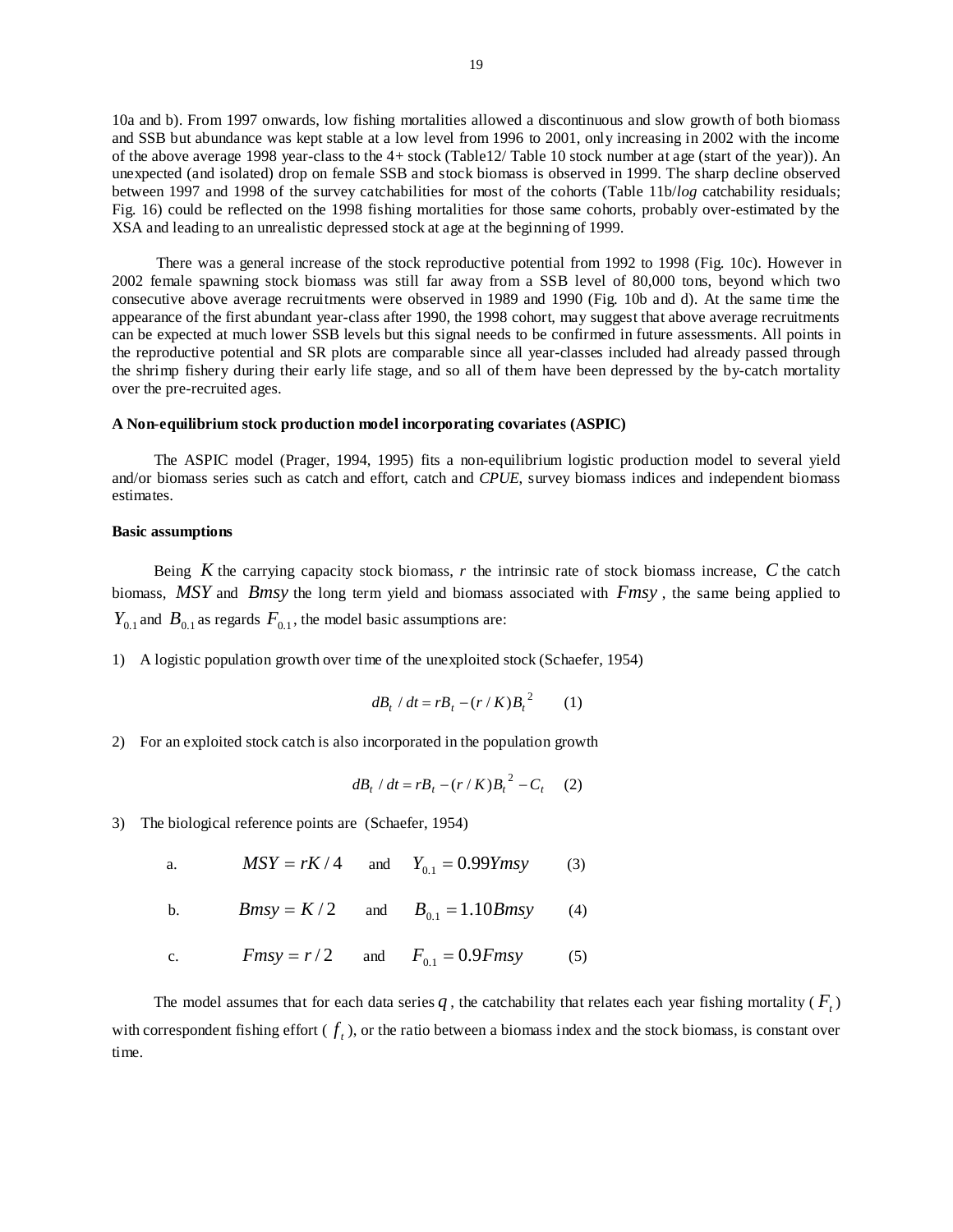# **The model**

Assuming catch (yield, Y) as exact and accumulating residuals in effort, having user defined starting guesses for *r*, *MSY* , *K* and *B*1(stock biomass on the first year of the time series, expressed in the program output as a ratio to *Bmsy*), a program starting guess for the *CPUE* catchability ( $q_0$ ) and a fixed user defined value for survey catchability ( *qsurvey* ), ASPIC uses the catch and *CPUE* series in order to generate initial and average biomass estimates (at the beginning and middle of each year), going through an estimation procedure that is summarised next (Praguer, 1994; Azevedo, *pers. comm*. 1999):

1) Using the starting guesses  $r_0$ ,  $q_0$ ,  $K_0$  and  $B_0$ , estimate effort f for the first year ( $t = 1959$ ) by solving iteratively

$$
\hat{F}_t = \frac{\frac{r_0}{K_0} Y_t}{Ln \left[ \frac{\frac{r_0}{K_0} B_0 e^{(r_0 - \tilde{F}_t) - 1}}{(r_0 - \tilde{F}_t)} + 1 \right]}
$$
(6)

with a starting guess for fishing mortality of  $\tilde{F}_t = Y_t / B_0$  and seeking for convergence. Once fit  $\hat{F}_t$  than the expected effort is computed as  $\hat{f}_t = \hat{F}_t / q_0$  (7) (the observed effort  $f_t$  is given by the catch/*CPUE* ratio).

2) Than estimate the biomass for the next year by solving

$$
B_{t+1} = \frac{(r_0 - \hat{F}_t) \hat{B}_t e^{(r_0 - \hat{F}_t)}}{(r_0 - \hat{F}_t) + (\frac{r_0}{K_0}) \hat{B}_t (e^{-(r_0 - \hat{F}_t)} - 1)}
$$
(8)

and compute  $\hat{F}_{t+1}$  and  $\hat{f}_{t+1}$  and  $f_{t+1}$  using equations (6) and (7).

3) The estimated average biomass for year t+1 will be given by

$$
\hat{B}_{t+1 \text{average}} = Y_{t+1} / \hat{F}_{t+1}
$$
 (9) or  $(\hat{B}_{t+1} + \hat{B}_t)/2$  (10)

4) Using the input survey catchability *qsurv* the average biomass for year t+1 (the EU survey is carried out at the middle of the year) is transformed in the corresponding estimated survey biomass

$$
\hat{B}_{t+1\text{survey}} = q_{\text{survey}} B_{t+1\text{averagesurey}} \quad (11), \text{ where } B_{t+1\text{averagesurey}} = \left(B_{t+1\text{survey}} + B_{\text{survey}}\right) / 2 \quad (12)
$$

5) The process is repeated for each year in the analysis.

4) The objective function is computed as the sum of the sums of log squared residuals between the observed and expected effort and between the observed and expected survey biomass

$$
Obj. function = \sum_{t=1959}^{T=1993} \left[ Ln(f_t) - Ln(\hat{f}_t) \right]^2 + \sum_{t=1988}^{T=2002} \left[ Ln(B_{\text{survey}}) - Ln(\hat{B}_{\text{tsurvey}}) \right]^2
$$
(13)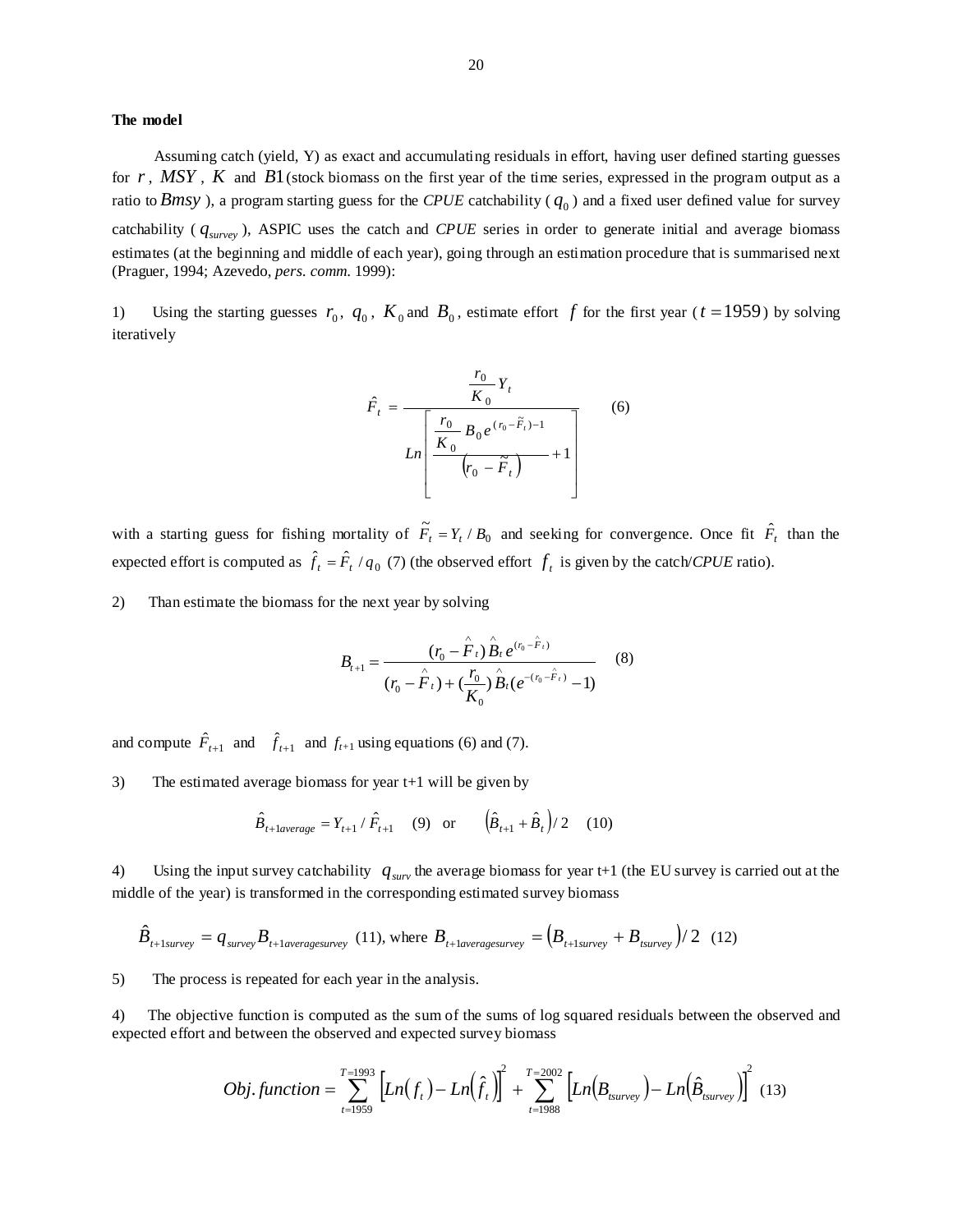This routine is repeated until the objective function is minimized.

ASPIC run first on the FIT mode to have the deterministic parameters estimate, together with effort and survey pattern of un-weighted residuals, as well as biomass and fishing mortality trends (expressed as ratios to *Bmsy* and *Fmsy*). On the bootstrap procedure (BOT mode) effort and survey residuals were re-sampled 1000 times in order to derive bias corrected estimates and probability distribution of the parameters. The program uses bias corrections based on medians (Mainly, 1997) and so, being  $P$  the fit estimate of a parameter and  $P_m$  its median value from the bootstrap, then the bias corrected estimate  $P_{bc}$  will be given as

$$
P_{bc} = P - (P_m - P) \tag{14}
$$

## **The framework**

The model requires from the user a set of inputs (Prager, 1995), which were updated from previous assessments (Ávila de Melo *et al*., 2000-2002) and are defined as follows (Table 13a):

- 1) Maximum *F* when estimating effort. From the XSA the maximum level of the mean fishing mortality was 0.5. In the ASPIC runs the maximum  $F$  was set 3 times higher than this level, at 1.5.
- 2) Penalty term for  $B1$  (stock biomass at the first year of the time series) greater than  $K$ . The model fitted successfully without a penalty term.
- 3) Data series. On the 1999 assessment the inclusion, in a first exploratory ASPIC run, of all *CPUE* and survey series available for Div. 3M beaked redfish (Canadian, Russian and EU survey bottom biomass as well as the STATLANT and Portuguese *CPUE* series) resulted in negative or very low correlations between most of them (Ávila de Melo *et al*., 1999). The STATLANT commercial *CPUE*, built with STATLANT catch and effort data for most of the components of the fishery from 1959 to 1993 (Gorchinsky and Power, 1994), is considered to be the backbone of the ASPIC assessment due to its extension. This commercial *CPUE* series runs with the EU bottom biomass (1988-2002), recalculated as a sum of products corresponding to the age 4 plus biomass. These two series have the highest correlation between any possible combinations of the series available for this resource.
- 4) No series specific statistical weights were given.
- 5) The *MSY* was set at 20,000 tons as a starting guess corresponding to the upper level of catches during the former period of relative stability of this stock between the late seventies and the first half of the eighties, as pointed out by the Canadian survey series. Nevertheless, taking into account the recent history of the Div. 3M redfish fishery, *MSY* was allowed to vary between 10,000 tons and 50,000 tons.
- 6) The starting guess for *r* was 0.16. This value is the double of the  $F_{0.1}$  given by the yield per recruit analysis, which is supposed to stabilize stock biomass at 50% of its unexploited size (Table 8d). This means that  $F_{0,1}$  can be accepted as a proxy of  $F_{msv}$  of the Schaefer production model. Due to the slow growing and long living features of redfish species the lower limit for  $r$  was set at 0.05, but allowed to vary up to 1.0.
- 7) The starting guess for EU survey catchability (the ratio between survey biomass and stock biomass) was set at 0.657. This value corresponds to the geometric mean of the survey bottom biomass/XSA stock biomass ratio for the whole 1998-2002 interval of overlap between the two biomass series. A geometric mean of the whole interval is justified due to a better goodness-of –fit of the survey series to the surplus production model. Survey catchability was the only parameter that was fixed, since when the model is allowed to do this estimate by its own the run does not end normally, generating an unrealistically low catchability and extremely high biomass estimates, which are kept almost undisturbed over large periods of time.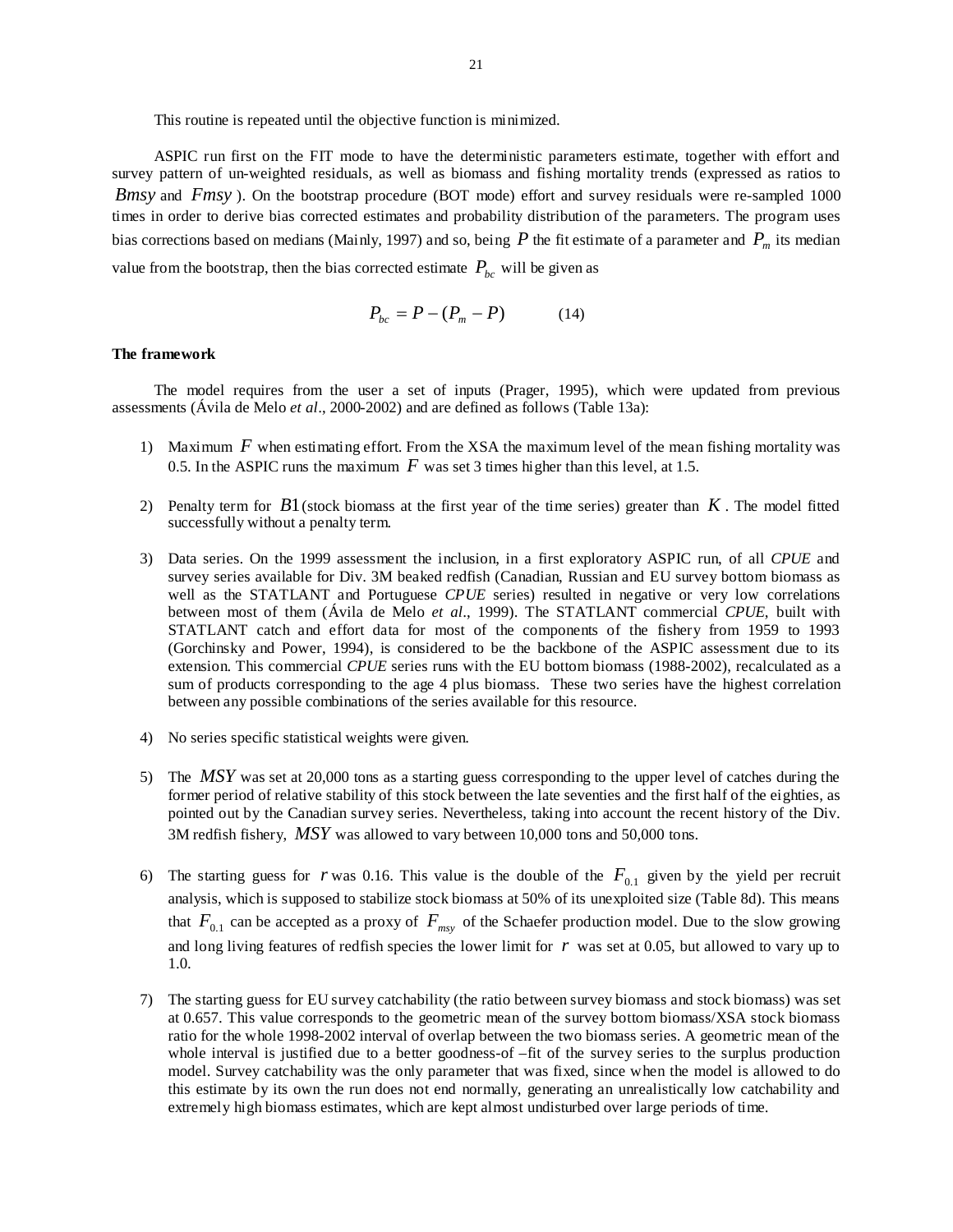#### **Diagnostics**

The ASPIC output is presented in Table 13b in the standard format delivered by the program. The first five pages of this table have the diagnostics and results from the non-bootstrapped analysis, while a summary of the bootstrap analysis is on the last page. Despite the low correlation of either survey biomass and *CPUE* series with the biomass fitted by the ASPIC model (Table 13b, page 1, see GOODNESS-OF-FIT AND WEIGHTING FOR NON-BOOTSTRAPPED ANALYSIS, R-squared in CPUE) and the strong log residual patterns for both data series (Table 13b, page 4, see UNWEIGHTED LOG RESIDUAL PLOT FOR DATA SERIES # 1=EU survey; Table 13b, page 6, see UNWEIGHTED LOG RESIDUAL PLOT FOR DATA SERIES # 2=STATLANT CPUE), in general there is a small difference between the bias-corrected and ordinary estimates (0.2%-3.6%) indicating for most of the parameters a distribution close to normality.

## **Results**

The production model estimates a stock biomass 65% above *Bmsy* till the early seventies. A first drop of stock biomass occurred between 1973 and 1975: by then stock biomass was already not higher than 42% above *Bmsy*. Biomass slowly declined afterwards to 32% above *Bmsy* in 1985, while supporting catches between 14,000 tons and 20,000 tons. Stock biomass continues to decline during the second half of the eighties but at a faster rate and by 1990 the *Bmsy* level was already left behind. An historic stock biomass minimum 35% bellow *Bmsy* was finally reached in 1996. Meanwhile fishing mortality was at or well above *Fmsy* between 1986 and 1995, inducing a stock decline that went faster through the first half of the nineties (Fig. 11a). Low fishing mortalities 1997 onwards gave room to slow stock recovery, with biomass at beginning of 2003 representing 62% of the *Bmsy* . Fishing mortality recorded a moderate increase in 2000-2002 but within a level well bellow *Fmsy* (35%) (Table 13b, page2, see ESTIMATED POPULATION TRAJECTORY (NON-BOOTSTRAPPED)). The ASPIC corrected estimate for *Fmsy* is 0.066, with an inter quartile range for 50% confidence limits of 0.032. This is a fishing mortality level lower than  $F_{0,1}$  (0.082) and similar to  $F_{50\%SPR}$  (0.060), with an upper limit at the assumed natural mortality (0.1). As for *MSY* the ASPIC bias corrected estimate is of 16,800tons with an inter quartile range for 50% confidence limits of 3,600tons (Table 13b, page 6, see RESULTS OF BOOTSTRAPPED ANALYSIS).

 The ASPIC biomass follows the same pattern of the previous XSA assessment, though with closer estimates to XSA biomass over the former years till 1998. From 1993 onwards the 4+ EU survey biomass is the only time series available to adjust to the production model and over the 1993-1998 period ASPIC and XSA biomass have a reasonable good match. But on the final years of the time series the production model is not sensitive to the survey biomass fluctuations and with low fishing mortalities and a constant rate of increase ASPIC biomass grows faster than XSA biomass between 1999 and 2002(Table 14, Fig. 11).

#### **Status of the Div. 3M beaked redfish stock**

Either XSA or ASPIC analysis pointed out that the Div. 3M beaked redfish stock experienced a steep decline from the second half of the eighties till 1996. Fishing mortality was kept well above  $F_{\text{msv}}$  over the first half of the assessment period, due to increasing commercial catches since the mid eighties that reached a top level within 1989 and 1993. From 1995 onwards fishing mortality dropped and since 1997 has been kept well below natural mortality, allowing the survival and growth of the remainders from all cohorts. But the 1993-1994 high by-catches in numbers at age 4 depressed the most abundant cohorts at that time (1989 and 1990), reducing their potential contribution on fastening the recovery of biomass and female spawning biomass. Despite recent fluctuations biomass is generally increasing since 1997 but slowly, being still well bellow the level estimated for the beginning of the time series (1989). The same irregular and discrete pattern of growth is observed on the female spawning biomass, also recovering from the 1996 minimum. Female survivors from the abundant 1990-year-class and from younger cohorts, progressively reaching maturity over recent years, support this recovery of female spawning biomass. The prospective of a no return increase of both biomass and SSB seems to consolidate under the present low exploitation regime: the stock reproductive potential has increased through the nineties (Fig. 10c) compensating the SSB decline and sustaining a 1998-2002 geo-mean recruitment at age 4 identical to the former years of 1989-1993 (around 55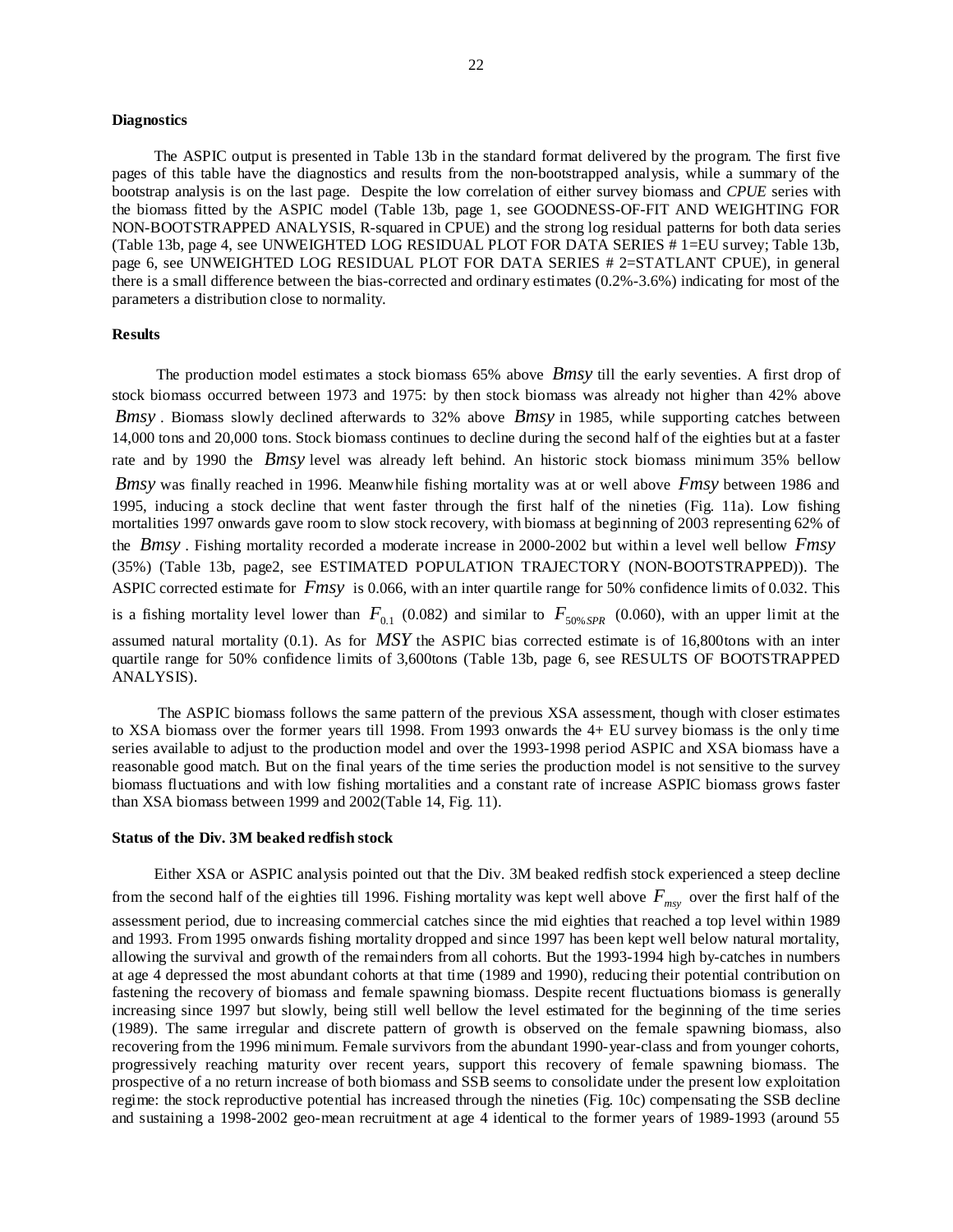million fish). The 1998 year-class, recruiting in 2002, is 173% above the 1989-2002 geo-mean recruitment (including both 1989 and 1990 above average year-classes). However an SSB approaching 80,000tons (a target lower limit of the female spawning stock biomass, above which two of the three most abundant cohorts were produced; Fig. 10d) will not be foreseen in the next coming years, even keeping the actual low level of exploitation and assuring a high rate of survival not only of the promising 1998 year-class but also of the recent 2000 year-class (the most abundant year-class at age 1 and the second largest at age 2 of the 1988-2002 interval, from EU survey results).

By-catch mortality continued to act as a buffer on survival of pre-recruits and its impact increases with yearclass strength, as its is illustrated in the 2001-2002 length composition of redfish by-catch (Table 1b and c; Fig. 2b). The actual sorting grades are ineffective to avoid large amounts of by-catch of redfish of small sizes up to 14cm. In 2002 this small redfish Div. 3M shrimp by-catch represented 56% of the Div. 3M redfish total catch in numbers (Table 2c), with the 1999-2001 year-classes forming the bulk of the catch (Table 5, Fig. 3). With the availability of the above average abundance of the 2000 year-class to shrimp trawlers there is little doubt that a faster rate of stock growth, both in biomass and namely in abundance, is now dependent on the survival of this abundant cohort through its early life stage preceding recruitment to commercial fishery. Keeping catch and fishing mortality at a low level can only be effective in supporting a medium term faster stock recovery if measures to drastically reduce by-catch of very small redfish are implemented in the short term.

# **Short and medium-term projections**

The likelihood of the spawning stock biomass and yield trajectories under a certain level of fishing mortality was given by a medium-term projection program (Mterm) running with the bootstrap of recruitment (from a chosen Stock/Recruitment function) and with the initial population at age abide to a measure of uncertainty. This program of the CEFAS laboratory (Lowestoft/UK) was applied in a NAFO stock for the first time in 2000 (Mahe and Darby, 2000). The program has been upgraded recently to allow projections for long living stocks with a large number of ages included in the analytical assessment (Smith and Darby, *pers. comm*. 2001). The input data are aggregated in two categories of files:

- a. Two *red.srr* (stock recruitment relationship) files (Table 15ab), both adopting as the Div. 3M redfish SRR model a random recruitment around the geo-mean of the 1999-2001 recruitments, but each file assuming a different stock productivity scenario for the near future. In one file (*srrlow*) the first age at the beginning of each year within a Mterm projection is given by the re-sampling of the residuals of the 1989-2001 XSA *log* recruitments from the *log* 1999-2001 geo-mean, with the strong 1989 and 1990 year-classes at the beginning of 1993 and 1994 substituted by the geo-mean of the recruitment of the adjacent years of 1992 and 1995, and the above average recruitment of the 1998 year-class at age 4 in 2002 ignored. This means that the projections with this *srrlow* file are assuming for the next coming years a zero probability of peaks in recruitment at age 4 similar of the ones observed in 1989, 1990 and 1998. This is a rather conservative scenario namely if the early survey strength of the 2000 year-class is also confirmed on the next coming years. The other file (*srrobs*) incorporates all *log* recruitment residuals for the whole assessment period, 1989-2002, including the ones from the above average cohorts. Details as regards the inputs of the two *red.srr* files are included in each file as text comments.
- b. A *red.sen* (sensitivity) file including the usual vectors needed to forward projections but with uncertainty associated to the population at age at the beginning of the first year of the projection (Table 26). The XSA survivors at age by the end of 2002, plus a recruitment given by the bootsrap of the residuals stored in one of the two *red.srrr* files, are the starting population at age at the beginning of 2002. Being the internal and external standard errors from XSA diagnostics (Table 11a/ Terminal year survivor and F estimates) two measures of the uncertainty around the survivor estimate for each age, their average was adopted as the coefficients of variation associated with the starting population at age. These CV's ranged from 18% (age 17) to 47% (ages 4-6) and were used to bootstrap the initial population at age for each Mterm projection.

A single short-term *status quo* catch option was chosen from 50<sup>th</sup> probability catch profiles of several exploratory Mterm stock projections, driven by several fishing mortalities picked up from a range of 30% to 100%  $F_{statusque}$  (= *Fbar*<sub>2002</sub>, average fishing mortality for ages 6 to 16). Each projection (computed from 1,000 trials) was made with an  $F$  at age distribution corresponding to a certain proportion of  $F_{\text{statusque}}$  (the *exploitation pattern*)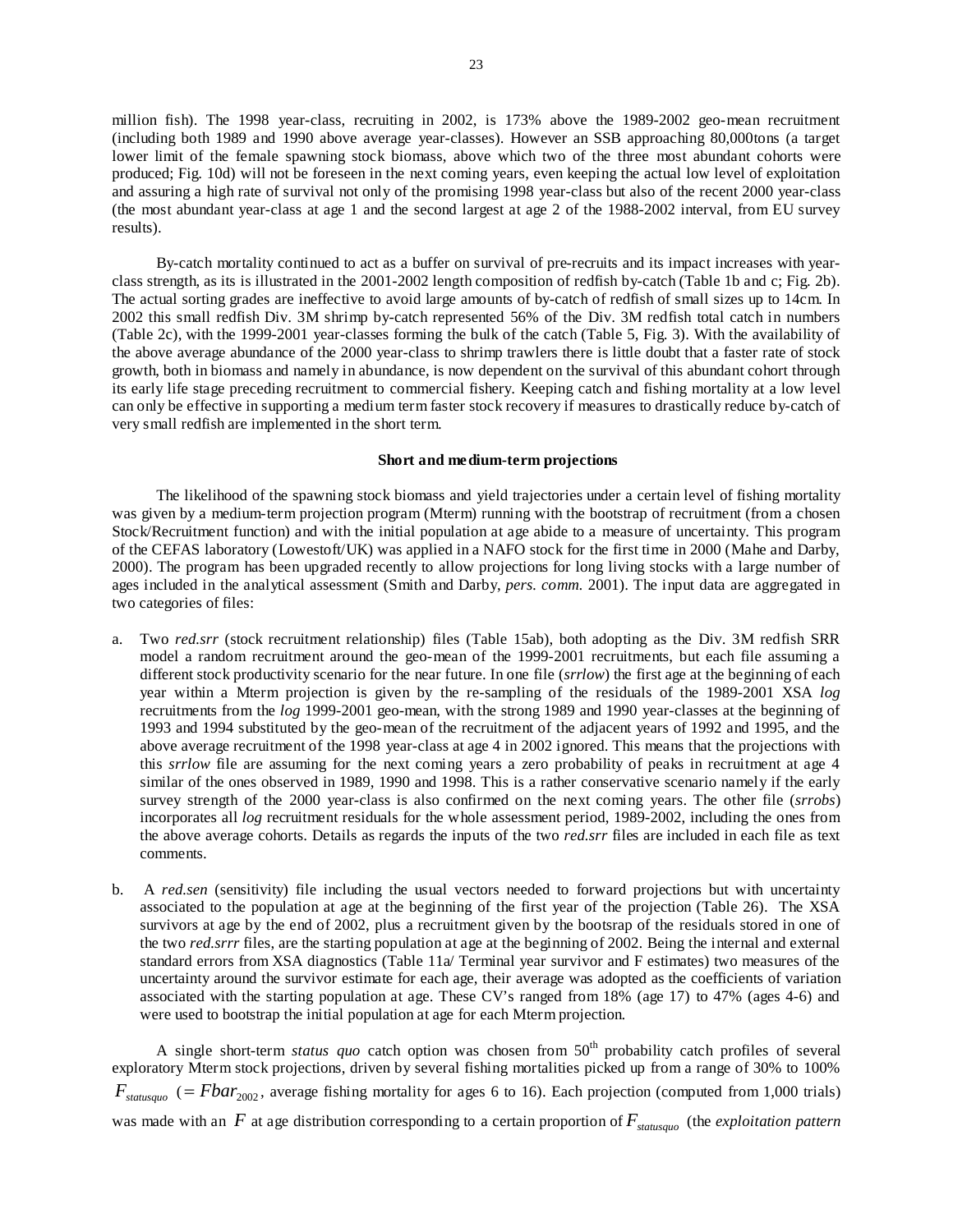*for human consumption* of the *red.sen* file) and with each of the stock productivity scenarios. From those exploratory Mterm runs the chosen option of fishing mortality corresponds to short term catches within an interval defined by the recent level of total catch (including by-catch) of 4,000 tons and the actual TAC of 5,000 tons. Such option is given by 40%  $F_{\text{statusque}}$  regardless the adopted productivity regime.

The results are presented as 5, 10, 25, 50 and 95 probability profiles for:

- a. Short-term (beginning of 2005) female spawning biomass projections for a range of *F* bar's. The middle of this range corresponds to 40%  $F_{statu\alpha\mu\alpha}$  (Table 16a and Fig. 12ab).
- b. Medium-term (beginning of 2012) female spawning biomass projections for a range of multipliers of 40% *Fstatuquo* (Table 16b and Fig. 13ab).
- c. 2003-2012 spawning biomass trajectories keeping fishing mortality at 40%  $F_{stat_{\text{total}}}$  (Table 17a and Fig. 14ab).
- d. 2003-2012 yield trajectories keeping fishing mortality at 40% of  $F_{statuquo}$  (Table 17b and Fig. 15ab).

A 40% reduction on  $F_{statawa}$  will keep, for most of the present decade, catches anchored between their present level and the adopted 2000-2003 TAC, but at the same time will allow, with a high probability (20<sup>th %</sup>) probability profile) a 50% increase of the actual female spawning stock biomass by 2006 and a 2011 SSB representing at least 80% of the female SSB level estimated for the start of the time series. The Mterm results also suggest that the impact on biomass and catch of either productivity scenarios is null on the short term. However within the next ten years the same fishing mortality regime will drive female SSB closer to a safe level of 80,000 tons if similar pulses of recruitment continue to occur in the near future and are allowed to reach age 4 still as strong year-classes. At the same time, and at the same level of fishing mortality, catches will have more room to gradually increase from 2009 onwards if recruitment follows the observed productivity pattern of the last 14 years (Table 18, Fig. 16ab).

Even associated with uncertainty any projection should be taken with caution. The similarity between shortterm projections from consecutive years depends not only on the similarity between the near future and the recent past as regards recruitment, but also on a consistent estimate of the population at the first common year of two consecutive projections. This consistency depends on how close is the estimate of survivors at age by the end of the terminal year of the previous assessment (initial population of last year projection) to the new estimate of the same individuals, now calculated by the XSA as the population at age at the beginning of the terminal year of the actual assessment (from which the survivors that initialise this year projection are calculated). These concerns are well illustrated in the comparison of the Mterm 50<sup>th</sup> ile trajectories starting at 2002 (under 60% *Fbar*<sub>2001</sub>) and at 2003

(under 40%  $Fbar_{2002}$ ), both projections with catches until 2006 between the actual level of total catches and the TAC of 5,000 tons (Table 19, Fig. 17ab) and assuming the same low productivity regime as regards recruitment at age 4 for the next coming years.

The difference between the 2002 mature female population at age as survivors by the end of 2001, that was used to start the 2002 Mterm projection, and the same 2002 mature female population at age now calculated by the 2003 XSA as the population at the beginning of 2002, will contribute to apart the trajectories from the two projections: a lower magnitude for the 2003 starting population (2002 survivors) when compared with the one predicted by the 2002 Mterm projection, and a lower SSB trajectory that will tend anyway to approach the previous one with time(Fig. 17a) . Discrepancies are not so obvious within the yield trajectories that entangle one to the other through most of the next coming years, only starting to divert from 2009 onwards (Fig. 17b).

The underlying assumption of these 2002-2011 and 2003-2012 projections, that no pulse of recruitment will be foreseen in the next coming years, can fall with the appearance of one or two year-classes strong enough to be still well above average when reaching age 4. That can very well be the case of the 1998 and 2000 year-classes. But even so a faster biomass growth rate would not put the stock at a safe SSB level within a shorter period of time, due to redfish slow growth and long maturation process. Further increase of the stock and spawning biomass will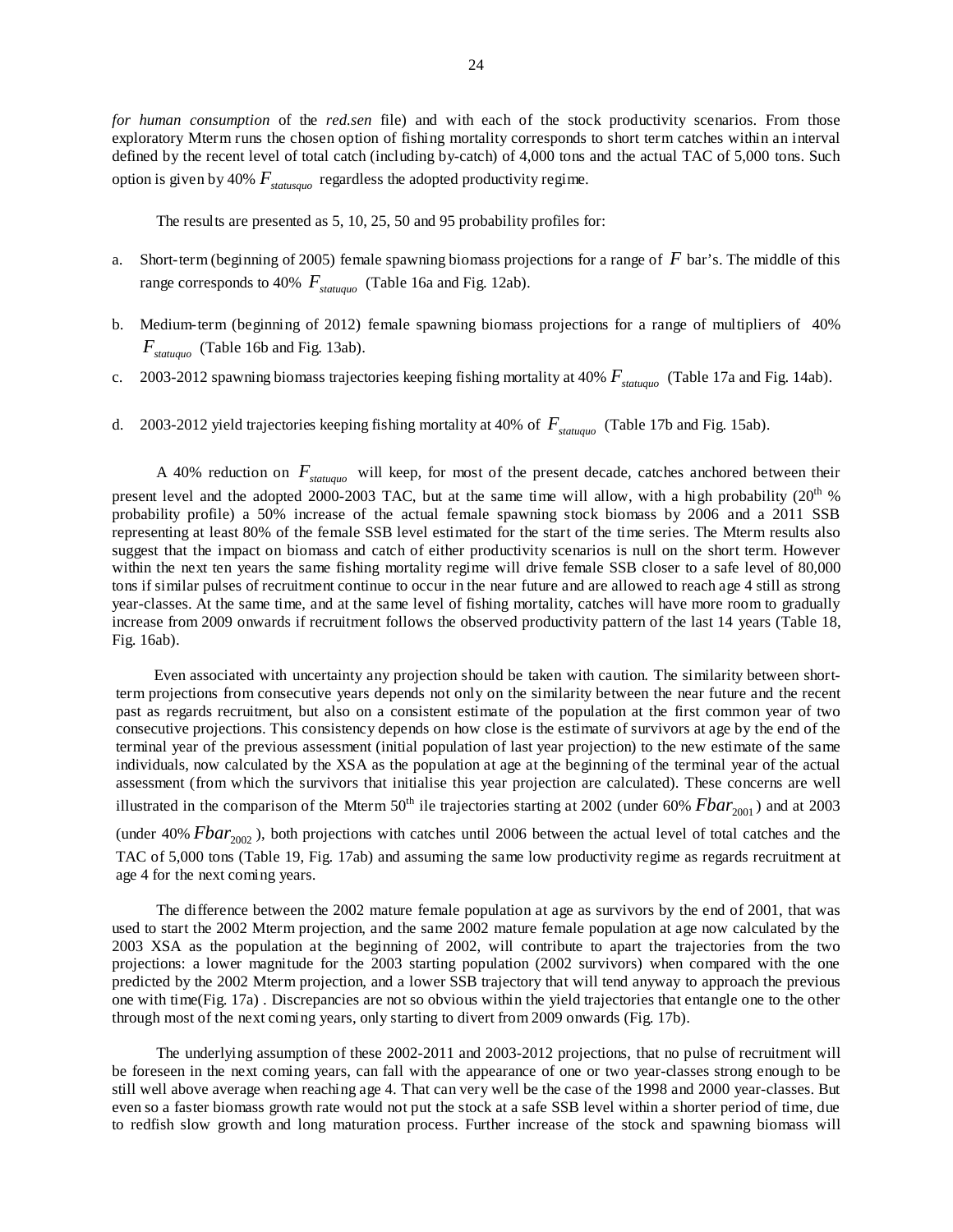continue so far to be dependent on keeping fishing mortality at a low level, below both the assumed natural mortality and  $F_{0,1}$ . At the present stock size and taking into account the trajectories of the last Mterm projections, this should correspond to a level of catch not higher than 5,000 tons until the end of the present decade regardless the recruitment regime that will prevail on the near future.

#### **Acknowledgements**

This assessment is part of a EU research project supported by the European Commission (DG XIV, Program for the collection of data in fisheries sector), IPIMAR, CSIC, IEO and AZTI. The authors would like to thank Dave Kulka (DFO/Science Branch, Canada) and Alexander Vaskov (PINRO, Russia) for the early submission of 2002 length data on by-catch and commercial catch from their countries.

#### **References**

- Ávila de Melo, A.M., F. Saborido-Rey and L. Motos, 1997. Status of the redfish stocks in NAFO Div. 3M (Flemish Cap) in 1996. *NAFO SCR Doc.* 97/44. Ser. No N2878, 25p.
- Ávila de Melo, A.M., F. Saborido-Rey and R. Alpoim, 1998. "An assessment of redfish in NAFO Division Div. 3M, including an approach to precautionary management based on spawning biomass and growth". *NAFO SCR Doc.* 98/53 Ser. N3044, 51p.
- Ávila de Melo, A.M., F. Saborido-Rey and R. Alpoim, 1999. An assessment of redfish in NAFO Div. 3M based on beaked redfish data (*S. mentella and S. fasciatus*) data. *NAFO SCR Doc.* 99/52 Ser. No N41111, 54p.
- Ávila de Melo, A.M., R. Alpoim and F. Saborido-Rey, 2000. A comparative assessment of redfish in NAFO Div. 3M based on beaked redfish data (*S. mentella and S. fasciatus*) commercial, by-catch and survey data . *NAFO SCR Doc.* 00/34 Ser. No N4263, 51p.
- Ávila de Melo, A.M., R. Alpoim and F. Saborido-Rey, 2001. A comparative assessment and medium term projections of redfish (*S. mentella and S. fasciatus*) in NAFO Div. 3M. *NAFO SCR Doc.* 01/45 Ser. No N4423, 66p.
- Ávila de Melo, A.M., R. Alpoim and F. Saborido-Rey, 2002. The present status of beaked redfish (*S. mentella and S. fasciatus*) in NAFO Division Div. 3M and medium term projections under a low commercial catch/ high shrimp fishery by-catch regime. *NAFO SCR Doc.* 02/54 Ser. No N4666, 59p.
- Bishop, C. A., 1994. Revisions and additions to stratification schemes used during research vessel surveys in NAFO Subareas 2 and 3. *NAFO SCR. Doc.* 94/43 (rev.). Ser. No N2413.
- Darby, C. and S. Flatman, 1994. Virtual population analysis: version 3.1 (Windows/Dos) user guide. *Info. Tech. Ser., MAFF Direct. Fish. Res*., Lowestoft, (1): 85p.
- Doubleday, 1981. Manual of groundfish surveys in the Northwest Atlantic. . *NAFO Sci. Coun. Studies* 2, 55p.
- Gorchinsky, K. and D. Power, 1994. An assessment of the redfish stock in NAFO Divisiom Div. 3M. *NAFO SCR Doc.* 94/60 Ser. No N2431, 8p.
- Kulka, D. W., 1999. Update on the by-catch in the shrimp fisheries in Davis Strait to Flemish Cap. *NAFO SCR Doc.*  99/96 Ser. No N4168, 8p.

Mahe, J.C. and C. Darby, 2000. Greenland Halibut in NAFO Subarea 2 and Divisions 3KLMNO – Short-term and Medium-term Projections from an Extended Survivor Analysis. *NAFO SCR Doc.* 00/54 Serial No. N4288.

Mainly, B. F. J., 1997. Randomization, bootstrap and Monte Carlo methods in biology (second edition). *Texts in Statistical Science,* Chapman & Hall, London, 399p.

Power, D. and B. Atkinson, 1986. An estimate of redfish year-class strength from surveys to Flemish Cap. *NAFO SCR. Doc.* 86/27 Ser. No N1141, 14p.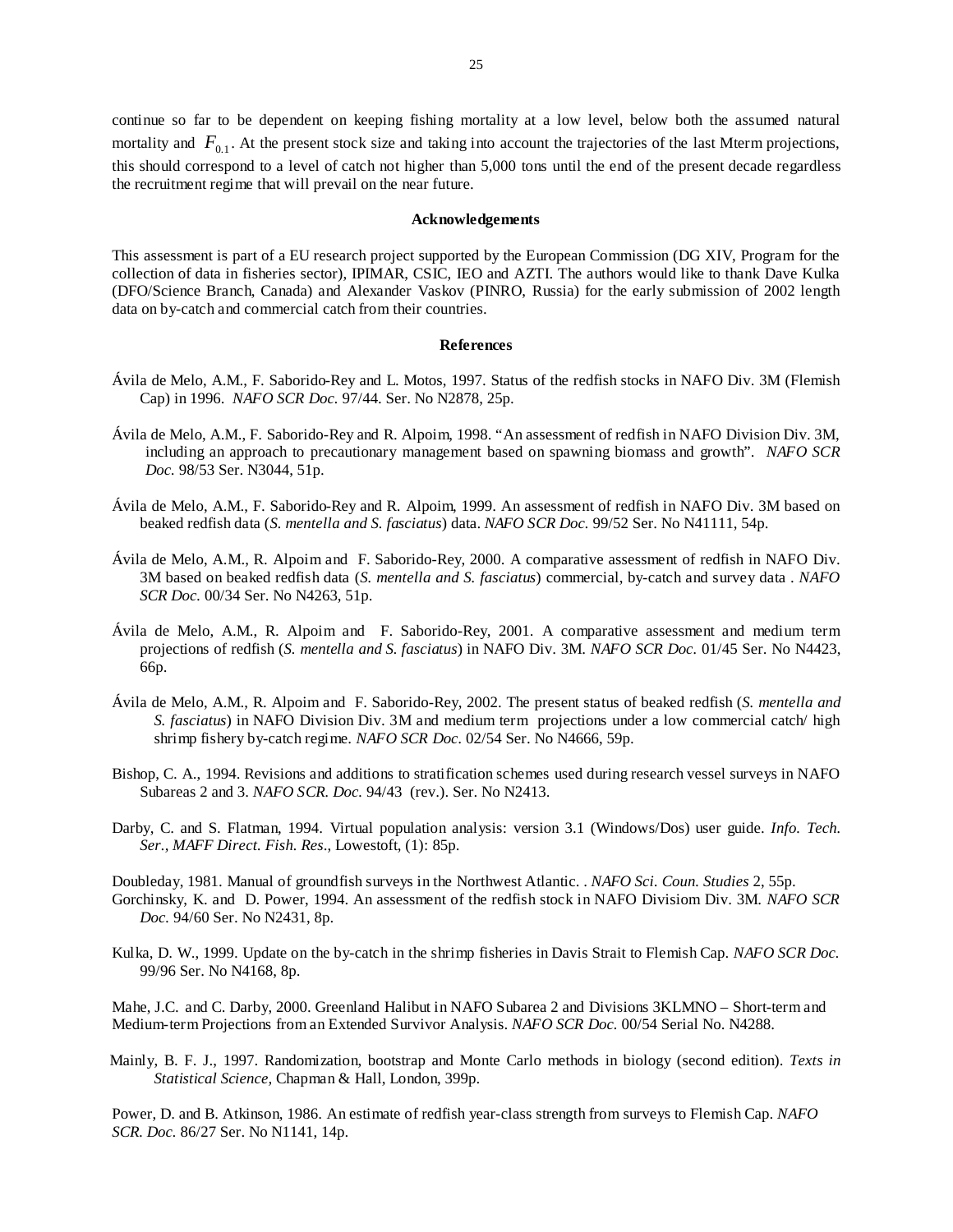- Pope, J. G., and J.G. Shepherd, 1982. a simple method for consistent interpretation of catch-at-age data*. J. Cons. Int. Explor. Mer*, 40: 176-184.
- Praguer, M. H., 1994. A suite of extensions to no-equilibrium surplus-production model. *Fish. Bull. U.S.*, 90(4): 374-389.
- Praguer, M. H., 1995. User's manual for ASPIC: a stock production model incorporating covariates, program version 3.6x. *Miami Lab. Doc. MIA*-92/93-55.
- Saborido-Rey, F., 1994. El género *Sebastes* Cuvier, 1829 (Pisce, Scorpaenidae) en el Atlántico Norte: identificación de espécies y poblaciones mediante métodos morfométricos; crescimiento y reprducción de las poblaciones en Flemish Cap. Universidad Autónoma de Madrid, Facultad de Biología, Departamento de Zoología, Madrid. Phd Thesis, xi, 276p.
- Saborido-Rey, F., 1995. Age and growth of redfish in Flemish Cap (Div. 3M). *NAFO SCR. Doc.* 95/31 Ser. No N2540, 16p.
- Saborido-Rey, F.,1998. Differences in weight and length of otoliths between populations of genus Sebastes in the North Atlantic. 2nd international symposium on Fish Otolith Research & application. Bergen, Norway, 20-25 July 1998. Poster no. 186.
- Saborido-Rey, F., 2001. Age and growth of redfish (*Sebastes marinus*, *S. mentella* and *S. fasciatus*) in Flemish Cap (Northwest Atlantic). *NAFO SCR Doc.* 01/109. Ser. No. N4495, 19 p.
- Saborido-Rey, F., and A.Vazquez, 2003. Results from the bottom trawl survey on Flemish Cap of July 2002. *NAFO SCR. Doc.* 03/42 Ser. No N4860, 41p.
- Schaefer, M. B., 1954. Some aspects of the dynamics of populations important to management of the commercial marine fisheries. *Bull. Inter-Am. Trop. Tuna Comm*. 1(2): 27-56.
- Shepherd, J. G., 1999. Extended survivors' analysis: an improved method for the analysis of catch at age data and abundance indices. ICES Journal of Marine Science. Vol. 56, No. 5.pp. 584-591.
- Sinclair, A., Gascon, D., O'Boyle, R., Rivard, D., and S.Gavaris, 1990. Consistency of some Northwest Atlantic groundfish stock assessments. *NAFO SCR. Doc.* 901/96 Ser. No N1831, 35p (revised).
- Vargas, J., Alpoim, R., E. Santos, and A.M. Ávila de Melo, 2003. Portuguese research report for 2002*.NAFO SCS Doc.* 03/7 Ser. No N4815, 54p.
- Vaskov, A. 2002. Assessment of redfish stock on the Flemish Cap based on data from the Russian bottom trawl survey in 2001*. NAFO SCR. Doc.* 02/9. Ser. No N4610, 16p.
- Vaskov, A. and T. Igashov, 2003. Results from the bottom trawl survey on Flemish Cap Bank (Division Div. 3M) in 2002. *NAFO SCR. Doc.* 03/9. Ser. No N4815, 31p.
- Vaskov, A.A., Gorchinsky, K.V., Igashov,T., Lobodenko, S., Melnikov, S., and N. Shakuro 2003. Russian Research Report for 2002,Part II – Research carried out by PINRO in NAFO Subareas 1,2,3 and 4. *NAFO SCS Doc.* 03/6 Ser. No N4807, 32p.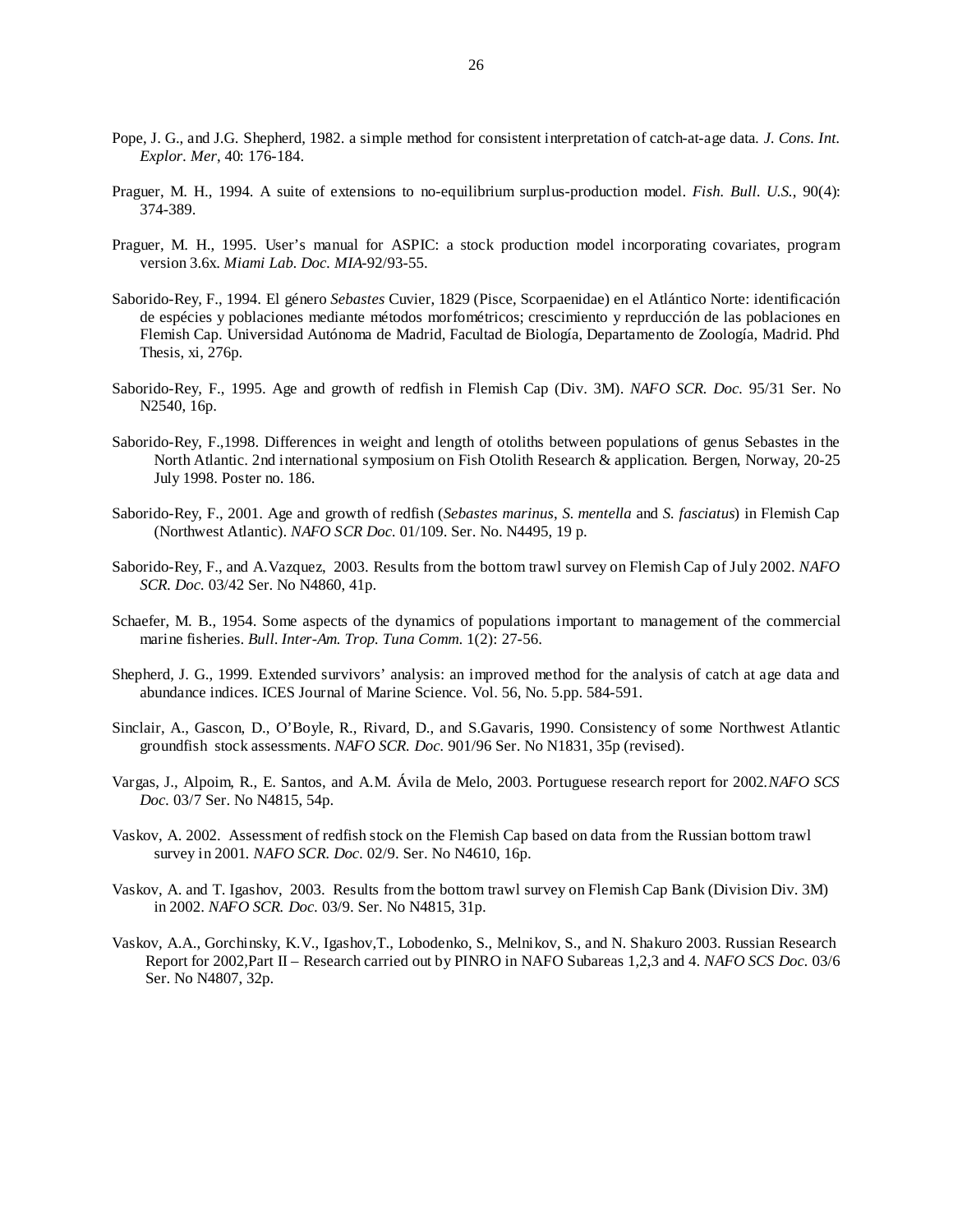Table 1a: 3M Redfish nominal catches by country, 1985-2002.

| Country                                                               | 1985  | 1986  | 1987  | 1988  | 1989  | 1990  | 991   | 1992  | 1993  | 1994 | 1995 | 1996           | 1997 | 1998 |     |      | 1999 2000 (a) 2001 (a) 2002 (a) |      |
|-----------------------------------------------------------------------|-------|-------|-------|-------|-------|-------|-------|-------|-------|------|------|----------------|------|------|-----|------|---------------------------------|------|
| CAN                                                                   |       |       |       |       |       |       | 2     |       | 10    |      |      | $\overline{2}$ |      |      |     | 5    |                                 |      |
| <b>CUB</b>                                                            | 1831  | 1764  | 1757  | 1759  | 1765  | 4195  | 1772  | 2303  | 945   |      |      |                |      |      |     |      |                                 |      |
| <b>DDR</b>                                                            |       | 88    |       |       |       | 4025  |       |       |       |      |      |                |      |      |     |      |                                 |      |
| <b>GRL</b>                                                            |       |       |       |       |       |       |       |       |       | 26   |      |                |      |      |     |      |                                 |      |
| <b>JPN</b>                                                            | 313   | 400   | 131   | 393   | 885   | 2082  | 1432  | 1424  | 967   | 488  | 553  | 678            | 212  | 440  | 321 | 31   | 80                              | 67   |
| <b>SUN/RUS</b>                                                        | 15703 | 15045 | 19875 | 13747 | 13937 | 34581 | 24661 | 2937  | 2035  | 2980 | 3560 | 52             |      | 25   | 92  | 1808 | 1292                            | 1155 |
| <b>LVA</b>                                                            |       |       |       |       |       |       |       | 7441  | 5099  | 94   | 304  |                |      |      |     |      |                                 |      |
| LTU                                                                   |       |       |       |       |       |       |       |       | 2128  |      |      |                |      |      |     |      | 10                              | 10   |
| <b>EST</b>                                                            |       |       |       |       |       |       |       |       |       | 47   |      |                |      |      |     | 632  | 167                             | 5    |
| E PRT                                                                 | 1306  | 10783 | 21823 | 7101  | 13012 | 11665 | 3787  | 3198  | 4781  | 5630 | 1282 | 332            | 83   | 259  | 96  | 916  | 1589                            | 1512 |
| EU                                                                    | 2435  | 11571 | 22648 | 7247  | 13225 | 13672 | 10111 | 6845  | 4881  | 6240 | 1282 | 332            | 335  | 455  | 505 | 1349 | 1746                            | 2011 |
| KOR-S                                                                 |       | 5     |       | 43    | 17885 | 8332  | 2936  | 8350  | 2962  |      |      |                |      |      |     |      |                                 |      |
| FAROE IS.                                                             |       |       |       |       |       |       |       | 16    |       |      |      |                |      |      |     |      |                                 | 0.1  |
| <b>NORWAY</b>                                                         |       |       |       |       |       |       |       |       |       | 8    | 3    |                |      |      |     |      |                                 |      |
|                                                                       |       |       |       |       |       |       |       |       |       |      |      |                |      |      |     |      |                                 |      |
| Total                                                                 | 20282 | 28873 | 44411 | 23189 | 47697 | 66887 | 40914 | 29317 | 19027 | 9883 | 5702 | 1064           | 547  | 920  | 918 | 3825 | 3295                            | 3248 |
| (a) NAFO circular letters with monthly provisional catches, 2000-2003 |       |       |       |       |       |       |       |       |       |      |      |                |      |      |     |      |                                 |      |

STCAFIS Estimates of commercial catches from various sources. Catches used in the assessment in bold. Total **20282 28873 44411 23189 58100 81000 48500 43300 29000 11300 13500 5789 1300 971 1068** 3658 3224 2934

Table 1b: Length composition (absolute frequencies in'000s) of the 3M redfish commercial catch, 1989-202.

| Length        | 1989           | 1990           | 1991         | 1992         | 1993         | 1994         | 1995         | 1996           | 1997           | 1998                    | 1999                    | 2000           | 2001                    | 2002           |
|---------------|----------------|----------------|--------------|--------------|--------------|--------------|--------------|----------------|----------------|-------------------------|-------------------------|----------------|-------------------------|----------------|
| 10            | 3              |                |              |              | 1            |              |              |                |                |                         |                         |                |                         | $\mathbf{1}$   |
| 11            |                |                |              |              |              |              |              |                |                |                         |                         |                |                         |                |
| 12            | 3              |                |              |              | 1            |              |              |                |                |                         |                         | 9              |                         | 1              |
| 13            | 12             |                |              |              | 9            | $\mathbf{1}$ |              |                |                |                         |                         | 17             |                         | $\mathbf{1}$   |
| 14            | 29             | 4              |              |              | 117          | 12           |              |                |                |                         |                         | 1              |                         | $\overline{c}$ |
| 15            | 9              | 81             |              |              | 395          | 44           |              |                |                | $\overline{2}$          |                         | 9              | 4                       | $\overline{4}$ |
| 16            | 34             | 211            |              |              | 440          | 132          |              | 22             |                |                         |                         | 1              | $\overline{\mathbf{4}}$ | 10             |
| 17            | 69             | 808            |              |              | 167          | 391          |              | 22             | 1              | $\overline{\mathbf{c}}$ |                         | 9              | 22                      | 24             |
| 18            | 34             | 2787           | 175          |              | 101          | 843          | 129          | 22             |                | $\mathbf{1}$            |                         | 26             | 62                      | 49             |
| 19            | 12             | 6470           | 726          | 70           | 130          | 1030         | 291          | 74             | 7              | 9                       | $\mathbf{1}$            | 40             | 45                      | 97             |
| 20            | 128            | 6925           | 1494         | 352          | 145          | 501          | 1273         | 400            | 8              | 14                      | $\overline{2}$          | 68             | 46                      | 160            |
| 21            | 440            | 3253           | 1385         | 1856         | 327          | 515          | 3222         | 1073           | 16             | 31                      | 1                       | 52             | 68                      | 166            |
| 22            | 1316           | 1344           | 1323         | 3110         | 970          | 598          | 6630         | 2464           | 44             | 57                      | $\mathbf 2$             | 120            | 126                     | 164            |
| 23            | 4317           | 2146           | 1060         | 2376         | 1894         | 732          | 6431         | 1825           | 112            | 104                     | $\mathbf{1}$            | 121            | 213                     | 187            |
| 24            | 9628           | 6157           | 1904         | 1469         | 3372         | 1408         | 1901         | 1472           | 284            | 128                     | 10                      | 244            | 300                     | 318            |
| 25            | 16884          | 13302          | 4193         | 2760         | 3160         | 1999         | 1282         | 872            | 351            | 246                     | 122                     | 348            | 490                     | 483            |
| 26            | 16970          | 22298          | 7061         | 8656         | 3345         | 2005         | 858          | 569            | 335            | 247                     | 116                     | 732            | 969                     | 605            |
| 27            | 12796          | 28705          | 11632        | 13299        | 3277         | 1782         | 1028         | 822            | 213            | 229                     | 228                     | 1278           | 1345                    | 811            |
| 28            | 8096           | 29130          | 14411        | 13405        | 4024         | 2439         | 1276         | 842            | 183            | 191                     | 317                     | 1604           | 1570                    | 1037           |
| 29            | 6605           | 22485          | 16923        | 9609         | 3530         | 2587         | 1588         | 951            | 227            | 185                     | 319                     | 1397           | 1291                    | 1040           |
| 30            | 8465           | 16982          | 14634        | 8119         | 5261         | 2783         | 1621         | 998            | 267            | 178                     | 210                     | 957            | 1078                    | 1007           |
| 31            | 7949           | 11308          | 8359         | 5797         | 4611         | 2526         | 1356         | 1058           | 240            | 188                     | 218                     | 662            | 582                     | 788            |
| 32            | 8432           | 9266           | 7907         | 5124         | 3629         | 2196         | 1405         | 985            | 268            | 172                     | 255                     | 465            | 368                     | 589            |
| 33            | 8022           | 7303           | 3946         | 4535         | 3748         | 1456         | 1312         | 761            | 290            | 123                     | 185                     | 357<br>322     | 229                     | 481<br>290     |
| 34            | 7899           | 7133           | 4361         | 4771         | 3079         | 931          | 1084         | 742            | 115            | 81                      | 89                      |                | 160                     |                |
| 35<br>36      | 7432           | 6115<br>4900   | 3477         | 4814         | 3308         | 994<br>623   | 1113<br>1121 | 310<br>218     | 82             | 59                      | 150<br>81               | 203<br>160     | 84<br>42                | 143            |
|               | 5607<br>4655   | 3394           | 2938<br>2683 | 3476<br>2604 | 2903<br>2777 |              | 985          |                | 46<br>26       | 51<br>50                |                         | 151            | 34                      | 93<br>29       |
| 37<br>38      | 2786           | 2458           | 1874         | 1733         | 1536         | 354<br>303   | 805          | 244<br>114     | 29             | 36                      | 71<br>9                 | 128            | 40                      | 24             |
| 39            | 1787           | 1734           | 1959         | 1388         | 1318         | 152          | 525          | 139            | 12             | 32                      | 31                      | 54             | 18                      | 18             |
| 40            | 1082           | 856            | 1148         | 974          | 695          | 100          | 504          | 50             | 4              | 17                      | $\overline{\mathbf{c}}$ | 35             | 11                      | 9              |
| 41            | 577            | 647            | 717          | 583          | 392          | 78           | 372          | 42             | 13             | 12                      | 5                       | 24             | 5                       | $\overline{c}$ |
| 42            | 390            | 384            | 225          | 233          | 339          | 26           | 176          | 50             | 6              | 9                       | 1                       | 16             | 7                       | $\overline{c}$ |
| 43            | 332            | 294            | 317          | 274          | 149          | 15           | 74           | 20             | 1              | 3                       | $\overline{2}$          | 22             | 3                       | 6              |
| 44            | 155            | 145            | 22           | 199          | 443          | 26           | 54           | 3              | $\overline{7}$ | $\overline{2}$          |                         | 15             | $\overline{2}$          |                |
| 45            | 163            | 81             | 16           | 45           | 55           | 16           | 37           | $\overline{c}$ | 1              |                         | $\overline{c}$          | 3              | $\mathbf{1}$            |                |
| 46            | 85             | 36             | 9            | 10           | 45           |              | 8            | 4              | 1              | $\mathbf{1}$            |                         | $\overline{7}$ | 1                       |                |
| 47            | 53             | 18             |              |              | 36           |              | 20           | $\mathbf{1}$   | 1              |                         |                         | 4              |                         |                |
| 48            | 32             | 13             | 9            | 20           | 65           |              | 5            |                |                |                         |                         |                | 1                       |                |
| 49            | $\overline{4}$ | 13             |              |              |              |              |              |                |                |                         |                         |                |                         |                |
| 50            | 12             | 4              |              |              |              |              |              | 30             |                |                         |                         |                |                         |                |
| 51            | 4              | 13             |              |              |              |              |              |                |                |                         |                         |                |                         |                |
| 52            | 4              |                |              |              |              |              |              |                |                |                         |                         |                |                         |                |
| 53            | 8              | 18             |              |              |              |              |              |                |                |                         |                         |                |                         |                |
| 54            |                | 9              |              |              |              |              |              |                |                |                         |                         |                |                         |                |
| 55            |                | $\overline{4}$ |              |              |              |              |              |                |                |                         |                         |                |                         |                |
| 56            |                |                |              |              |              |              |              |                |                |                         |                         |                |                         |                |
| 57            |                |                |              |              |              |              |              |                |                |                         |                         |                |                         |                |
| 58            |                | $\overline{4}$ |              |              |              |              |              |                |                |                         |                         |                |                         |                |
| 59            |                |                |              |              |              |              |              |                |                |                         |                         |                |                         |                |
| 60            |                |                |              |              |              |              |              |                |                |                         |                         |                |                         |                |
| 61            |                |                |              |              |              |              |              |                | 12             |                         |                         |                |                         |                |
| no ('000)     | 143320         | 219243         | 116888       | 101663       | 61265        | 29599        | 38484        | 17202          | 3202           | 2461                    | 2429                    | 9662           | 9220                    | 8643           |
| weight (tons) | 58100          | 81000          | 48500        | 43300        | 29000        | 11300        | 13500        | 5789           | 1300           | 971                     | 1068                    | 3825           | 3295                    | 3248           |
| mean weight   | 405            | 369            | 415          | 426          | 473          | 382          | 351          | 337            | 406            | 395                     | 440                     | 396            | 357                     | 376            |
| mean length   | 30.1           | 28.8           | 30.2         | 30.2         | 30.9         | 28.6         | 27.5         | 27.5           | 29.5           | 29.4                    | 30.9                    | 29.6           | 28.6                    | 28.9           |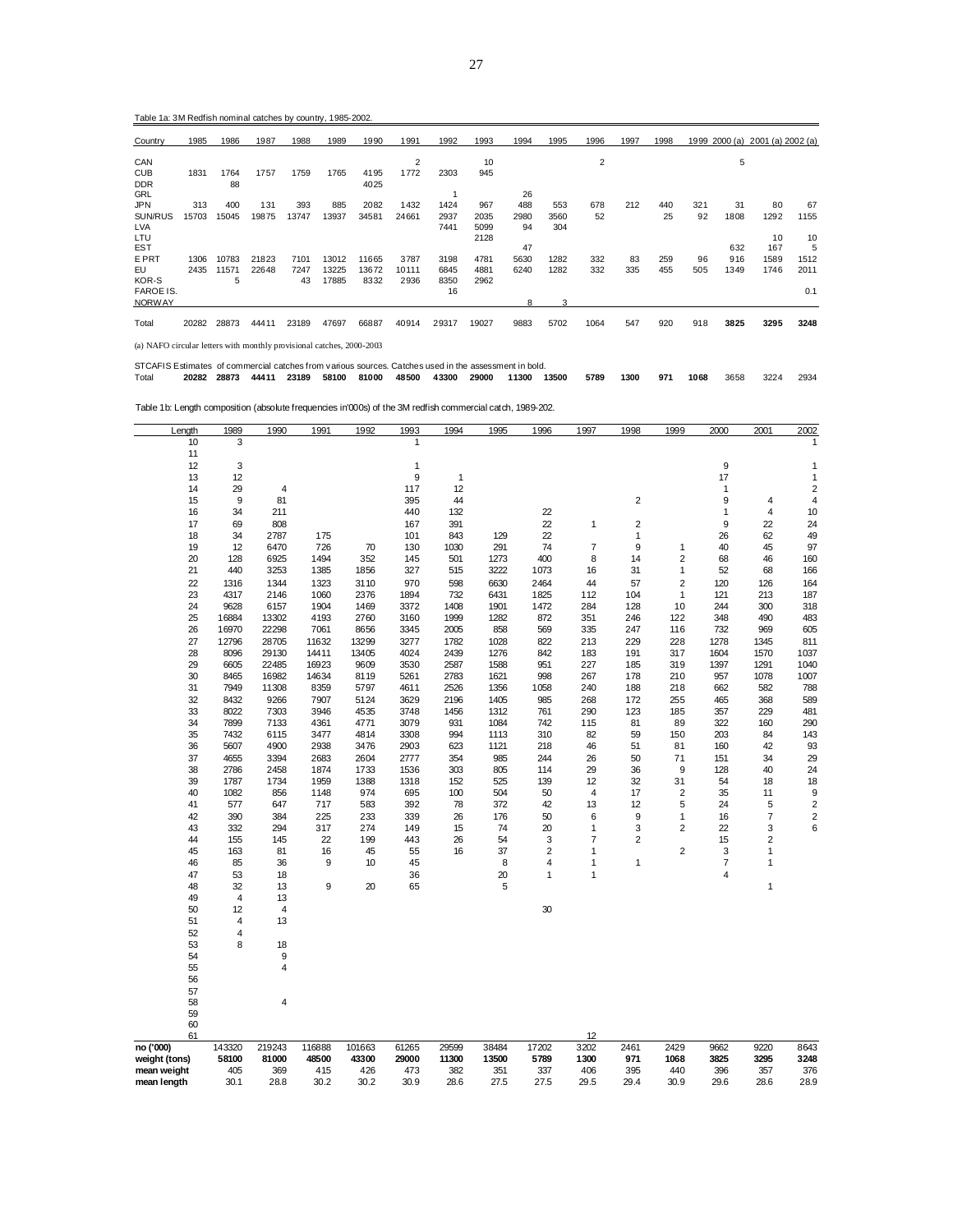| $L$ ength | 1993           | 1994  | 1995           | 1996 | 1997 | 1998           | 1999           | 2000           | 2001           | 2002           |
|-----------|----------------|-------|----------------|------|------|----------------|----------------|----------------|----------------|----------------|
|           | 5              |       |                |      |      |                |                | 3              | 8              | 9              |
|           | 6              |       |                | 150  |      | 3              | 14             | 5              | 177            | 56             |
|           |                |       | 4              | 4408 | 96   | 97             | 111            | 58             | 473            | 355            |
|           |                |       | 6              | 2469 | 116  | 222            | 531            | $121$          | 1318           | 623            |
|           | 9              |       | 5              | 216  | 65   | 36             | 784            | 55             | 3739           | 501            |
| 10        |                |       | 3              | 426  | 235  | 40             | 816            | 191            | 5795           | 819            |
| 11        |                |       | 14             | 1081 | 519  | 350            | 377            | 588            | 5563           | 1498           |
| 12        | $\overline{2}$ | 18    | 33             | 861  | 467  | 1638           | 302            | 997            | 4429           | 2784           |
| 13        | 23             | 331   | 32             | 470  | 149  | 1540           | 276            | 743            | 1884           | 4743           |
| 14        | 207            | 957   | 59             | 499  | 110  | 304            | 93             | 179            | 662            | 3795           |
| 15        | 1792           | 2177  | 229            | 749  | 109  | 54             | 87             | 84             | 467            | 1652           |
| 16        | 7171           | 7115  | 399            | 1733 | 590  | 104            | 83             | 48             | 459            | 742            |
| 17        | 27984          | 17018 | 703            | 1190 | 168  | 75             | 59             | 16             | 383            | 351            |
| 18        | 45217          | 20665 | 915            | 755  | 56   | 28             | 40             | 10             | 250            | 238            |
| 19        | 28682          | 10818 | 762            | 386  | 56   | 23             | 37             | 9              | 92             | 143            |
| 20        | 6435           | 2274  | 396            | 69   | 71   | 5              | 12             | 10             | 41             | 73             |
| 21        | 947            | 312   | 118            | 96   | 55   | 10             | 6              | 4              | 25             | 34             |
| 22        | 343            | 111   | 25             | 5    | 38   | 12             | $\overline{7}$ | $\overline{2}$ | 23             | 18             |
| 23        | -1             |       | 6              |      | 20   | $\overline{7}$ | 5              | $\overline{2}$ | $12$           | 12             |
| 24        |                |       |                |      | 9    | 17             | 2              | $\overline{2}$ | 9              | $\,6$          |
| 25        |                |       |                |      | 3    | 14             | 4              |                |                | 3              |
| 26        |                |       |                |      |      | 18             |                | 2              |                | $\overline{2}$ |
| 27        |                |       |                |      |      | 9              | 3              |                |                | 0.4            |
| 28        |                |       | 6              |      |      |                |                |                | $\overline{2}$ |                |
| 29        |                |       | 6              |      |      |                |                |                |                | $0.3$          |
| 30        |                |       | $\overline{2}$ |      |      |                |                |                |                | 0.3            |
| 31        |                |       |                |      |      |                |                |                |                | $0.3$          |
| 32        |                |       |                |      |      |                |                |                |                |                |
| 33        |                |       |                |      |      |                |                |                |                |                |
| 34        |                |       |                |      |      |                |                |                |                |                |

| Table 1c: Length composition (absolute frequencies in'000s) of the redfish by-catch in the 3M shrimp fishery, 1993-2002. |  |  |
|--------------------------------------------------------------------------------------------------------------------------|--|--|
|                                                                                                                          |  |  |

**<sup>n</sup> <sup>o</sup> ('0 00 )** 118805 61798 3739 15563 2933 4609 3651 3126 25810 18459 **<sup>w</sup> eig h t (to <sup>n</sup> s)** 11970 5903 374 550 157 191 96 106 738 767 **<sup>m</sup> ea <sup>n</sup> <sup>w</sup> <sup>e</sup> ig h t** 0 .10 1 0.0 96 0 .10 0 0.0 35 0 .05 4 0.0 4 1 0 .0 26 0 .03 4 0 .02 9 0.0 42 **<sup>m</sup> ea <sup>n</sup> len g th** 18 .5 1 8.1 18 .3 1 1.9 14 .0 1 3 .1 1 1.2 12 .5 11 .5 1 3.4 `

 $\mathbf{v}$ 

 $6q$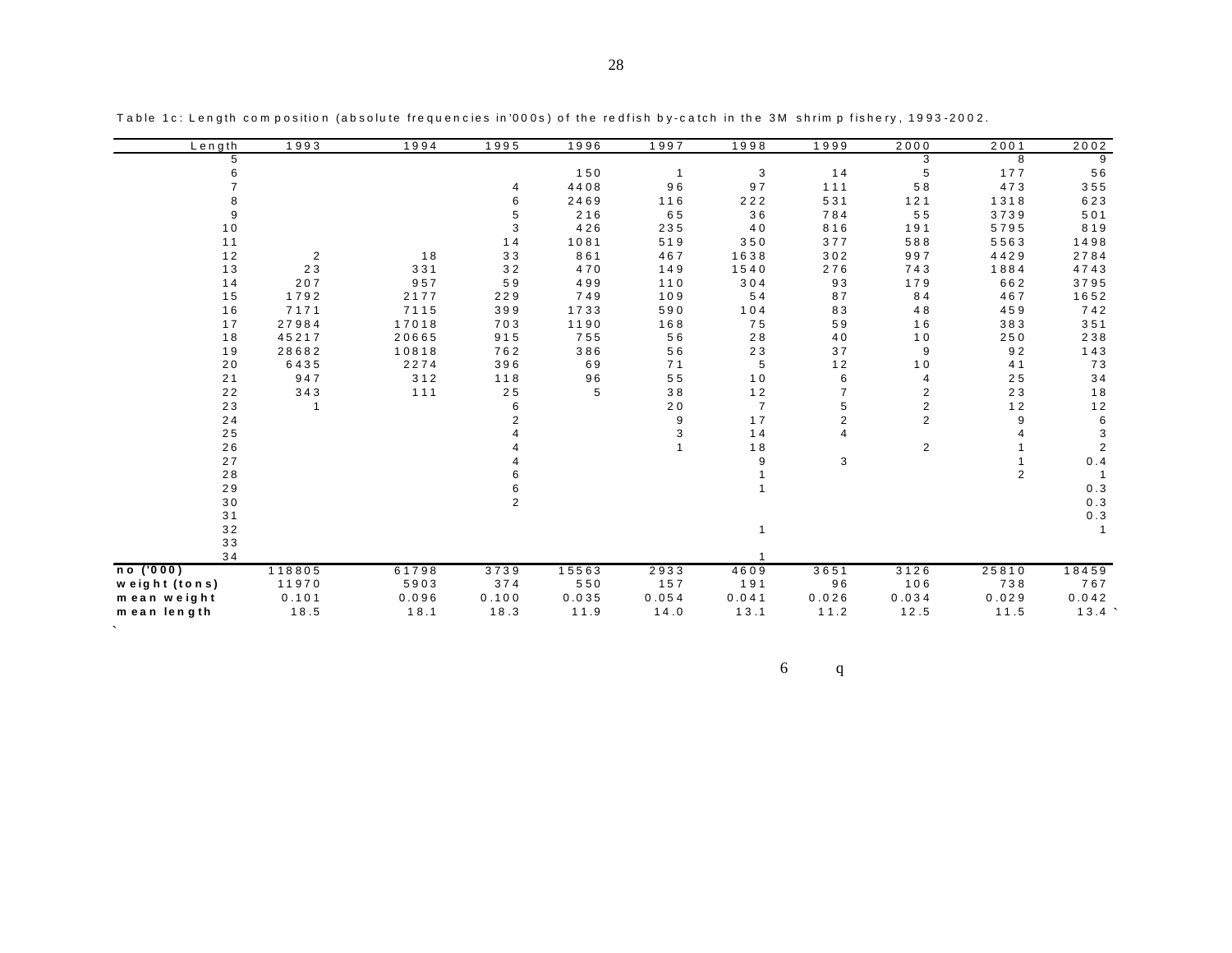| Length         | 1989           | 1990           | 1991   | 1992   | 1993   | 1994  | 1995           | 1996                    | 1997           | 1998           | 1999                    | 2000           | 2001                     | 2002           |
|----------------|----------------|----------------|--------|--------|--------|-------|----------------|-------------------------|----------------|----------------|-------------------------|----------------|--------------------------|----------------|
| 5              |                |                |        |        |        |       |                |                         |                |                |                         | 3              | 8                        | 9              |
| 6              |                |                |        |        |        |       |                | 150                     | $\mathbf{1}$   | 3              | 14                      | 5              | 177                      | 56             |
| $\overline{7}$ |                |                |        |        |        |       | $\overline{4}$ | 4408                    | 96             | 97             | 111                     | 58             | 473                      | 355            |
| 8              |                |                |        |        |        |       | 6              | 2469                    | 116            | 222            | 531                     | 121            | 1318                     | 623            |
| 9              |                |                |        |        |        |       | 5              | 216                     | 65             | 36             | 784                     | 55             | 3739                     | 501            |
| 10             | 3              |                |        |        | 1      |       | 3              | 426                     | 235            | 40             | 816                     | 191            | 5795                     | 819            |
| 11             |                |                |        |        |        |       | 14             | 1081                    | 519            | 350            | 377                     | 588            | 5563                     | 1499           |
| 12             | 3              |                |        |        | 3      | 18    | 33             | 861                     | 467            | 1638           | 302                     | 1006           | 4429                     | 2784           |
| 13             | 12             |                |        |        | 32     | 332   | 32             | 470                     | 149            | 1540           | 276                     | 761            | 1884                     | 4744           |
| 14             | 29             | $\overline{4}$ |        |        | 324    | 969   | 59             | 499                     | 110            | 304            | 93                      | 180            | 662                      | 3798           |
| 15             | 9              | 81             |        |        | 2187   | 2221  | 229            | 749                     | 109            | 57             | 87                      | 93             | 472                      | 1656           |
| 16             | 34             | 211            |        |        | 7611   | 7248  | 399            | 1755                    | 590            | 104            | 83                      | 49             | 463                      | 752            |
| 17             | 69             | 808            |        |        | 28151  | 17409 | 703            | 1212                    | 168            | 76             | 59                      | 25             | 405                      | 376            |
| 18             | 34             | 2787           | 175    |        | 45318  | 21508 | 1044           | 777                     | 56             | 29             | 40                      | 36             | 311                      | 287            |
| 19             | 12             | 6470           | 726    | 70     | 28812  | 11848 | 1052           | 460                     | 63             | 32             | 38                      | 49             | 137                      | 240            |
| 20             | 128            | 6925           | 1494   | 352    | 6580   | 2775  | 1669           | 470                     | 79             | 20             | 14                      | 78             | 88                       | 232            |
| 21             | 440            | 3253           | 1385   | 1856   | 1274   | 827   | 3340           | 1168                    | 70             | 41             | $\overline{7}$          | 56             | 93                       | 199            |
| 22             | 1316           | 1344           | 1323   | 3110   | 1313   | 710   | 6655           | 2469                    | 82             | 69             | 9                       | 122            | 149                      | 182            |
| 23             | 4317           | 2146           | 1060   | 2376   | 1895   | 732   | 6438           | 1825                    | 132            | 111            | 6                       | 123            | 224                      | 199            |
| 24             | 9628           | 6157           | 1904   | 1469   | 3372   | 1408  | 1903           | 1472                    | 294            | 146            | 12                      | 246            | 310                      | 323            |
| 25             | 16884          | 13302          | 4193   | 2760   | 3160   | 1999  | 1286           | 872                     | 354            | 260            | 126                     | 348            | 494                      | 486            |
| 26             | 16970          | 22298          | 7061   | 8656   | 3345   | 2005  | 862            | 569                     | 336            | 265            | 116                     | 734            | 970                      | 606            |
| 27             | 12796          | 28705          | 11632  | 13299  | 3277   | 1782  | 1031           | 822                     | 213            | 238            | 231                     | 1278           | 1346                     | 812            |
| 28             | 8096           | 29130          | 14411  | 13405  | 4024   | 2439  | 1283           | 842                     | 183            | 192            | 317                     | 1604           | 1572                     | 1038           |
| 29             | 6605           | 22485          | 16923  | 9609   | 3530   | 2587  | 1594           | 951                     | 227            | 186            | 319                     | 1397           | 1292                     | 1040           |
| 30             | 8465           | 16982          | 14634  | 8119   | 5261   | 2783  | 1623           | 998                     | 267            | 178            | 210                     | 957            | 1078                     | 1007           |
| 31             | 7949           | 11308          | 8359   | 5797   | 4611   | 2526  | 1356           | 1058                    | 240            | 188            | 218                     | 662            | 582                      | 788            |
| 32             | 8432           | 9266           | 7907   | 5124   | 3629   | 2196  | 1405           | 985                     | 268            | 173            | 255                     | 465            | 368                      | 590            |
| 33             | 8022           | 7303           | 3946   | 4535   | 3748   | 1456  | 1312           | 761                     | 290            | 123            | 185                     | 357            | 229                      | 481            |
| 34             | 7899           | 7133           | 4361   | 4771   | 3079   | 931   | 1084           | 742                     | 115            | 82             | 89                      | 322            | 160                      | 290            |
| 35             | 7432           | 6115           | 3477   | 4814   | 3308   | 994   | 1113           | 310                     | 82             | 59             | 150                     | 203            | 84                       | 143            |
| 36             | 5607           | 4900           | 2938   | 3476   | 2903   | 623   | 1121           | 218                     | 46             | 51             | 81                      | 160            | 42                       | 93             |
| 37             | 4655           | 3394           | 2683   | 2604   | 2777   | 354   | 985            | 244                     | 26             | 50             | 71                      | 151            | 34                       | 29             |
| 38             | 2786           | 2458           | 1874   | 1733   | 1536   | 303   | 805            | 114                     | 29             | 36             | 9                       | 128            | 40                       | 24             |
| 39             | 1787           | 1734           | 1959   | 1388   | 1318   | 152   | 525            | 139                     | 12             | 32             | 31                      | 54             | 18                       | 18             |
| 40             | 1082           | 856            | 1148   | 974    | 695    | 100   | 504            | 50                      | $\overline{4}$ | 17             | $\overline{2}$          | 35             | 11                       | 9              |
| 41             | 577            | 647            | 717    | 583    | 392    | 78    | 372            | 42                      | 13             | 12             | 5                       | 24             | 5                        | $\overline{c}$ |
| 42             | 390            | 384            | 225    | 233    | 339    | 26    | 176            | 50                      | 6              | 9              | 1                       | 16             | $\overline{\mathcal{I}}$ | $\overline{c}$ |
| 43             | 332            | 294            | 317    | 274    | 149    | 15    | 74             | 20                      | 1              | 3              | $\overline{2}$          | 22             | 3                        | 6              |
| 44             | 155            | 145            | 22     | 199    | 443    | 26    | 54             | 3                       | $\overline{7}$ | $\overline{2}$ |                         | 15             | $\overline{\mathbf{c}}$  |                |
| 45             | 163            | 81             | 16     | 45     | 55     | 16    | 37             | $\overline{\mathbf{c}}$ | 1              | 0              | $\overline{\mathbf{c}}$ | 3              | 1                        |                |
| 46             | 85             | 36             | 9      | 10     | 45     |       | 8              | 4                       | $\mathbf{1}$   | $\mathbf{1}$   |                         | $\overline{7}$ | 1                        |                |
| 47             | 53             | 18             |        |        | 36     |       | 20             | 1                       | $\mathbf{1}$   |                |                         | $\overline{4}$ |                          |                |
| 48             | 32             | 13             | 9      | 20     | 65     |       | 5              |                         |                |                |                         |                | 1                        |                |
| 49             | $\overline{4}$ | 13             |        |        |        |       |                |                         |                |                |                         |                |                          |                |
| 50             | 12             | $\overline{4}$ |        |        |        |       |                | 30                      |                |                |                         |                |                          |                |
| 51             | 4              | 13             |        |        |        |       |                |                         |                |                |                         |                |                          |                |
| 52             | 4              |                |        |        |        |       |                |                         |                |                |                         |                |                          |                |
| 53             | 8              | 18             |        |        |        |       |                |                         |                |                |                         |                |                          |                |
| 54             |                | 9              |        |        |        |       |                |                         |                |                |                         |                |                          |                |
| 55             |                | 4              |        |        |        |       |                |                         |                |                |                         |                |                          |                |
| 56             |                |                |        |        |        |       |                |                         |                |                |                         |                |                          |                |
| 57             |                |                |        |        |        |       |                |                         |                |                |                         |                |                          |                |
| 58             |                | 4              |        |        |        |       |                |                         |                |                |                         |                |                          |                |
| 59             |                |                |        |        |        |       |                |                         |                |                |                         |                |                          |                |
| 60             |                |                |        |        |        |       |                |                         |                |                |                         |                |                          |                |
| 61             |                |                |        |        |        |       |                |                         | 12             |                |                         |                |                          |                |
| no ('000)      | 143320         | 219243         | 116888 | 101663 | 180070 | 91397 | 42223          | 32765                   | 6135           | 7070           | 6080                    | 12788          | 35030                    | 27092          |
| weight (tons)  | 58100          | 81000          | 48500  | 43300  | 40970  | 17203 | 13874          | 6339                    | 1457           | 1162           | 1164                    | 3931           | 4033                     | 4015           |
|                |                |                |        |        |        |       |                |                         |                |                |                         |                |                          |                |

Table 1d: Length composition (absolute frequencies in'000s) of the 3M redfish total annual catch, 1989-2002.

÷,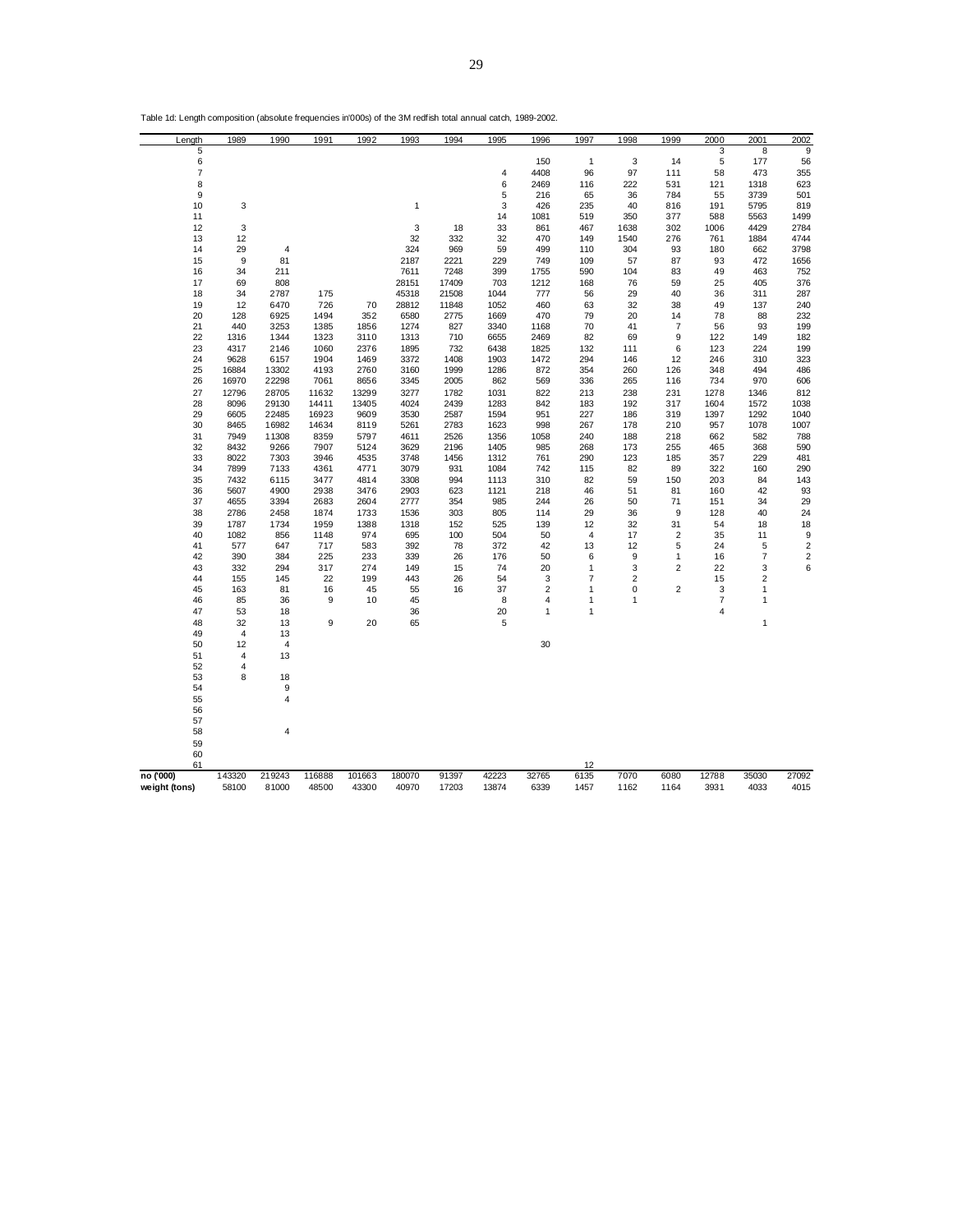|                     |         |        |          | Canadian series |           |          |          |
|---------------------|---------|--------|----------|-----------------|-----------|----------|----------|
| length              | 1979    | 1980   | 1981     | 1982            | 1983      | 1984     | 1985     |
| 5                   |         |        |          |                 | 109       |          |          |
| 6                   | 111     | 7      | 32       | 718             | 849       |          |          |
| $\boldsymbol{7}$    | 1324    | 31     | 1203     | 42223           | 2638      | 34       | 12       |
| 8                   | 1103    | 160    | 659      | 63441           | 1839      | 4015     | $\,6\,$  |
| 9                   | 143     | 129    | 55       | 9179            | 9423      | 2001     | 24       |
| 10                  | 274     | 177    | 35       | 63966           | 37163     | 1565     | 174      |
| 11                  | 1059    | 67     | 95       | 158442          | 41909     | 2470     | 567      |
| 12                  | 529     | 81     | 152      | 115546          | 16896     | 2325     | 490      |
| 13                  | 173     | 287    | 137      | 25360           | 23079     | 4035     | 907      |
| 14                  | 390     | 232    | 114      | 1066            | 45144     | 7028     | 1901     |
| 15                  | 685     | 187    | 75       | 353             | 69821     | 8906     | 2909     |
| 16                  | 1279    | 191    | 183      | 321             | 23401     | 8131     | 5828     |
| 17                  | 1915    | 377    | 178      | 360             | 6088      | 13438    | 10431    |
| 18                  | 1630    | 1241   | 362      | 325             | 1336      | 15159    | 16987    |
| 19                  | 1784    | 1936   | 200      | 510             | 1174      | 13987    | 25321    |
| 20                  | 2488    | 3100   | 321      | 584             | 1059      | 6307     | 27476    |
| 21                  | 4119    | 5177   | 811      | 709             | 1393      | 3893     | 20043    |
| 22                  | 8190    | 15631  | 1735     | 1009            | 1651      | 3067     | 8182     |
| 23                  | 13607   | 40695  | 3177     | 1285            | 2446      | 3071     | 1874     |
| 24                  | 14554   | 87273  | 8900     | 2097            | 2721      | 3582     | 820      |
| 25                  | 8174    | 100675 | 22222    | 4180            | 3391      | 4072     | 979      |
| 26                  | 3279    | 78947  | 45081    | 6519            | 4229      | 6066     | 1558     |
| 27                  | 882     | 30072  | 53109    | 13886           | 9660      | 8742     | 2766     |
| 28                  | 2002    | 7463   | 31002    | 22404           | 19361     | 15467    | 7502     |
| 29                  | 4793    | 7035   | 14374    | 19527           | 26191     | 28989    | 16887    |
| 30                  | 9915    | 11480  | 9282     | 12581           | 24800     | 30685    | 21750    |
| 31                  | 13635   | 19081  | 10988    | 9111            | 23497     | 35720    | 25132    |
| 32                  | 19133   | 26240  | 15079    | 9563            | 21255     | 29280    | 19893    |
| 33                  | 19992   | 33798  | 18861    | 10828           | 23609     | 22260    | 19161    |
| 34                  | 22884   | 42205  | 22514    | 12709           | 25976     | 21772    | 21555    |
| 35                  | 21054   | 42084  | 21497    | 14715           | 24070     | 18554    | 20830    |
| 36                  | 19388   | 36351  | 21739    | 14251           | 22765     | 17724    | 20012    |
| 37                  | 16247   | 32356  | 15632    | 12726           | 20789     | 15176    | 17851    |
| 38                  | 11644   | 23151  | 14157    | 9185            | 16295     | 10365    | 12887    |
| 39                  | 7992    | 16055  | 8858     | 6858            | 13188     | 7404     | 8091     |
| 40                  | 4737    | 9070   | 5305     | 3303            | 6825      | 4667     | 5485     |
| 41                  | 2741    | 4919   | 3545     | 2208            | 3202      | 2666     | 2768     |
| 42                  | 1240    | 2574   | 2068     | 1979            | 2184      | 1772     | 1683     |
| 43                  | 967     | 947    | 1301     | 725             | 962       | 863      | 739      |
| 44                  | 384     | 585    | 660      | 458             | 606       | 367      | 380      |
| 45                  | 169     | 177    | 331      | 214             | 315       | 181      | 179      |
| 46                  | 32      | 313    | 101      | 89              | 227       | 90       | 138      |
| 47<br>48            | 41<br>5 | 73     | 93<br>26 | 0<br>18         | 134<br>39 | 43<br>24 | 28<br>18 |
| 49                  |         |        | 22       | 11              | 34        | 6        |          |
| 50                  | 12      | 36     |          | 6               |           |          | 6        |
| 51                  |         |        |          |                 | 6         |          |          |
| 52                  | $\,6$   |        |          |                 |           |          |          |
| 53                  |         |        |          |                 |           |          |          |
| 54                  |         |        |          |                 | 11        |          |          |
| total               | 246706  | 682665 | 356270   | 675549          | 583761    | 385974   | 352233   |
|                     |         |        |          |                 |           |          |          |
|                     | 1979    | 1980   | 1981     | 1982            | 1983      | 1984     | 1985     |
| spawning biomass    | 57782   | 111684 | 67885    | 45806           | 79349     | 66131    | 63985    |
| biomass             | 123144  | 286971 | 164797   | 112229          | 179117    | 158663   | 146467   |
| ssb proportion      | 46.9%   | 38.9%  | 41.2%    | 40.8%           | 44.3%     | 41.7%    | 43.7%    |
| mean ssb proportion |         |        |          | 42.1%           |           |          |          |

Table 2: 3M beaked redfish abundance at length ('000), biomass and spwanning biomass (tons) from Canadian (1979-1985) and EU (1988-2002) bottom trawl surveys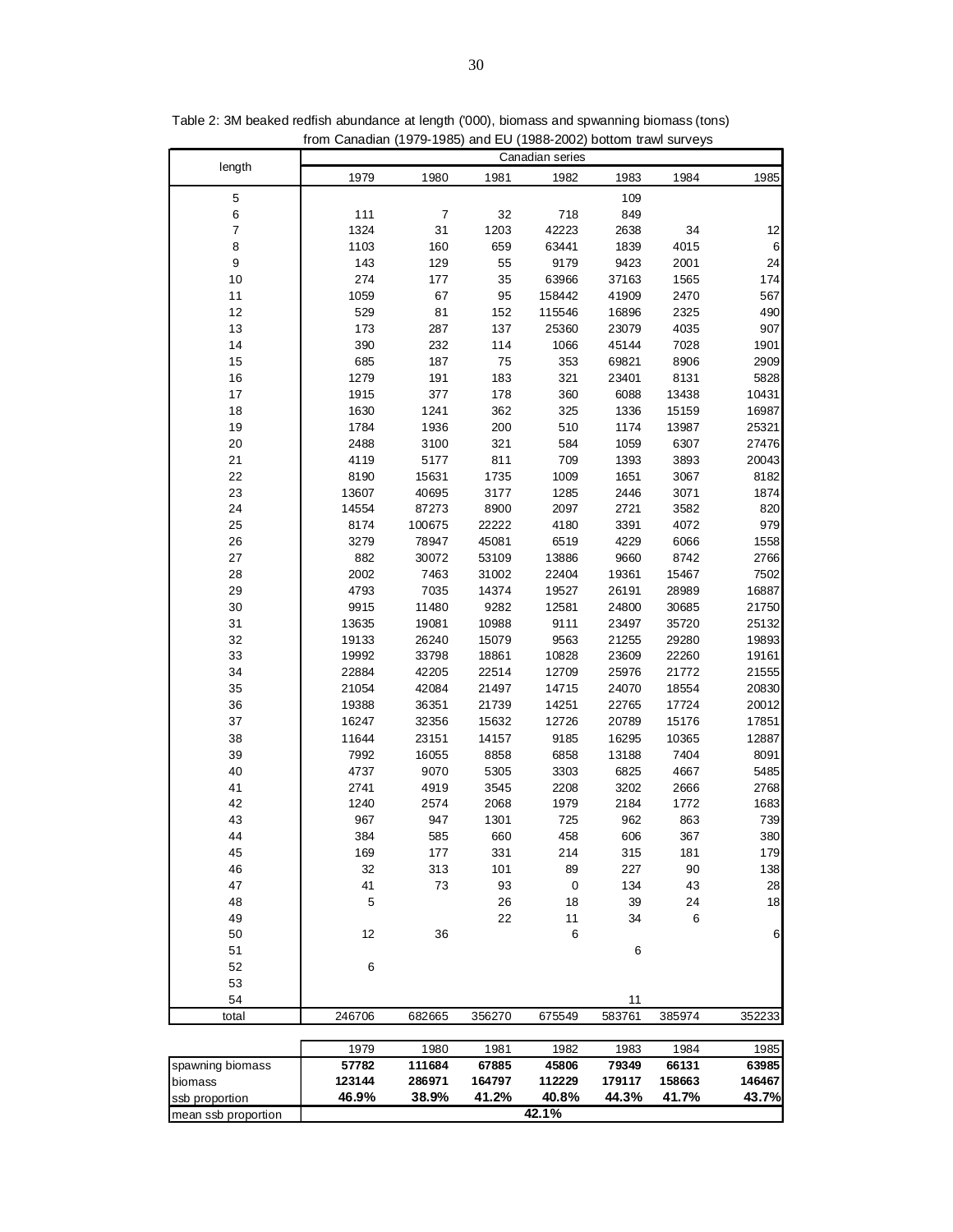|                  |        |               |        |               |        |               | <b>EU</b> series |               |         |               |        |               |        |               |
|------------------|--------|---------------|--------|---------------|--------|---------------|------------------|---------------|---------|---------------|--------|---------------|--------|---------------|
| length           | 1988   |               | 1989   |               | 1990   |               | 1991             |               | 1992    |               | 1993   |               | 1994   |               |
|                  |        |               |        |               |        |               |                  |               |         |               |        |               |        |               |
|                  |        | stock mat fem |        | stock mat fem |        | stock mat fem |                  | stock mat fem |         | stock mat fem |        | stock mat fem |        | stock mat fem |
| 4                |        |               |        |               |        |               |                  |               |         |               |        |               |        |               |
| 5<br>6           |        |               | 10     |               | 22     |               | 261              |               |         |               |        |               |        |               |
| $\boldsymbol{7}$ | 300    |               | 30     |               | 376    |               | 14096            |               | 950     |               | 134    |               |        |               |
| 8                | 2500   |               | 400    |               | 4068   |               | 95712            |               | 31275   |               | 535    |               |        |               |
| 9                | 2800   |               | 490    |               | 4232   |               | 59863            |               | 27274   |               | 401    |               |        |               |
| 10               | 2700   |               | 800    |               | 410    |               | 8005             |               | 27178   |               | 2348   |               | 86     |               |
| 11               | 8700   |               | 2620   |               | 261    |               | 19838            |               | 206880  |               | 14178  |               | 613    |               |
| 12               | 18700  |               | 6980   |               | 298    |               | 27836            |               | 306721  |               | 23675  |               | 1385   |               |
| 13               | 14400  |               | 8210   |               | 1090   |               | 10973            |               | 92559   |               | 19060  |               | 3390   |               |
| 14               | 2300   |               | 19280  |               | 2406   |               | 2295             |               | 21097   |               | 65615  |               | 20783  |               |
| 15               | 500    |               | 39630  |               | 4031   |               | 1945             |               | 44512   |               | 170339 |               | 59296  |               |
| 16               | 700    |               | 35080  |               | 6921   |               | 5861             |               | 41511   |               | 90359  |               | 84806  |               |
| 17               | 1100   |               | 11750  |               | 17117  |               | 16420            |               | 9601    |               | 20841  |               | 154161 |               |
| 18               | 900    |               | 2090   |               | 20705  |               | 30448            |               | 5884    |               | 6714   |               | 169625 |               |
| 19               | 3400   |               | 1330   |               | 12602  |               | 50563            |               | 9263    |               | 3714   |               | 92551  |               |
| 20               | 6700   |               | 2030   |               | 2830   |               | 60548            |               | 15981   |               | 2433   |               | 25753  |               |
| 21               | 15900  | 133           | 3120   | 40            | 768    | 10            | 31124            | 296           | 31905   | 234           | 2476   | 22            | 13029  | 100           |
| 22               | 34700  | 488           | 7270   | 116           | 1566   | 27            | 8610             | 120           | 50785   | 629           | 4089   | 61            | 7280   | 122           |
| 23               | 74000  | 1784          | 14590  | 396           | 3612   | 117           | 3230             | 107           | 39506   | 795           | 6189   | 175           | 6862   | 199           |
| 24               | 117900 | 5057          | 27620  | 1236          | 9246   | 411           | 3520             | 165           | 19340   | 619           | 7391   | 327           | 9043   | 395           |
| 25               | 131800 | 9552          | 44480  | 3057          | 20248  | 1379          | 7187             | 405           | 8638    | 459           | 5651   | 467           | 10666  | 691           |
| 26               | 101400 | 10943         | 55920  | 5507          | 32819  | 3052          | 9800             | 804           | 11190   | 677           | 5587   | 506           | 9831   | 1002          |
| 27               | 45500  | 6449          | 48630  | 6555          | 34269  | 4365          | 10320            | 1284          | 15927   | 1199          | 4613   | 406           | 7154   | 797           |
| 28               | 19700  | 3681          | 32350  | 6467          | 25550  | 5383          | 9450             | 1741          | 18072   | 2294          | 4935   | 523           | 8858   | 1367          |
| 29               | 10100  | 2343          | 18750  | 4694          | 15110  | 4279          | 6890             | 1746          | 13298   | 2892          | 3670   | 719           | 7762   | 1364          |
| 30               | 14200  | 4076          | 12110  | 2983          | 9550   | 2835          | 5980             | 1836          | 12040   | 4213          | 3615   | 1009          | 5589   | 1423          |
| 31               | 12300  | 4037          | 9720   | 2297          | 7340   | 1762          | 4550             | 1339          | 8662    | 3001          | 3108   | 852           | 4907   | 1465          |
| 32               | 15100  | 5582          | 11380  | 2666          | 7120   | 1992          | 4110             | 1377          | 5818    | 1810          | 2588   | 776           | 4652   | 1865          |
| 33               | 15200  | 6031          | 8890   | 3808          | 6340   | 2683          | 4650             | 2177          | 5570    | 1986          | 2912   | 884           | 3312   | 1033          |
| 34               | 13800  | 6441          | 8780   | 4353          | 7350   | 4038          | 4840             | 2563          | 5587    | 2407          | 2516   | 868           | 2253   | 624           |
| 35               | 10900  | 5298          | 9170   | 4733          | 5210   | 3214          | 3950             | 2106          | 4732    | 2337          | 2419   | 759           | 2134   | 789           |
| 36               | 9900   | 5162          | 7890   | 4040          | 5000   | 2836          | 3680             | 2321          | 3723    | 1983          | 2476   | 1091          | 1580   | 754           |
| 37               | 7600   | 4238          | 5930   | 3104          | 4010   | 2434          | 3020             | 1785          | 2976    | 1847          | 2431   | 1271          | 920    | 563           |
| 38               | 6900   | 4478          | 3960   | 2592          | 3040   | 1954          | 2580             | 1826          | 2481    | 1680          | 1599   | 1092          | 918    | 648           |
| 39               | 3700   | 2720          | 3600   | 2807          | 1820   | 1265          | 1660             | 1275          | 1815    | 1417          | 1356   | 1035          | 470    | 297           |
| 40               | 2500   | 2024          | 2530   | 2185          | 1230   | 894           | 1030             | 814           | 1190    | 1053          | 808    | 678           | 340    | 268           |
| 41               | 1800   | 1471          | 1030   | 856           | 630    | 468           | 450              | 388           | 490     | 339           | 363    | 325           | 200    | 159           |
| 42               | 800    | 677           | 650    | 539           | 310    | 219           | 350              | 309           | 355     | 344           | 362    | 361           | 80     | 80            |
| 43               | 300    | 263           | 250    | 230           | 190    | 160           | 170              | 160           | 140     | 140           | 101    | 101           | 30     | 20            |
| 44               | 100    | 88            | 70     | 60            | 40     | 20            | 50               | 40            | 140     | 110           | 170    | 125           | 20     | 20            |
| 45               | 100    | 88            | 70     | 30            | 50     | 50            | 50               | 30            | 40      | 30            | 34     | 34            | 30     | 20            |
| 46               |        |               | 50     | 50            | 10     | 10            | 50               | 50            | 20      | 20            | 24     | 24            |        |               |
| 47               |        |               | 20     | 20            | 20     | 10            | 10               | 10            |         |               | 23     | 16            |        |               |
| 48               |        |               | 10     | 10            |        |               |                  |               |         |               | 38     | 38            |        |               |
| total            | 731900 | 93104         | 469570 | 65429         | 279817 | 45869         | 535977           | 27073         | 1105124 | 34515         | 491891 | 14544         | 720368 | 16066         |
|                  |        |               |        |               |        |               |                  |               |         |               |        |               |        |               |
|                  | 1988   |               | 1989   |               | 1990   |               | 1991             |               | 1992    |               | 1993   |               | 1994   |               |
| spawning biomass | 43458  |               | 32292  |               | 22890  |               | 15034            |               | 18056   |               | 9046   |               | 7900   |               |
| biomass          | 195488 |               | 123424 |               | 82238  |               | 68798            |               | 104492  |               | 53804  |               | 89152  |               |
| ssb proportion   | 22.2%  |               | 26.2%  |               | 27.8%  |               | 21.9%            |               | 17.3%   |               | 16.8%  |               | 8.9%   |               |

mean catch per tow | 178 | 142 | 96 | 143 | 219 | 53 | 101<br>standard error | 57 | 38 | 22 | 25 | 41 | 33 | 54

Table 2 (cont.): 3M beaked redfish abundance at length ('000), biomass and spwanning biomass (tons) from Canadian (1979-1985) and EU (1988-2002) bottom tra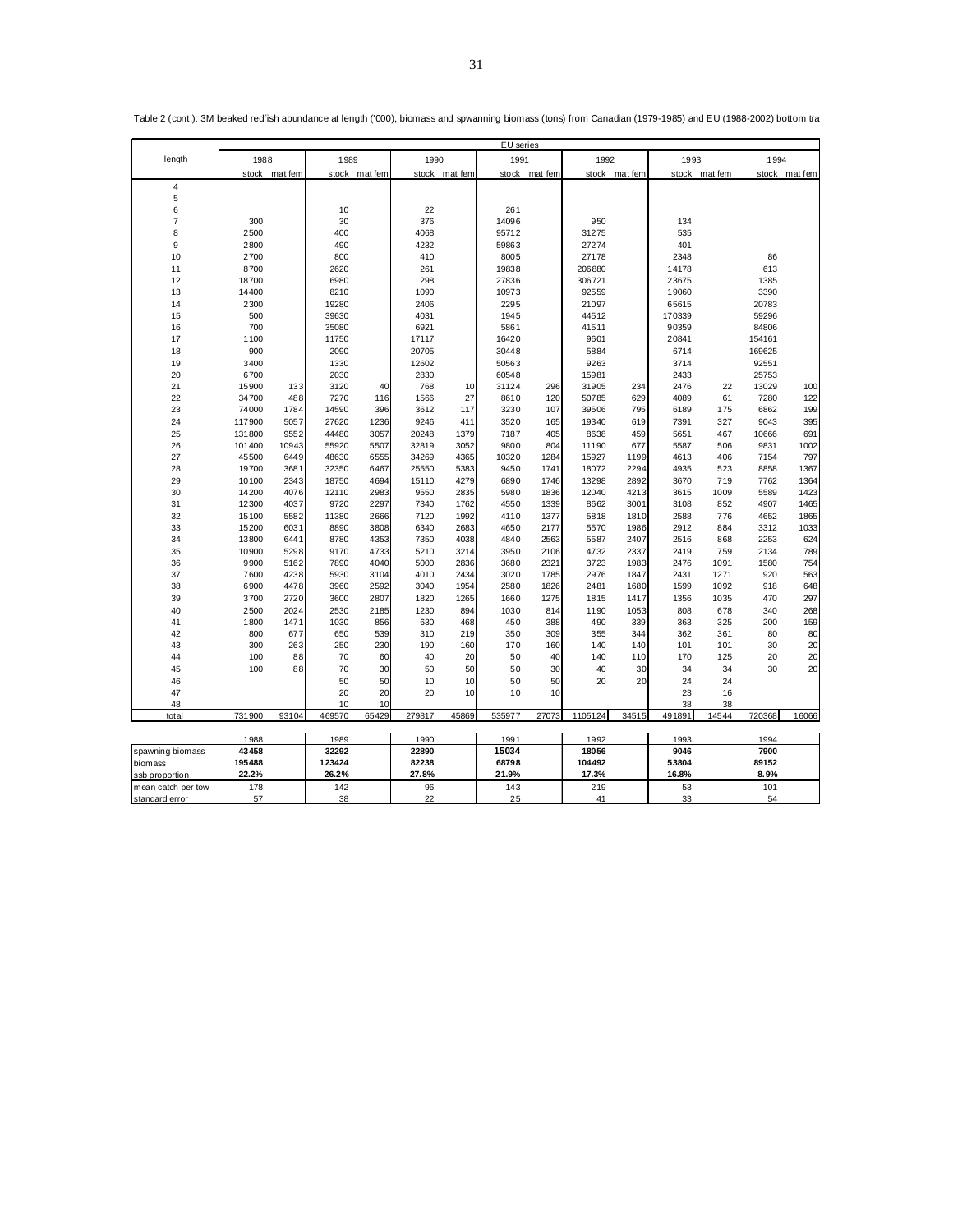|                |        |               |        |         |        |               |             | <b>EU</b> series |        |               |        |               |        |               |              |                  |
|----------------|--------|---------------|--------|---------|--------|---------------|-------------|------------------|--------|---------------|--------|---------------|--------|---------------|--------------|------------------|
| length         | 1995   |               | 1996   |         | 1997   |               | 1998        |                  | 1999   |               | 2000   |               | 2001   |               | 2002         |                  |
|                |        |               |        |         |        |               |             |                  |        |               |        |               |        |               |              |                  |
| $\overline{4}$ |        | stock mat fem | stock  | mat fem |        | stock mat fem | stock<br>10 | mat fem          |        | stock mat fem |        | stock mat fem |        | stock mat fem |              | stock mat fem    |
| 5              |        |               |        |         |        |               |             |                  |        |               |        |               |        |               |              |                  |
|                |        |               |        |         |        |               | 188         |                  |        |               |        |               |        |               |              |                  |
| 6              | 28     |               | 44     |         | 9      |               | 47          |                  |        |               |        |               | 100    |               | 71<br>924    |                  |
| $\overline{7}$ | 12     |               | 600    |         |        |               | 103         |                  | 79     |               | 29     |               | 398    |               |              |                  |
| 8              | 176    |               | 4406   |         | 297    |               | 719         |                  | 1126   |               | 392    |               | 8267   |               | 1919         |                  |
| 9              | 517    |               | 3172   |         | 784    |               | 1589        |                  | 7822   |               | 1972   |               | 91234  |               | 7959         |                  |
| 10             | 731    |               | 583    |         | 548    |               | 553         |                  | 7377   |               | 1930   |               | 195814 |               | 12526        |                  |
| 11             | 1553   |               | 1320   |         | 1988   |               | 1216        |                  | 1557   |               | 2181   |               | 30392  |               | 16150        |                  |
| 12             | 4914   |               | 4452   |         | 7666   |               | 7951        |                  | 1763   |               | 9871   |               | 11840  |               | 46147        |                  |
| 13             | 2946   |               | 4287   |         | 10480  |               | 15985       |                  | 3343   |               | 24448  |               | 21512  |               | 126205       |                  |
| 14             | 2636   |               | 5137   |         | 5014   |               | 8054        |                  | 2512   |               | 18261  |               | 14990  |               | 188560       |                  |
| 15             | 5562   |               | 9770   |         | 7795   |               | 8852        |                  | 10116  |               | 6123   |               | 18149  |               | 76565        |                  |
| 16             | 14624  |               | 8962   |         | 13934  |               | 17535       |                  | 21811  |               | 2431   |               | 41307  |               | 43706        |                  |
| 17             | 41775  |               | 15988  |         | 18639  |               | 13259       |                  | 15808  |               | 4776   |               | 34614  |               | 39809        |                  |
| 18             | 76859  |               | 38991  |         | 20173  |               | 9575        |                  | 21401  |               | 11863  |               | 15177  |               | 53010        |                  |
| 19             | 107204 |               | 83847  |         | 25914  |               | 10865       |                  | 20686  |               | 18079  |               | 9319   |               | 55270        |                  |
| 20             | 79964  |               | 125875 |         | 52838  |               | 11213       |                  | 15397  |               | 20578  |               | 14227  |               | 43080        |                  |
| 21             | 32884  | 270           | 118446 | 904     | 83129  | 627           | 15332       | 114              | 11960  | 187           | 18149  | 253           | 20582  | 284           | 23900        | 326              |
| 22             | 8965   | 130           | 77619  | 988     | 85180  | 1213          | 28529       | 329              | 14940  | 327           | 17309  | 419           | 22548  | 532           | 21990        | 485              |
| 23             | 3872   | 94            | 37487  | 778     | 57609  | 1468          | 50429       | 1052             | 26193  | 907           | 15587  | 531           | 16033  | 610           | 18460        | 668              |
| 24             | 3388   | 133           | 18134  | 713     | 23549  | 1113          | 53764       | 1912             | 57574  | 3009          | 25380  | 1003          | 14914  | 996           | 20200        | 1143             |
| 25             | 4017   | 266           | 8735   | 775     | 10041  | 937           | 33467       | 1997             | 74355  | 6267          | 48243  | 2252          | 14560  | 1112          | 16280        | 1464             |
|                |        |               |        |         |        |               |             |                  |        |               |        |               |        |               | 15340        | 1766             |
| 26             | 5219   | 490           | 4814   | 716     | 6473   | 1495          | 15685       | 1397             | 59755  | 7030          | 71071  | 6628          | 18779  | 1895          | 14940        | 1973             |
| 27             | 5085   | 620           | 7163   | 1030    | 4920   | 1548          | 6459        | 855              | 22027  | 4883          | 76814  | 15057         | 18731  | 2970          | 13770        | 3508             |
| 28             | 5776   | 742           | 5361   | 1298    | 4841   | 2506          | 3191        | 588              | 7653   | 2436          | 55720  | 16179         | 14805  | 3968          |              |                  |
| 29             | 6134   | 1067          | 5864   | 1582    | 3524   | 1586          | 1557        | 338              | 2997   | 851           | 23367  | 8946          | 8546   | 3064          | 10810        | 4242             |
| 30             | 6137   | 1532          | 4251   | 1148    | 4238   | 2341          | 1062        | 279              | 1036   | 436           | 5273   | 2699          | 6184   | 2944          | 6900         | 3247             |
| 31             | 4976   | 1490          | 3697   | 1309    | 2731   | 1176          | 1279        | 422              | 940    | 399           | 2126   | 1225          | 1871   | 844           | 2830         | 1483             |
| 32             | 4170   | 1314          | 3543   | 1643    | 2183   | 995           | 1066        | 301              | 912    | 321           | 1199   | 785           | 1054   | 363           | 1110         | 598              |
| 33             | 3594   | 1172          | 3328   | 1341    | 1959   | 880           | 900         | 328              | 697    | 324           | 1480   | 306           | 497    | 230           | 790          | 479              |
| 34             | 3079   | 892           | 2374   | 1458    | 1543   | 825           | 796         | 266              | 601    | 218           | 816    | 408           | 596    | 208           | 430          | 194              |
| 35             | 2688   | 909           | 1659   | 787     | 977    | 460           | 467         | 175              | 542    | 207           | 559    | 295           | 312    | 130           | 190          | 80               |
| 36             | 2540   | 889           | 1397   | 891     | 921    | 453           | 510         | 162              | 359    | 225           | 582    | 336           | 260    | 83            | 190          | 61               |
| 37             | 2206   | 851           | 1088   | 719     | 541    | 312           | 340         | 165              | 225    | 182           | 548    | 466           | 110    | 57            | 110          | 42               |
| 38             | 1365   | 774           | 785    | 486     | 390    | 196           | 260         | 108              | 137    | 117           | 105    | 91            | 130    | 48            | 100          | 48               |
| 39             | 978    | 661           | 512    | 348     | 210    | 129           | 170         | 89               | 70     | 60            | 110    | 94            | 60     | 49            | 30           | 10               |
| 40             | 520    | 397           | 290    | 189     | 146    | 105           | 60          | 30               | 44     | 34            | 70     | 39            | 30     | 10            | 10           | $\overline{0}$   |
| 41             | 450    | 418           | 260    | 199     | 130    | 110           | 70          | 60               | 20     | 20            | 40     | 30            | 50     | 39            | 10           | 10 <sub>10</sub> |
| 42             | 330    | 279           | 180    | 130     | 40     | 30            | 30          | 26               | 30     | 10            |        |               | 10     | 10            | 10           | 10               |
| 43             | 160    | 130           | 70     | 50      |        |               | 60          | 40               | 10     | 10            | 20     |               | 40     | 40            | 10           |                  |
| 44             | 40     | 20            | 20     | 20      | 20     | 10            | 30          | 20               |        |               | 10     | 10            |        |               |              |                  |
| 45             | 40     | 20            | 20     | 20      |        |               | 10          | 10               | 20     | 10            |        |               |        |               |              |                  |
| 46             | 40     | 40            |        |         |        |               | 10          | 10               |        |               |        |               |        |               |              |                  |
| 47             | 10     | 10            |        |         |        |               |             |                  |        |               |        |               |        |               |              |                  |
| 48             |        |               | 10     |         |        |               |             |                  |        |               |        |               |        |               |              |                  |
| total          | 448164 | 15610         | 614540 | 19520   | 461374 | 20514         | 323247      | 11074            | 413895 | 28467         | 487511 | 58050         | 668041 | 20487         | 880311       | 21837            |
|                |        |               |        |         |        |               |             |                  |        |               |        |               |        |               |              |                  |
|                | 1995   |               | 1996   |         | 1997   |               | 1998        |                  | 1999   |               | 2000   |               | 2001   |               | 2002<br>7659 |                  |
| spawning bioma | 8682   |               | 8821   |         | 8288   |               | 3665        |                  | 8314   |               | 19490  |               | 7016   |               |              |                  |
| biomass        | 69646  |               | 92656  |         | 75575  |               | 56469       |                  | 77926  |               | 110438 |               | 58880  |               | 85894        |                  |
| ssb proportion | 12.5%  |               | 9.5%   |         | 11.0%  |               | 6.5%        |                  | 10.7%  |               | 17.6%  |               | 11.9%  |               | 8.9%         |                  |
| mean catch per | 80     |               | 111    |         | 92     |               | 66          |                  | 91     |               | 130    |               | 69     |               | 104          |                  |
| standard error | 17     |               | 31     |         | 33     |               | 21          |                  | 53     |               | 101    |               | 22     |               | 30           |                  |

Table 2 (cont.): 3M beaked redfish abundance at length ('000), biomass and spwanning biomass (tons) from Canadian (1979-1985) and EU (1988-2002) bottom traw surveys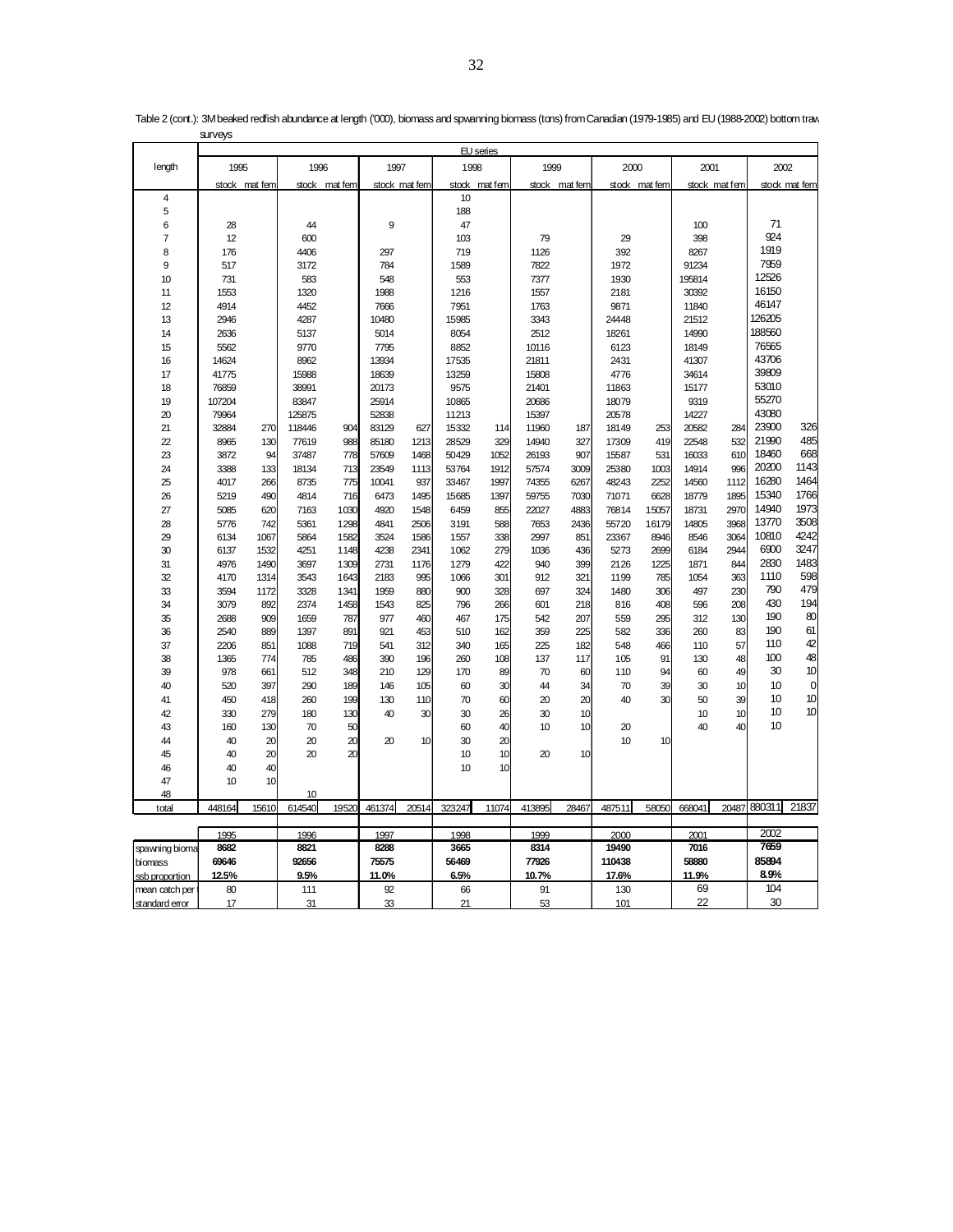Table 3: Length weight relationships of 3M beaked redfish (Saborido Rey, *pers. comm* . 2003)

|         | S. mentella |       | S. fasciatus |       | Sebastes sp. |       |
|---------|-------------|-------|--------------|-------|--------------|-------|
| Year    | Α           | В     | Α            | B     | Α            | B     |
| 1989    |             |       |              |       | 0.016        | 2.964 |
| 1990    |             |       |              |       | 0.023        | 2.857 |
| 1991    | 0.022       | 2.861 | 0.030        | 2.816 | 0.031        | 2.774 |
| 1992    | 0.016       | 2.968 | 0.015        | 3.025 | 0.025        | 2.848 |
| 1993    | 0.018       | 2.938 | 0.021        | 2.918 | 0.023        | 2.874 |
| 1994    | 0.017       | 2.951 | 0.018        | 2.967 | 0.023        | 2.868 |
| 1995    | 0.018       | 2.937 | 0.014        | 3.034 | 0.024        | 2.863 |
| 1996    | 0.012       | 3.046 | 0.019        | 2.947 | 0.018        | 2.941 |
| 1997    | 0.015       | 2.983 | 0.015        | 3.029 | 0.025        | 2.844 |
| 1998    | 0.021       | 2.891 | 0.018        | 2.952 | 0.026        | 2.835 |
| 1999    | 0.016       | 2.958 | 0.017        | 2.973 | 0.020        | 2.900 |
| 2000    | 0.018       | 2.937 | 0.018        | 2.957 | 0.023        | 2.870 |
| 2001    | 0.017       | 2.953 | 0.015        | 3.027 | 0.025        | 2.848 |
| 2002    | 0.014       | 3.016 | 0.016        | 2.989 | 0.020        | 2.904 |
| 1989-00 | 0.017       | 2.940 | 0.018        | 2.970 | 0.024        | 2.849 |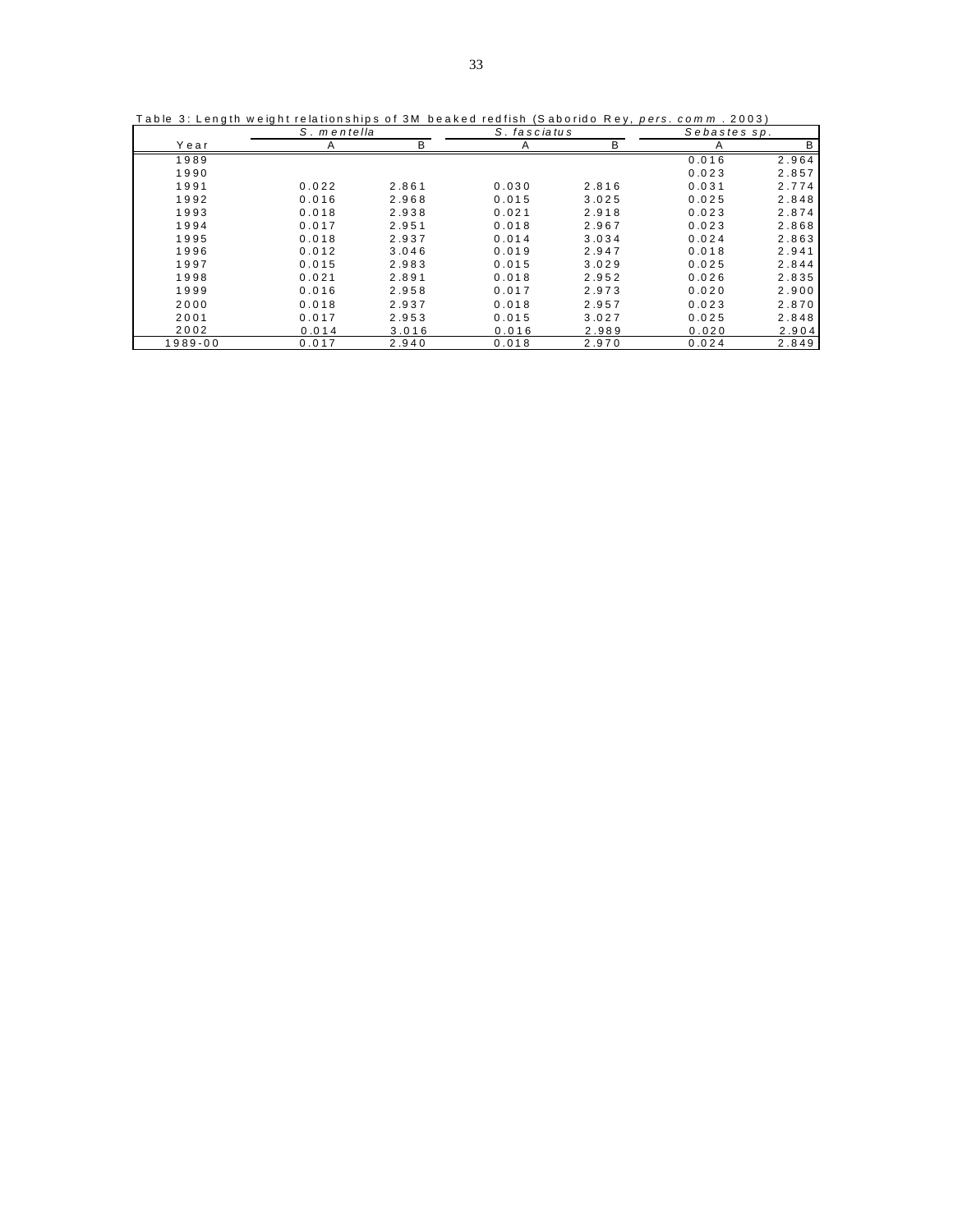Table 4a: Stock abundance at age (' 000) of 3M beaked redfish from EU surveys, 1989-02.

|          |        | ◠       |        |        |        |        |        |        |        |        |       |       |       |       |       |       |       |       |       |           |
|----------|--------|---------|--------|--------|--------|--------|--------|--------|--------|--------|-------|-------|-------|-------|-------|-------|-------|-------|-------|-----------|
| year/age |        |         |        |        | 5      | 6      |        | 8      |        | 10     |       | 12    | 13    | 14    | 15    | 16    | 17    | 18    |       | 19+ Total |
| 1989     | 930    | 18610   | 101981 | 11311  | 5961   | 28885  | 80756  | 85753  | 44097  | 22942  | 14552 | 9129  | 8803  | 8158  | 7468  | 4344  | 3351  | 3110  | 9429  | 469570    |
| 1990     | 8697   | 2059    | 39137  | 27953  | 1472   | 9873   | 41729  | 55111  | 31331  | 16675  | 10277 | 6150  | 6192  | 5683  | 4876  | 2881  | 2218  | 2147  | 5354  | 279817    |
| 1991     | 169931 | 66830   | 5403   | 105510 | 93181  | 15719  | 20771  | 15002  | 9739   | 5561   | 5428  | 4988  | 4617  | 3796  | 1456  | 1999  | 1623  | 926   | 3498  | 535977    |
| 1992     | 59499  | 641604  | 65635  | 62451  | 103409 | 55934  | 27966  | 26574  | 17983  | 10987  | 7403  | 5599  | 5337  | 4086  | 3722  | 2450  | 1484  | 1016  | 1989  | 1105124   |
| 1993     | 1070   | 87870   | 75709  | 253241 | 8113   | 19398  | 10942  | 7535   | 2660   | 3812   | 3590  | 3535  | 2917  | 3205  | 2596  | 1157  | 1156  | 1740  | 1643  | 491891    |
| 1994     |        | 15021   | 57871  | 498187 | 61409  | 20396  | 22182  | 12328  | 8563   | 6091   | 4988  | 3685  | 2806  | 1626  | 1837  | 861   | 661   | 797   | 1061  | 720368    |
| 1995     | 733    | 9798    | 39623  | 82435  | 250396 | 8639   | 10341  | 11110  | 6321   | 5614   | 6103  | 3576  | 2705  | 2386  | 2648  | 1751  | 1023  | 1054  | 1909  | 448164    |
| 1996     | 8222   | 12812   | 21025  | 16661  | 159816 | 343885 | 13670  | 11043  | 7853   | 4110   | 3129  | 3157  | 1668  | 1912  | 1581  | 1169  | 779   | 702   | 1348  | 614540    |
| 1997     | 1638   | 18015   | 22083  | 56738  | 73641  | 71026  | 194508 | 6070   | 4841   | 3819   | 2143  | 1935  | 1080  | 1325  | 388   | 514   | 614   | 175   | 822   | 461374    |
| 1998     | 3208   | 25230   | 39166  | 24068  | 26522  | 45918  | 29057  | 119235 | 4719   | 620    | 541   | 2872  | 394   | 403   | 126   | 275   | 502   | 46    | 346   | 323247    |
| 1999     | 16404  | 7309    | 27721  | 49921  | 33821  | 32990  | 44043  | 39713  | 150810 | 6637   | 353   | 498   | 1215  | 161   | 358   | 368   | 278   | 611   | 684   | 413895    |
| 2000     | 4324   | 39981   | 23787  | 20508  | 43429  | 37089  | 41931  | 67567  | 36332  | 164361 | 3451  | 612   | 234   | 2123  | 198   | 120   | 127   | 79    | 1260  | 487511    |
| 2001     | 295812 | 63744   | 74627  | 54776  | 42289  | 37716  | 28731  | 21433  | 9857   | 6056   | 30142 | 1167  | 442   | 269   | 307   | 231   | 92    | 104   | 245   | 668041    |
| 2002     | 23398  | 231000  | 262827 | 172090 | 49211  | 41954  | 29395  | 23075  | 19493  | 5775   | 3648  | 16595 | 810   | 237   | 359   | 133   | 92    | 35    | 185   | 880311    |
| total    | 593868 | 1239881 | 856594 | 435849 | 952670 | 769420 | 596023 | 501548 | 354598 | 263060 | 95747 | 63499 | 39221 | 35370 | 27920 | 18253 | 13998 | 12542 | 29771 |           |

Table 4b: Mature female abundance at age (' 000) of 3M beaked redfish from EU surveys, 1989-02.

| year/age |  | 2 |             |      | 6     |       | 8     |       | 10    | 11    | 12    | 13    | 14    | 15    | 16    | 17   | 18   |       | 19+ Total |
|----------|--|---|-------------|------|-------|-------|-------|-------|-------|-------|-------|-------|-------|-------|-------|------|------|-------|-----------|
| 1989     |  |   | 31          | 119  | 1324  | 7287  | 11793 | 7735  | 4676  | 4109  | 3351  | 3968  | 3925  | 3829  | 2259  | 1920 | 1742 | 7359  | 65429     |
| 1990     |  |   | 8           | 33   | 539   | 4275  | 8504  | 6139  | 3750  | 3141  | 2511  | 3119  | 3020  | 2806  | 1679  | 1330 | 1276 | 3737  | 45869     |
| 1991     |  |   | 42          | 391  | 796   | 2273  | 2929  | 2606  | 1943  | 2318  | 2477  | 2510  | 2222  | 906   | 1354  | 1069 | 611  | 2626  | 27073     |
| 1992     |  |   | 12          | 1196 | 1491  | 2174  | 4489  | 4709  | 3630  | 2767  | 2308  | 2602  | 2188  | 2103  | 1610  | 921  | 778  | 1536  | 34515     |
| 1993     |  |   | $\mathbf 0$ | 100  | 905   | 958   | 1191  | 570   | 988   | 1072  | 1094  | 1093  | 1352  | 1114  | 1098  | 766  | 1164 | 1078  | 14544     |
| 1994     |  |   | 15          | 213  | 1004  | 2022  | 1928  | 1754  | 1880  | 1604  | 1196  | 919   | 696   | 767   | 448   | 413  | 513  | 694   | 16066     |
| 1995     |  |   | 75          | 370  | 382   | 1079  | 1736  | 1367  | 1575  | 1909  | 1110  | 870   | 844   | 972   | 803   | 478  | 579  | 1460  | 15610     |
| 1996     |  |   |             | 1232 | 2489  | 1797  | 2283  | 2130  | 1459  | 1315  | 1450  | 878   | 1020  | 884   | 698   | 497  | 451  | 936   | 19520     |
| 1997     |  |   |             | 133  | 2684  | 6216  | 2817  | 2414  | 1752  | 1013  | 928   | 524   | 642   | 187   | 271   | 333  | 94   | 508   | 20514     |
| 1998     |  |   |             | 113  | 843   | 1638  | 5309  | 987   | 159   | 166   | 950   | 133   | 159   | 42    | 108   | 221  | 15   | 230   | 11074     |
| 1999     |  |   |             | 127  | 1016  | 3075  | 5031  | 15546 | 1589  | 144   | 232   | 495   | 61    | 150   | 146   | 136  | 287  | 434   | 28467     |
| 2000     |  |   |             | 258  | 882   | 2898  | 9871  | 9648  | 30429 | 1642  | 224   | 147   | 920   | 111   | 84    | 92   | 52   | 792   | 58050     |
| 2001     |  |   |             | 469  | 1217  | 2207  | 3073  | 2206  | 2190  | 7953  | 468   | 159   | 102   | 111   | 86    | 33   | 38   | 176   | 20487     |
| 2002     |  |   | 190         | 408  | 1481  | 1989  | 2965  | 3727  | 2199  | 1455  | 6522  | 432   | 119   | 168   | 46    | 40   | 15   | 79    | 21837     |
| total    |  |   | 373         | 5161 | 17054 | 39888 | 63921 | 61539 | 58221 | 30606 | 24821 | 17849 | 17271 | 14150 | 10690 | 8250 | 7615 | 21645 |           |

|       | Table 4c: maturity ogive at age for 3M beaked reddish as the average proportion of mature females at age, from the EU survey abundance at age 1989-02. |  |  |  |       |       |                                                                             |       |       |       |       |       |                |                 |       |       |       |       |       |       |
|-------|--------------------------------------------------------------------------------------------------------------------------------------------------------|--|--|--|-------|-------|-----------------------------------------------------------------------------|-------|-------|-------|-------|-------|----------------|-----------------|-------|-------|-------|-------|-------|-------|
|       |                                                                                                                                                        |  |  |  |       |       | $1 \quad 1 \quad 2 \quad 3 \quad 4 \quad 5 \quad 6 \quad 7 \quad 8 \quad 9$ |       |       |       |       | 10 11 | $\frac{12}{2}$ | $\overline{13}$ | 14    | 15    |       |       |       | $19+$ |
| Oaive |                                                                                                                                                        |  |  |  | 0.000 | 0.005 | 0.022                                                                       | 0.067 | 0.127 | 0.174 | 0.221 | 0.320 | 0.391          | 0.455           | 0.488 | 0.507 | 0.586 | 0.589 | 0.607 | 0.727 |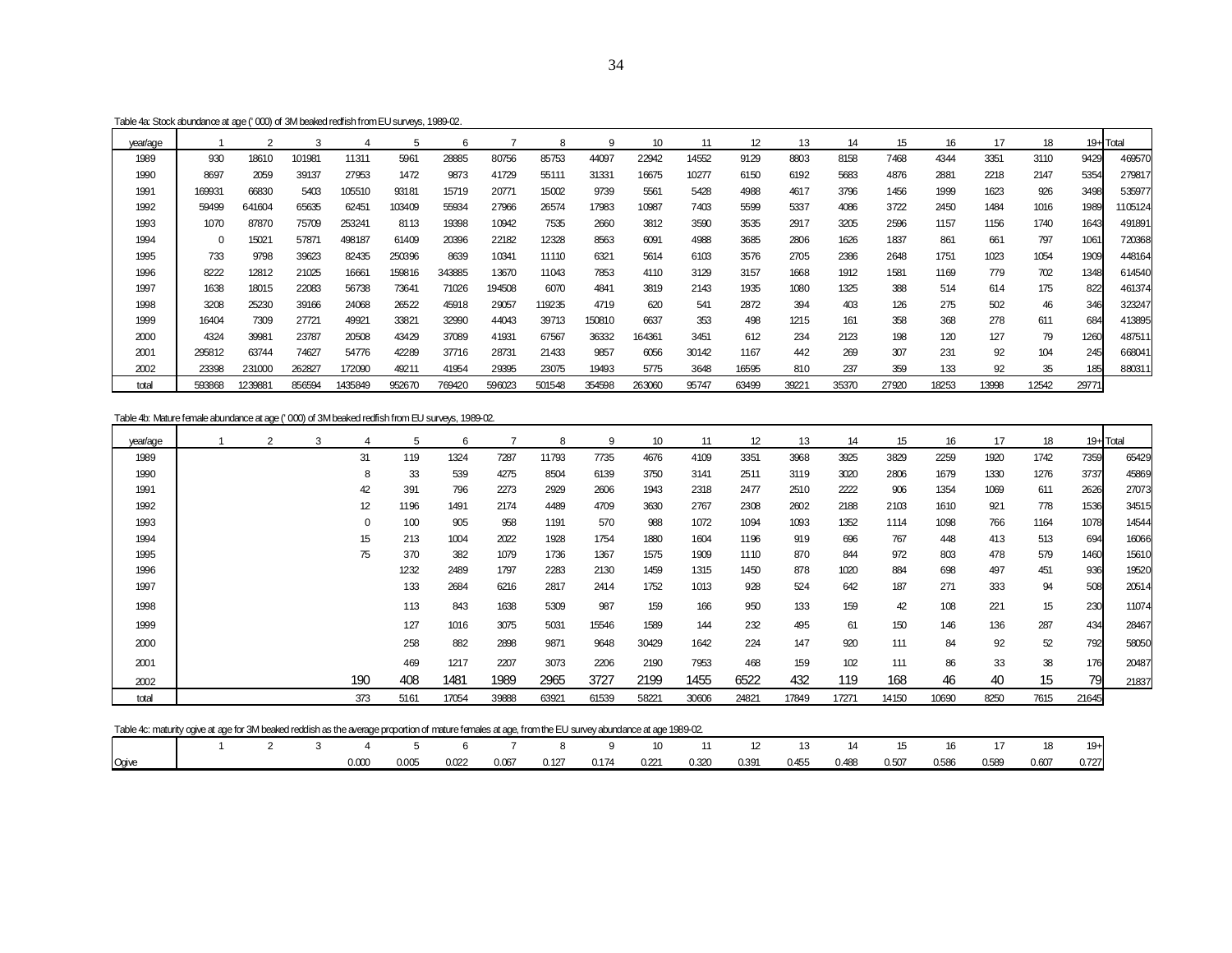| year\age |       | 2     | 3     | 4      | 5     | 6     |        | 8      | 9     | 10    | 11    | 12    | 13    | 14    | 15    | 16    | 17   | 18   | $19 +$ |
|----------|-------|-------|-------|--------|-------|-------|--------|--------|-------|-------|-------|-------|-------|-------|-------|-------|------|------|--------|
| 1989     |       | 19    | 156   | 509    | 1212  | 9042  | 26340  | 27565  | 16599 | 11100 | 10033 | 7086  | 7260  | 6708  | 5928  | 3381  | 2420 | 2246 | 5715   |
| 1990     |       |       | 6715  | 11630  | 3102  | 6532  | 32081  | 52517  | 36082 | 20570 | 12993 | 7377  | 6622  | 6054  | 4958  | 2833  | 2103 | 1993 | 5081   |
| 1991     |       |       |       | 1380   | 4032  | 7775  | 20348  | 25477  | 18908 | 9518  | 7290  | 5390  | 4448  | 3238  | 1236  | 1848  | 1423 | 874  | 3704   |
| 1992     |       |       |       | 259    | 5725  | 7676  | 18580  | 19850  | 12776 | 8118  | 6134  | 4873  | 4687  | 3611  | 3229  | 2136  | 1301 | 815  | 1892   |
| 1993     |       | 302   | 3753  | 106478 | 10881 | 8511  | 7170   | 7255   | 3327  | 5242  | 5105  | 4852  | 3680  | 3947  | 3271  | 1552  | 1197 | 1836 | 1709   |
| 1994     |       | 746   | 5093  | 53387  | 6637  | 3094  | 4624   | 3633   | 3311  | 3000  | 2314  | 1639  | 1196  | 658   | 783   | 344   | 235  | 290  | 413    |
| 1995     | 15    | 78    | 910   | 2931   | 14563 | 6056  | 2046   | 2607   | 1671  | 1584  | 2014  | 1224  | 1039  | 997   | 1151  | 896   | 519  | 589  | 1333   |
| 1996     | 7243  | 3037  | 2343  | 1673   | 3870  | 5116  | 1557   | 1555   | 1588  | 1090  | 849   | 811   | 434   | 447   | 313   | 223   | 149  | 147  | 320    |
| 1997     | 513   | 1109  | 447   | 632    | 136   | 636   | 847    | 294    | 308   | 347   | 236   | 209   | 106   | 129   | 29    | 30    | 32   | 11   | 82     |
| 1998     | 398   | 3291  | 725   | 99     | 61    | 116   | 312    | 771    | 464   | 75    | 83    | 389   | 49    | 54    | 13    | 36    | 72   | 5    | 57     |
| 1999     | 2256  | 963   | 220   | 146    | 42    | 16    | 75     | 277    | 638   | 396   | 88    | 122   | 283   | 42    | 84    | 85    | 74   | 113  | 159    |
| 2000     | 434   | 2389  | 256   | 103    | 161   | 233   | 415    | 1009   | 1379  | 4105  | 650   | 181   | 75    | 649   | 64    | 39    | 35   | 42   | 572    |
| 2001     | 11510 | 11876 | 1602  | 752    | 333   | 410   | 911    | 1414   | 941   | 927   | 3498  | 414   | 127   | 67    | 71    | 65    | 21   | 32   | 67     |
| 2002     | 2365  | 9890  | 5172  | 1238   | 320   | 509   | 632    | 1019   | 1224  | 655   | 809   | 2266  | 438   | 141   | 203   | 75    | 65   | 12   | 69     |
| total    | 24735 | 33700 | 27393 | 181215 | 51075 | 55723 | 115938 | 145243 | 99219 | 66727 | 52096 | 36833 | 30444 | 26743 | 21335 | 13544 | 9646 | 9004 | 21172  |

Table 5: Catch in numbers at age (' 000) of 3M redfish, 1989-02, including redfish by-catch in the shrimp fishery.

Table 6: Weights at age in the catch (Kg) of 3M redfish, 1989-02.

| year\age |       | $\overline{2}$ | 3     |       | 5     | 6     |       | 8     | 9     | 10    | 11    | 12    | 13    | 14    | 15    | 16    | 17    | 18    | $19+$ |
|----------|-------|----------------|-------|-------|-------|-------|-------|-------|-------|-------|-------|-------|-------|-------|-------|-------|-------|-------|-------|
| 1989     |       | 0.031          | 0.076 | 0.139 | 0.169 | 0.207 | 0.246 | 0.292 | 0.345 | 0.393 | 0.471 | 0.530 | 0.575 | 0.597 | 0.641 | 0.657 | 0.710 | 0.720 | 0.931 |
| 1990     |       |                | 0.110 | 0.123 | 0.158 | 0.225 | 0.281 | 0.323 | 0.357 | 0.388 | 0.458 | 0.524 | 0.581 | 0.599 | 0.647 | 0.664 | 0.709 | 0.704 | 0.933 |
| 1991     |       |                |       | 0.129 | 0.160 | 0.255 | 0.309 | 0.357 | 0.391 | 0.456 | 0.499 | 0.551 | 0.602 | 0.646 | 0.693 | 0.766 | 0.747 | 0.779 | 0.867 |
| 1992     |       |                |       | 0.137 | 0.173 | 0.240 | 0.303 | 0.352 | 0.397 | 0.460 | 0.537 | 0.578 | 0.642 | 0.679 | 0.697 | 0.794 | 0.748 | 0.874 | 0.956 |
| 1993     |       | 0.055          | 0.080 | 0.098 | 0.138 | 0.225 | 0.294 | 0.373 | 0.408 | 0.440 | 0.511 | 0.552 | 0.617 | 0.678 | 0.702 | 0.844 | 0.818 | 0.831 | 1.135 |
| 1994     |       | 0.048          | 0.085 | 0.095 | 0.130 | 0.239 | 0.285 | 0.359 | 0.404 | 0.466 | 0.499 | 0.537 | 0.566 | 0.667 | 0.658 | 0.690 | 0.795 | 0.819 | 0.888 |
| 1995     | 0.011 | 0.034          | 0.073 | 0.147 | 0.164 | 0.213 | 0.296 | 0.362 | 0.405 | 0.456 | 0.511 | 0.541 | 0.621 | 0.679 | 0.705 | 0.781 | 0.787 | 0.825 | 1.000 |
| 1996     | 0.008 | 0.028          | 0.062 | 0.075 | 0.157 | 0.180 | 0.279 | 0.338 | 0.399 | 0.454 | 0.487 | 0.544 | 0.590 | 0.605 | 0.660 | 0.703 | 0.762 | 0.801 | 1.040 |
| 1997     | 0.015 | 0.031          | 0.064 | 0.080 | 0.137 | 0.242 | 0.260 | 0.362 | 0.408 | 0.471 | 0.509 | 0.555 | 0.580 | 0.585 | 0.630 | 0.716 | 0.748 | 0.697 | 1.248 |
| 1998     | 0.011 | 0.036          | 0.049 | 0.093 | 0.145 | 0.190 | 0.286 | 0.264 | 0.387 | 0.437 | 0.474 | 0.524 | 0.588 | 0.657 | 0.672 | 0.767 | 0.779 | 0.688 | 0.958 |
| 1999     | 0.014 | 0.031          | 0.057 | 0.083 | 0.117 | 0.174 | 0.293 | 0.330 | 0.317 | 0.398 | 0.473 | 0.564 | 0.519 | 0.546 | 0.534 | 0.549 | 0.640 | 0.579 | 0.708 |
| 2000     | 0.014 | 0.033          | 0.056 | 0.086 | 0.140 | 0.188 | 0.255 | 0.305 | 0.370 | 0.352 | 0.460 | 0.536 | 0.664 | 0.571 | 0.512 | 0.666 | 0.722 | 0.763 | 0.796 |
| 2001     | 0.017 | 0.031          | 0.060 | 0.093 | 0.142 | 0.201 | 0.254 | 0.304 | 0.340 | 0.388 | 0.381 | 0.505 | 0.574 | 0.633 | 0.633 | 0.580 | 0.748 | 0.806 | 0.926 |
| 2002     | 0.013 | 0.036          | 0.054 | 0.099 | 0.147 | 0.206 | 0.241 | 0.302 | 0.332 | 0.397 | 0.467 | 0.425 | 0.554 | 0.577 | 0.600 | 0.684 | 0.622 | 0.855 | 0.867 |
| mean     | 0.013 | 0.036          | 0.069 | 0.106 | 0.149 | 0.213 | 0.277 | 0.330 | 0.376 | 0.425 | 0.481 | 0.533 | 0.591 | 0.623 | 0.642 | 0.704 | 0.738 | 0.767 | 0.947 |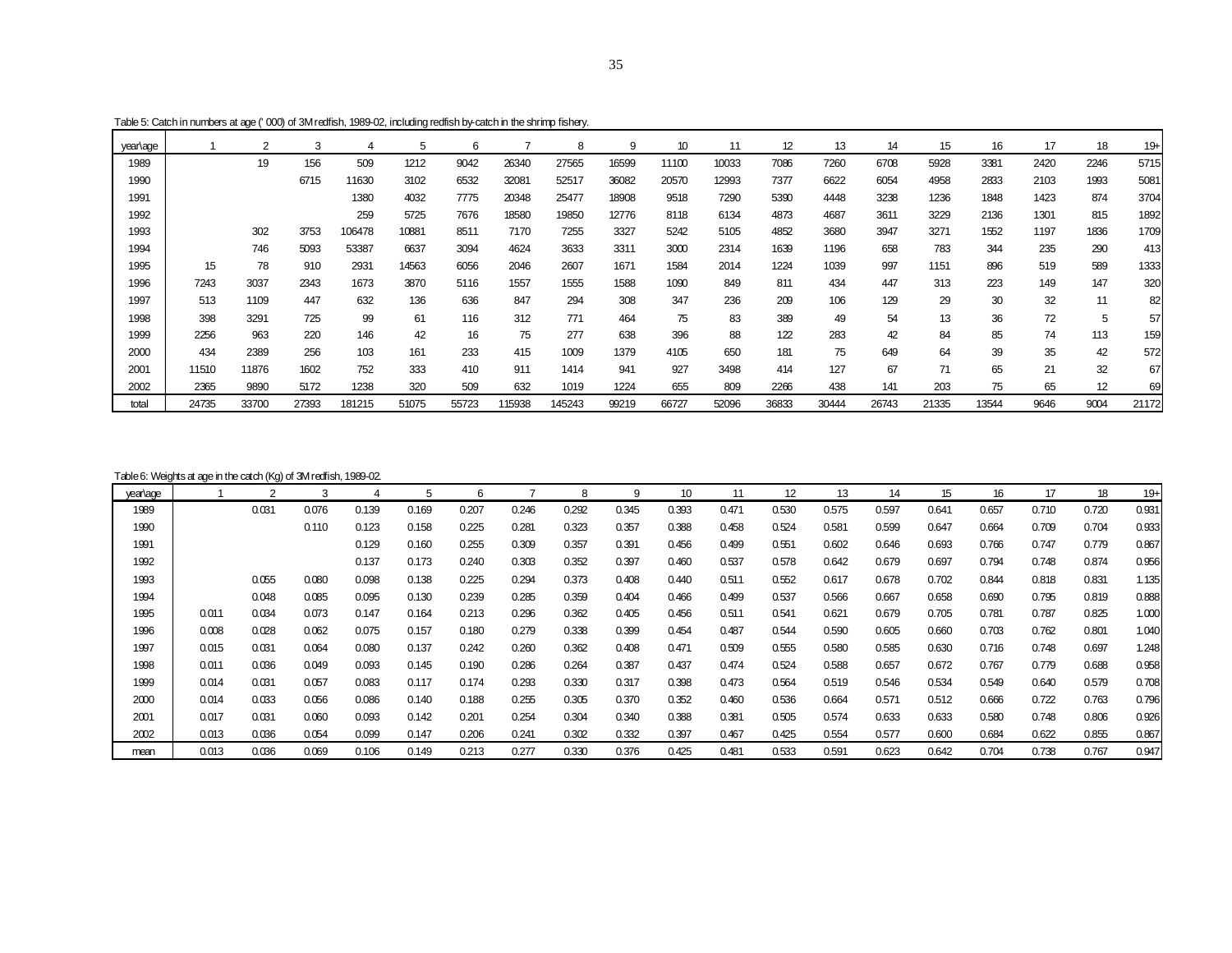Table 7-A: Weights at age of the 3M beaked redfish stock (Kg) from EU surveys, 1989-02.

| year\age |       | $\overline{2}$ | 3     | 4     | 5     | 6     |       | 8     | 9     | 10    | 11    | 12    | 13    | 14    | 15    | 16    |       | 18    | $19 +$            |
|----------|-------|----------------|-------|-------|-------|-------|-------|-------|-------|-------|-------|-------|-------|-------|-------|-------|-------|-------|-------------------|
| 1989     | 0.011 | 0.030          | 0.057 | 0.100 | 0.161 | 0.204 | 0.248 | 0.287 | 0.322 | 0.357 | 0.445 | 0.523 | 0.577 | 0.602 | 0.646 | 0.661 | 0.719 | 0.723 | 0.897             |
| 1990     | 0.012 | 0.033          | 0.086 | 0.101 | 0.174 | 0.226 | 0.272 | 0.309 | 0.341 | 0.374 | 0.456 | 0.531 | 0.587 | 0.608 | 0.654 | 0.670 | 0.727 | 0.728 | 0.894             |
| 1991     | 0.013 | 0.032          | 0.064 | 0.112 | 0.139 | 0.222 | 0.284 | 0.342 | 0.391 | 0.468 | 0.518 | 0.573 | 0.620 | 0.648 | 0.694 | 0.754 | 0.742 | 0.770 | 0.862             |
| 1992     | 0.013 | 0.031          | 0.066 | 0.081 | 0.169 | 0.207 | 0.292 | 0.354 | 0.398 | 0.456 | 0.531 | 0.575 | 0.640 | 0.681 | 0.703 | 0.793 | 0.754 | 0.874 | 0.922             |
| 1993     | 0.012 | 0.040          | 0.055 | 0.068 | 0.162 | 0.219 | 0.292 | 0.368 | 0.398 | 0.436 | 0.514 | 0.554 | 0.623 | 0.682 | 0.706 | 0.830 | 0.823 | 0.835 | 1.06 <sup>4</sup> |
| 1994     |       | 0.049          | 0.076 | 0.092 | 0.133 | 0.229 | 0.280 | 0.352 | 0.398 | 0.468 | 0.498 | 0.537 | 0.558 | 0.674 | 0.664 | 0.708 | 0.801 | 0.827 | 0.876             |
| 1995     | 0.013 | 0.033          | 0.079 | 0.111 | 0.122 | 0.225 | 0.293 | 0.359 | 0.404 | 0.452 | 0.507 | 0.537 | 0.615 | 0.673 | 0.699 | 0.768 | 0.774 | 0.812 | 0.993             |
| 1996     | 0.011 | 0.034          | 0.061 | 0.078 | 0.141 | 0.143 | 0.273 | 0.332 | 0.390 | 0.450 | 0.488 | 0.543 | 0.593 | 0.614 | 0.666 | 0.710 | 0.766 | 0.799 | 0.956             |
| 1997     | 0.016 | 0.037          | 0.064 | 0.098 | 0.135 | 0.200 | 0.184 | 0.357 | 0.405 | 0.462 | 0.499 | 0.562 | 0.598 | 0.608 | 0.662 | 0.721 | 0.752 | 0.708 | 0.855             |
| 1998     | 0.014 | 0.039          | 0.067 | 0.097 | 0.145 | 0.187 | 0.236 | 0.227 | 0.367 | 0.415 | 0.475 | 0.531 | 0.598 | 0.657 | 0.674 | 0.762 | 0.765 | 0.688 | 0.997             |
| 1999     | 0.016 | 0.035          | 0.066 | 0.090 | 0.125 | 0.180 | 0.226 | 0.264 | 0.249 | 0.328 | 0.470 | 0.565 | 0.514 | 0.548 | 0.538 | 0.551 | 0.618 | 0.595 | 0.730             |
| 2000     | 0.016 | 0.038          | 0.057 | 0.098 | 0.135 | 0.177 | 0.238 | 0.288 | 0.333 | 0.302 | 0.424 | 0.533 | 0.673 | 0.571 | 0.506 | 0.680 | 0.722 | 0.722 | 0.725             |
| 2001     | 0.018 | 0.032          | 0.066 | 0.092 | 0.148 | 0.185 | 0.242 | 0.297 | 0.328 | 0.379 | 0.342 | 0.502 | 0.578 | 0.637 | 0.641 | 0.599 | 0.733 | 0.806 | 0.927             |
| 2002     | 0.016 | 0.039          | 0.055 | 0.106 | 0.138 | 0.189 | 0.229 | 0.283 | 0.321 | 0.384 | 0.408 | 0.392 | 0.547 | 0.579 | 0.612 | 0.690 | 0.620 | 0.842 | 0.856             |
| mean     | 0.013 | 0.036          | 0.066 | 0.095 | 0.145 | 0.199 | 0.256 | 0.316 | 0.360 | 0.409 | 0.470 | 0.533 | 0.594 | 0.627 | 0.648 | 0.707 | 0.737 | 0.766 | 0.897             |

## Table 7-B: Weights at age of the 3M mature female beaked redfish stock (Kg) from EU surveys, 1989-02.

| year\age | 2 | 3 | 4     | 5     | 6     |       | 8     | 9     | 10 <sup>°</sup> | 11    | 12    | 13    | 14    | 15    | 16    | 17    | 18    | $19 +$ |
|----------|---|---|-------|-------|-------|-------|-------|-------|-----------------|-------|-------|-------|-------|-------|-------|-------|-------|--------|
| 1989     |   |   | 0.154 | 0.172 | 0.219 | 0.269 | 0.311 | 0.342 | 0.386           | 0.473 | 0.551 | 0.590 | 0.612 | 0.651 | 0.665 | 0.739 | 0.741 | 0.906  |
| 1990     |   |   | 0.164 | 0.187 | 0.239 | 0.294 | 0.333 | 0.361 | 0.403           | 0.484 | 0.558 | 0.598 | 0.619 | 0.659 | 0.674 | 0.741 | 0.743 | 0.900  |
| 1991     |   |   | 0.154 | 0.167 | 0.257 | 0.309 | 0.358 | 0.412 | 0.476           | 0.531 | 0.588 | 0.632 | 0.659 | 0.705 | 0.766 | 0.754 | 0.782 | 0.880  |
| 1992     |   |   | 0.153 | 0.182 | 0.224 | 0.310 | 0.372 | 0.414 | 0.463           | 0.541 | 0.595 | 0.659 | 0.705 | 0.727 | 0.814 | 0.783 | 0.887 | 0.939  |
| 1993     |   |   |       | 0.189 | 0.232 | 0.293 | 0.378 | 0.413 | 0.440           | 0.519 | 0.558 | 0.645 | 0.699 | 0.719 | 0.889 | 0.835 | 0.844 | 1.116  |
| 1994     |   |   | 0.155 | 0.172 | 0.250 | 0.290 | 0.360 | 0.404 | 0.473           | 0.506 | 0.544 | 0.576 | 0.700 | 0.689 | 0.737 | 0.808 | 0.847 | 0.920  |
| 1995     |   |   | 0.161 | 0.165 | 0.234 | 0.304 | 0.367 | 0.411 | 0.455           | 0.508 | 0.537 | 0.621 | 0.686 | 0.709 | 0.786 | 0.797 | 0.831 | 1.008  |
| 1996     |   |   |       | 0.176 | 0.190 | 0.285 | 0.342 | 0.396 | 0.457           | 0.491 | 0.546 | 0.596 | 0.620 | 0.675 | 0.715 | 0.767 | 0.803 | 0.961  |
| 1997     |   |   |       | 0.196 | 0.234 | 0.254 | 0.359 | 0.408 | 0.461           | 0.497 | 0.564 | 0.601 | 0.611 | 0.664 | 0.722 | 0.754 | 0.714 | 0.881  |
| 1998     |   |   |       | 0.165 | 0.201 | 0.270 | 0.248 | 0.379 | 0.428           | 0.477 | 0.535 | 0.600 | 0.674 | 0.673 | 0.766 | 0.775 | 0.688 | 1.030  |
| 1999     |   |   |       | 0.155 | 0.198 | 0.244 | 0.284 | 0.270 | 0.351           | 0.470 | 0.585 | 0.525 | 0.549 | 0.543 | 0.554 | 0.652 | 0.633 | 0.758  |
| 2000     |   |   |       | 0.164 | 0.195 | 0.275 | 0.307 | 0.348 | 0.332           | 0.432 | 0.525 | 0.686 | 0.581 | 0.503 | 0.699 | 0.727 | 0.732 | 0.747  |
| 2001     |   |   |       | 0.171 | 0.198 | 0.250 | 0.306 | 0.342 | 0.385           | 0.373 | 0.501 | 0.582 | 0.638 | 0.639 | 0.604 | 0.737 | 0.806 | 0.954  |
| 2002     |   |   | 0.155 | 0.178 | 0.212 | 0.240 | 0.304 | 0.336 | 0.392           | 0.445 | 0.402 | 0.542 | 0.570 | 0.599 | 0.686 | 0.619 | 0.837 | 0.867  |
| mean     |   |   | 0.078 | 0.174 | 0.220 | 0.278 | 0.331 | 0.374 | 0.422           | 0.482 | 0.542 | 0.604 | 0.637 | 0.654 | 0.720 | 0.749 | 0.778 | 0.919  |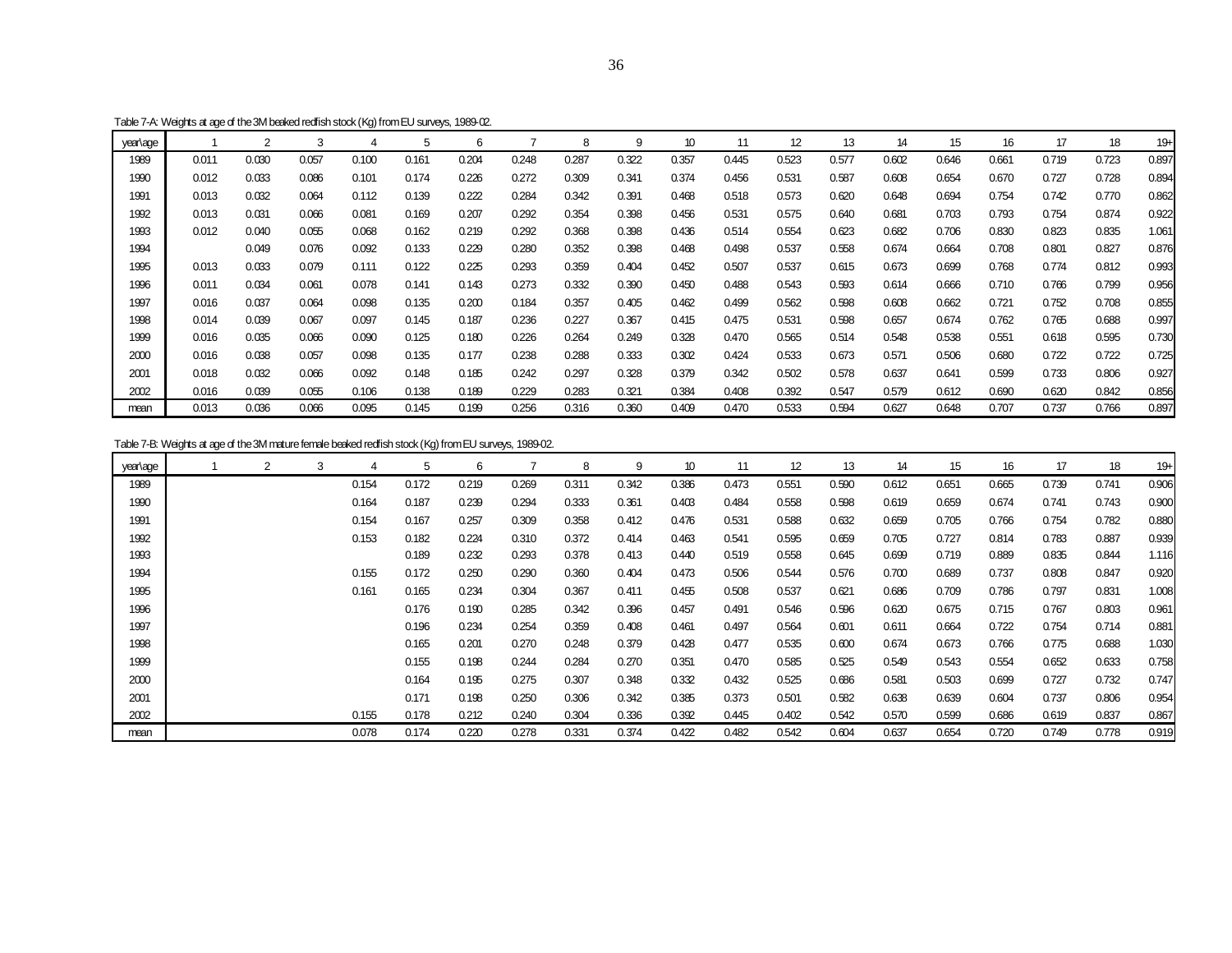|     | Techniment. Shaueu area in the table corresponds to the FIN used inthe T7N analysis. |                        |          |                    |
|-----|--------------------------------------------------------------------------------------|------------------------|----------|--------------------|
| Age | F at age index                                                                       | Observed PR            | Logit PR | Squared difference |
|     | 1.306                                                                                | 0.281                  | 0.015    | 0.069              |
| 2   | 0.782                                                                                | 0.168                  | 0.022    | 0.015              |
| 3   | 0.513                                                                                | 0.111                  | 0.032    | 0.005              |
|     | 0.691                                                                                | 0.149                  | 0.048    | 0.013              |
| 5   | 0.339                                                                                | 0.073                  | 0.071    | 0.000              |
| 6   | 0.515                                                                                | 0.111                  | 0.105    | 0.000              |
|     | 0.981                                                                                | 0.211                  | 0.156    | 0.003              |
| 8   | 1.219                                                                                | 0.263                  | 0.232    | 0.001              |
| 9   | 1.507                                                                                | 0.325                  | 0.343    | 0.000              |
| 10  | 1.905                                                                                | 0.411                  | 0.509    | 0.010              |
| 11  | 3.768                                                                                | 0.812                  | 0.753    | 0.003              |
| 12  | 4.482                                                                                | 0.966                  | 0.980    | 0.000              |
| 13  | 4.640                                                                                | 1.000                  | 1.000    | 0.000              |
| 14  | 4.544                                                                                | 0.979                  | 1.000    | 0.000              |
| 15  | 4.023                                                                                | 0.867                  | 1.000    | 0.016              |
| 16  | 4.411                                                                                | 0.951                  | 1.000    | 0.001              |
| 17  | 4.164                                                                                | 0.897                  | 1.000    | 0.008              |
| 18  | 4.297                                                                                | 0.926                  | 1.000    | 0.002              |
|     |                                                                                      | Minimum sum of squares |          | 0.054              |
|     | Curve parameters                                                                     | a                      | b        | m                  |
|     |                                                                                      | $-53.358$              | 4.556    | 0.087              |

T able 8a: beaked redfish exploitaion pattern given by the generalized logit of the 1989-02 observed partial recruitm ent.Shaded area in the table corresponds to the PR used inthe Y/R analysis.

Table 8b: Female maturity ogive at age for 3M beaked redfish given by a general logit of the 1989-2001 observ ed m aturity at age.

| Age                    | or the 1909-2001 observed maturity at age.<br>Obs. Mat | Exp. Mat. | Squared difference |
|------------------------|--------------------------------------------------------|-----------|--------------------|
|                        | 0                                                      |           |                    |
| 2                      |                                                        |           |                    |
| 3                      | 0                                                      |           |                    |
| 4                      | 0.00                                                   | 0.02      | 0.000              |
| 5                      | 0.01                                                   | 0.04      | 0.001              |
| 6                      | 0.02                                                   | 0.06      | 0.002              |
|                        | 0.07                                                   | 0.09      | 0.001              |
| 8                      | 0.13                                                   | 0.13      | 0.000              |
| 9                      | 0.17                                                   | 0.18      | 0.000              |
| 10                     | 0.22                                                   | 0.23      | 0.000              |
| 11                     | 0.32                                                   | 0.29      | 0.001              |
| 12                     | 0.39                                                   | 0.35      | 0.002              |
| 13                     | 0.46                                                   | 0.41      | 0.002              |
| 14                     | 0.49                                                   | 0.46      | 0.001              |
| 15                     | 0.51                                                   | 0.52      | 0.000              |
| 16                     | 0.59                                                   | 0.57      | 0.000              |
| 17                     | 0.59                                                   | 0.62      | 0.001              |
| 18                     | 0.61                                                   | 0.67      | 0.004              |
| Minimum sum of squares |                                                        |           | 0.015              |
| Curve parameters       | a                                                      | b         | m                  |
|                        | 5.322                                                  | 0.162     | 1509.175           |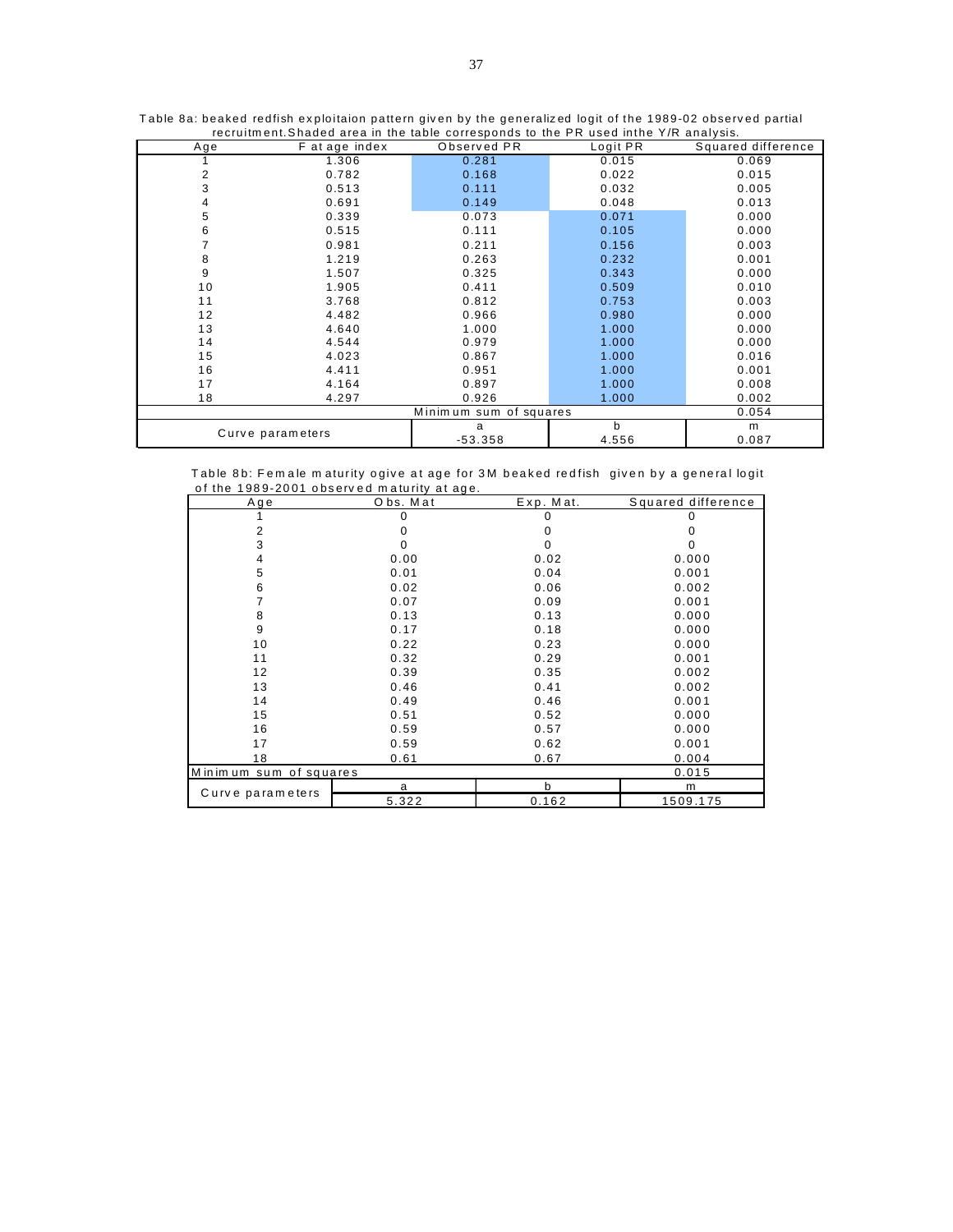| Age   |       | mean weights 1989-02 |             |               |           |       |
|-------|-------|----------------------|-------------|---------------|-----------|-------|
|       | stock | catch                | stock mat f | % mat females | PR1989-02 | Ref.M |
|       | 0.016 | 0.013                |             |               | 0.281     | 0.20  |
| 2     | 0.039 | 0.036                |             |               | 0.168     | 0.20  |
| 3     | 0.055 | 0.054                |             |               | 0.111     | 0.10  |
| 4     | 0.106 | 0.099                | 0.155       | 0.021         | 0.149     | 0.10  |
| 5     | 0.138 | 0.147                | 0.178       | 0.038         | 0.071     | 0.10  |
| 6     | 0.189 | 0.206                | 0.212       | 0.061         | 0.105     | 0.10  |
| 7     | 0.229 | 0.241                | 0.240       | 0.093         | 0.156     | 0.10  |
| 8     | 0.283 | 0.302                | 0.304       | 0.133         | 0.232     | 0.10  |
| 9     | 0.321 | 0.332                | 0.336       | 0.179         | 0.343     | 0.10  |
| 10    | 0.384 | 0.397                | 0.392       | 0.232         | 0.509     | 0.10  |
| 11    | 0.408 | 0.467                | 0.445       | 0.288         | 0.753     | 0.10  |
| 12    | 0.392 | 0.425                | 0.402       | 0.347         | 0.980     | 0.10  |
| 13    | 0.547 | 0.554                | 0.542       | 0.407         | 1.000     | 0.10  |
| 14    | 0.579 | 0.577                | 0.570       | 0.465         | 1.000     | 0.10  |
| 15    | 0.612 | 0.600                | 0.599       | 0.521         | 1.000     | 0.10  |
| 16    | 0.690 | 0.684                | 0.686       | 0.575         | 1.000     | 0.10  |
| 17    | 0.620 | 0.622                | 0.619       | 0.624         | 1.000     | 0.10  |
| 18    | 0.842 | 0.855                | 0.837       | 0.670         | 1.000     | 0.10  |
| $19+$ | 0.856 | 0.867                | 0.867       | 0.711         | 1.000     | 0.10  |

Table 8c: Yield per recruit parameters for 3M beaked redfish

Table 8d: Fishing mortalities associated with different levels of reduction of spawning and total biomass of 3M beaked redfish (for 1000 reccruits).

|                  | $%$ SSB | %B   | %SSB/B | Ref. F | Yield | <b>SSB</b> | B    | F    | Slope |
|------------------|---------|------|--------|--------|-------|------------|------|------|-------|
|                  | 100%    | 100% | 49%    | 0.000  | 0     | 1592       | 3278 | 0.00 | 2476  |
|                  | 99%     | 99%  | 48%    | 0.001  | 2     | 1570       | 3245 | 0.01 | 1840  |
|                  | 72%     | 80%  | 44%    | 0.025  | 46    | 1154       | 2616 | 0.03 | 1237  |
|                  | 66%     | 75%  | 43%    | 0.033  | 57    | 1045       | 2448 | 0.04 | 1007  |
|                  | 59%     | 70%  | 41%    | 0.043  | 67    | 939        | 2283 | 0.05 | 758   |
| F50%SPR          | 50%     | 63%  | 39%    | 0.060  | 79    | 793        | 2049 | 0.06 | 579   |
|                  | 46%     | 60%  | 38%    | 0.068  | 84    | 734        | 1953 | 0.07 | 488   |
|                  | 43%     | 57%  | 37%    | 0.076  | 88    | 681        | 1866 | 0.08 | 419   |
| F <sub>0.1</sub> | 34%     | 50%  | 33%    | 0.082  | 107   | 590        | 1769 | 0.10 | 248   |
|                  | 28%     | 44%  | 31%    | 0.129  | 102   | 447        | 1458 | 0.15 | 96    |
|                  | 23%     | 40%  | 28%    | 0.162  | 105   | 361        | 1295 | 0.18 | 26    |
|                  | 18%     | 35%  | 25%    | 0.205  | 106   | 281        | 1132 | 0.24 | $-20$ |
|                  | 13%     | 30%  | 22%    | 0.265  | 105   | 211        | 972  | 0.31 | $-45$ |
|                  | 9%      | 25%  | 18%    | 0.354  | 101   | 149        | 810  | 0.42 | $-54$ |
|                  | 6%      | 20%  | 15%    | 0.489  | 94    | 100        | 652  | 0.60 | $-52$ |
|                  | 4%      | 15%  | 13%    | 0.704  | 83    | 62         | 493  | 0.89 | $-43$ |
|                  | 2%      | 10%  | 10%    | 1.074  | 67    | 33         | 333  | 1.13 | $-36$ |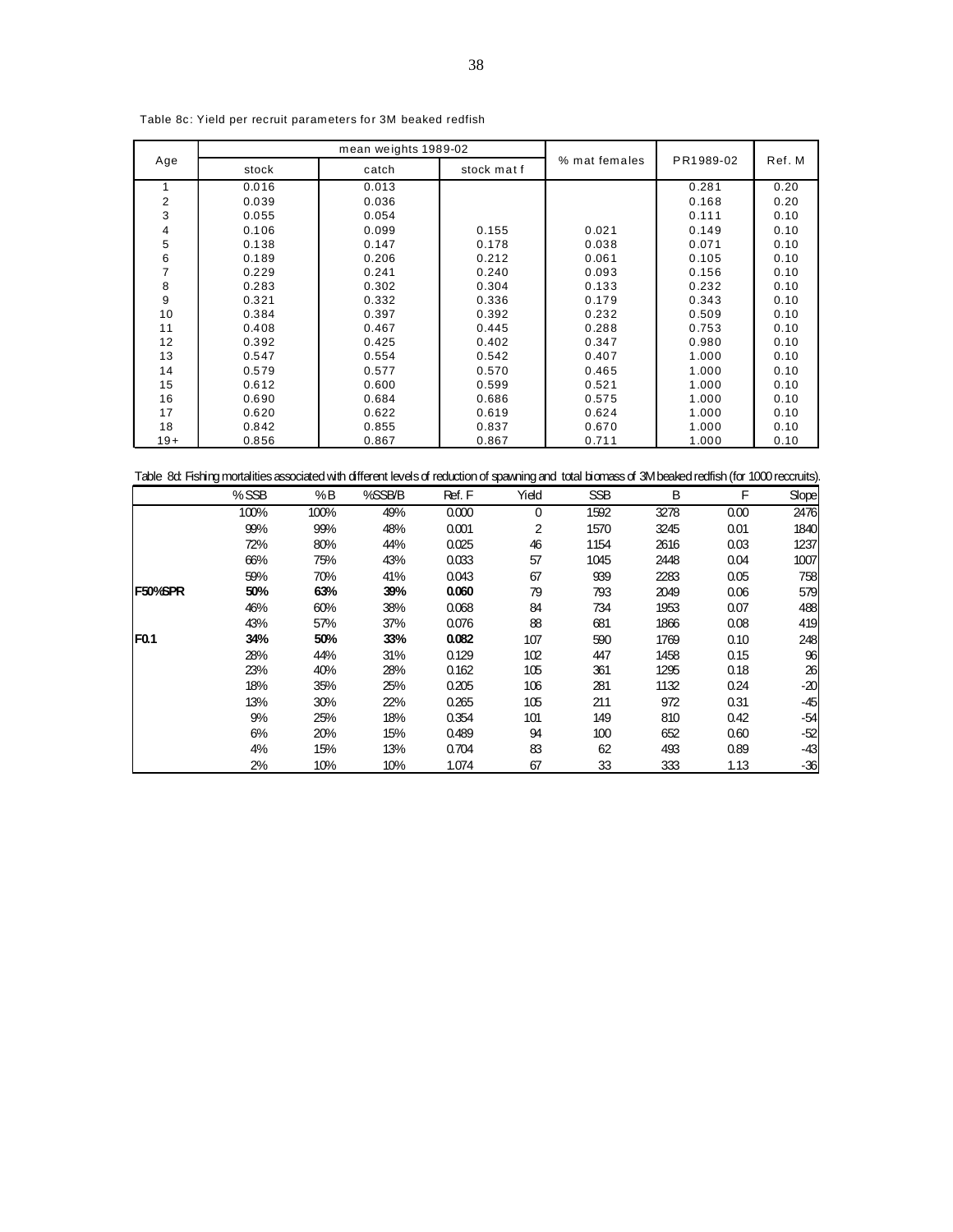| 1) Mean length in the catch                    |       |       |      |                                                               |      |      |      |      |
|------------------------------------------------|-------|-------|------|---------------------------------------------------------------|------|------|------|------|
|                                                | 1996  | 1997  | 1998 | 1999                                                          | 2000 | 2001 | 2002 | mean |
| $\overline{L}$                                 | 27.9  | 30.9  | 27.4 | 30.4                                                          | 29.9 | 29.0 | 30.2 | 29.3 |
|                                                |       |       |      |                                                               |      |      |      |      |
| 2) Mean length at age of first capture (age 5) |       |       |      |                                                               |      |      |      |      |
|                                                | 1996  | 1997  | 1998 | 1999                                                          | 2000 | 2001 | 2002 | mean |
| Lc                                             | 21.8  | 20.5  | 21.0 | 19.8                                                          | 20.9 | 20.8 | 21.2 | 20.8 |
| 3) von Bertalanfy growth parameters            |       |       |      |                                                               |      |      |      |      |
| $\mathsf{L}\infty$                             | 51.1  |       |      |                                                               |      |      |      |      |
| K                                              | 0.072 |       |      |                                                               |      |      |      |      |
| 4) Length at maturity                          |       |       |      |                                                               |      |      |      |      |
| Lm                                             | 30.14 |       |      |                                                               |      |      |      |      |
|                                                |       |       |      |                                                               |      |      |      |      |
| Z mean $96-01 =$                               |       | 0.183 |      | $Z = \frac{(L_{\infty} - L)K}{(\overline{L} - L_c)}$          |      |      |      |      |
| $Z^*(\overline{L} > L_m) <$                    |       | 0.162 |      |                                                               |      |      |      |      |
|                                                |       |       |      |                                                               |      |      |      |      |
| Assuming $M =$                                 |       | 0.1   |      |                                                               |      |      |      |      |
|                                                |       | 0.062 |      | $Z^* < \frac{(L_{\infty} - L_m)K}{(L_{\infty} - L_{\infty})}$ |      |      |      |      |
| $F^*(\overline{L} > L_m)$ <                    |       |       |      |                                                               |      |      |      |      |
|                                                |       |       |      |                                                               |      |      |      |      |

Table 9 : Computation of Z's using female S. mentella length data (Beverton and Holt, 1957 from Die, D.J. and J.F. Caddy 1997)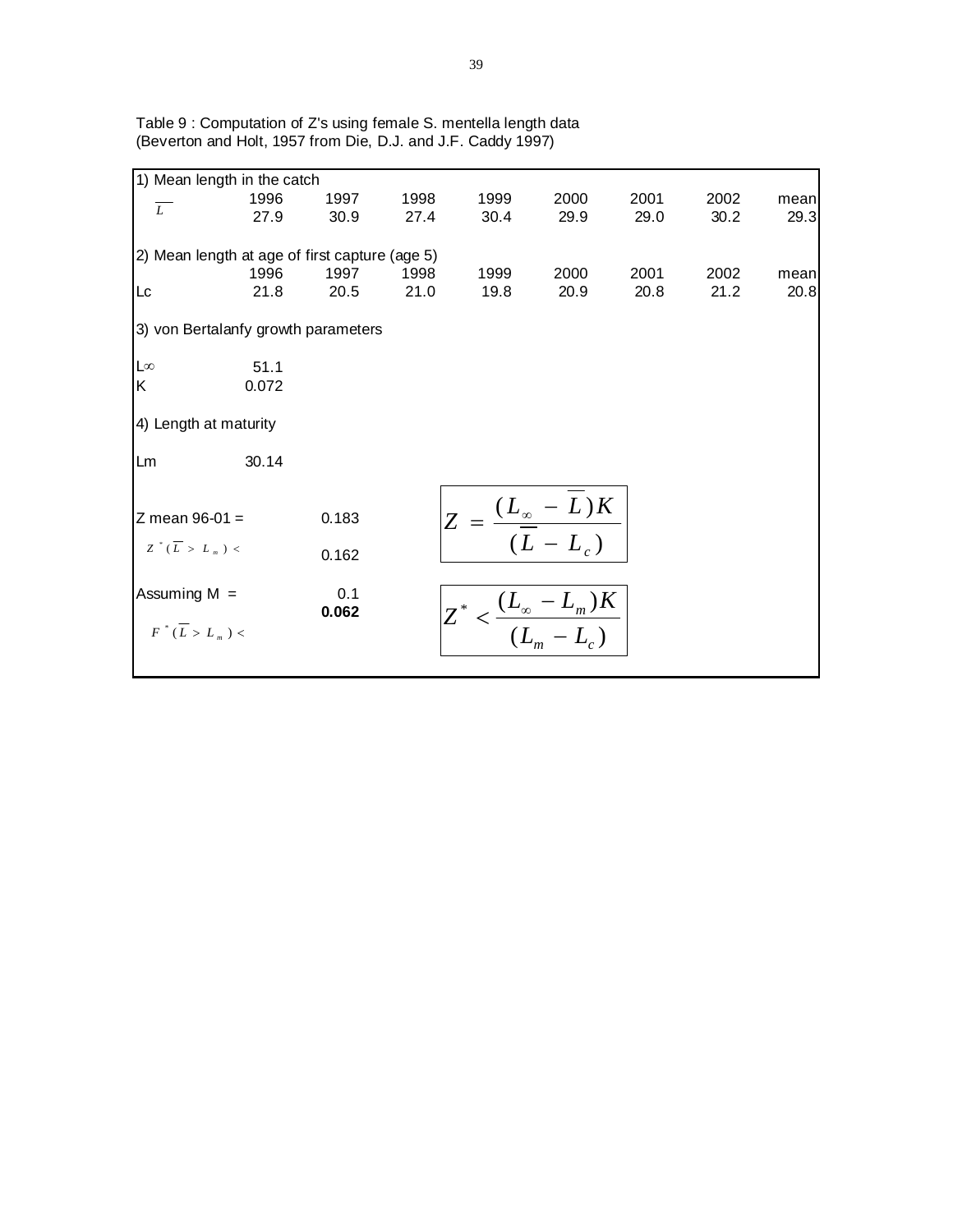| red3mla.txt                                                                        |                 |       |       |       |       | 1989  | 2002  |       |       |       |       |       |       |       |       |
|------------------------------------------------------------------------------------|-----------------|-------|-------|-------|-------|-------|-------|-------|-------|-------|-------|-------|-------|-------|-------|
| red3mcn.txt                                                                        |                 |       |       |       |       | 4     | 19    |       |       |       |       |       |       |       |       |
| red3mcw.txt                                                                        |                 |       |       |       |       | 5     |       |       |       |       |       |       |       |       |       |
|                                                                                    |                 |       |       |       |       |       |       |       |       |       |       |       |       |       |       |
| red3msw.txt                                                                        |                 |       |       |       |       | 58088 |       |       |       |       |       |       |       |       |       |
| red3mnm.txt                                                                        |                 |       |       |       |       | 80261 |       |       |       |       |       |       |       |       |       |
| red3mmo.txt                                                                        |                 |       |       |       |       | 48500 |       |       |       |       |       |       |       |       |       |
|                                                                                    |                 |       |       |       |       |       |       |       |       |       |       |       |       |       |       |
| red3mpf.txt                                                                        |                 |       |       |       |       | 43300 |       |       |       |       |       |       |       |       |       |
| red3mpm.txt                                                                        |                 |       |       |       |       | 40653 |       |       |       |       |       |       |       |       |       |
| red3mfo.txt                                                                        |                 |       |       |       |       | 16735 |       |       |       |       |       |       |       |       |       |
| red3mfn.txt                                                                        |                 |       |       |       |       | 13805 |       |       |       |       |       |       |       |       |       |
|                                                                                    |                 |       |       |       |       |       |       |       |       |       |       |       |       |       |       |
| red3mtun.txt                                                                       |                 |       |       |       |       | 6050  |       |       |       |       |       |       |       |       |       |
|                                                                                    |                 |       |       |       |       | 1387  |       |       |       |       |       |       |       |       |       |
|                                                                                    |                 |       |       |       |       |       |       |       |       |       |       |       |       |       |       |
|                                                                                    |                 |       |       |       |       | 1002  |       |       |       |       |       |       |       |       |       |
|                                                                                    |                 |       |       |       |       | 1089  |       |       |       |       |       |       |       |       |       |
|                                                                                    |                 |       |       |       |       | 3832  |       |       |       |       |       |       |       |       |       |
|                                                                                    |                 |       |       |       |       |       |       |       |       |       |       |       |       |       |       |
|                                                                                    |                 |       |       |       |       | 3381  |       |       |       |       |       |       |       |       |       |
|                                                                                    |                 |       |       |       |       | 3349  |       |       |       |       |       |       |       |       |       |
| REDFISH NAFO 3M CATCH NUMBERS thousands                                            |                 |       |       |       |       |       |       |       |       |       |       |       |       |       |       |
| $\mathbf{1}$                                                                       | $\overline{2}$  |       |       |       |       |       |       |       |       |       |       |       |       |       |       |
|                                                                                    |                 |       |       |       |       |       |       |       |       |       |       |       |       |       |       |
| 1989                                                                               | 2002            |       |       |       |       |       |       |       |       |       |       |       |       |       |       |
| $\overline{4}$                                                                     | 19              |       |       |       |       |       |       |       |       |       |       |       |       |       |       |
| 1                                                                                  |                 |       |       |       |       |       |       |       |       |       |       |       |       |       |       |
|                                                                                    |                 |       |       |       |       |       |       |       |       |       |       |       |       |       |       |
| 509                                                                                | 1212            | 9042  | 26340 | 27565 | 16599 | 11100 | 10033 | 7086  | 7260  | 6708  | 5928  | 3381  | 2420  | 2246  | 5715  |
| 11630                                                                              | 3102            | 6532  | 32081 | 52517 | 36082 | 20570 | 12993 | 7377  | 6622  | 6054  | 4958  | 2833  | 2103  | 1993  | 5081  |
|                                                                                    | 4032            | 7775  |       | 25477 |       |       |       | 5390  |       | 3238  |       |       | 1423  | 874   |       |
| 1380                                                                               |                 |       | 20348 |       | 18908 | 9518  | 7290  |       | 4448  |       | 1236  | 1848  |       |       | 3704  |
| 259                                                                                | 5725            | 7676  | 18580 | 19850 | 12776 | 8118  | 6134  | 4873  | 4687  | 3611  | 3229  | 2136  | 1301  | 815   | 1892  |
| 106478                                                                             | 10881           | 8511  | 7170  | 7255  | 3327  | 5242  | 5105  | 4852  | 3680  | 3947  | 3271  | 1552  | 1197  | 1836  | 1709  |
|                                                                                    |                 |       |       |       |       |       |       |       |       |       |       |       |       |       |       |
| 53387                                                                              | 6637            | 3094  | 4624  | 3633  | 3311  | 3000  | 2314  | 1639  | 1196  | 658   | 783   | 344   | 235   | 290   | 413   |
| 2931                                                                               | 14563           | 6056  | 2046  | 2607  | 1671  | 1584  | 2014  | 1224  | 1039  | 997   | 1151  | 896   | 519   | 589   | 1333  |
| 1673                                                                               | 3870            | 5116  | 1557  | 1555  | 1588  | 1090  | 849   | 811   | 434   | 447   | 313   | 223   | 149   | 147   | 320   |
|                                                                                    |                 |       |       |       |       |       |       |       |       |       |       |       |       |       |       |
| 632                                                                                | 136             | 636   | 847   | 294   | 308   | 347   | 236   | 209   | 106   | 129   | 29    | 30    | 32    | 11    | 82    |
| 99                                                                                 | 61              | 116   | 312   | 771   | 464   | 75    | 83    | 389   | 49    | 54    | 13    | 36    | 72    | 5     | 57    |
| 146                                                                                | 42              | 16    | 75    | 277   | 638   | 396   | 88    | 122   | 283   | 42    | 84    | 85    | 74    | 113   | 159   |
|                                                                                    |                 |       |       |       |       |       |       |       |       |       |       |       |       |       |       |
| 103                                                                                | 161             | 233   | 415   | 1009  | 1379  | 4105  | 650   | 181   | 75    | 649   | 64    | 39    | 35    | 42    | 572   |
| 752                                                                                | 333             | 410   | 911   | 1414  | 941   | 927   | 3498  | 414   | 127   | 67    | 71    | 65    | 21    | 32    | 67    |
| 1238                                                                               | 320             | 509   | 632   | 1019  | 1224  | 655   | 809   | 2266  | 438   | 141   | 203   | 75    | 65    | 12    | 69    |
|                                                                                    |                 |       |       |       |       |       |       |       |       |       |       |       |       |       |       |
| REDFISH NAFO 3M CATCH WEIGHT AT AGE kg<br>$\overline{1}$<br>1989<br>$\overline{4}$ | 3<br>2002<br>19 |       |       |       |       |       |       |       |       |       |       |       |       |       |       |
| 1                                                                                  |                 |       |       |       |       |       |       |       |       |       |       |       |       |       |       |
| 0.139                                                                              | 0.169           | 0.207 | 0.246 | 0.292 | 0.345 | 0.393 | 0.471 | 0.530 | 0.575 | 0.597 | 0.641 | 0.657 | 0.710 | 0.720 | 0.931 |
| 0.123                                                                              | 0.158           | 0.225 | 0.281 | 0.323 | 0.357 | 0.388 | 0.458 | 0.524 | 0.581 | 0.599 | 0.647 | 0.664 | 0.709 | 0.704 | 0.933 |
|                                                                                    |                 |       |       |       |       |       |       |       |       |       |       |       |       |       |       |
| 0.129                                                                              | 0.160           | 0.255 | 0.309 | 0.357 | 0.391 | 0.456 | 0.499 | 0.551 | 0.602 | 0.646 | 0.693 | 0.766 | 0.747 | 0.779 | 0.867 |
| 0.137                                                                              | 0.173           | 0.240 | 0.303 | 0.352 | 0.397 | 0.460 | 0.537 | 0.578 | 0.642 | 0.679 | 0.697 | 0.794 | 0.748 | 0.874 | 0.956 |
| 0.098                                                                              | 0.138           | 0.225 | 0.294 | 0.373 | 0.408 | 0.440 | 0.511 | 0.552 | 0.617 | 0.678 | 0.702 | 0.844 | 0.818 | 0.831 | 1.135 |
|                                                                                    |                 |       |       |       |       |       |       |       |       |       |       |       |       |       |       |
| 0.095                                                                              | 0.130           | 0.239 | 0.285 | 0.359 | 0.404 | 0.466 | 0.499 | 0.537 | 0.566 | 0.667 | 0.658 | 0.690 | 0.795 | 0.819 | 0.888 |
| 0.147                                                                              | 0.164           | 0.213 | 0.296 | 0.362 | 0.405 | 0.456 | 0.511 | 0.541 | 0.621 | 0.679 | 0.705 | 0.781 | 0.787 | 0.825 | 1.000 |
| 0.075                                                                              | 0.157           | 0.180 | 0.279 | 0.338 | 0.399 | 0.454 | 0.487 | 0.544 | 0.590 | 0.605 | 0.660 | 0.703 | 0.762 | 0.801 | 1.040 |
|                                                                                    |                 |       |       |       |       |       |       |       |       |       |       |       |       |       |       |
| 0.080                                                                              | 0.137           | 0.242 | 0.260 | 0.362 | 0.408 | 0.471 | 0.509 | 0.555 | 0.580 | 0.585 | 0.630 | 0.716 | 0.748 | 0.697 | 1.248 |
| 0.093                                                                              | 0.145           | 0.190 | 0.286 | 0.264 | 0.387 | 0.437 | 0.474 | 0.524 | 0.588 | 0.657 | 0.672 | 0.767 | 0.779 | 0.688 | 0.958 |
| 0.083                                                                              | 0.117           | 0.174 | 0.293 | 0.330 | 0.317 | 0.398 | 0.473 | 0.564 | 0.519 | 0.546 | 0.534 | 0.549 | 0.640 | 0.579 | 0.708 |
|                                                                                    |                 |       |       |       |       |       |       |       |       |       |       |       |       |       |       |
| 0.086                                                                              | 0.140           | 0.188 | 0.255 | 0.305 | 0.370 | 0.352 | 0.460 | 0.536 | 0.664 | 0.571 | 0.512 | 0.666 | 0.722 | 0.763 | 0.796 |
| 0.093                                                                              | 0.142           | 0.201 | 0.254 | 0.304 | 0.340 | 0.388 | 0.381 | 0.505 | 0.574 | 0.633 | 0.633 | 0.580 | 0.748 | 0.806 | 0.926 |
| 0.099                                                                              | 0.147           | 0.206 | 0.241 | 0.302 | 0.332 | 0.397 | 0.467 | 0.425 | 0.554 | 0.577 | 0.600 | 0.684 | 0.622 | 0.855 | 0.867 |
|                                                                                    |                 |       |       |       |       |       |       |       |       |       |       |       |       |       |       |
| REDFISH NAFO 3M STOCK WEIGHT AT AGE kg                                             |                 |       |       |       |       |       |       |       |       |       |       |       |       |       |       |
| $\mathbf{1}$                                                                       | $\overline{4}$  |       |       |       |       |       |       |       |       |       |       |       |       |       |       |
| 1989                                                                               | 2002            |       |       |       |       |       |       |       |       |       |       |       |       |       |       |
| 4                                                                                  | 19              |       |       |       |       |       |       |       |       |       |       |       |       |       |       |
|                                                                                    |                 |       |       |       |       |       |       |       |       |       |       |       |       |       |       |
| $\overline{1}$                                                                     |                 |       |       |       |       |       |       |       |       |       |       |       |       |       |       |
| 0.100                                                                              | 0.161           | 0.204 | 0.248 | 0.287 | 0.322 | 0.357 | 0.445 | 0.523 | 0.577 | 0.602 | 0.646 | 0.661 | 0.719 | 0.723 | 0.897 |
| 0.101                                                                              | 0.174           | 0.226 | 0.272 | 0.309 | 0.341 | 0.374 | 0.456 | 0.531 | 0.587 | 0.608 | 0.654 | 0.670 | 0.727 | 0.728 | 0.894 |
|                                                                                    |                 |       |       |       |       |       |       |       |       |       |       |       |       |       |       |
| 0.112                                                                              | 0.139           | 0.222 | 0.284 | 0.342 | 0.391 | 0.468 | 0.518 | 0.573 | 0.620 | 0.648 | 0.694 | 0.754 | 0.742 | 0.770 | 0.862 |
| 0.081                                                                              | 0.169           | 0.207 | 0.292 | 0.354 | 0.398 | 0.456 | 0.531 | 0.575 | 0.640 | 0.681 | 0.703 | 0.793 | 0.754 | 0.874 | 0.922 |
| 0.068                                                                              | 0.162           | 0.219 | 0.292 | 0.368 | 0.398 | 0.436 | 0.514 | 0.554 | 0.623 | 0.682 | 0.706 | 0.830 | 0.823 | 0.835 | 1.061 |
|                                                                                    |                 |       |       |       |       |       |       |       |       |       |       |       |       |       |       |
| 0.092                                                                              | 0.133           | 0.229 | 0.280 | 0.352 | 0.398 | 0.468 | 0.498 | 0.537 | 0.558 | 0.674 | 0.664 | 0.708 | 0.801 | 0.827 | 0.876 |
| 0.111                                                                              | 0.122           | 0.225 | 0.293 | 0.359 | 0.404 | 0.452 | 0.507 | 0.537 | 0.615 | 0.673 | 0.699 | 0.768 | 0.774 | 0.812 | 0.993 |
| 0.078                                                                              | 0.141           | 0.143 | 0.273 | 0.332 | 0.390 | 0.450 | 0.488 | 0.543 | 0.593 | 0.614 | 0.666 | 0.710 | 0.766 | 0.799 | 0.956 |
| 0.098                                                                              |                 |       |       |       |       |       |       |       | 0.598 |       |       |       |       | 0.708 |       |
|                                                                                    | 0.135           | 0.200 | 0.184 | 0.357 | 0.405 | 0.462 | 0.499 | 0.562 |       | 0.608 | 0.662 | 0.721 | 0.752 |       | 0.855 |
| 0.097                                                                              | 0.145           | 0.187 | 0.236 | 0.227 | 0.367 | 0.415 | 0.475 | 0.531 | 0.598 | 0.657 | 0.674 | 0.762 | 0.765 | 0.688 | 0.997 |
| 0.090                                                                              | 0.125           | 0.180 | 0.226 | 0.264 | 0.249 | 0.328 | 0.470 | 0.565 | 0.514 | 0.548 | 0.538 | 0.551 | 0.618 | 0.595 | 0.730 |
| 0.098                                                                              | 0.135           | 0.177 | 0.238 | 0.288 | 0.333 | 0.302 | 0.424 | 0.533 | 0.673 | 0.571 | 0.506 | 0.680 | 0.722 | 0.722 | 0.725 |
|                                                                                    |                 |       |       |       |       |       |       |       |       |       |       |       |       |       |       |
| 0.092                                                                              | 0.148           | 0.185 | 0.242 | 0.297 | 0.328 | 0.379 | 0.342 | 0.502 | 0.578 | 0.637 | 0.641 | 0.599 | 0.733 | 0.806 | 0.927 |
| 0.106                                                                              | 0.138           | 0.189 | 0.229 | 0.283 | 0.321 | 0.384 | 0.408 | 0.392 | 0.547 | 0.579 | 0.612 | 0.690 | 0.620 | 0.842 | 0.856 |

Table 10: Lowestoft VPA input files for 3M beaked redfish (2003 assessment)

REDFISH NAFO DIVISION 3M INDEX OF INPUT FILES 2003 REDFISH NAFO 3M LANDINGS tors<br>
1 1 1<br>
red3mla.td<br>
red3mcn.txt 4 19 1 1<br>1989 2002 11<br>red3mla.txt 1989 2002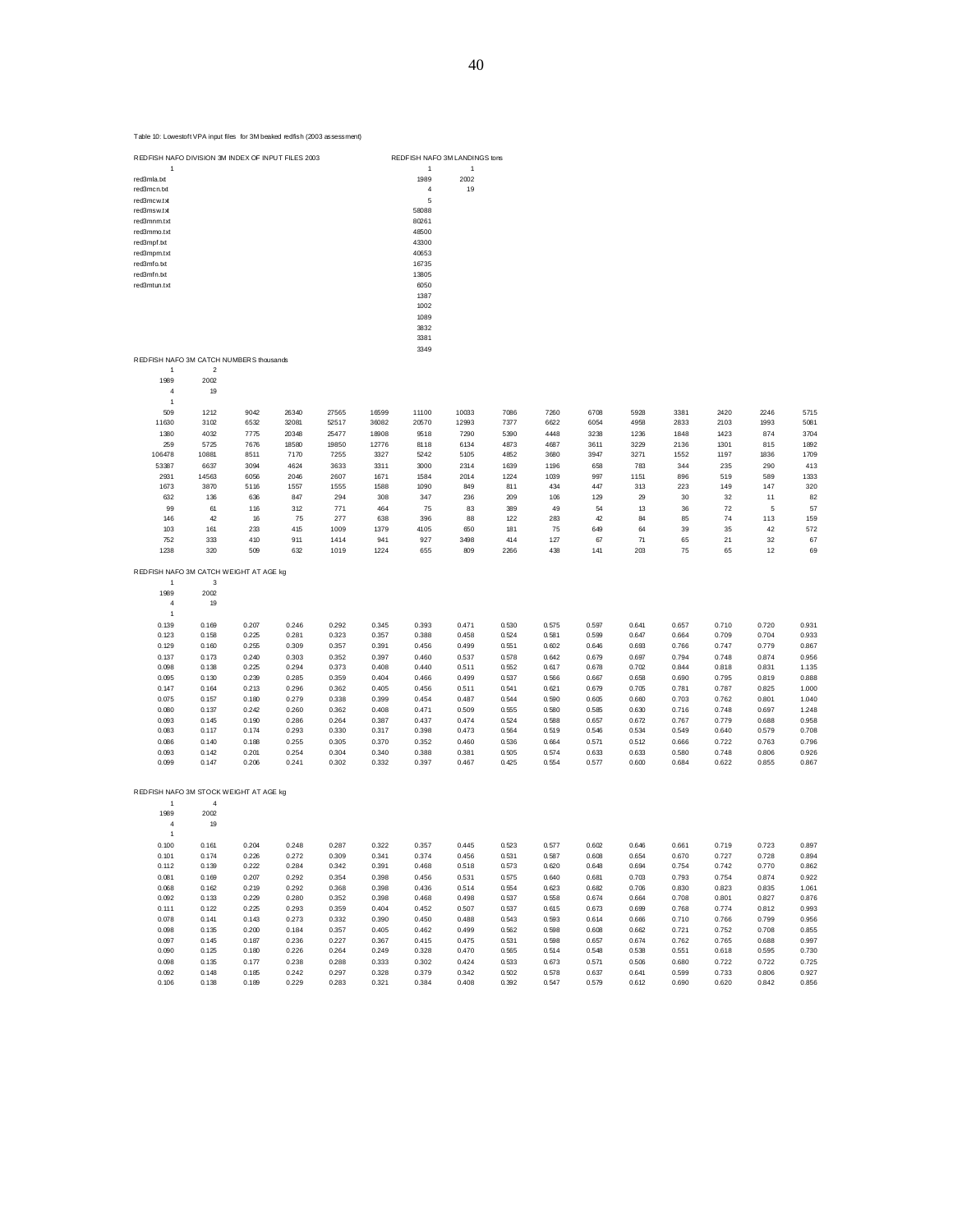Table 10: Lowestoft VPA input files for 3M beaked redfish (2003 assessment) (cont)

REDFISH NAFO 3M NATURAL MORTALITY  $\begin{array}{ccc} & 1 & & 5 \\ 1989 & & 2002 \end{array}$ 2002 4 19 2 0.1 0.1 0.1 0.1 0.1 0.1 0.1 0.1 0.1 0.1 0.1 0.1 0.1 0.1 0.1 0.1 REDFISH NAFO 3M PROPORTION MATURE AT AGE  $\begin{array}{ccc} & 1 & & 6 \\ 1989 & & 2002 \end{array}$ 2002 4 19  $\frac{2}{0.0003}$ 0.0003 0.0054 0.0222 0.0669 0.1274 0.1735 0.2213 0.3197 0.3909 0.4551 0.4883 0.5068 0.5857 0.5894 0.6072 0.7270 REDFISH NAFO 3M PROPORTION OF F BEFORE SPAWNING REDFISH NAFO 3M PROPORTION OF M BEFORE SPAWNING 1  $7$  1 8 1989 2002 1989 2002 4 19 4 19 3 3 0.08 0.08 Table 10: Lowestoft VPA input files for 3M beaked redfish (2003 assessment) (cont.) REDFISH NAFO 3M F ON OLDEST AGE GROUP BY YEAR 1 9 1989 2002 4 19 5 0.127 0.139 0.093 0.105 0.300 0.065 0.177 0.044 0.003 0.002 0.045 0.031 0.032 0.032 REDFISH NAFO 3M F AT AGE IN LAST YEAR  $\begin{array}{ccc} & 1 & & 10 \\ 1989 & & 2002 \end{array}$ 1989 2002 19  $\frac{2}{0.014}$ 0.014 0.014 0.010 0.032 0.047 0.031 0.035 0.028 0.102 0.099 0.082 0.033 0.089 0.027 0.032 0.032 REDFISH NAFO 3M SURVEY TUNNING DATA 101 EU BOTTOM TRAWL SURVEY<br>1989 2002<br>1 1 2002  $\frac{1}{10}$  0.5 0.6 4 19 10555 11311 5961 28885 80756 85753 44097 22942 14552 9129 8803 8158 7468 4344 3351 3110 9429 10555 27953 1472 9873 41729 55111 31331 16675 10277 6150 6192 5683 4876 2881 2218 2147 5354 10555 105510 93181 15719 20771 15002 9739 5561 5428 4988 4617 3796 1456 1999 1623 926 3498 10555 62451 103409 55934 27966 26574 17983 10987 7403 5599 5337 4086 3722 2450 1484 1016 1989 10555 253241 8113 19398 10942 7535 2660 3812 3590 3535 2917 3205 2596 1157 1156 1740 1643 10555 498187 61409 20396 22182 12328 8563 6091 4988 3685 2806 1626 1837 861 661 797 1061 10555 82435 250396 8639 10341 11110 6321 5614 6103 3576 2705 2386 2648 1751 1023 1054 1909 10555 16661 159816 343885 13670 11043 7853 4110 3129 3157 1668 1912 1581 1169 779 702 1348 10555 56738 73641 71026 194508 6070 4841 3819 2143 1935 1080 1325 388 514 614 175 822 10555 24068 26522 45918 29057 119235 4719 620 541 2872 394 403 126 275 502 46 346 10555 49921 33821 32990 44043 39713 150810 6637 353 498 1215 161 358 368 278 611 684 10555 20508 43429 37089 41931 67567 36332 164361 3451 612 234 2123 198 120 127 79 1260 10555 54776 42289 37716 28731 21433 9857 6056 30142 1167 442 269 307 231 92 104 245 10555 172090 49211 41954 29395 23075 19493 5775 3648 16595 810 237 359 133 92 35 185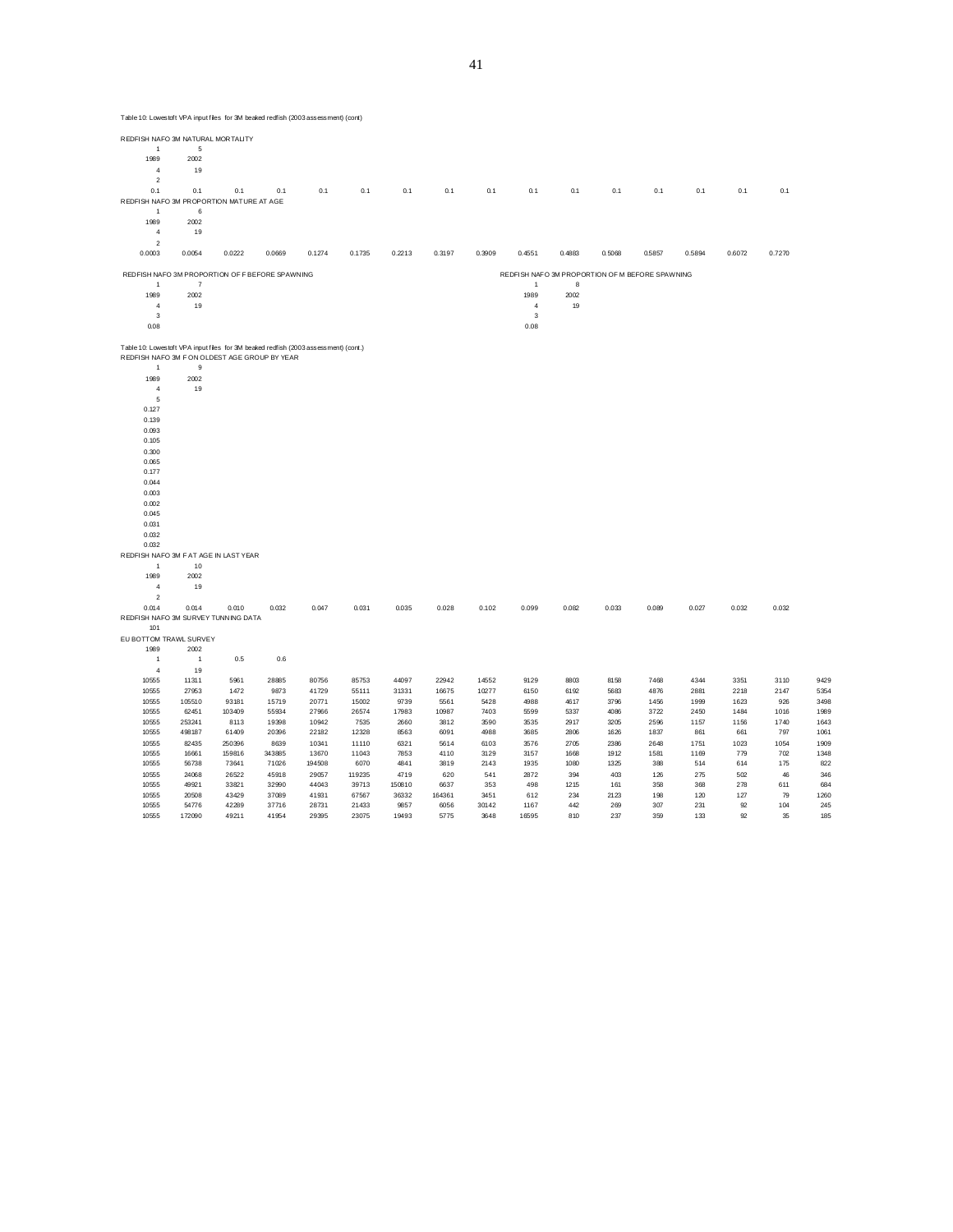Table 11: Extended Survivor Analysis diagnostics for 2003 (Lowestoft VPA Version 3.1)

| REDFISH NAFO DIVISION 3M INDEX OF INPUT FILES 2002<br>CPUE data from file red3mtun.txt                                                                                                                                                     |                  |                   |                    |                 |                 |                 |              |                 |                 |                    |                 |                 |                    |                     |
|--------------------------------------------------------------------------------------------------------------------------------------------------------------------------------------------------------------------------------------------|------------------|-------------------|--------------------|-----------------|-----------------|-----------------|--------------|-----------------|-----------------|--------------------|-----------------|-----------------|--------------------|---------------------|
| Catch data for 14 years. 1989 to 2002. Ages 4 to 19.<br>Fleet                                                                                                                                                                              | First Last       |                   | First              | Last            | Alpha           | Beta            |              |                 |                 |                    |                 |                 |                    |                     |
| EU BOTTOM TRAWL SURV<br>Time series weights:<br>Tapered time weighting not applied                                                                                                                                                         | year<br>1989     | year<br>2002      | age<br>4           | age<br>18       | 0.5             | 0.6             |              |                 |                 |                    |                 |                 |                    |                     |
| Catchability analysis :<br>Catchability independent of stock size for all ages<br>Catchability independent of age for ages >= 17                                                                                                           |                  |                   |                    |                 |                 |                 |              |                 |                 |                    |                 |                 |                    |                     |
| Terminal population estimation :<br>Final estimates not shrunk towards mean F<br>Minimum standard error for population<br>estimates derived from each fleet = .500<br>Prior weighting not applied<br>Tuning converged after 964 iterations |                  |                   |                    |                 |                 |                 |              |                 |                 |                    |                 |                 |                    |                     |
| Regression weights                                                                                                                                                                                                                         | $\mathbf{1}$     | 1                 | $\overline{1}$     | 1               | $\mathbf{1}$    | 1               | 1            | $\overline{1}$  | 1               | 1                  |                 |                 |                    |                     |
|                                                                                                                                                                                                                                            |                  |                   |                    |                 |                 |                 |              |                 |                 |                    |                 |                 |                    |                     |
| AGE<br>Taper weighted geometric mean of the VPA populations:                                                                                                                                                                               | $\overline{4}$   | 5                 | 6                  | $\overline{7}$  | 8               | 9               | 10           | 11              | 12              | 13                 |                 |                 |                    |                     |
|                                                                                                                                                                                                                                            | 60200            | 44500             | 38600              | 34100           | 26800           | 18900           | 13500        | 9860            | 7040            | 4530               |                 |                 |                    |                     |
| Standard error of the weighted Log(VPA populations) :                                                                                                                                                                                      | 0.6891           | 0.5671            | 0.7323             | 0.9322          | 1.0724          | 1.1751          | 1.2516       | 1.3089          | 1.3637          | 1.2121             |                 |                 |                    |                     |
| AGE                                                                                                                                                                                                                                        | 14               | 15                | 16                 | 17              | 18              |                 |              |                 |                 |                    |                 |                 |                    |                     |
| Taper weighted geometric mean of the VPA populations:                                                                                                                                                                                      |                  |                   | 3340               | 3220            | 3380            |                 |              |                 |                 |                    |                 |                 |                    |                     |
| Standard error of the weighted Log(VPA populations) :                                                                                                                                                                                      | 3900             | 3560              |                    |                 |                 |                 |              |                 |                 |                    |                 |                 |                    |                     |
|                                                                                                                                                                                                                                            | 1.2323           | 1.1726            | 1.0825             | 1.0756          | 1.0024          |                 |              |                 |                 |                    |                 |                 |                    |                     |
| Log catchability residuals.                                                                                                                                                                                                                |                  |                   |                    |                 |                 |                 |              |                 |                 |                    |                 |                 |                    |                     |
| Fleet: EU BOTTOM TRAWL SURVEY                                                                                                                                                                                                              |                  |                   |                    |                 |                 |                 |              |                 |                 |                    |                 |                 |                    |                     |
| Age                                                                                                                                                                                                                                        | 1989             | 1990              | 1991               | 1992            | 1993            | 1994            | 1995         | 1996            | 1997            | 1998               | 1999            | 2000            | 2001               | 2002                |
| 4<br>5                                                                                                                                                                                                                                     | $-1.8$<br>$-2.5$ | $-0.6$<br>$-3.54$ | 1.04<br>1.05       | 0.82<br>1.41    | 1.41<br>$-0.58$ | 0.54<br>1.14    | 0.44<br>0.25 | $-1.01$<br>1.45 | 0.2<br>0.76     | $-0.46$<br>$-0.29$ | 0.08<br>0.14    | $-0.61$<br>0.21 | $-0.04$<br>0.38    | $\mathsf 0$<br>0.12 |
| 6                                                                                                                                                                                                                                          | $-1.27$          | $-1.87$           | $-0.99$            | 0.81            | 0.16            | 0.89            | $-0.38$      | 0.67            | 0.75            | 0.35               | $-0.01$         | 0.3             | 0.13               | 0.45                |
| $\overline{7}$                                                                                                                                                                                                                             | $-0.47$          | $-0.63$           | $-0.83$            | 0.07            | $-0.44$         | 0.78            | 0.58         | 0.39            | 0.12            | $-0.12$            | 0.31            | 0.25            | 0.08               | $-0.09$             |
| 8                                                                                                                                                                                                                                          | $-0.16$          | $-0.29$           | $-1.06$            | 0.16            | $-0.55$         | 0.12            | 0.61         | 1.11            | $-0.27$         | $-0.32$            | 0.24            | 0.81            | $-0.35$            | $-0.06$             |
| 9                                                                                                                                                                                                                                          | $-0.18$          | $-0.29$           | $-1$               | 0.12            | $-1.21$         | 0.5             | 0.11         | 1.11            | 0.93            | $-0.12$            | 0.27            | 0.54            | $-0.73$            | $-0.04$             |
| 10                                                                                                                                                                                                                                         | $-0.3$           | $-0.32$           | $-1.09$            | 0.07            | $-0.41$         | 0.43            | 0.98         | 0.33            | 1.12            | $-0.64$            | 0.7             | 0.78            | $-0.8$             | $-0.83$             |
| 11                                                                                                                                                                                                                                         | $-0.19$          | $-0.42$           | $-0.64$            | $-0.07$         | $-0.12$         | 0.73            | 1.35         | 1.22            | 0.18            | $-0.36$            | $-0.79$         | 0.53            | $-0.52$            | $-0.9$              |
| 12                                                                                                                                                                                                                                         | $-0.45$          | $-0.71$           | $-0.76$            | $-0.21$         | $-0.31$         | 0.41            | 0.9          | 1.27            | 1.08            | 0.62               | $-0.32$         | $-0.1$          | $-0.36$            | $-1.05$             |
| 13                                                                                                                                                                                                                                         | $-0.12$          | $-0.26$           | $-0.45$            | $-0.13$         | $-0.17$         | 0.06            | 0.71         | 0.72            | 0.72            | $-0.15$            | 0.15            | $-0.74$         | $-0.03$            | $-0.31$             |
| 14<br>15                                                                                                                                                                                                                                   | $-0.14$<br>0.29  | $-0.05$<br>0.06   | $-0.32$<br>$-0.77$ | $-0.14$<br>0.39 | $-0.1$<br>0.21  | $-0.36$<br>0.01 | 0.24<br>0.72 | 0.76<br>0.36    | 0.77<br>$-0.35$ | $-0.08$<br>$-1.16$ | $-0.88$<br>0.26 | 1.1<br>$-0.23$  | $-0.41$<br>$-0.25$ | $-0.38$<br>0.45     |
| 16                                                                                                                                                                                                                                         | 0.19             | $\pmb{0}$         | $-0.2$             | 0.35            | $-0.05$         | $-0.26$         | 0.52         | 0.44            | $-0.35$         | $-0.31$            | 0.32            | $-0.39$         | 0.38               | $-0.65$             |
| 17                                                                                                                                                                                                                                         | 0.05             | 0.05              | $-0.05$            | $\mathbf 0$     | 0.2             | $-0.11$         | 0.34         | 0.14            | 0.15            | $-0.04$            | 0.06            | $-0.37$         | $-0.3$             | $-0.11$<br>Ssquares |
| 18                                                                                                                                                                                                                                         | 0                | $-0.14$           | $-0.57$            | $-0.27$         | 0.55            | 0.09            | 0.6          | 0.16            | $-1.23$         | $-2.33$            | 0.29            | $-1.05$         | $-0.43$            | 101.2<br>$-1.14$    |
| Mean log catchability and standard error of ages with catchability                                                                                                                                                                         |                  |                   |                    |                 |                 |                 |              |                 |                 |                    |                 |                 |                    |                     |
| independent of year class strength and constant w.r.t. time                                                                                                                                                                                |                  |                   |                    |                 |                 |                 |              |                 |                 |                    |                 |                 |                    |                     |
| Age                                                                                                                                                                                                                                        | 4                | 5                 | 6                  | $\overline{7}$  | 8               | 9               | 10           | 11              | 12              | 13                 |                 |                 |                    |                     |
| Mean Log q                                                                                                                                                                                                                                 | $-9.1604$        | $-9.3246$         | $-9.284$           | $-9.1902$       | $-9.1339$       | $-9.3806$       | $-9.6804$    | $-9.9425$       | $-9.8854$       | $-10.0452$         |                 |                 |                    |                     |
| S.E(Log q)                                                                                                                                                                                                                                 | 0.8542           | 1.4293            | 0.8401             | 0.4648          | 0.5685          | 0.6702          | 0.7301       | 0.7153          | 0.7287          | 0.4446             |                 |                 |                    |                     |
| Age                                                                                                                                                                                                                                        | 14               | 15                | 16                 | 17              | 18              |                 |              |                 |                 |                    |                 |                 |                    |                     |
| Mean Log q                                                                                                                                                                                                                                 | $-10.0626$       | $-10.3375$        | $-10.6004$         | $-10.8105$      | $-10.8105$      |                 |              |                 |                 |                    |                 |                 |                    |                     |
| S.E(log q)                                                                                                                                                                                                                                 | 0.5422           | 0.5094            | 0.3697             | 0.1893          | 0.9087          |                 |              |                 |                 |                    |                 |                 |                    |                     |
|                                                                                                                                                                                                                                            |                  |                   |                    |                 |                 |                 |              |                 |                 |                    |                 |                 |                    |                     |

Regression statistics : Ages with q independent of year class strength and constant w.r.t. time. Age Slope t-value Intercept RSquare No Pts Reg s.e Mean Q

|    | uuu  | t-value  |       | $m$ cicchi induction intro |    | ncq  | <b>IVICAIL V</b> |
|----|------|----------|-------|----------------------------|----|------|------------------|
| 4  | 0.81 | 0.681    | 9.52  | 0.51                       | 14 | 0.7  | $-9.16$          |
| 5  | 4.3  | $-1.107$ | 4.78  | 0.01                       | 14 | 6.09 | $-9.32$          |
| 6  | 1.82 | $-1.483$ | 8.23  | 0.21                       | 14 | 1.47 | $-9.28$          |
| 7  | 1.46 | $-2.851$ | 8.61  | 0.76                       | 14 | 0.55 | $-9.19$          |
| 8  | 1.39 | $-2.163$ | 8.72  | 0.72                       | 14 | 0.7  | $-9.13$          |
| 9  | 1.33 | $-1.658$ | 9.23  | 0.68                       | 14 | 0.83 | $-9.38$          |
| 10 | 1.23 | $-1.192$ | 9.72  | 0.68                       | 14 | 0.89 | $-9.68$          |
| 11 | 1.29 | $-1.549$ | 10.16 | 0.71                       | 14 | 0.87 | $-9.94$          |
| 12 | 1.61 | $-3.45$  | 10.51 | 0.73                       | 14 | 0.86 | $-9.89$          |
| 13 | 1.11 | $-0.954$ | 10.22 | 0.87                       | 14 | 0.49 | $-10.05$         |
| 14 | 1.02 | $-0.184$ | 10.11 | 0.83                       | 14 | 0.58 | $-10.06$         |
| 15 | 0.92 | 0.744    | 10.16 | 0.87                       | 14 | 0.48 | $-10.34$         |
| 16 | 0.93 | 0.727    | 10.44 | 0.91                       | 14 | 0.35 | $-10.6$          |
| 17 | 0.92 | 1.975    | 10.59 | 0.98                       | 14 | 0.16 | $-10.81$         |
| 18 | 0.76 | 1.45     | 10.47 | 0.75                       | 14 | 0.59 | $-11.2$          |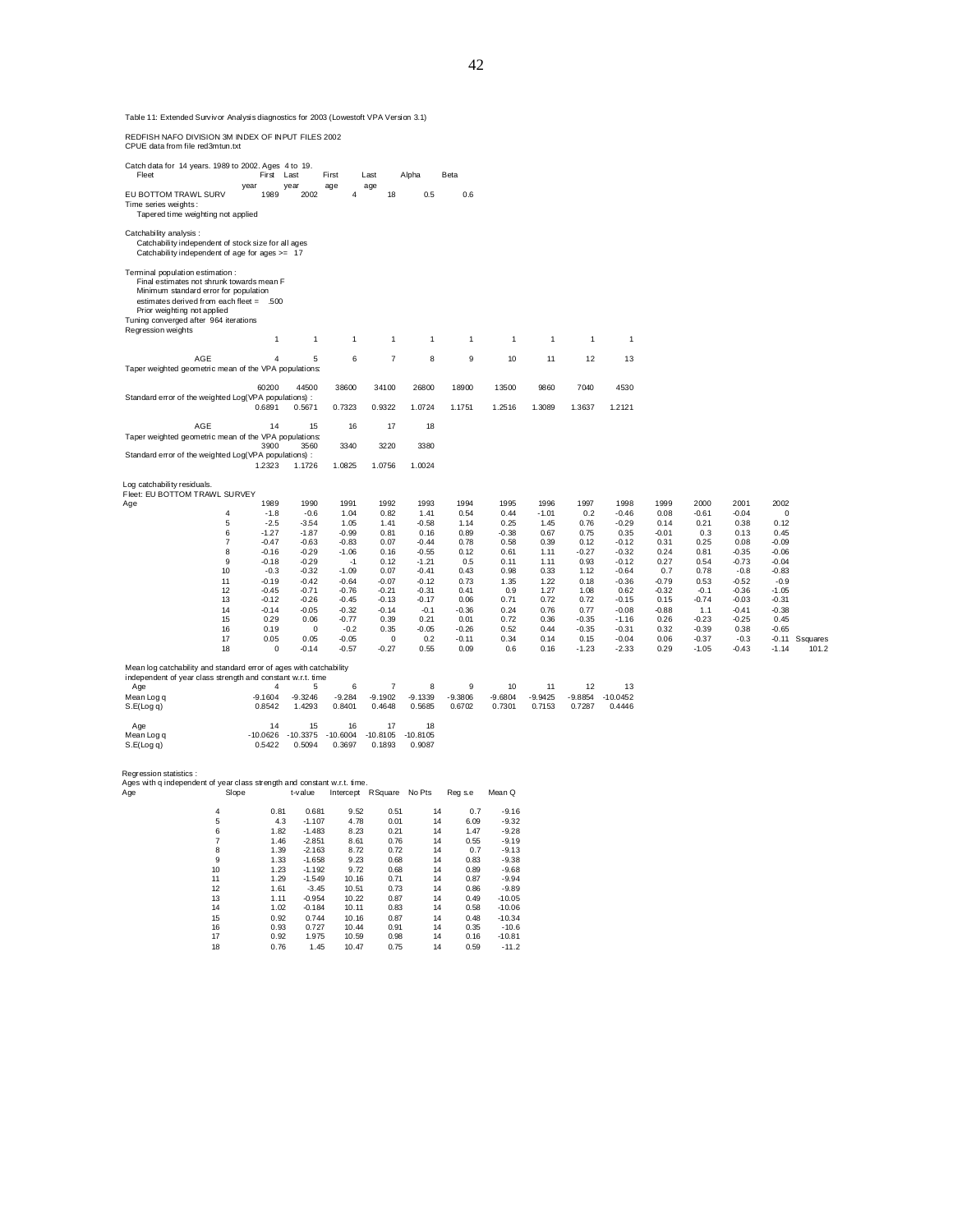Table 11: Extended Survivor Analysis diagnostics for 2003 (Lowestoft VPA Version 3.1) (cont)

Terminal year survivor and F summaries : Age 4 Catchability constant w.r.t. time and dependent on age Year class = 1998

| Fleet                                                                                | Estimated              | Int          | Ext          | Var           | N              | Scaled            | Estimated      |
|--------------------------------------------------------------------------------------|------------------------|--------------|--------------|---------------|----------------|-------------------|----------------|
| EU BOTTOM TRAWL SURV                                                                 | Survivors<br>147738    | s.e<br>0.884 | s.e<br>0     | Ratio<br>0    | 1              | Weights<br>1      | F<br>0.008     |
| Age 5 Catchability constant w.r.t. time and dependent on age<br>Year class = 1997    |                        |              |              |               |                |                   |                |
| Fleet                                                                                | Estimated<br>Survivors | Int<br>s.e   | Ext<br>s.e   | Var<br>Ratio  | N              | Scaled<br>Weights | Estimated<br>F |
| EU BOTTOM TRAWL SURV                                                                 | 44052                  | 0.759        | 0.074        | 0.1           | 2              | 1                 | 0.007          |
| Age 6 Catchability constant w.r.t. time and dependent on age<br>Year class = $1996$  |                        |              |              |               |                |                   |                |
| Fleet                                                                                | Estimated              | Int          | Ext          | Var           | N              | Scaled            | Estimated      |
| EU BOTTOM TRAWL SURV                                                                 | Survivors<br>25835     | s.e<br>0.572 | s.e<br>0.364 | Ratio<br>0.64 | 3              | Weights<br>1      | F<br>0.019     |
| Age 7 Catchability constant w.r.t. time and dependent on age                         |                        |              |              |               |                |                   |                |
| Year class = $1995$<br>Fleet                                                         | Estimated              | Int          | Ext          | Var           | N              | Scaled            | Estimated      |
|                                                                                      | Survivors              | s.e          | s.e          | Ratio         |                | Weights           | F              |
| EU BOTTOM TRAWL SURV                                                                 | 28331                  | 0.376        | 0.063        | 0.17          | 4              | 1                 | 0.021          |
| Age 8 Catchability constant w.r.t. time and dependent on age<br>Year class = $1994$  |                        |              |              |               |                |                   |                |
| Fleet                                                                                | Estimated              | Int          | Ext          | Var           | N              | Scaled            | Estimated      |
| EU BOTTOM TRAWL SURV                                                                 | Survivors<br>20090     | s.e<br>0.317 | s.e<br>0.104 | Ratio<br>0.33 | 5              | Weights<br>1      | F<br>0.047     |
| Age 9 Catchability constant w.r.t. time and dependent on age                         |                        |              |              |               |                |                   |                |
| Year class = $1993$<br>Fleet                                                         | Estimated              | Int          | Ext          | Var           | N              | Scaled            | Estimated      |
|                                                                                      | Survivors              | s.e          | s.e          | Ratio         |                | Weights           | F              |
| EU BOTTOM TRAWL SURV                                                                 | 21286                  | 0.288        | 0.106        | 0.37          | 6              | 1                 | 0.053          |
| Age 10 Catchability constant w.r.t. time and dependent on age<br>Year class = $1992$ |                        |              |              |               |                |                   |                |
| Fleet                                                                                | Estimated              | Int          | Ext          | Var           | N              | Scaled            | Estimated      |
|                                                                                      | Survivors              | s.e          | s.e          | Ratio         |                | Weights           | F              |
| EU BOTTOM TRAWL SURV                                                                 | 18912                  | 0.27         | 0.277        | 1.03          | $\overline{7}$ | 1                 | 0.032          |
| Age 11 Catchability constant w.r.t. time and dependent on age<br>Year class = 1991   |                        |              |              |               |                |                   |                |
| Fleet                                                                                | Estimated              | Int          | Ext          | Var           | N              | Scaled            | Estimated      |
| EU BOTTOM TRAWL SURV                                                                 | Survivors<br>16639     | s.e<br>0.254 | s.e<br>0.224 | Ratio<br>0.88 | 8              | Weights<br>1      | F<br>0.045     |
| Age 12 Catchability constant w.r.t. time and dependent on age<br>Year class = $1990$ |                        |              |              |               |                |                   |                |
| Fleet                                                                                | Estimated              | Int          | Ext          | Var           | N              | Scaled            | Estimated      |
|                                                                                      | Survivors              | s.e          | s.e          | Ratio         |                | Weights           | F              |
| EU BOTTOM TRAWL SURV                                                                 | 83032                  | 0.241        | 0.192        | 0.8           | 9              | 1                 | 0.026          |
| Age 13 Catchability constant w.r.t. time and dependent on age<br>Year class = 1989   |                        |              |              |               |                |                   |                |
| Fleet                                                                                | Estimated<br>Survivors | Int<br>s.e   | Ext<br>s.e   | Var<br>Ratio  | N              | Scaled<br>Weights | Estimated<br>F |
| EU BOTTOM TRAWL SURV                                                                 | 2126                   | 0.232        | 0.138        | 0.59          | 10             | 1                 | 0.179          |
| Age 14 Catchability constant w.r.t. time and dependent on age<br>Year class = 1988   |                        |              |              |               |                |                   |                |
| Fleet                                                                                | Estimated              | Int          | Ext          | Var           | N              | Scaled            | Estimated      |
| EU BOTTOM TRAWL SURV                                                                 | Survivors<br>677       | s.e<br>0.227 | s.e<br>0.184 | Ratio<br>0.81 | 11             | Weights<br>1      | F<br>0.181     |
| Age 15 Catchability constant w.r.t. time and dependent on age                        |                        |              |              |               |                |                   |                |
| Year class = $1987$                                                                  |                        |              |              |               |                |                   |                |
| Fleet                                                                                | Estimated              | Int          | Ext          | Var<br>Ratio  | Ν              | Scaled            | Estimated<br>F |
| EU BOTTOM TRAWL SURV                                                                 | Survivors<br>560       | s.e<br>0.221 | s.e<br>0.192 | 0.87          | 12             | Weights<br>1      | 0.296          |
| Age 16 Catchability constant w.r.t. time and dependent on age                        |                        |              |              |               |                |                   |                |
| Year class = $1986$<br>Fleet                                                         | Estimated              | Int          | Ext          | Var           | Ν              | Scaled            | Estimated      |
|                                                                                      | Survivors              | s.e          | s.e          | Ratio         |                | Weights           | F              |
| EU BOTTOM TRAWL SURV                                                                 | 894                    | 0.21         | 0.163        | 0.78          | 13             | 1                 | 0.077          |
| Age 17 Catchability constant w.r.t. time and dependent on age<br>Year class = $1985$ |                        |              |              |               |                |                   |                |
| Fleet                                                                                | Estimated              | Int          | Ext          | Var           | Ν              | Scaled            | Estimated      |
| EU BOTTOM TRAWL SURV                                                                 | Survivors<br>432       | s.e<br>0.203 | s.e<br>0.156 | Ratio<br>0.77 | 14             | Weights<br>1      | F<br>0.134     |
| Age 18 Catchability constant w.r.t. time and age (fixed at the value for age) 17     |                        |              |              |               |                |                   |                |
| Year class = $1984$<br>Fleet                                                         |                        |              |              | Var           | Ν              | Scaled            |                |
|                                                                                      | Estimated<br>Survivors | Int<br>s.e   | Ext<br>s.e   | Ratio         |                | Weights           | Estimated<br>F |
| EU BOTTOM TRAWL SURV                                                                 | 486                    | 0.206        | 0.166        | 0.81          | 14             | 1                 | 0.023          |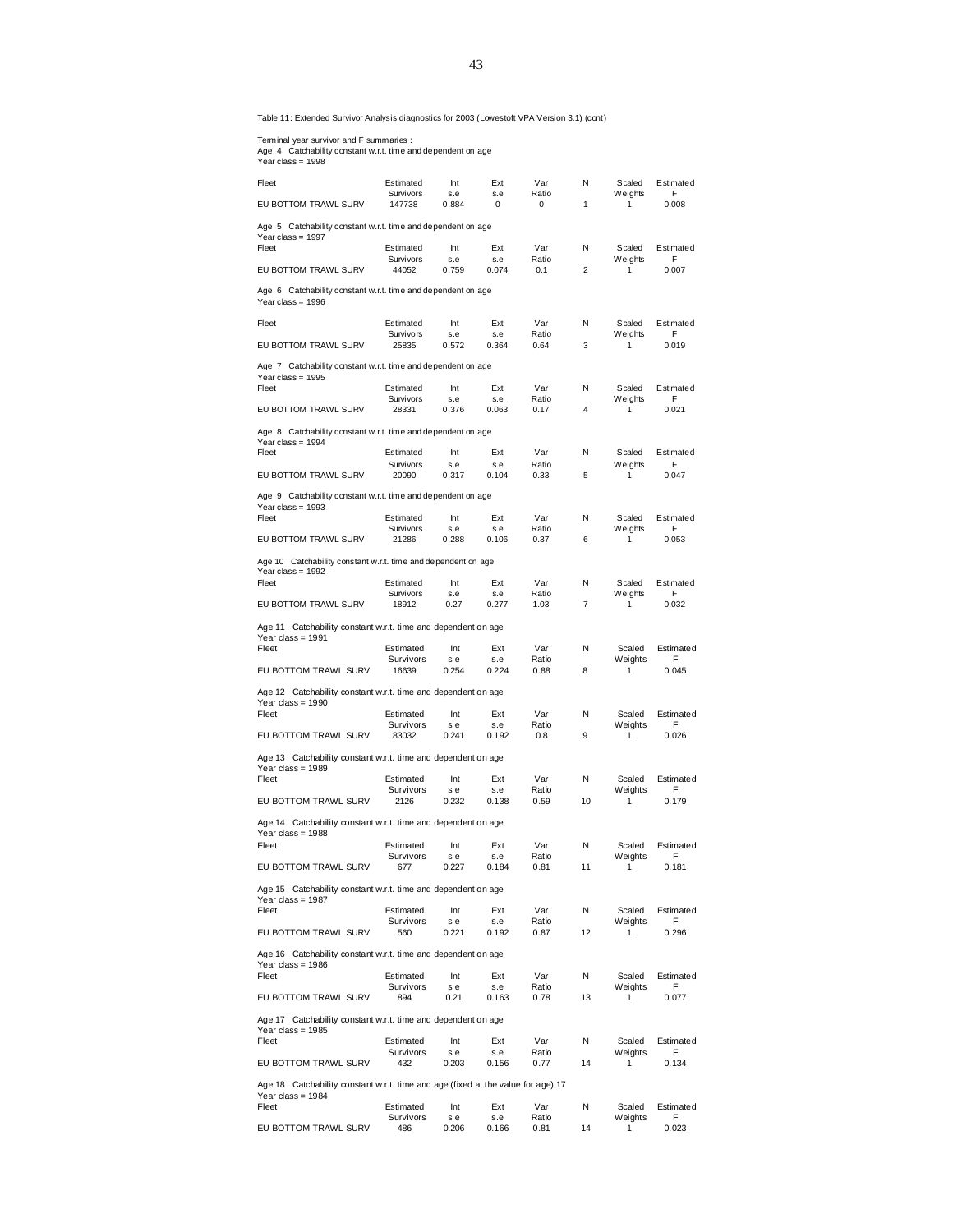# Fig. 11b: Retrospective XSA, 2002-2000.

| <b>Biomass</b> |       |                  |                  |                        |           | <b>SSB</b> | 2002 | 2001     |                 | 2000 02-00 Bias |           |
|----------------|-------|------------------|------------------|------------------------|-----------|------------|------|----------|-----------------|-----------------|-----------|
|                | 2002  | 2001             |                  | 2000 02-00 Bias        |           | 1989       | 96.8 | 107.6    | 94.5            |                 | 2% under  |
| 1989           | 309.1 | 328.1            | 305.6            |                        | 1% under  | 1990       | 79.7 | 88.8     | 77.9            |                 | 2% under  |
| 1990           | 261.9 | 278.0            | 259.5            |                        | 1% under  | 1991       | 67.9 | 76.3     | 66.6            |                 | 2% under  |
| 1991           | 198.7 | 213.4            | 197.3            |                        | 1% under  | 1992       | 47.4 | 53.0     | 46.6            |                 | 2% under  |
| 1992           | 139.4 | 149.9            | 139.0            | 0%                     |           | 1993       | 29.5 | 33.2     | 29.1            |                 | 1% under  |
| 1993           | 94.9  | 102.4            | 95.6             |                        | -1% over  | 1994       | 19.0 | 22.0     | 19.0            | 0%              |           |
| 1994           | 81.8  | 93.1             | 92.7             | -12% <mark>over</mark> |           | 1995       | 18.0 | 20.7     | 17.9            |                 | 1% under  |
| 1995           | 77.0  | 89.9             | 92.5             | -17% over              |           | 1996       | 13.9 | 16.4     | 14.3            |                 | -3% over  |
| 1996           | 66.6  | 80.2             | 86.0             | -23% over              |           | 1997       | 22.8 | 27.2     | 24.1            |                 | -5% over  |
| 1997           | 83.4  | 101.4            | 109.0            | -23% over              |           | 1998       | 29.9 | 34.8     | 32.2            |                 | -7% over  |
| 1998           | 97.5  | 116.9            | 126.6            | -23% over              |           | 1999       | 12.8 | 15.8     | 17.1            | -25% over       |           |
| 1999           | 74.4  | 91.4             | 106.4            | -30% over              |           | 2000       | 22.7 | 28.5     | 29.5            | -23% over       |           |
| 2000           | 94.4  | 115.2            | 130.1            | -27% over              |           | 2001       | 20.3 |          | 25.6 02-01 Bias | -21% over       |           |
| 2001           | 91.9  |                  | 110.9 01-02 Bias | -17% <mark>over</mark> |           | 2002       | 25.5 |          |                 |                 |           |
| 2002           | 111.4 |                  |                  |                        |           |            |      |          |                 |                 |           |
|                |       |                  |                  |                        |           |            |      |          |                 |                 |           |
| Fbar           | 2002  | 2001             |                  | 2000 02-00 Bias        |           | <b>REC</b> | 2002 | 2001     |                 | 2000 02-00 Bias |           |
| 1989           | 0.263 | 0.249            | 0.265            |                        | -1% over  | 1989       | 66   | 66       | 65              | 0%              |           |
| 1990           | 0.428 | 0.410            | 0.430            |                        | -1% over  | 1990       | 55   | 58       | 59              | -7% over        |           |
| 1991           | 0.338 | 0.325            | 0.339            | 0%                     |           | 1991       | 36   | 36       | 36              | 0%              |           |
| 1992           | 0.480 | 0.456            | 0.477            |                        | 1% under  | 1992       | 26   | 27       | 28              |                 | -5% over  |
| 1993           | 0.485 | 0.454            | 0.481            |                        | 1% under  | 1993       | 141  | 143      | 145             |                 | -3% over  |
| 1994           | 0.327 | 0.303            | 0.315            |                        | 4% under  | 1994       | 308  | 362      | 410             | -25% over       |           |
| 1995           | 0.380 | 0.343            | 0.357            |                        | 6% under  | 1995       | 52   | 63       | 77              | -33% over       |           |
| 1996           | 0.273 | 0.241            | 0.248            |                        | 10% under | 1996       | 45   | 57       | 75              | -40% over       |           |
| 1997           | 0.076 | 0.067            | 0.068            |                        | 12% under | 1997       | 44   | 50       | 63              | -30% over       |           |
| 1998           | 0.042 | 0.034            | 0.034            |                        | 26% under | 1998       | 36   | 42       | 45              | -19% over       |           |
| 1999           | 0.055 | 0.045            | 0.044            |                        | 24% under | 1999       | 44   | 56       | 59              | -26% over       |           |
| 2000           | 0.097 | 0.073            | 0.067            |                        | 46% under | 2000       | 36   | 28       | 23              |                 | 58% under |
| 2001           | 0.066 | 0.053 02-01 Bias |                  |                        | 23% under | 2001       | 55   | 57 02-01 | <b>Bias</b>     |                 | -3% over  |
| 2002           | 0.089 |                  |                  |                        |           | 2002       | 165  |          |                 |                 |           |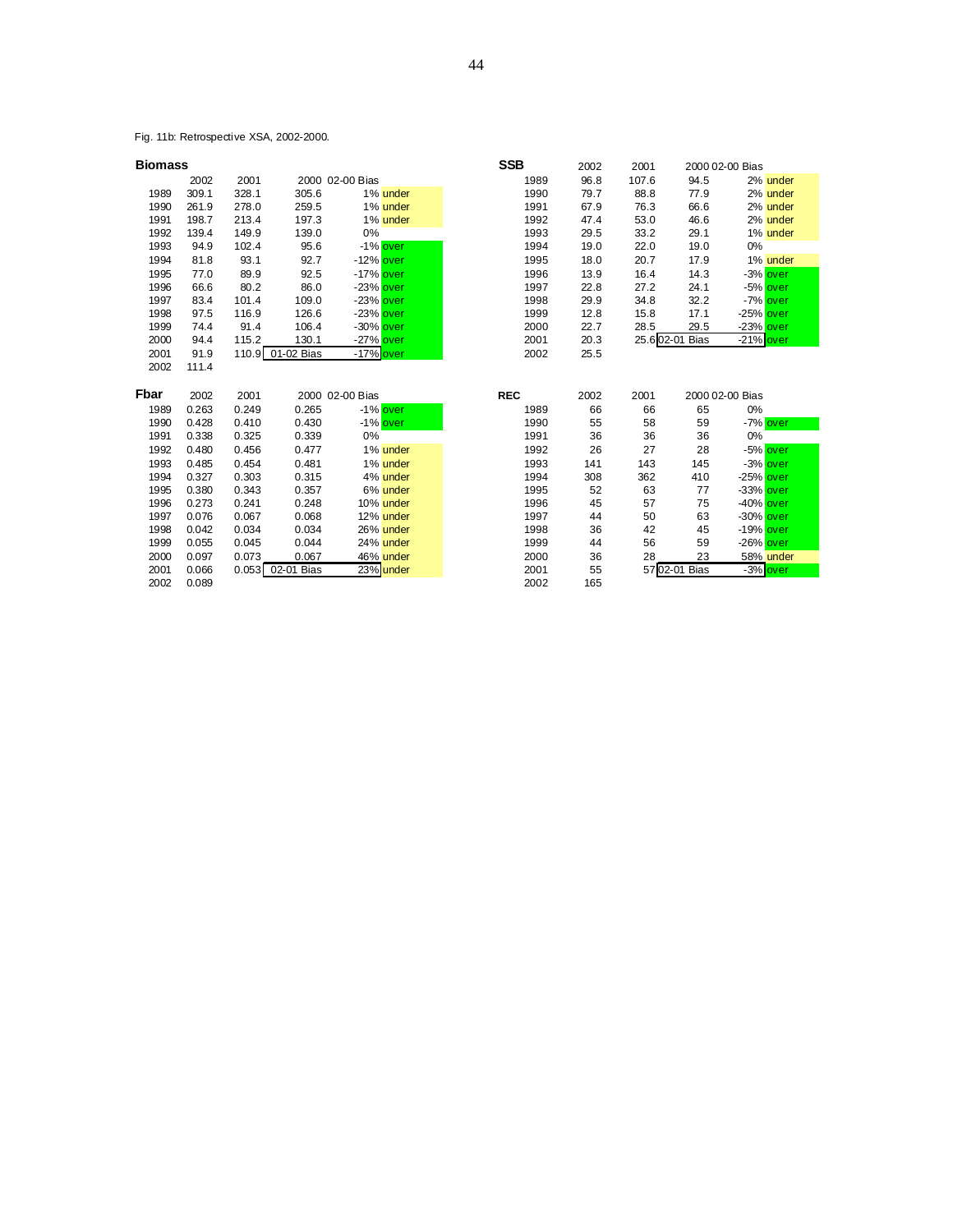Table 12: Extended Survivor Analysis results for 2003 (Lowestoft version 3.1) Terminal Fs derived using XSA (Without F shrinkage)

| (Table 8)                 |                       | Fishing mortality (F) at age        |                 |                  |                                                      |                  |                     |                  |                 |                  |                  |                  |                  |                  |                  |                  |                  |                       |
|---------------------------|-----------------------|-------------------------------------|-----------------|------------------|------------------------------------------------------|------------------|---------------------|------------------|-----------------|------------------|------------------|------------------|------------------|------------------|------------------|------------------|------------------|-----------------------|
| <b>YEAR</b><br>AGE        |                       | 1989                                |                 | 1990             | 1991                                                 | 1992             | 1993                | 1994             |                 | 1995             | 1996             | 1997             | 1998             | 1999             | 2000             | 2001             |                  | 2002 FBAR 00-02       |
|                           | 4                     | 0.0082                              |                 | 0.2494           | 0.0406                                               | 0.0104           | 1.5817              | 0.2012           |                 | 0.0609           | 0.0401           | 0.0151           | 0.0029           | 0.0035           | 0.003            | 0.0145           | 0.0079           | 0.0085                |
|                           | 5                     | 0.0157                              |                 | 0.057            | 0.1149                                               | 0.2108           | 0.6656              | 0.3094           |                 | 0.0696           | 0.096            | 0.0037           | 0.0016           | 0.0013           | 0.0043           | 0.0108           | 0.0069           | 0.0073                |
|                           | 6<br>$\overline{7}$   | 0.0851                              |                 | 0.0987<br>0.4283 | 0.1772<br>0.4421                                     | 0.2959<br>0.7178 | 0.4871              | 0.3527           |                 | 0.4552           | 0.0284<br>0.1789 | 0.0185           | 0.0035<br>0.0102 | 0.0005           | 0.0083<br>0.0136 | 0.0121<br>0.0366 | 0.0186<br>0.021  | 0.013                 |
|                           | 8                     | 0.2167<br>0.3036                    |                 | 0.7621           | 0.6334                                               | 0.9146           | 0.4393<br>0.6034    | 0.4729<br>0.3695 |                 | 0.3697<br>0.4728 | 0.4711           | 0.0053<br>0.0417 | 0.0053           | 0.0025<br>0.0101 | 0.0379           | 0.0528           | 0.0471           | 0.0237<br>0.0459      |
|                           | 9                     | 0.2729                              |                 | 0.72             | 0.6064                                               | 0.6732           | 0.3245              | 0.5409           |                 | 0.2577           | 0.5225           | 0.1412           | 0.0772           | 0.0049           | 0.0573           | 0.0406           | 0.0533           | 0.0504                |
|                           | 10                    | 0.2312                              |                 | 0.5615           | 0.3673                                               | 0.5035           | 0.5719              | 0.4812           |                 | 0.477            | 0.2382           | 0.1812           | 0.0417           | 0.0788           | 0.0356           | 0.0448           | 0.0324           | 0.0376                |
|                           | 11                    | 0.2829                              |                 | 0.4102           | 0.3496                                               | 0.38             | 0.6068              | 0.4723           |                 | 0.6134           | 0.4496           | 0.0665           | 0.0539           | 0.0568           | 0.161            | 0.0347           | 0.0452           | 0.0803                |
|                           | 12                    | 0.2594                              |                 | 0.3089           | 0.2646                                               | 0.3699           | 0.5177              | 0.3512           |                 | 0.4353           | 0.473            | 0.1677           | 0.1339           | 0.0943           | 0.1425           | 0.1312           | 0.0256           | 0.0997                |
|                           | 13<br>14              | 0.3268<br>0.3137                    |                 | 0.3652<br>0.4403 | 0.276<br>0.2721                                      | 0.3441<br>0.3357 | 0.4677<br>0.4816    | 0.2042<br>0.1254 |                 | 0.3492<br>0.2341 | 0.2405<br>0.2215 | 0.0914<br>0.0935 | 0.0485<br>0.0554 | 0.1224<br>0.0482 | 0.0696<br>0.4003 | 0.1264<br>0.0738 | 0.179<br>0.1807  | 0.125<br>0.2183       |
|                           | 15                    | 0.3536                              |                 | 0.3581           | 0.1333                                               | 0.4225           | 0.5097              | 0.1458           |                 | 0.2987           | 0.096            | 0.0179           | 0.011            | 0.1031           | 0.0868           | 0.0614           | 0.2963           | 0.1482                |
|                           | 16                    | 0.2422                              |                 | 0.2536           | 0.1953                                               | 0.318            | 0.3275              | 0.0804           |                 | 0.2212           | 0.0775           | 0.0107           | 0.0252           | 0.0832           | 0.0573           | 0.1074           | 0.0768           | 0.0805                |
|                           | 17                    | 0.1587                              |                 | 0.2088           | 0.1747                                               | 0.1836           | 0.2638              | 0.067            |                 | 0.1504           | 0.0466           | 0.0129           | 0.029            | 0.0596           | 0.0403           | 0.0357           | 0.1338           | 0.0699                |
|                           | 18                    | 0.1518                              |                 | 0.1703           | 0.1128                                               | 0.1287           | 0.3774              | 0.0843           |                 | 0.2133           | 0.0521           | 0.0039           | 0.0022           | 0.0524           | 0.0393           | 0.0424           | 0.0232           | 0.035                 |
| $+qp$<br><b>FBAR 6-16</b> |                       | 0.1518<br>0.2626                    |                 | 0.1703<br>0.4279 | 0.1128<br>0.3379                                     | 0.1287<br>0.4796 | 0.3774<br>0.4852    | 0.0843<br>0.3269 |                 | 0.2133<br>0.3804 | 0.0521<br>0.2725 | 0.0039<br>0.076  | 0.0022<br>0.0423 | 0.0524<br>0.055  | 0.0393<br>0.0973 | 0.0424<br>0.0656 | 0.0232<br>0.0887 |                       |
|                           |                       |                                     |                 |                  |                                                      |                  |                     |                  |                 |                  |                  |                  |                  |                  |                  |                  |                  |                       |
| (Table 9)                 |                       | Relative F at age                   |                 |                  |                                                      |                  |                     |                  |                 |                  |                  |                  |                  |                  |                  |                  |                  |                       |
| <b>YEAR</b><br>AGE        |                       | 1989                                |                 | 1990             | 1991                                                 | 1992             | 1993                | 1994             |                 | 1995             | 1996             | 1997             | 1998             | 1999             | 2000             | 2001             |                  | 2002 MEAN 00-02       |
|                           | 4                     | 0.0312                              |                 | 0.5829           | 0.1202                                               | 0.0217           | 3.2599              | 0.6155           |                 | 0.16             | 0.1473           | 0.1981           | 0.0675           | 0.0635           | 0.0309           | 0.2208           | 0.0895           | 0.1137                |
|                           | 5                     | 0.0597                              |                 | 0.1332           | 0.34                                                 | 0.4396           | 1.3719              | 0.9463           |                 | 0.1829           | 0.3525           | 0.0485           | 0.0382           | 0.0244           | 0.0439           | 0.1651           | 0.0776           | 0.0955                |
|                           | 6                     | 0.3242                              |                 | 0.2308           | 0.5245                                               | 0.6171           | 1.0039              | 1.0786           |                 | 1.1966           | 0.1041           | 0.2432           | 0.0823<br>0.24   | 0.0085           | 0.085            | 0.1848           | 0.2093           | 0.1597                |
|                           | 7<br>8                | 0.8255<br>1.1565                    |                 | 1.0009<br>1.7809 | 1.3081<br>1.8744                                     | 1.4967<br>1.9072 | 0.9054<br>1.2436    | 1.4464<br>1.1301 |                 | 0.9717<br>1.2429 | 0.6566<br>1.729  | 0.0695<br>0.5493 | 0.1261           | 0.0454<br>0.1833 | 0.1394<br>0.3896 | 0.5572<br>0.8046 | 0.2367<br>0.5311 | 0.3111<br>0.5751      |
|                           | 9                     | 1.0392                              |                 | 1.6826           | 1.7944                                               | 1.4038           | 0.6687              | 1.6544           |                 | 0.6775           | 1.9176           | 1.8588           | 1.8244           | 0.0893           | 0.5892           | 0.6192           | 0.6003           | 0.6029                |
|                           | 10                    | 0.8805                              |                 | 1.3122           | 1.0869                                               | 1.05             | 1.1787              | 1.4718           |                 | 1.254            | 0.8743           | 2.3845           | 0.9844           | 1.4331           | 0.366            | 0.683            | 0.3653           | 0.4715                |
|                           | 11                    | 1.0776                              |                 | 0.9586           | 1.0346                                               | 0.7923           | 1.2507              | 1.4447           |                 | 1.6126           | 1.6501           | 0.8755           | 1.2739           | 1.0329           | 1.6545           | 0.5294           | 0.5096           | 0.8978                |
|                           | 12                    | 0.9881                              |                 | 0.7219           | 0.783                                                | 0.7713           | 1.0669              | 1.0741           |                 | 1.1443           | 1.7359           | 2.2078           | 3.162            | 1.7163           | 1.4644           | 1.999            | 0.2889           | 1.2508                |
|                           | 13<br>14              | 1.2445<br>1.1947                    |                 | 0.8534<br>1.0291 | 0.8167<br>0.8051                                     | 0.7175<br>0.7    | 0.9639<br>0.9926    | 0.6247<br>0.3835 |                 | 0.918<br>0.6155  | 0.8826<br>0.8132 | 1.203<br>1.2311  | 1.145<br>1.3084  | 2.2264<br>0.8769 | 0.7152<br>4.1152 | 1.9263<br>1.1247 | 2.0172<br>2.0366 | 1.5529<br>2.4255      |
|                           | 15                    | 1.3466                              |                 | 0.8368           | 0.3946                                               | 0.881            | 1.0505              | 0.4458           |                 | 0.7852           | 0.3524           | 0.2361           | 0.2594           | 1.8749           | 0.8924           | 0.9354           | 3.3398           | 1.7225                |
|                           | 16                    | 0.9226                              |                 | 0.5927           | 0.5778                                               | 0.6632           | 0.675               | 0.246            |                 | 0.5815           | 0.2843           | 0.1412           | 0.594            | 1.5129           | 0.5891           | 1.6364           | 0.8652           | 1.0302                |
|                           | 17                    | 0.6045                              |                 | 0.4879           | 0.5168                                               | 0.3829           | 0.5437              | 0.2051           |                 | 0.3953           | 0.1709           | 0.1692           | 0.6857           | 1.0844           | 0.4138           | 0.5446           | 1.5085           | 0.8223                |
|                           | 18                    | 0.5783                              |                 | 0.3979           | 0.3337                                               | 0.2684           | 0.7779              | 0.2578           |                 | 0.5607           | 0.1913           | 0.0513           | 0.0528           | 0.9542           | 0.4038           | 0.6461           | 0.262            | 0.4373                |
| $+qp$<br><b>REFMEAN</b>   |                       | 0.5783<br>0.2626                    |                 | 0.3979<br>0.4279 | 0.3337<br>0.3379                                     | 0.2684<br>0.4796 | 0.7779<br>0.4852    | 0.2578<br>0.3269 |                 | 0.5607<br>0.3804 | 0.1913<br>0.2725 | 0.0513<br>0.076  | 0.0528<br>0.0423 | 0.9542<br>0.055  | 0.4038<br>0.0973 | 0.6461<br>0.0656 | 0.262<br>0.0887  |                       |
|                           |                       |                                     |                 |                  |                                                      |                  |                     |                  |                 |                  |                  |                  |                  |                  |                  |                  |                  |                       |
| (Table 10)                |                       | Stock number at age (start of year) |                 |                  |                                                      | Numbers*10**-3   |                     |                  |                 |                  |                  |                  |                  |                  |                  |                  |                  |                       |
| YEAR<br>AGE               |                       | 1989                                | 1990            | 1991             | 1992                                                 | 1993             | 1994                | 1995             | 1996            | 1997             | 1998             | 1999             | 2000             | 2001             | 2002             | 2003             |                  | GMST 89-02 AMST 89-02 |
|                           | 4                     | 65603                               | 55387           | 36445            | 26282                                                | 140914           | 307920              | 52180            | 44724           | 44469            | 36465            | 44029            | 36021            | 54966            | 164574           | 0                | 55775            | 74203                 |
|                           | 5<br>6                | 81990<br>116497                     | 58876<br>73035  | 39053<br>50323   | 31664<br>31501                                       | 23535<br>23205   | 26219<br>10945      | 227834<br>17411  | 44426<br>192300 | 38877<br>36517   | 39636<br>35048   | 32900<br>35806   | 39700<br>29730   | 32496<br>35769   | 49020<br>29086   | 147738<br>44052  | 45318<br>39764   | 57059<br>54360        |
|                           | $\overline{7}$        | 142104                              | 96809           | 59872            | 38138                                                | 21202            | 12901               | 6960             | 9993            | 169134           | 32437            | 31602            | 32383            | 26679            | 31975            | 25835            | 34979            | 54461                 |
|                           | 8                     | 110657                              | 103526          | 57080            | 34818                                                | 16835            | 12364               | 7274             | 4352            | 7561             | 152233           | 29054            | 28524            | 28907            | 23273            | 28331            | 26893            | 47023                 |
|                           | 9<br>10               | 73075<br>56533                      | 73906<br>50331  | 43718<br>32550   | 27414<br>21572                                       | 12623<br>12652   | 8332<br>8257        | 7732<br>4389     | 4102<br>5406    | 2458<br>2201     | 6562<br>1931     | 137013<br>5496   | 26025<br>123367  | 24849<br>22237   | 24811<br>21590   | 20090<br>21286   | 18107<br>12480   | 35247<br>27057        |
|                           | 11                    | 42800                               | 40594           | 25975            | 20399                                                | 11797            | 6462                | 4618             | 2465            | 3855             | 1662             | 1676             | 4596             | 107723           | 19239            | 18912            | 7638             | 13908                 |
|                           | 12<br>13              | 32598<br>27380                      | 29184<br>22756  | 24372<br>19389   | 16569<br>16926                                       | 12623<br>10357   | 5818<br>6806        | 3646<br>3706     | 2262<br>2135    | 1423<br>1276     | 3264<br>1089     | 1425<br>2583     | 1433<br>1173     | 3541<br>1125     | 94144<br>2810    | 16639<br>83032   | 6007<br>5290     | 11218<br>9631         |
|                           | 14                    | 26190                               | 17868           | 14291            | 13313                                                | 10856            | 5870                | 5021             | 2365            | 1519             | 1053             | 938              | 2068             | 990              | 897              | 2126             | 4936             | 8446                  |
|                           | 15                    | 20925                               | 17317           | 10409            | 9851                                                 | 8611             | 6069                | 4686             | 3595            | 1714             | 1251             | 902              | 809              | 1254             | 832              | 677              | 4390             | 7178                  |
|                           | 16<br>17              | 16521<br>17334                      | 13295<br>11733  | 10953<br>9335    | 8243<br>8153                                         | 5842<br>5427     | 4680<br>3810        | 4746<br>3908     | 3145<br>3442    | 2955<br>2634     | 1524<br>2645     | 1120<br>1344     | 736<br>933       | 671<br>629       | 1067<br>546      | 560<br>894       | 4199<br>4278     | 6147<br>5891          |
|                           | 18                    | 16762                               | 13383           | 8616             | 7093                                                 | 6139             | 3772                | 3224             | 3042            | 2973             | 2353             | 2325             | 1146             | 810              | 549              | 432              | 4436             | 5902                  |
| +gp<br><b>TOTAL</b>       |                       | 42578<br>889548                     | 34055<br>712055 | 36465<br>478846  | 16441<br>328377                                      | 5694<br>328313   | 5365<br>435590      | 7280<br>364614   | 6617<br>334372  | 22153<br>341719  | 26808<br>345960  | 3269<br>331482   | 15598<br>344243  | 1696<br>344341   | 3156<br>467569   | 3275<br>413879   |                  |                       |
|                           |                       |                                     |                 |                  |                                                      |                  |                     |                  |                 |                  |                  |                  |                  |                  |                  |                  |                  |                       |
| (lable 11)<br>YEAR        |                       | 1989                                | 1990            | 1991             | Spawning stock number at age (spawning time)<br>1992 | 1993             | Numbers*10'<br>1994 | -3<br>1995       | 1996            | 1997             | 1998             | 1999             | 2000             | 2001             | 2002             |                  |                  |                       |
| AGE                       | 4                     |                                     |                 |                  |                                                      |                  |                     |                  |                 |                  |                  |                  |                  |                  |                  |                  |                  |                       |
|                           | 5                     | 812                                 | 581             | 384              | 309                                                  | 221              | 254                 | 2248             | 437             | 386              | 393              | 326              | 394              | 322              | 486              |                  |                  |                       |
|                           | 6<br>$\boldsymbol{7}$ | 2296<br>9698                        | 1438<br>6496    | 984<br>4013      | 610<br>2501                                          | 443<br>1421      | 211<br>863          | 333<br>469       | 3807<br>684     | 723<br>11740     | 695<br>2251      | 710<br>2194      | 589<br>2246      | 709<br>1847      | 576<br>2217      |                  |                  |                       |
|                           | 8                     | 13928                               | 12561           | 6998             | 4173                                                 | 2069             | 1548                | 903              | 540             | 972              | 19624            | 3744             | 3667             | 3712             | 2990             |                  |                  |                       |
|                           | 9<br>10               | 12058<br>12112                      | 11766<br>10502  | 7024<br>6898     | 4381<br>4522                                         | 2074<br>2638     | 1346<br>1734        | 1277<br>922      | 664<br>1158     | 410<br>474       | 1100<br>420      | 23097<br>1192    | 4369<br>26848    | 4177<br>4836     | 4166<br>4700     |                  |                  |                       |
|                           | 11                    | 13283                               | 12471           | 8018             | 6282                                                 | 3568             | 1975                | 1396             | 755             | 1217             | 525              | 530              | 1440             | 34102            | 6085             |                  |                  |                       |
|                           | 12<br>13              | 12353<br>12172                      | 11015<br>10085  | 9232<br>8655     | 6223<br>7514                                         | 4686<br>4553     | 2189<br>3056        | 1362<br>1644     | 843<br>956      | 543<br>578       | 1249<br>495      | 547<br>1167      | 548<br>532       | 1356<br>508      | 36349<br>1264    |                  |                  |                       |
|                           | 14                    | 12415                               | 8385            | 6797             | 6300                                                 | 5078             | 2825                | 2395             | 1129            | 733              | 510              | 454              | 974              | 478              | 430              |                  |                  |                       |
|                           | 15                    | 10291                               | 8514            | 5211             | 4818                                                 | 4183             | 3035                | 2315             | 1805            | 866              | 633              | 453              | 407              | 631              | 411              |                  |                  |                       |
|                           | 16<br>17              | 9484<br>10018                       | 7625<br>6754    | 6311<br>5388     | 4703<br>4702                                         | 3331<br>3110     | 2722<br>2218        | 2729<br>2260     | 1829<br>2007    | 1728<br>1540     | 890<br>1545      | 651<br>783       | 429<br>544       | 389<br>367       | 621<br>316       |                  |                  |                       |
|                           | 18                    | 10021                               | 7989            | 5167             | 4248                                                 | 3605             | 2267                | 1918             | 1833            | 1799             | 1423             | 1401             | 691              | 489              | 332              |                  |                  |                       |
| $+gp$                     |                       | 30462                               | 24329           | 26170            | 11785                                                | 4001             | 3859                | 5183             | 4772            | 16038            | 19410            | 2357             | 11260            | 1224             | 2281             |                  |                  |                       |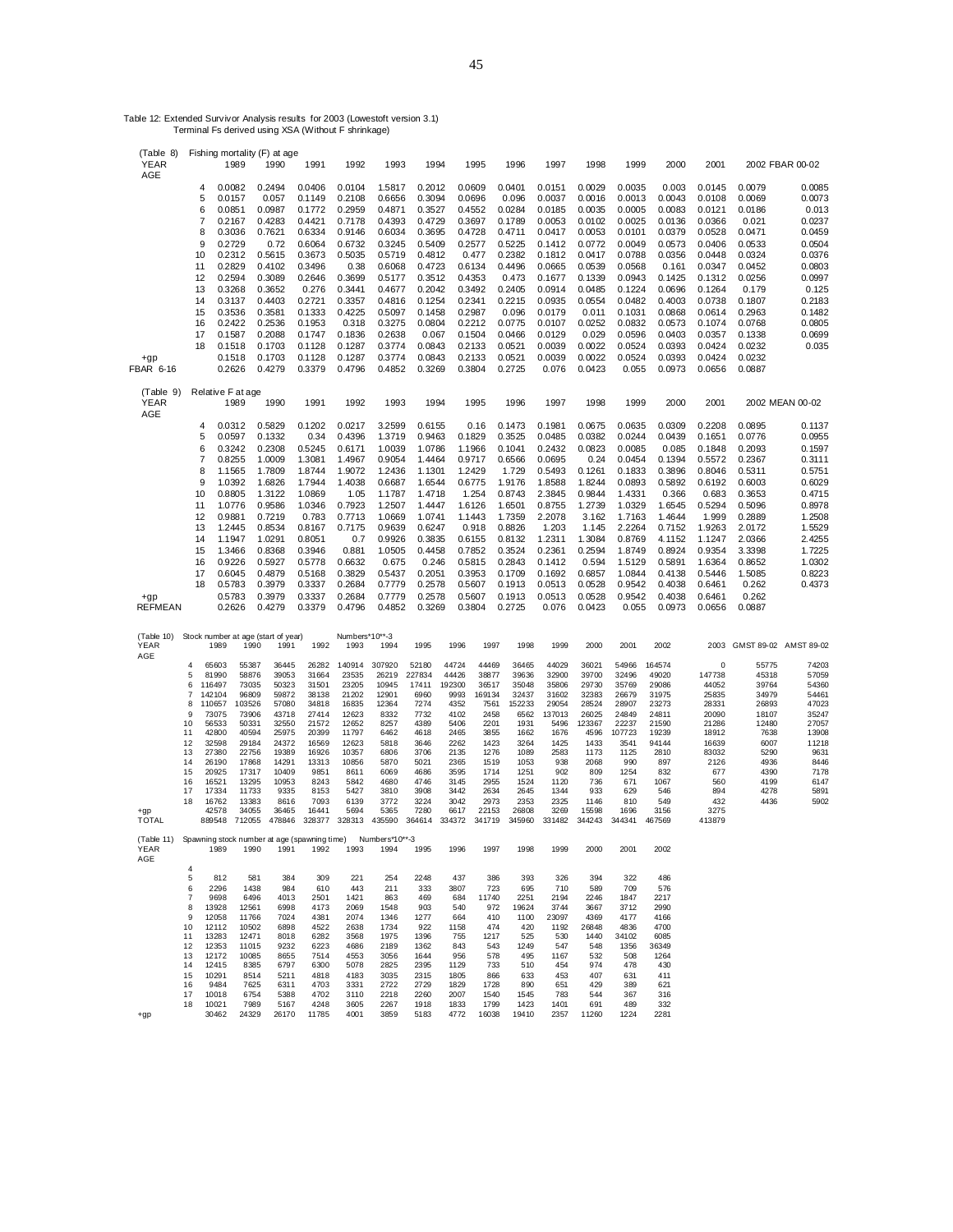Table 12 (cont): Extended Survivor Analysis results for 2003 (Lowestoft version 3.1)

|   | (Table 12)         |                |        | Stock biomass at age (start of year) |        |                                               | Tonnes |        |       |       |       |       |       |       |       |        |
|---|--------------------|----------------|--------|--------------------------------------|--------|-----------------------------------------------|--------|--------|-------|-------|-------|-------|-------|-------|-------|--------|
|   | <b>YEAR</b><br>AGE |                | 1989   | 1990                                 | 1991   | 1992                                          | 1993   | 1994   | 1995  | 1996  | 1997  | 1998  | 1999  | 2000  | 2001  | 2002   |
|   |                    | 4              | 6560   | 5594                                 | 4082   | 2129                                          | 9582   | 28329  | 5792  | 3489  | 4358  | 3537  | 3963  | 3530  | 5057  | 17445  |
|   |                    | 5              | 13200  | 10244                                | 5428   | 5351                                          | 3813   | 3487   | 27796 | 6264  | 5248  | 5747  | 4113  | 5359  | 4809  | 6765   |
|   |                    | 6              | 23765  | 16506                                | 11172  | 6521                                          | 5082   | 2506   | 3917  | 27499 | 7303  | 6554  | 6445  | 5262  | 6617  | 5497   |
|   |                    | $\overline{7}$ | 35242  | 26332                                | 17004  | 11136                                         | 6191   | 3612   | 2039  | 2728  | 31121 | 7655  | 7142  | 7707  | 6456  | 7322   |
|   |                    | 8              | 31758  | 31989                                | 19521  | 12326                                         | 6195   | 4352   | 2612  | 1445  | 2699  | 34557 | 7670  | 8215  | 8585  | 6586   |
|   |                    | 9              | 23530  | 25202                                | 17094  | 10911                                         | 5024   | 3316   | 3124  | 1600  | 996   | 2408  | 34116 | 8666  | 8151  | 7964   |
|   |                    | 10             | 20182  | 18824                                | 15234  | 9837                                          | 5516   | 3864   | 1984  | 2433  | 1017  | 802   | 1803  | 37257 | 8428  | 8290   |
|   |                    | 11             | 19046  | 18511                                | 13455  | 10832                                         | 6064   | 3218   | 2341  | 1203  | 1924  | 789   | 788   | 1949  | 36841 | 7850   |
|   |                    | 12             | 17049  | 15497                                | 13965  | 9527                                          | 6993   | 3125   | 1958  | 1228  | 800   | 1733  | 805   | 764   | 1777  | 36904  |
|   |                    | 13             | 15798  | 13358                                | 12021  | 10832                                         | 6452   | 3798   | 2279  | 1266  | 763   | 651   | 1328  | 790   | 650   | 1537   |
|   |                    | 14             | 15766  | 10864                                | 9261   | 9066                                          | 7404   | 3957   | 3379  | 1452  | 923   | 692   | 514   | 1181  | 631   | 519    |
|   |                    | 15             | 13518  | 11325                                | 7224   | 6925                                          | 6080   | 4030   | 3275  | 2394  | 1135  | 843   | 485   | 409   | 804   | 509    |
|   |                    | 16             | 10921  | 8908                                 | 8258   | 6537                                          | 4849   | 3314   | 3645  | 2233  | 2130  | 1161  | 617   | 501   | 402   | 736    |
|   |                    | 17             | 12463  | 8530                                 | 6926   | 6147                                          | 4466   | 3052   | 3025  | 2637  | 1981  | 2024  | 831   | 673   | 461   | 338    |
|   |                    | 18             | 12119  | 9743                                 | 6634   | 6199                                          | 5126   | 3119   | 2618  | 2431  | 2105  | 1619  | 1383  | 828   | 653   | 462    |
|   | $+qp$              |                | 38193  | 30445                                | 31433  | 15159                                         | 6042   | 4700   | 7229  | 6326  | 18941 | 26727 | 2386  | 11308 | 1572  | 2701   |
| 0 | <b>TOTALBIO</b>    |                | 309111 | 261872                               | 198712 | 139435                                        | 94879  | 81778  | 77013 | 66627 | 83444 | 97499 | 74389 | 94399 | 91895 | 111428 |
|   | (Table 13)         |                |        |                                      |        | Spawning stock biomass at age (spawning time) |        | Tonnes |       |       |       |       |       |       |       |        |
|   | <b>YEAR</b><br>AGE |                | 1989   | 1990                                 | 1991   | 1992                                          | 1993   | 1994   | 1995  | 1996  | 1997  | 1998  | 1999  | 2000  | 2001  | 2002   |
|   |                    | 4              |        |                                      |        |                                               |        |        |       |       |       |       |       |       |       |        |
|   |                    | 5              | 131    | 101                                  | 53     | 52                                            | 36     | 34     | 274   | 62    | 52    | 57    | 41    | 53    | 48    | 67     |
|   |                    | 6              | 468    | 325                                  | 219    | 126                                           | 97     | 48     | 75    | 544   | 145   | 130   | 128   | 104   | 131   | 109    |
|   |                    | $\overline{7}$ | 2405   | 1767                                 | 1140   | 730                                           | 415    | 242    | 137   | 187   | 2160  | 531   | 496   | 535   | 447   | 508    |
|   |                    | 8              | 3997   | 3881                                 | 2393   | 1477                                          | 761    | 545    | 324   | 179   | 347   | 4455  | 988   | 1056  | 1103  | 846    |
|   |                    | 9              | 3883   | 4012                                 | 2746   | 1744                                          | 826    | 536    | 516   | 259   | 166   | 404   | 5751  | 1455  | 1370  | 1337   |
|   |                    | 10             | 4324   | 3928                                 | 3228   | 2062                                          | 1150   | 812    | 417   | 521   | 219   | 174   | 391   | 8108  | 1833  | 1805   |
|   |                    | 11             | 5911   | 5687                                 | 4153   | 3336                                          | 1834   | 984    | 708   | 368   | 607   | 250   | 249   | 611   | 11663 | 2483   |
|   |                    | 12             | 6461   | 5849                                 | 5290   | 3578                                          | 2596   | 1175   | 732   | 458   | 305   | 663   | 309   | 292   | 680   | 14249  |
|   |                    | 13             | 7023   | 5920                                 | 5366   | 4809                                          | 2836   | 1705   | 1011  | 567   | 346   | 296   | 600   | 358   | 294   | 691    |
|   |                    | 14             | 7474   | 5098                                 | 4405   | 4290                                          | 3463   | 1904   | 1612  | 693   | 445   | 335   | 249   | 556   | 305   | 249    |
|   |                    | 15             | 6648   | 5568                                 | 3616   | 3387                                          | 2953   | 2015   | 1618  | 1202  | 573   | 426   | 243   | 206   | 405   | 252    |
|   |                    | 16             | 6269   | 5109                                 | 4759   | 3730                                          | 2765   | 1927   | 2096  | 1299  | 1246  | 678   | 359   | 292   | 233   | 428    |
|   |                    | 17             | 7203   | 4910                                 | 3998   | 3545                                          | 2559   | 1777   | 1749  | 1538  | 1158  | 1182  | 484   | 393   | 269   | 196    |
|   |                    | 18             | 7245   | 5816                                 | 3979   | 3713                                          | 3010   | 1875   | 1557  | 1465  | 1273  | 979   | 834   | 499   | 394   | 279    |
|   | $+qp$              |                | 27325  | 21750                                | 22559  | 10865                                         | 4245   | 3381   | 5147  | 4562  | 13712 | 19352 | 1721  | 8164  | 1134  | 1952   |
| 0 | <b>TOTSPBIO</b>    |                | 96767  | 79721                                | 67903  | 47446                                         | 29546  | 18958  | 17974 | 13903 | 22756 | 29912 | 12843 | 22681 | 20308 | 25451  |

Table 16 Summary (without SOP correction)

|        |      | <b>RECRUITS</b> | <b>TOTALBIO</b> | <b>TOTSPBIO</b> | <b>LANDINGS</b> | YIELD/SSB | <b>FBAR 6-16</b> | ABUNDANCE |
|--------|------|-----------------|-----------------|-----------------|-----------------|-----------|------------------|-----------|
|        | 1989 | Age 4<br>65603  | 309111          | 96767           | 58088           | 0.6003    | 0.2626           | 889548    |
|        | 1990 | 55387           | 261872          | 79721           | 80261           | 1.0068    | 0.4279           | 712055    |
|        | 1991 | 36445           | 198712          | 67903           | 48500           | 0.7143    | 0.3379           | 478846    |
|        | 1992 | 26282           | 139435          | 47446           | 43300           | 0.9126    | 0.4796           | 328377    |
|        | 1993 | 140914          | 94879           | 29546           | 40653           | 1.3759    | 0.4852           | 328313    |
|        | 1994 | 307920          | 81778           | 18958           | 16735           | 0.8827    | 0.3269           | 435590    |
|        | 1995 | 52180           | 77013           | 17974           | 13805           | 0.7681    | 0.3804           | 364614    |
|        | 1996 | 44724           | 66627           | 13903           | 6050            | 0.4352    | 0.2725           | 334372    |
|        | 1997 | 44469           | 83444           | 22756           | 1387            | 0.0610    | 0.0760           | 341719    |
|        | 1998 | 36465           | 97499           | 29912           | 1002            | 0.0335    | 0.0423           | 345960    |
|        | 1999 | 44029           | 74389           | 12843           | 1089            | 0.0848    | 0.0550           | 331482    |
|        | 2000 | 36021           | 94399           | 22681           | 3832            | 0.1689    | 0.0973           | 344243    |
|        | 2001 | 54966           | 91895           | 20308           | 3381            | 0.1665    | 0.0656           | 344341    |
|        | 2002 | 164574          | 111428          | 25451           | 3349            | 0.1316    | 0.0887           | 467569    |
| Arith. |      |                 |                 |                 |                 |           |                  |           |
| Mean   |      | 79284           | 127320          | 36155           | 22959           | 0.5244    | 0.2427           |           |
| Units  |      | (Thousands)     | (Tonnes)        | (Tonnes)        | (Tonnes)        |           |                  |           |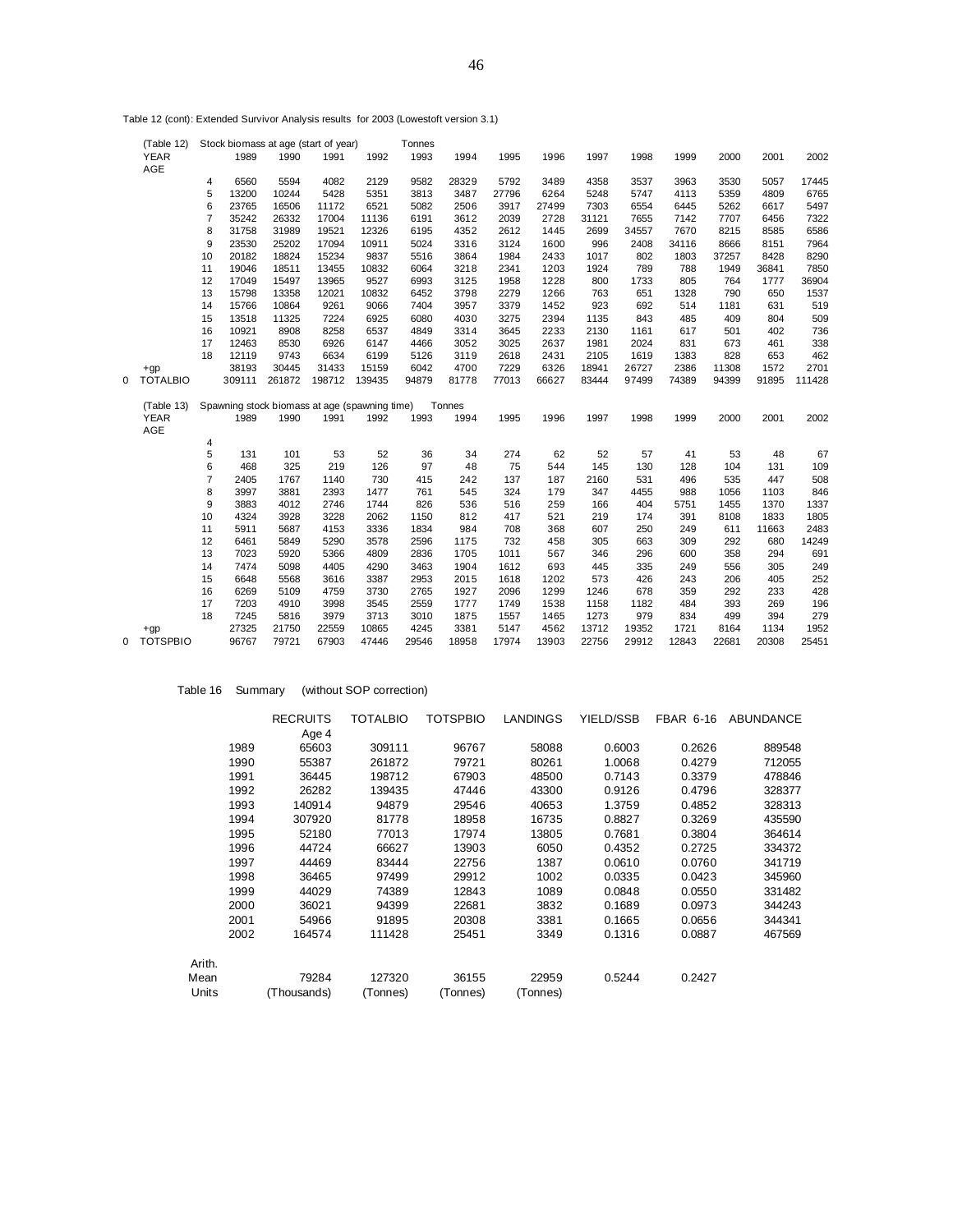Tab. 13a: ASPIC input file

'BOT' ## Mode (FIT, IRF, BOT) 'Div. 3M redfish' 'EFF'  $\qquad$  ## Error type ('EFF' = condition on yield) 2 **## Verbosity (0 to 4)**  1000 ## Number of bootstrap trials, <= 1000 0 10000 ## Monte Carlo search enable (0,1,2), N trials 1.0E-8 ## Convergence crit. for simplex 3.0E-8 ## Convergence crit. for restarts 1.0d-4 ## Convergence crit. for estimating effort 1.5d0 ## Maximum F when estimating effort 0.0d0 ## Statistical weight for B1 > K as residual 2 **## Number of data series (fisheries)** 1.0d0 1.0d0 ## Statistical weights for fisheries 2.0d0 ## B1-ratio (starting guess) 2.0d4 ## MSY (starting guess) 0.16d0 ## r (starting guess) ## q (starting guess) 1 1 1 0 1  $\#$  Flags to estimate parameters 0.5d4 5.0d4 ## Min and max allowable MSY 0.05d0 1.0d0 ## Min and max allowable r 9126738 ## Random number seed 44 ## Number of years of data.<br>EU survey' ## Title for first series ## Title for first series 'I1' ## Type of series ('CE' = effort, catch) 1959 -0.001 1960 -0.001 1961 -0.001 1962 -0.001 1963 -0.001 1964 -0.001 1965 -0.001 1966 -0.001 1967 -0.001 1968 -0.001 1969 -0.001 1970 -0.001<br>1971 -0.001  $-0.001$  1972 -0.001 1973 -0.001 1974 -0.001 1975 -0.001 1976 -0.001 1977 -0.001 1978 -0.001 1979 -0.001<br>1980 -0.001  $-0.001$  1981 -0.001 1982 -0.001 1983 -0.001 1984 -0.001 1985 -0.001 1986 -0.001 1987 -0.001 1988 193567.0 1989 117015.0 1990 78703.0 1991 64126.0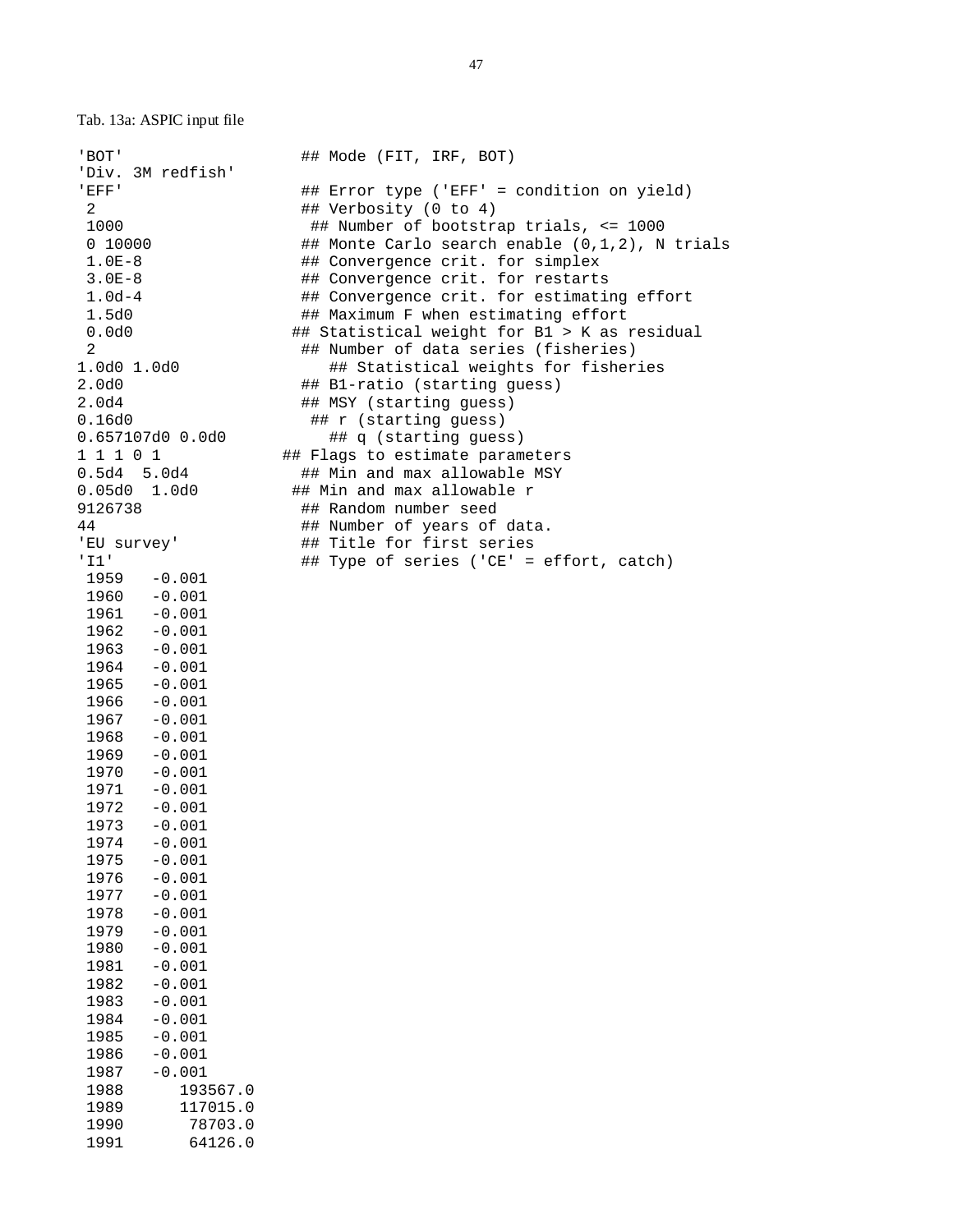| 1992                    |          | 85620.0  |         |
|-------------------------|----------|----------|---------|
| 1993                    |          | 46218.0  |         |
| 1994                    |          | 86359.0  |         |
| 1995                    |          | 68804.0  |         |
| 1996                    |          | 94955.0  |         |
| 1997                    |          | 76785.0  |         |
| 1998                    |          | 54039.0  |         |
| 1999                    |          | 77468.0  |         |
| 2000                    |          | 110019.0 |         |
| 2001                    |          | 49147.0  |         |
| 2002<br>'Statlant CPUE' |          | 63787.0  |         |
| 'CC'                    |          |          |         |
| 1959                    | 2.688    |          | 51977.0 |
| 1960                    | 4.179    |          | 8388.0  |
| 1961                    | 5.331    |          | 15517.0 |
| 1962                    | 3.691    |          | 6958.0  |
| 1963                    | 3.762    |          | 7035.0  |
| 1964                    | 2.245    |          | 17647.0 |
| 1965                    | 3.278    |          | 33427.0 |
| 1966                    | 1.771    |          | 7241.0  |
| 1967                    | 1.818    |          | 729.0   |
| 1968                    | 3.441    |          | 4963.0  |
| 1969                    | 2.924    |          | 2801.0  |
| 1970                    | 7.274    |          | 3168.0  |
| 1971                    | 5.020    |          | 8033.0  |
| 1972                    | 2.940    |          | 41946.0 |
| 1973                    | 2.563    |          | 22352.0 |
| 1974                    | 3.199    |          | 34671.0 |
| 1975                    | 3.138    |          | 16075.0 |
| 1976                    | 2.377    |          | 16998.0 |
| 1977                    | 2.128    |          | 20267.0 |
| 1978                    | 2.522    |          | 16762.0 |
| 1979                    | 1.739    |          | 20074.0 |
| 1980                    | 2.222    |          | 15957.0 |
| 1981                    | 2.530    |          | 13891.0 |
| 1982                    | 2.359    |          | 14684.0 |
| 1983                    | 2.134    |          | 19527.0 |
| 1984                    | 2.121    |          | 20228.0 |
| 1985                    | 2.188    |          | 20282.0 |
| 1986                    | 3.202    |          | 28873.0 |
| 1987                    | 3.582    |          | 44411.0 |
| 1988                    | 2.108    |          | 23189.0 |
| 1989                    | 1.658    |          | 58102.0 |
| 1990                    | 1.574    |          | 81046.0 |
| 1991                    | 1.484    |          | 48489.0 |
| 1992                    | 1.530    |          | 43317.0 |
| 1993                    | 1.732    |          | 28993.0 |
| 1994                    | $-0.001$ |          | 11315.0 |
| 1995                    | $-0.001$ |          | 13495.0 |
| 1996                    | $-0.001$ |          | 5789.0  |
| 1997                    | $-0.001$ |          | 1300.0  |
| 1998                    | $-0.001$ |          | 971.0   |
| 1999                    | $-0.001$ |          | 1068.0  |
| 2000                    | $-0.001$ |          | 3825.0  |
| 2001                    | $-0.001$ |          | 3295.0  |
| 2002                    | $-0.001$ |          | 3348.0  |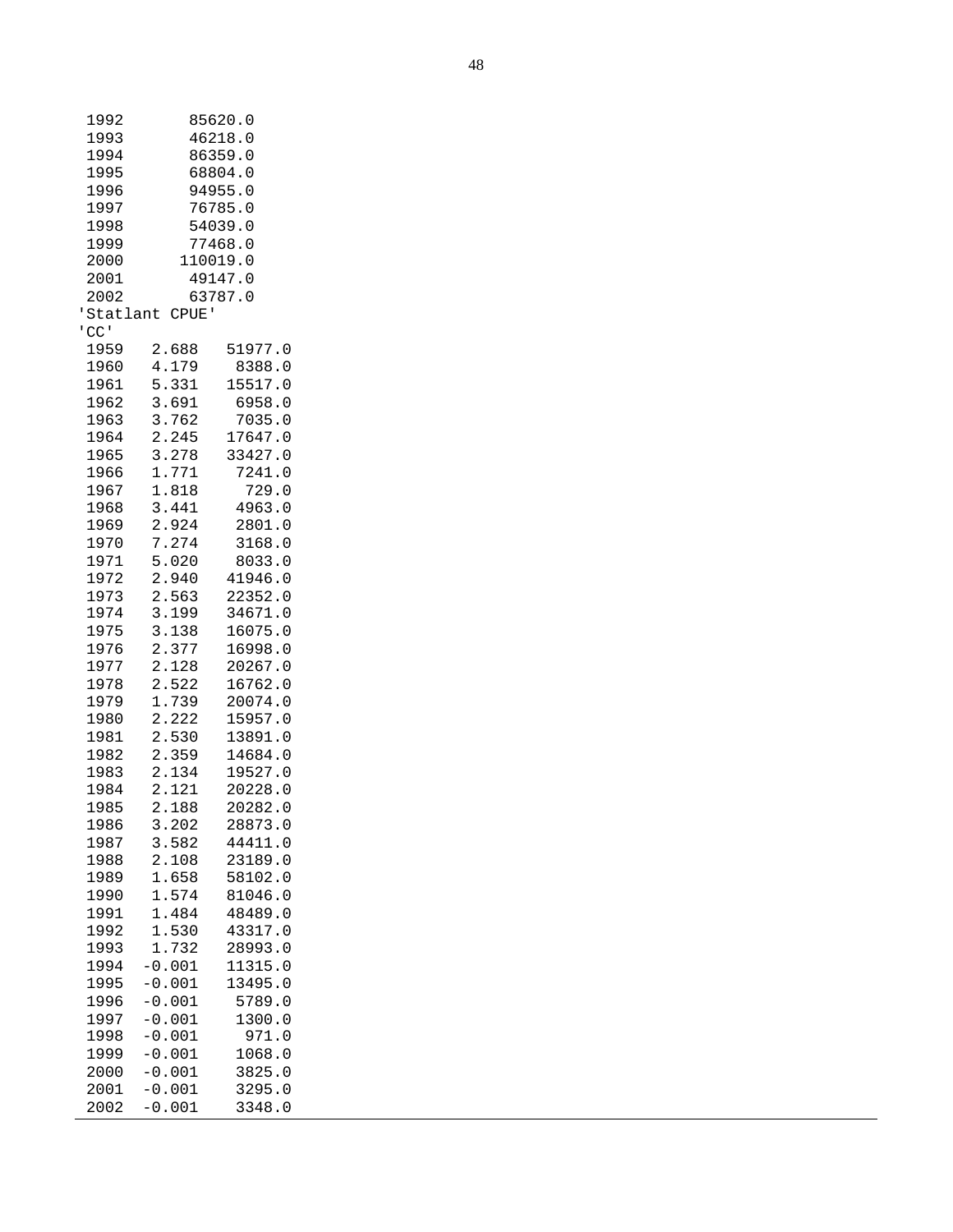Table 13b: ASPIC output on bootstrap mode Div. 3M redfish Page 1 20 May 2003 at 11:00 ASPIC -- A Surplus-Production Model Including Covariates (Ver. 3.65) SOT Mode Author: Michael H. Prager National Marine Fisheries Service Southwest Fisheries Science Center 3150 Paradise Drive Tiburon, California 94920 USA CONTROL PARAMETERS USED (FROM INPUT FILE) ------------------------------------------------------------------------------------------------------------------------ Number of years analyzed: 44 Number of bootstrap trials: 1000 Number of data series: 2 Lower bound on MSY: 5.000E+03 Objective function computed: in EFFORT Upper bound on MSY: 5.000E+04 Relative conv. criterion (simplex): 1.000E-08 Lower bound on r: 5.000E-02 Relative conv. criterion (restart): 3.000E-08 Upper bound on r: 1.000E+00 Relative conv. criterion (effort): 1.000E-04 Random number seed: 9126738 Maximum F allowed in fitting: 1.500 Monte Carlo search trials: 0 PROGRAM STATUS INFORMATION (NON-BOOTSTRAPPED ANALYSIS) code 0 ------------------------------------------------------------------------------------------------------------------------ Normal convergence. CORRELATION AMONG INPUT SERIES EXPRESSED AS CPUE (NUMBER OF PAIRWISE OBSERVATIONS BELOW) ------------------------------------------------------------------------------------------------------------------------ | 1 EU survey 1 1.000 | 15 | 2 Statlant CPUE | 0.808 1.000 | 6 35 -------------------------------------------------- 1 2 GOODNESS-OF-FIT AND WEIGHTING FOR NON-BOOTSTRAPPED ANALYSIS ------------------------------------------------------------------------------------------------------------------------ Weighted Weighted Current Suggested R-squared Loss component number and title  $SSE$  N MSE weight weight in CPUE Loss(-1) SSE in yield 0.000E+00 Loss( 0) Penalty for BlR > 2 0.000E+00 1 N/A 0.000E+00 N/A Loss( 1) EU survey 1.901E+00 15 1.462E-01 1.000E+00 8.049E-01 0.245 Loss( 2) Statlant CPUE 3.584E+00 35 1.086E-01 1.000E+00 1.084E+00 0.288 TOTAL OBJECTIVE FUNCTION: 5.48481730E+00 Number of restarts required for convergence: 2 Est. B-ratio coverage index (0 worst, 2 best): 1.4155

49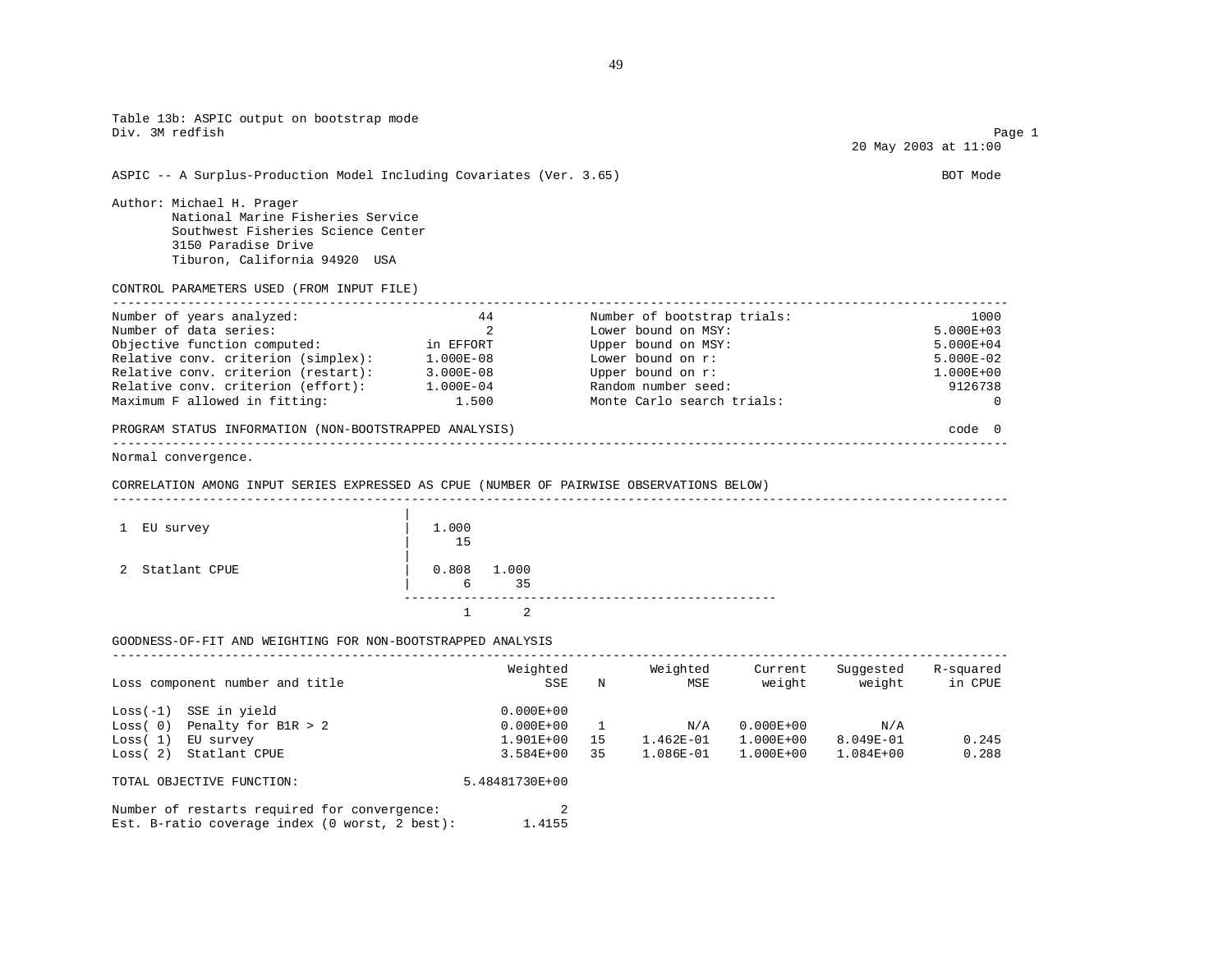Est. B-ratio nearness index (0 worst, 1 best): 1.0000

### MODEL PARAMETER ESTIMATES (NON-BOOTSTRAPPED)

| Parameter |                                       | Estimate      | Starting quess | Estimated | User quess |
|-----------|---------------------------------------|---------------|----------------|-----------|------------|
| B1R       | Starting biomass ratio, year 1959     | 1.766E+00     | $2.000E + 00$  |           |            |
| MSY       | Maximum sustainable yield             | 1.722E+04     | $2.000E + 04$  |           |            |
| r         | Intrinsic rate of increase            | $1.366E - 01$ | $1.600E - 01$  |           |            |
| $\cdots$  | Catchability coefficients by fishery: |               |                |           |            |
| q( 1)     | EU survey                             | $6.571E - 01$ | $6.571E - 01$  | 0         |            |
| q(2)      | Statlant CPUE                         | 8.001E-06     | 4.114E-05      |           | $\Omega$   |

#### MANAGEMENT PARAMETER ESTIMATES (NON-BOOTSTRAPPED)

| Parameter |                                                 | Estimate    | Formula     |                        |
|-----------|-------------------------------------------------|-------------|-------------|------------------------|
| MSY       | Maximum sustainable yield                       | 1.722E+04   | Kr/4        |                        |
| K         | Maximum stock biomass                           | 5.041E+05   |             |                        |
| Bmsy      | Stock biomass at MSY                            | $2.521E+05$ | K/2         |                        |
| Fmsy      | Fishing mortality at MSY                        | $6.832E-02$ | r/2         |                        |
| F(0,1)    | Management benchmark                            | $6.148E-02$ | $0.9*Fmsy$  |                        |
| Y(0,1)    | Equilibrium yield at $F(0,1)$                   | 1.705E+04   | $0.99*$ MSY |                        |
| B-ratio   | Ratio of B(2003) to Bmsy                        | $6.141E-01$ |             |                        |
| F-ratio   | Ratio of F(2002) to Fmsy                        | $3.283E-01$ |             |                        |
| Y-ratio   | Proportion of MSY avail in 2003                 | 8.511E-01   | $2*Br-Br^2$ | $Ye(2003) = 1.466E+04$ |
|           | Fishing effort at MSY in units of each fishery: |             |             |                        |
| fmsy(2)   | Statlant CPUE                                   | 8.538E+03   | r/2q(2)     | $f(0.1) = 7.685E+03$   |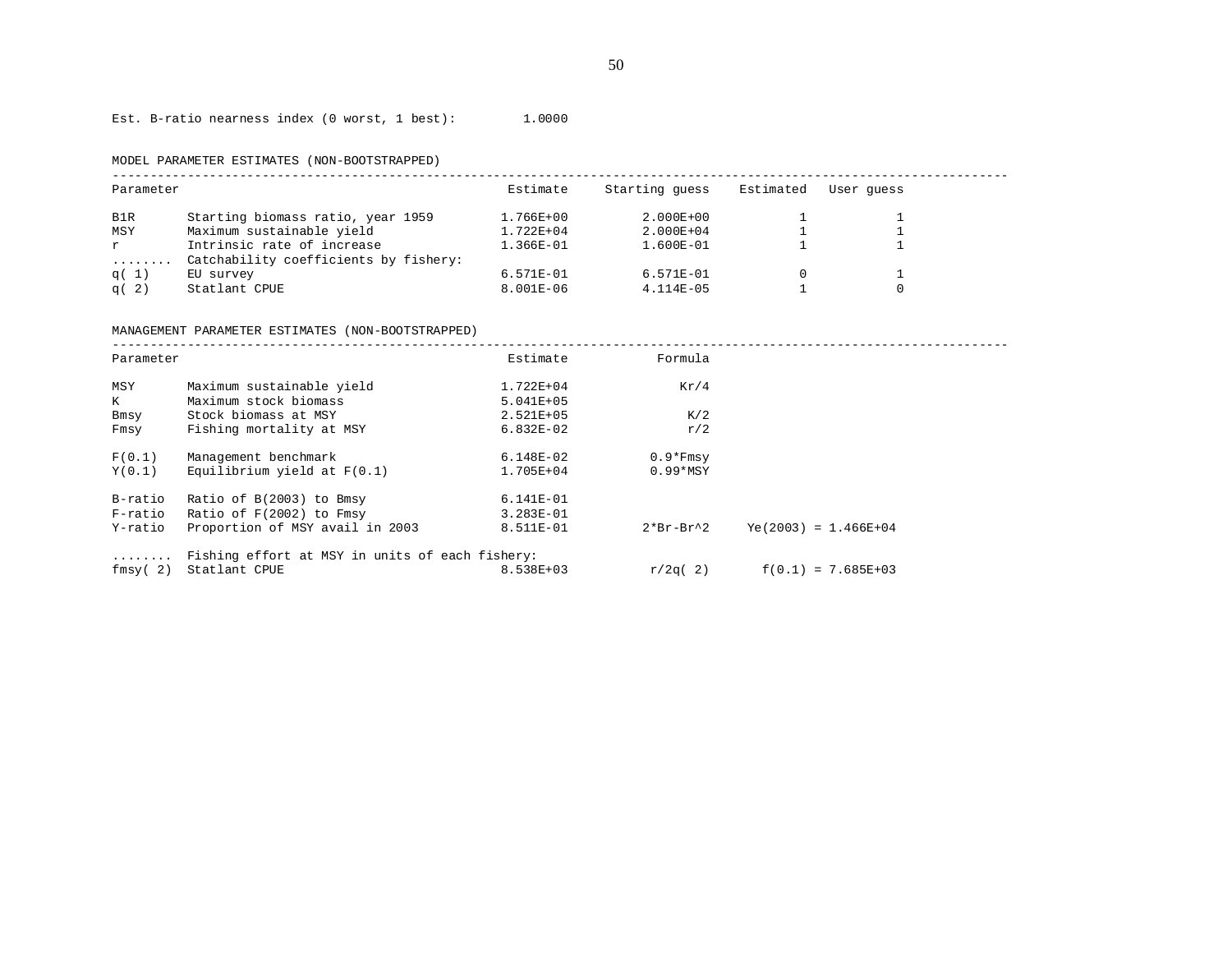ESTIMATED POPULATION TRAJECTORY (NON-BOOTSTRAPPED)

|                |       | Estimated | Estimated     | Estimated | Observed      | Model         | Estimated     | Ratio of      | Ratio of      |
|----------------|-------|-----------|---------------|-----------|---------------|---------------|---------------|---------------|---------------|
|                | Year  | total     | starting      | average   | total         | total         | surplus       | F mort        | biomass       |
| Obs            | or ID | F mort    | biomass       | biomass   | yield         | yield         | production    | to Fmsy       | to Bmsy       |
| 1              | 1959  | 0.123     | $4.452E + 05$ | 4.231E+05 | 5.198E+04     | 5.198E+04     | $9.252E + 03$ | 1.798E+00     | 1.766E+00     |
| $\overline{2}$ | 1960  | 0.021     | $4.025E + 05$ | 4.038E+05 | 8.388E+03     | 8.388E+03     | 1.098E+04     | $3.041E-01$   | $1.597E + 00$ |
| 3              | 1961  | 0.039     | $4.051E + 05$ | 4.028E+05 | $1.552E + 04$ | $1.552E + 04$ | 1.106E+04     | $5.639E-01$   | $1.607E + 00$ |
| $\overline{4}$ | 1962  | 0.017     | $4.006E + 05$ | 4.027E+05 | $6.958E + 03$ | $6.958E + 03$ | 1.107E+04     | $2.529E-01$   | 1.589E+00     |
| 5              | 1963  | 0.017     | $4.047E + 05$ | 4.066E+05 | 7.035E+03     | 7.035E+03     | 1.075E+04     | $2.533E-01$   | $1.606E + 00$ |
| 6              | 1964  | 0.044     | $4.085E + 05$ | 4.050E+05 | 1.765E+04     | 1.765E+04     | 1.088E+04     | $6.378E-01$   | $1.620E + 00$ |
| 7              | 1965  | 0.086     | $4.017E + 05$ | 3.907E+05 | 3.343E+04     | 3.343E+04     | 1.200E+04     | $1.252E+00$   | $1.594E + 00$ |
| 8              | 1966  | 0.019     | $3.803E + 05$ | 3.830E+05 | 7.241E+03     | 7.241E+03     | 1.258E+04     | 2.768E-01     | 1.509E+00     |
| 9              | 1967  | 0.002     | $3.856E + 05$ | 3.913E+05 | 7.290E+02     | 7.290E+02     | 1.196E+04     | $2.727E-02$   | 1.530E+00     |
| 10             | 1968  | 0.012     | $3.968E + 05$ | 4.000E+05 | 4.963E+03     | 4.963E+03     | 1.129E+04     | 1.816E-01     | $1.574E + 00$ |
| 11             | 1969  | 0.007     | $4.032E + 05$ | 4.072E+05 | 2.801E+03     | 2.801E+03     | 1.070E+04     | 1.007E-01     | 1.599E+00     |
| 12             | 1970  | 0.008     | 4.111E+05     | 4.146E+05 | 3.168E+03     | 3.168E+03     | 1.006E+04     | 1.119E-01     | $1.631E + 00$ |
| 13             | 1971  | 0.019     | 4.179E+05     | 4.188E+05 | 8.033E+03     | 8.033E+03     | $9.687E + 03$ | $2.808E-01$   | 1.658E+00     |
| 14             | 1972  | 0.104     | $4.196E + 05$ | 4.036E+05 | 4.195E+04     | 4.195E+04     | 1.097E+04     | $1.521E+00$   | $1.665E + 00$ |
| 15             | 1973  | 0.058     | $3.886E + 05$ | 3.836E+05 | 2.235E+04     | 2.235E+04     | $1.253E + 04$ | $8.529E-01$   | $1.542E + 00$ |
| 16             | 1974  | 0.094     | $3.788E + 05$ | 3.680E+05 | 3.467E+04     | 3.467E+04     | 1.357E+04     | 1.379E+00     | $1.503E + 00$ |
| 17             | 1975  | 0.045     | $3.577E + 05$ | 3.568E+05 | 1.608E+04     | 1.608E+04     | 1.425E+04     | $6.595E-01$   | 1.419E+00     |
| 18             | 1976  | 0.048     | $3.559E + 05$ | 3.545E+05 | 1.700E+04     | 1.700E+04     | 1.437E+04     | 7.018E-01     | 1.412E+00     |
| 19             | 1977  | 0.058     | $3.533E + 05$ | 3.504E+05 | 2.027E+04     | 2.027E+04     | 1.460E+04     | 8.467E-01     | 1.401E+00     |
| 20             | 1978  | 0.048     | $3.476E + 05$ | 3.466E+05 | 1.676E+04     | 1.676E+04     | 1.480E+04     | 7.079E-01     | 1.379E+00     |
| 21             | 1979  | 0.059     | $3.456E + 05$ | 3.430E+05 | 2.007E+04     | 2.007E+04     | $1.498E + 04$ | 8.566E-01     | $1.371E+00$   |
| 22             | 1980  | 0.047     | $3.405E + 05$ | 3.401E+05 | 1.596E+04     | 1.596E+04     | 1.512E+04     | $6.868E-01$   | 1.351E+00     |
| 23             | 1981  | 0.041     | $3.397E + 05$ | 3.403E+05 | 1.389E+04     | 1.389E+04     | 1.511E+04     | 5.975E-01     | 1.348E+00     |
| 24             | 1982  | 0.043     | $3.409E + 05$ | 3.411E+05 | 1.468E+04     | 1.468E+04     | 1.507E+04     | $6.301E-01$   | $1.352E + 00$ |
| 25             | 1983  | 0.058     | $3.413E + 05$ | 3.391E+05 | 1.953E+04     | 1.953E+04     | 1.517E+04     | 8.430E-01     | $1.354E + 00$ |
| 26             | 1984  | 0.060     | $3.369E + 05$ | 3.345E+05 | 2.023E+04     | 2.023E+04     | 1.538E+04     | $8.853E-01$   | 1.337E+00     |
| 27             | 1985  | 0.062     | $3.321E + 05$ | 3.297E+05 | 2.028E+04     | 2.028E+04     | $1.559E + 04$ | $9.005E - 01$ | 1.317E+00     |
| 28             | 1986  | 0.090     | $3.274E + 05$ | 3.208E+05 | 2.887E+04     | 2.887E+04     | 1.594E+04     | 1.318E+00     | 1.299E+00     |
| 29             | 1987  | 0.148     | $3.145E + 05$ | 3.001E+05 | 4.441E+04     | 4.441E+04     | 1.658E+04     | $2.166E + 00$ | $1.247E + 00$ |
| 30             | 1988  | 0.082     | $2.866E + 05$ | 2.835E+05 | 2.319E+04     | 2.319E+04     | 1.695E+04     | 1.198E+00     | 1.137E+00     |
| 31             | 1989  | 0.224     | $2.804E + 05$ | 2.591E+05 | 5.810E+04     | 5.810E+04     | 1.717E+04     | $3.282E + 00$ | 1.112E+00     |
| 32             | 1990  | 0.395     | $2.395E + 05$ | 2.052E+05 | 8.105E+04     | 8.105E+04     | 1.653E+04     | $5.781E+00$   | 9.499E-01     |
| 33             | 1991  | 0.308     | 1.749E+05     | 1.574E+05 | 4.849E+04     | 4.849E+04     | 1.476E+04     | $4.511E+00$   | $6.940E - 01$ |
| 34             | 1992  | 0.346     | $1.412E + 05$ | 1.253E+05 | 4.332E+04     | 4.332E+04     | 1.284E+04     | $5.062E + 00$ | $5.602E-01$   |
| 35             | 1993  | 0.286     | 1.107E+05     | 1.015E+05 | 2.899E+04     | 2.899E+04     | 1.107E+04     | $4.183E+00$   | 4.393E-01     |
| 36             | 1994  | 0.123     | $9.281E + 04$ | 9.230E+04 | 1.132E+04     | 1.132E+04     | 1.030E+04     | 1.795E+00     | $3.682E - 01$ |
| 37             | 1995  | 0.150     | $9.180E + 04$ | 9.008E+04 | 1.350E+04     | 1.350E+04     | 1.011E+04     | $2.193E + 00$ | $3.642E - 01$ |
| 38             | 1996  | 0.064     | 8.841E+04     | 9.058E+04 | 5.789E+03     | 5.789E+03     | 1.015E+04     | $9.355E-01$   | 3.507E-01     |
| 39             | 1997  | 0.013     | $9.277E + 04$ | 9.744E+04 | 1.300E+03     | $1.300E + 03$ | $1.074E + 04$ | $1.953E-01$   | $3.680E - 01$ |
| 40             | 1998  | 0.009     | $1.022E + 05$ | 1.074E+05 | 9.710E+02     | 9.710E+02     | 1.155E+04     | 1.323E-01     | 4.055E-01     |
| 41             | 1999  | 0.009     | 1.128E+05     | 1.184E+05 | 1.068E+03     | 1.068E+03     | 1.237E+04     | 1.321E-01     | 4.474E-01     |
| 42             | 2000  | 0.030     | $1.241E + 05$ | 1.287E+05 | 3.825E+03     | 3.825E+03     | 1.309E+04     | 4.351E-01     | 4.923E-01     |
| 43             | 2001  | 0.024     | $1.334E + 05$ | 1.385E+05 | 3.295E+03     | 3.295E+03     | 1.372E+04     | 3.481E-01     | 5.291E-01     |
| 44             | 2002  | 0.022     | $1.438E + 05$ | 1.493E+05 | 3.348E+03     | 3.348E+03     | 1.435E+04     | $3.283E-01$   | $5.704E - 01$ |
| 45             | 2003  |           | $1.548E + 05$ |           |               |               |               |               | 6.141E-01     |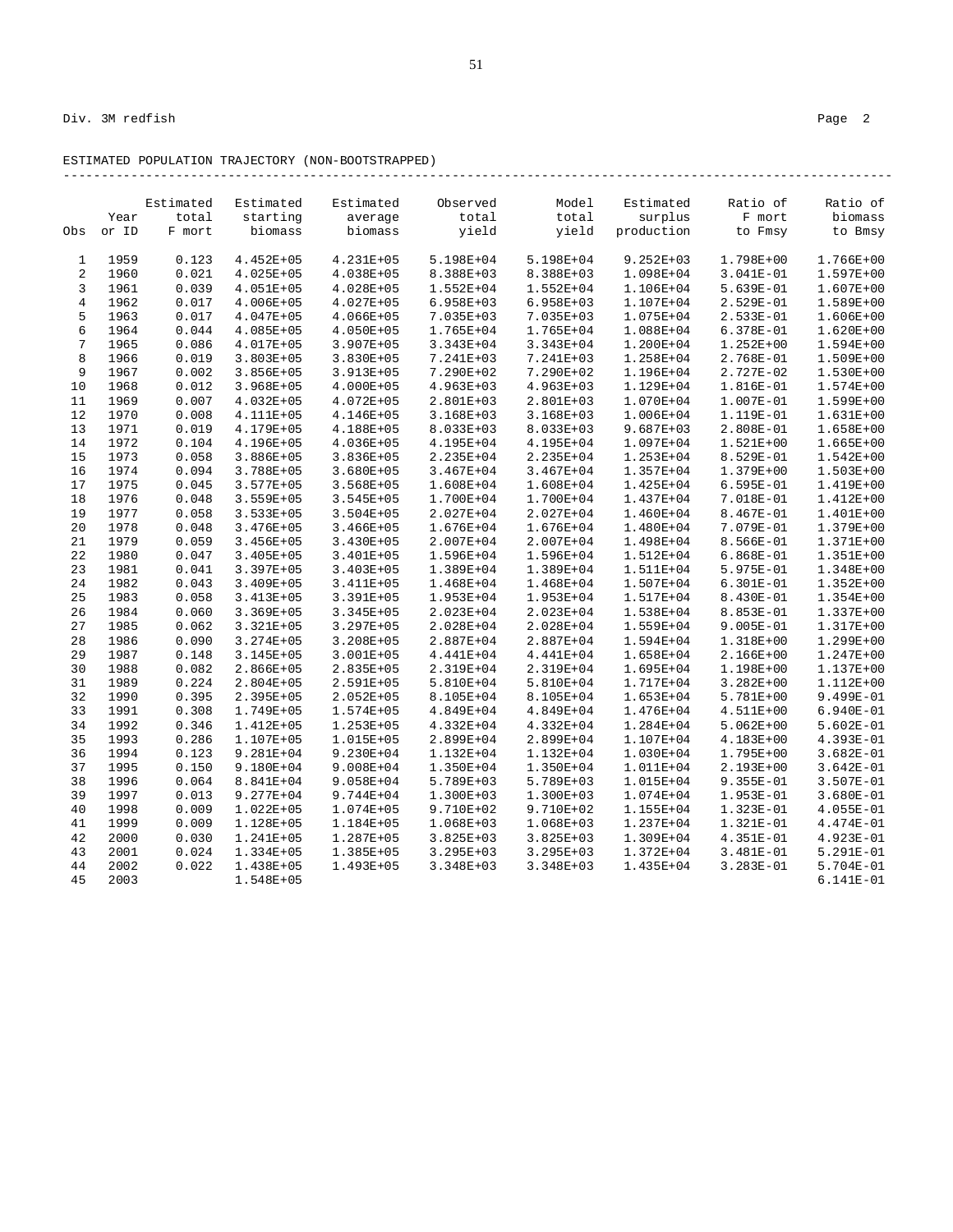Div. 3M redfish Page 3

RESULTS FOR DATA SERIES # 1 (NON-BOOTSTRAPPED) EU survey

|                |      |               | Data type I1: Year-average biomass index |                       |                      |               | Series weight: | 1.000                 |
|----------------|------|---------------|------------------------------------------|-----------------------|----------------------|---------------|----------------|-----------------------|
|                |      | Observed      | Estimated                                | Estim                 | Observed             | Model         | Resid in       | Resid in              |
| Obs            | Year | effort        | effort                                   | $\mathbf F$           | index                | index         | log index      | index                 |
|                |      |               |                                          |                       | $\star$              |               |                |                       |
| $1\,$          | 1959 | $0.000E + 00$ | $0.000E + 00$                            | $0.0$                 | $^\star$             | 2.780E+05     | 0.00000        | $0.0$                 |
| 2              | 1960 | $0.000E + 00$ | $0.000E + 00$                            | $0.0$                 | $\star$              | $2.653E + 05$ | 0.00000        | $0.0$                 |
| 3              | 1961 | $0.000E + 00$ | $0.000E + 00$                            | 0.0                   |                      | $2.647E + 05$ | 0.00000        | 0.0                   |
| $\,4$          | 1962 | $0.000E + 00$ | $0.000E + 00$                            | $0.0$                 | $^\star$<br>$^\star$ | $2.646E + 05$ | 0.00000        | 0.0                   |
| 5              | 1963 | $0.000E + 00$ | $0.000E + 00$                            | 0.0                   |                      | $2.672E + 05$ | 0.00000        | 0.0                   |
| 6              | 1964 | $0.000E + 00$ | $0.000E + 00$                            | $0.0$                 | $^\star$<br>$^\star$ | $2.661E + 05$ | 0.00000        | 0.0                   |
| $\overline{7}$ | 1965 | $0.000E + 00$ | $0.000E + 00$                            | $0.0$                 |                      | $2.567E + 05$ | 0.00000        | $0.0$                 |
| 8              | 1966 | $0.000E + 00$ | $0.000E + 00$                            | 0.0                   | $^\star$<br>$\star$  | $2.517E + 05$ | 0.00000        | 0.0                   |
| 9              | 1967 | $0.000E + 00$ | $0.000E + 00$                            | $0.0$                 |                      | $2.571E+05$   | 0.00000        | 0.0                   |
| 10             | 1968 | $0.000E + 00$ | $0.000E + 00$                            | $0.0$                 | $^\star$             | $2.629E + 05$ | 0.00000        | 0.0                   |
| 11             | 1969 | $0.000E + 00$ | $0.000E + 00$                            | 0.0                   | $^\star$             | $2.675E + 05$ | 0.00000        | 0.0                   |
| 12             | 1970 | $0.000E + 00$ | $0.000E + 00$                            | 0.0                   | $^\star$             | $2.724E + 05$ | 0.00000        | 0.0                   |
| 13             | 1971 | $0.000E + 00$ | $0.000E + 00$                            | $0.0$                 | $^\star$             | $2.752E + 05$ | 0.00000        | $0.0$                 |
| 14             | 1972 | $0.000E + 00$ | $0.000E + 00$                            | $0.0$                 | $^\star$             | $2.652E + 05$ | 0.00000        | 0.0                   |
| 15             | 1973 | $0.000E + 00$ | $0.000E + 00$                            | $0.0$                 | $^\star$             | $2.521E+05$   | 0.00000        | $0.0$                 |
| 16             | 1974 | $0.000E + 00$ | $0.000E + 00$                            | $0.0$                 | $^\star$             | $2.418E + 05$ | 0.00000        | $0.0$                 |
| 17             | 1975 | $0.000E + 00$ | $0.000E + 00$                            | 0.0                   | $^\star$             | $2.344E+05$   | 0.00000        | 0.0                   |
| 18             | 1976 | $0.000E + 00$ | $0.000E + 00$                            | $0.0$                 | $^\star$             | $2.330E + 05$ | 0.00000        | 0.0                   |
| 19             | 1977 | $0.000E + 00$ | $0.000E + 00$                            | 0.0                   | $\star$              | $2.302E + 05$ | 0.00000        | 0.0                   |
| 20             | 1978 | $0.000E + 00$ | $0.000E + 00$                            | $0.0$                 | $^\star$             | $2.277E + 05$ | 0.00000        | 0.0                   |
| 21             | 1979 | $0.000E + 00$ | $0.000E + 00$                            | $0.0$                 | $^\star$             | $2.254E + 05$ | 0.00000        | ${\bf 0}$ . ${\bf 0}$ |
| 22             | 1980 | $0.000E + 00$ | $0.000E + 00$                            | $0.0$                 | $^\star$             | $2.235E + 05$ | 0.00000        | $0.0$                 |
| 23             | 1981 | $0.000E + 00$ | $0.000E + 00$                            | 0.0                   | $^\star$             | $2.236E + 05$ | 0.00000        | 0.0                   |
| 24             | 1982 | $0.000E + 00$ | $0.000E + 00$                            | $0.0$                 | $^\star$             | $2.241E + 05$ | 0.00000        | 0.0                   |
| 25             | 1983 | $0.000E + 00$ | $0.000E + 00$                            | 0.0                   | $\star$              | 2.228E+05     | 0.00000        | 0.0                   |
| 26             | 1984 | $0.000E + 00$ | $0.000E + 00$                            | ${\bf 0}$ . ${\bf 0}$ | $^\star$             | 2.198E+05     | 0.00000        | $0.0$                 |
| 27             | 1985 | $0.000E + 00$ | $0.000E + 00$                            | $0.0$                 | $^\star$             | $2.166E + 05$ | 0.00000        | $0.0$                 |
| 28             | 1986 | $0.000E + 00$ | $0.000E + 00$                            | $0.0$                 | $^\star$             | 2.108E+05     | 0.00000        | $0.0$                 |
| 29             | 1987 | $0.000E + 00$ | $0.000E + 00$                            | $0.0$                 | $\star$              | $1.972E + 05$ | 0.00000        | 0.0                   |
| 30             | 1988 | 1.000E+00     | $1.000E + 00$                            | $0.0$                 | 1.936E+05            | $1.863E + 05$ | 0.03849        | 7.308E+03             |
| 31             | 1989 | 1.000E+00     | $1.000E + 00$                            | $0.0$                 | 1.170E+05            | $1.703E + 05$ | $-0.37516$     | $-5.327E + 04$        |
| 32             | 1990 | $1.000E + 00$ | $1.000E + 00$                            | ${\bf 0}$ . ${\bf 0}$ | 7.870E+04            | $1.348E + 05$ | $-0.53844$     | $-5.614E+04$          |
| 33             | 1991 | $1.000E + 00$ | $1.000E + 00$                            | 0.0                   | $6.413E+04$          | $1.034E + 05$ | $-0.47773$     | $-3.927E + 04$        |
| 34             | 1992 | 1.000E+00     | $1.000E + 00$                            | $0.0$                 | 8.562E+04            | 8.232E+04     | 0.03936        | $3.304E + 03$         |
| 35             | 1993 | $1.000E + 00$ | $1.000E + 00$                            | $0.0$                 | 4.622E+04            | $6.667E + 04$ | $-0.36645$     | $-2.046E + 04$        |
| 36             | 1994 | 1.000E+00     | $1.000E + 00$                            | 0.0                   | 8.636E+04            | $6.065E + 04$ | 0.35340        | 2.571E+04             |
| 37             | 1995 | $1.000E + 00$ | $1.000E + 00$                            | 0.0                   | $6.880E + 04$        | 5.920E+04     | 0.15042        | $9.609E + 03$         |
| 38             | 1996 | 1.000E+00     | $1.000E + 00$                            | $0.0$                 | $9.496E + 04$        | $5.952E+04$   | 0.46706        | $3.543E + 04$         |
| 39             | 1997 | $1.000E + 00$ | $1.000E + 00$                            | 0.0                   | 7.678E+04            | $6.403E + 04$ | 0.18173        | $1.276E + 04$         |
| 40             | 1998 | $1.000E + 00$ | $1.000E + 00$                            | 0.0                   | $5.404E+04$          | $7.060E + 04$ | $-0.26729$     | $-1.656E + 04$        |
| 41             | 1999 | $1.000E + 00$ | $1.000E + 00$                            | $0.0$                 | 7.747E+04            | 7.779E+04     | $-0.00412$     | $-3.201E+02$          |
| 42             | 2000 | 1.000E+00     | $1.000E + 00$                            | 0.0                   | 1.100E+05            | 8.457E+04     | 0.26310        | $2.545E + 04$         |
| 43             | 2001 | 1.000E+00     | $1.000E + 00$                            | 0.0                   | 4.915E+04            | $9.104E + 04$ | $-0.61645$     | $-4.189E + 04$        |
| 44             | 2002 | 1.000E+00     | $1.000E + 00$                            | 0.0                   | 6.379E+04            | $9.808E + 04$ | $-0.43024$     | $-3.429E + 04$        |

\* Asterisk indicates missing value(s).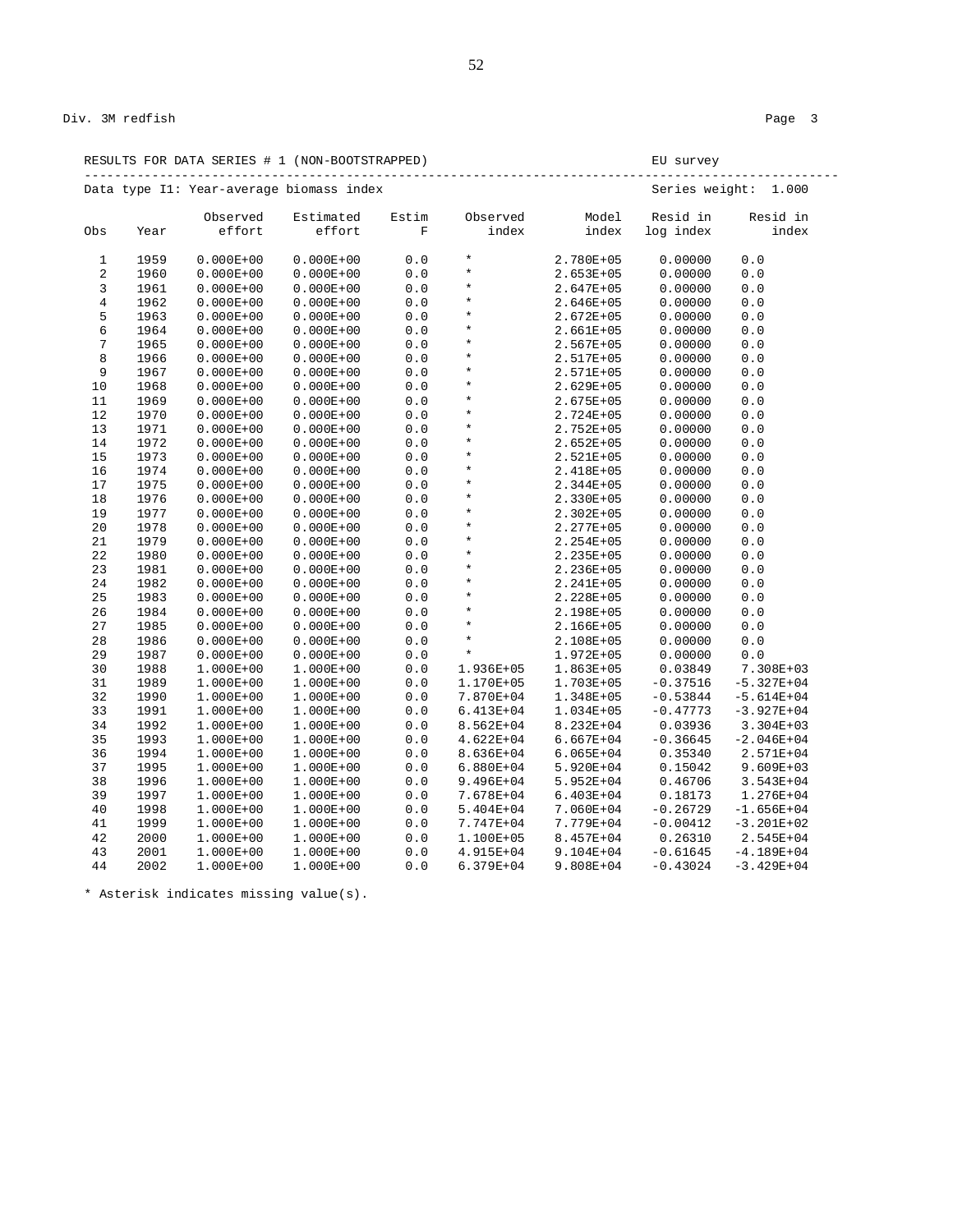|      | UNWEIGHTED LOG RESIDUAL PLOT FOR DATA SERIES # 1 |      |           |         |           |        |         |         |         |          |         |      |         |     |           |      |           |  |
|------|--------------------------------------------------|------|-----------|---------|-----------|--------|---------|---------|---------|----------|---------|------|---------|-----|-----------|------|-----------|--|
|      |                                                  | $-1$ |           | $-0.75$ |           | $-0.5$ |         | $-0.25$ |         | $\Omega$ |         | 0.25 |         | 0.5 |           | 0.75 |           |  |
|      |                                                  |      | $\bullet$ |         | $\bullet$ |        | $\cdot$ |         | $\cdot$ |          | $\cdot$ |      | $\cdot$ |     | $\bullet$ |      | $\bullet$ |  |
| Year | Residual                                         |      |           |         |           |        |         |         |         |          |         |      |         |     |           |      |           |  |
| 1959 | 0.0000                                           |      |           |         |           |        |         |         |         |          |         |      |         |     |           |      |           |  |
| 1960 | 0.0000                                           |      |           |         |           |        |         |         |         |          |         |      |         |     |           |      |           |  |
| 1961 | 0.0000                                           |      |           |         |           |        |         |         |         |          |         |      |         |     |           |      |           |  |
| 1962 | 0.0000                                           |      |           |         |           |        |         |         |         |          |         |      |         |     |           |      |           |  |
| 1963 | 0.0000                                           |      |           |         |           |        |         |         |         |          |         |      |         |     |           |      |           |  |
| 1964 | 0.0000                                           |      |           |         |           |        |         |         |         |          |         |      |         |     |           |      |           |  |
| 1965 | 0.0000                                           |      |           |         |           |        |         |         |         |          |         |      |         |     |           |      |           |  |
| 1966 | 0.0000                                           |      |           |         |           |        |         |         |         |          |         |      |         |     |           |      |           |  |
| 1967 | 0.0000                                           |      |           |         |           |        |         |         |         |          |         |      |         |     |           |      |           |  |
| 1000 | 0.0000                                           |      |           |         |           |        |         |         |         |          |         |      |         |     |           |      |           |  |

| 1967 | 0.0000    |                           |                     |
|------|-----------|---------------------------|---------------------|
| 1968 | 0.0000    |                           |                     |
| 1969 | 0.0000    |                           |                     |
| 1970 | 0.0000    |                           |                     |
| 1971 | 0.0000    |                           |                     |
| 1972 | 0.0000    |                           |                     |
| 1973 | 0.0000    |                           |                     |
| 1974 | 0.0000    |                           |                     |
| 1975 | 0.0000    |                           |                     |
| 1976 | 0.0000    |                           |                     |
| 1977 | 0.0000    |                           |                     |
| 1978 | 0.0000    |                           |                     |
| 1979 | 0.0000    |                           |                     |
| 1980 | 0.0000    |                           |                     |
| 1981 | 0.0000    |                           |                     |
| 1982 | 0.0000    |                           |                     |
| 1983 | 0.0000    |                           |                     |
| 1984 | 0.0000    |                           |                     |
| 1985 | 0.0000    |                           |                     |
| 1986 | 0.0000    |                           |                     |
| 1987 | 0.0000    |                           |                     |
| 1988 | 0.0385    |                           | $=$ $=$             |
| 1989 | $-0.3752$ | ===============           |                     |
| 1990 | $-0.5384$ | ======================    |                     |
| 1991 | $-0.4777$ | ===================       |                     |
| 1992 | 0.0394    |                           | $=$ $=$             |
| 1993 | $-0.3664$ | ===============           |                     |
| 1994 | 0.3534    |                           | ==============      |
| 1995 | 0.1504    |                           | ======              |
| 1996 | 0.4671    |                           | =================== |
| 1997 | 0.1817    |                           | $=$                 |
| 1998 | $-0.2673$ | ===========               |                     |
| 1999 | $-0.0041$ |                           |                     |
| 2000 | 0.2631    |                           | ===========         |
| 2001 | $-0.6165$ | ========================= |                     |
| 2002 | $-0.4302$ | =================         |                     |
|      |           |                           |                     |

# Div. 3M redfish Page 4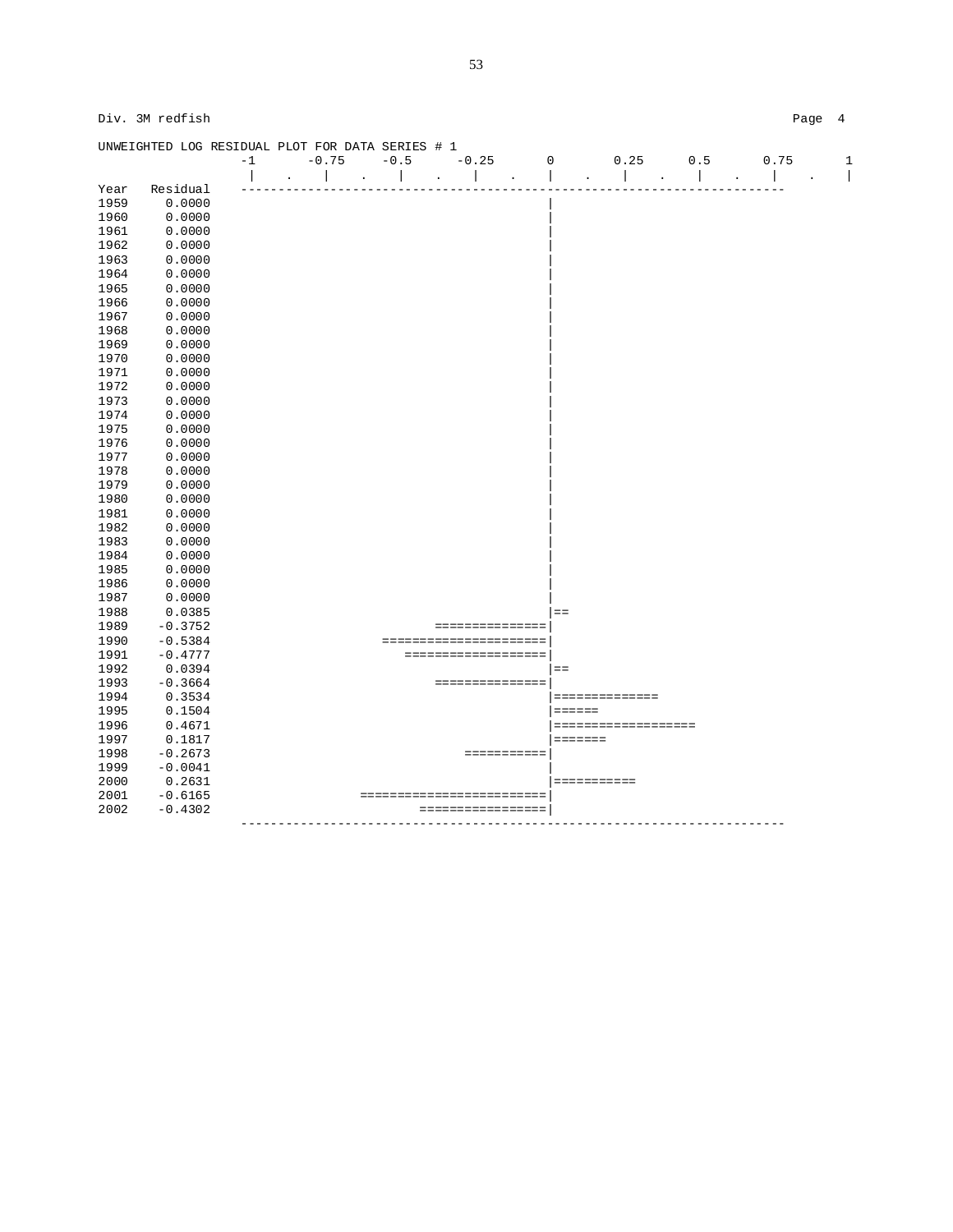## RESULTS FOR DATA SERIES # 2 (NON-BOOTSTRAPPED) Statlant CPUE

 $---$ Data type CC: CPUE-catch series Series Series weight: 1.000

| Obs            | Year         | Observed<br>effort   | Estimated<br>effort | Estim<br>F | Observed<br>yield      | Model<br>yield             | Resid in<br>log effort   | Resid in<br>yield              |
|----------------|--------------|----------------------|---------------------|------------|------------------------|----------------------------|--------------------------|--------------------------------|
| 1              | 1959         | 1.934E+04            | 1.535E+04           | 0.1229     | 5.198E+04              | 5.198E+04                  | 0.23058                  | $0.000E + 00$                  |
| $\overline{c}$ | 1960         | 2.007E+03            | $2.596E + 03$       | 0.0208     | 8.388E+03              | 8.388E+03                  | $-0.25733$               | $0.000E + 00$                  |
| 3              | 1961         | 2.911E+03            | 4.815E+03           | 0.0385     | 1.552E+04              | $1.552E + 04$              | $-0.50327$               | $0.000E + 00$                  |
| $\overline{4}$ | 1962         | 1.885E+03            | 2.159E+03           | 0.0173     |                        |                            |                          | $0.000E + 00$                  |
| 5              | 1963         | 1.870E+03            | $2.162E + 03$       | 0.0173     | 6.958E+03              | $6.958E + 03$<br>7.035E+03 | $-0.13586$<br>$-0.14526$ | $0.000E + 00$                  |
| 6              |              | 7.861E+03            | $5.446E + 03$       | 0.0436     | 7.035E+03<br>1.765E+04 | 1.765E+04                  | 0.36697                  | $0.000E + 00$                  |
| 7              | 1964<br>1965 | 1.020E+04            | 1.069E+04           | 0.0856     | 3.343E+04              | $3.343E + 04$              | $-0.04753$               | $0.000E + 00$                  |
| 8              | 1966         | 4.089E+03            | $2.363E + 03$       | 0.0189     | 7.241E+03              | 7.241E+03                  | 0.54820                  | $0.000E + 00$                  |
| 9              | 1967         | 4.010E+02            | $2.329E + 02$       |            |                        |                            | 0.54350                  | $0.000E + 00$                  |
|                |              |                      |                     | 0.0019     | 7.290E+02              | $7.290E + 02$              |                          |                                |
| 10             | 1968         | $1.442E + 03$        | 1.551E+03           | 0.0124     | 4.963E+03              | 4.963E+03                  | $-0.07240$               | $0.000E + 00$                  |
| 11             | 1969         | 9.579E+02            | 8.598E+02           | 0.0069     | 2.801E+03              | $2.801E + 03$              | 0.10806                  | $0.000E + 00$                  |
| 12             | 1970         | 4.355E+02            | $9.551E+02$         | 0.0076     | 3.168E+03              | $3.168E + 03$              | $-0.78530$               | $0.000E + 00$                  |
| 13             | 1971         | 1.600E+03            | $2.397E + 03$       | 0.0192     | 8.033E+03              | 8.033E+03                  | $-0.40426$               | $0.000E + 00$                  |
| 14             | 1972         | 1.427E+04            | 1.299E+04           | 0.1039     | 4.195E+04              | 4.195E+04                  | 0.09390                  | $0.000E + 00$                  |
| 15             | 1973         | 8.721E+03            | $7.283E + 03$       | 0.0583     | 2.235E+04              | 2.235E+04                  | 0.18025                  | $0.000E + 00$                  |
| 16             | 1974         | 1.084E+04            | 1.178E+04           | 0.0942     | 3.467E+04              | $3.467E + 04$              | $-0.08302$               | $0.000E + 00$                  |
| 17             | 1975         | 5.123E+03            | $5.631E+03$         | 0.0451     | 1.608E+04              | 1.608E+04                  | $-0.09468$               | $0.000E + 00$                  |
| 18             | 1976         | 7.151E+03            | $5.992E + 03$       | 0.0479     | 1.700E+04              | 1.700E+04                  | 0.17679                  | $0.000E + 00$                  |
| 19             | 1977         | $9.524E + 03$        | $7.230E + 03$       | 0.0578     | 2.027E+04              | 2.027E+04                  | 0.27560                  | $0.000E + 00$                  |
| 20             | 1978         | $6.646E + 03$        | $6.045E + 03$       | 0.0484     | 1.676E+04              | 1.676E+04                  | 0.09488                  | $0.000E + 00$                  |
| 21             | 1979         | 1.154E+04            | 7.314E+03           | 0.0585     | 2.007E+04              | $2.007E + 04$              | 0.45630                  | $0.000E + 00$                  |
| 22             | 1980         | 7.181E+03            | $5.864E+03$         | 0.0469     | 1.596E+04              | 1.596E+04                  | 0.20264                  | $0.000E + 00$                  |
| 23<br>24       | 1981<br>1982 | 5.491E+03            | $5.102E + 03$       | 0.0408     | 1.389E+04              | 1.389E+04                  | 0.07343                  | $0.000E + 00$<br>$0.000E + 00$ |
|                |              | $6.225E+03$          | $5.380E+03$         | 0.0430     | 1.468E+04              | $1.468E + 04$              | 0.14575                  |                                |
| 25             | 1983         | 9.150E+03            | 7.198E+03           | 0.0576     | 1.953E+04              | $1.953E + 04$              | 0.24003                  | $0.000E + 00$                  |
| 26             | 1984         | 9.537E+03            | 7.559E+03           | 0.0605     | 2.023E+04              | $2.023E + 04$              | 0.23246                  | $0.000E + 00$                  |
| 27             | 1985         | 9.270E+03            | 7.689E+03           | 0.0615     | 2.028E+04              | $2.028E + 04$              | 0.18700                  | $0.000E + 00$                  |
| 28             | 1986         | $9.017E + 03$        | 1.125E+04           | 0.0900     | 2.887E+04              | 2.887E+04                  | $-0.22120$               | $0.000E + 00$                  |
| 29             | 1987         | 1.240E+04            | 1.849E+04           | 0.1480     | 4.441E+04              | $4.441E+04$                | $-0.39989$               | $0.000E + 00$                  |
| 30             | 1988         | 1.100E+04            | $1.022E + 04$       | 0.0818     | 2.319E+04              | 2.319E+04                  | 0.07310                  | $0.000E + 00$                  |
| 31             | 1989         | $3.504E + 04$        | $2.802E + 04$       | 0.2242     | 5.810E+04              | $5.810E + 04$              | 0.22356                  | $0.000E + 00$                  |
| 32             | 1990         | 5.149E+04            | $4.936E + 04$       | 0.3949     | 8.105E+04              | 8.105E+04                  | 0.04221                  | $0.000E + 00$                  |
| 33             | 1991         | $3.267E + 04$        | $3.852E + 04$       | 0.3082     | 4.849E+04              | 4.849E+04                  | $-0.16446$               | $0.000E + 00$                  |
| 34             | 1992         | 2.831E+04            | $4.322E + 04$       | 0.3458     | $4.332E + 04$          | $4.332E+04$                | $-0.42300$               | $0.000E + 00$                  |
| 35             | 1993         | 1.674E+04<br>$\star$ | $3.571E + 04$       | 0.2857     | 2.899E+04              | 2.899E+04                  | $-0.75775$               | $0.000E + 00$                  |
| 36             | 1994         | $\star$              | $1.532E + 04$       | 0.1226     | 1.132E+04              | $1.132E + 04$              | 0.00000                  | $0.000E + 00$                  |
| 37             | 1995         | $\star$              | $1.872E + 04$       | 0.1498     | 1.350E+04              | $1.350E + 04$              | 0.00000                  | $0.000E + 00$                  |
| 38             | 1996         | $^\star$             | 7.988E+03           | 0.0639     | 5.789E+03              | $5.789E + 03$              | 0.00000                  | $0.000E + 00$                  |
| 39             | 1997         | $^\star$             | $1.668E + 03$       | 0.0133     | 1.300E+03              | $1.300E + 03$              | 0.00000                  | $0.000E + 00$                  |
| 40             | 1998         | $\star$              | 1.130E+03           | 0.0090     | 9.710E+02              | $9.710E+02$                | 0.00000                  | $0.000E + 00$                  |
| 41             | 1999         | $\star$              | 1.128E+03           | 0.0090     | 1.068E+03              | $1.068E + 03$              | 0.00000                  | $0.000E + 00$                  |
| 42             | 2000         | $\star$              | 3.715E+03           | 0.0297     | 3.825E+03              | $3.825E + 03$              | 0.00000                  | $0.000E + 00$                  |
| 43             | 2001         |                      | 2.973E+03           | 0.0238     | 3.295E+03              | $3.295E + 03$              | 0.00000                  | $0.000E + 00$                  |
| 44             | 2002         | $\star$              | $2.803E + 03$       | 0.0224     | 3.348E+03              | $3.348E + 03$              | 0.00000                  | $0.000E + 00$                  |

\* Asterisk indicates missing value(s).

# 54

--------------------------------------------------------------------------------------------------------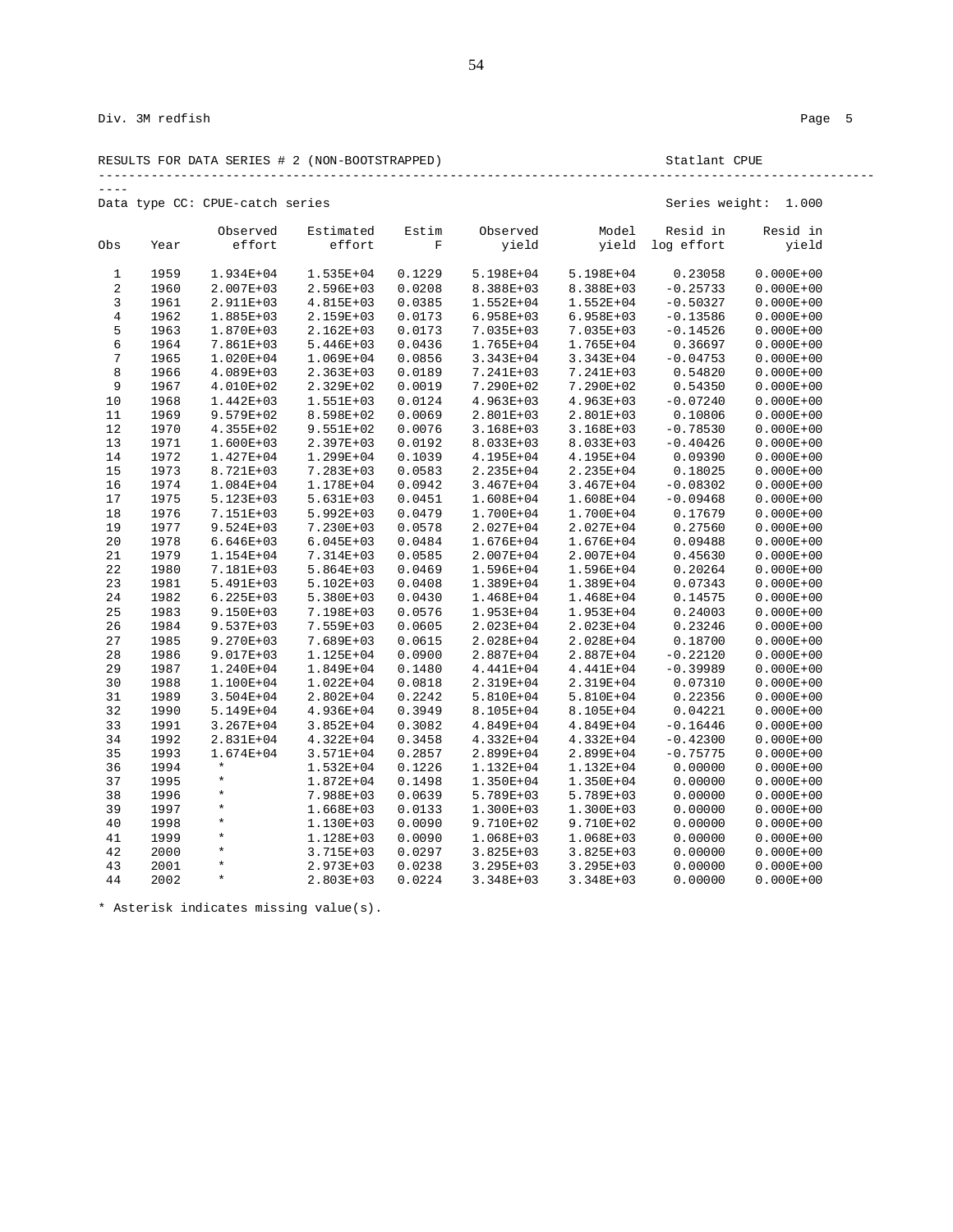|      |           | UNWEIGHTED LOG RESIDUAL PLOT FOR DATA SERIES # 2 |                                                    |
|------|-----------|--------------------------------------------------|----------------------------------------------------|
|      |           | $-1$<br>$-0.75$<br>$-0.5$<br>$-0.25$             | $\mathbf 0$<br>0.25<br>0.5<br>0.75<br>$\mathbf{1}$ |
|      |           |                                                  |                                                    |
| Year | Residual  |                                                  |                                                    |
| 1959 | 0.2306    |                                                  | =========                                          |
| 1960 | $-0.2573$ | ==========                                       |                                                    |
| 1961 | $-0.5033$ | ====================                             |                                                    |
| 1962 | $-0.1359$ | $=$                                              |                                                    |
| 1963 | $-0.1453$ | $= = = = = =$                                    |                                                    |
| 1964 | 0.3670    |                                                  | ===============                                    |
| 1965 | $-0.0475$ | $=$                                              |                                                    |
| 1966 | 0.5482    |                                                  | ======================                             |
| 1967 | 0.5435    |                                                  | =======================                            |
| 1968 | $-0.0724$ | $==$                                             |                                                    |
| 1969 | 0.1081    |                                                  | $= = = =$                                          |
| 1970 | $-0.7853$ | ================================                 |                                                    |
| 1971 | $-0.4043$ | ================                                 |                                                    |
| 1972 | 0.0939    |                                                  | $=$ $=$ $=$ $=$                                    |
| 1973 | 0.1802    |                                                  | $=$ = = = = = =                                    |
| 1974 | $-0.0830$ | $==$                                             |                                                    |
| 1975 | $-0.0947$ | $=$ $=$ $=$                                      |                                                    |
| 1976 | 0.1768    |                                                  | $= 22222222$                                       |
| 1977 | 0.2756    |                                                  | ===========                                        |
| 1978 | 0.0949    |                                                  | $=$ $=$ $=$ $=$                                    |
| 1979 | 0.4563    |                                                  | ==================                                 |
| 1980 | 0.2026    |                                                  | ========                                           |
| 1981 | 0.0734    |                                                  | $=$ $=$ $=$                                        |
| 1982 | 0.1458    |                                                  | $= 12222222$                                       |
| 1983 | 0.2400    |                                                  | ==========                                         |
| 1984 | 0.2325    |                                                  | =========                                          |
| 1985 | 0.1870    |                                                  | $=$ $=$ $=$ $=$ $=$ $=$                            |
| 1986 | $-0.2212$ | $= 22222222222$                                  |                                                    |
| 1987 | $-0.3999$ | ================                                 |                                                    |
| 1988 | 0.0731    |                                                  | $=$ $=$ $=$                                        |
| 1989 | 0.2236    |                                                  | $= 12222222222$                                    |
| 1990 | 0.0422    |                                                  | $=$ $=$                                            |
| 1991 | $-0.1645$ | $=$                                              |                                                    |
| 1992 | $-0.4230$ | =================                                |                                                    |
| 1993 | $-0.7578$ | ===============================                  |                                                    |
| 1994 | 0.0000    |                                                  |                                                    |
| 1995 | 0.0000    |                                                  |                                                    |
| 1996 | 0.0000    |                                                  |                                                    |
| 1997 | 0.0000    |                                                  |                                                    |
| 1998 | 0.0000    |                                                  |                                                    |
| 1999 | 0.0000    |                                                  |                                                    |
| 2000 | 0.0000    |                                                  |                                                    |
| 2001 | 0.0000    |                                                  |                                                    |
| 2002 | 0.0000    |                                                  |                                                    |
|      |           |                                                  |                                                    |

Div. 3M redfish Page 6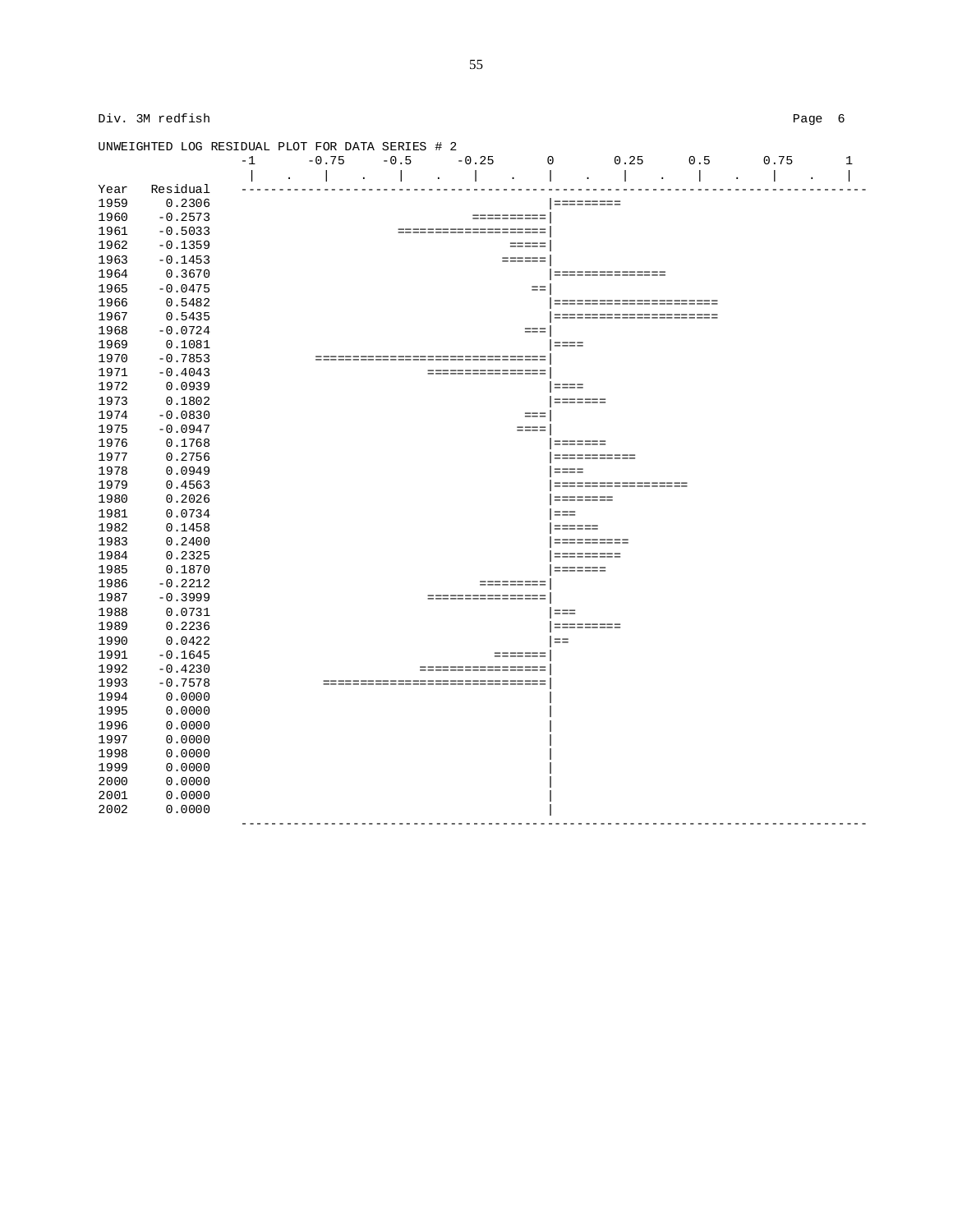Div. 3M redfish Page 6

RESULTS OF BOOTSTRAPPED ANALYSIS

| Param<br>name                  | Bias-<br>corrected<br>estimate         | Ordinary<br>estimate                 | Relative<br>bias  | Approx 80%<br>lower CL       | Approx 80%<br>upper CL | Approx 50%<br>lower CL       | Approx 50%<br>upper CL   | Inter-<br>quartile<br>range | Relative<br>IQ range |
|--------------------------------|----------------------------------------|--------------------------------------|-------------------|------------------------------|------------------------|------------------------------|--------------------------|-----------------------------|----------------------|
| <b>Blratio</b>                 | 1.755E+00                              | 1.766E+00                            | 0.62%             | $1.226E + 00$                | $2.464E+00$            | $1.481E+00$                  | 2.099E+00                | 6.181E-01                   | 0.352                |
| K                              | 5.154E+05                              | 5.041E+05                            | $-2.18%$          | 4.122E+05                    | 7.213E+05              | $4.568E + 05$                | 5.940E+05                | 1.372E+05                   | 0.266                |
| r                              | 1.319E-01                              | 1.366E-01                            | 3.57%             | 7.870E-02                    | 2.005E-01              | $1.003E-01$                  | 1.645E-01                | 6.419E-02                   | 0.487                |
| q(1)                           | 6.571E-01                              | 6.571E-01                            | $0.00$ %          | 6.571E-01                    | 6.571E-01              | $6.571E-01$                  | 6.571E-01                | 1.136E-10                   | 0.000                |
| q(2)                           | 7.554E-06                              | 8.001E-06                            | 5.92%             | $6.327E-06$                  | $9.006E - 06$          | $6.815E-06$                  | 8.280E-06                | 1.465E-06                   | 0.194                |
| <b>MSY</b>                     | 1.680E+04                              | 1.722E+04                            | 2.47%             | 1.338E+04                    | 2.049E+04              | $1.506E + 04$                | $1.869E + 04$            | $3.623E + 03$               | 0.216                |
|                                | Ye (2003) 1.449E+04                    | 1.466E+04                            | 1.14%             | 8.352E+03                    | $2.073E + 04$          | $1.089E + 04$                | 1.810E+04                | 7.209E+03                   | 0.497                |
| Bmsy                           | 2.577E+05                              | 2.521E+05                            | $-2.18%$          | 2.061E+05                    | $3.607E + 05$          | $2.284E+05$                  | 2.970E+05                | $6.860E + 04$               | 0.266                |
| Fmsy                           | $6.596E-02$                            | $6.832E-02$                          | 3.57%             | 3.935E-02                    | $1.002E-01$            | $5.013E-02$                  | 8.223E-02                | 3.210E-02                   | 0.487                |
| fmsy(1)                        | 1.004E-01                              | 1.040E-01                            | 3.57%             | 5.988E-02                    | 1.525E-01              | $7.629E-02$                  | 1.251E-01                | 4.884E-02                   | 0.487                |
| fmsy(2)                        | 8.634E+03                              | 8.538E+03                            | $-1.10%$          | 5.895E+03                    | 1.135E+04              | 7.163E+03                    | 1.010E+04                | 2.935E+03                   | 0.340                |
| F(0,1)                         | 5.936E-02                              | 6.148E-02                            | 3.21%             | 3.541E-02                    | $9.021E-02$            | $4.512E-02$                  | 7.400E-02                | 2.889E-02                   | 0.487                |
| Y(0,1)                         | 1.664E+04                              | 1.705E+04                            | 2.45%             | 1.325E+04                    | 2.029E+04              | $1.491E+04$                  | 1.850E+04                | 3.586E+03                   | 0.216                |
| B-ratio                        | $6.153E-01$                            | $6.141E-01$                          | $-0.19%$          | 3.695E-01                    | 9.289E-01              | $4.755E-01$                  | 7.692E-01                | 2.937E-01                   | 0.477                |
| F-ratio                        | 3.292E-01                              | 3.283E-01                            | $-0.26%$          | 1.815E-01                    | $6.560E-01$            | $2.359E-01$                  | 4.744E-01                | 2.384E-01                   | 0.724                |
| Y-ratio                        | 8.547E-01                              | 8.511E-01                            | $-0.42%$          | $6.039E-01$                  | 9.890E-01              | $7.276E-01$                  | 9.444E-01                | 2.168E-01                   | 0.254                |
| f(0.1(1))                      | $9.034E - 02$                          | 9.357E-02                            | 3.21%             | 5.389E-02                    | 1.373E-01              | $6.866E-02$                  | 1.126E-01                | 4.396E-02                   | 0.487                |
| f(0.1(2))<br>q2/q1<br>NOTES ON | 7.770E+03<br>1.150E-05<br>BOOTSTRAPPED | 7.685E+03<br>1.218E-05<br>ESTIMATES: | $-0.99%$<br>5.92% | $5.305E+03$<br>$9.629E - 06$ | 1.022E+04<br>1.371E-05 | $6.447E + 03$<br>$1.037E-05$ | 9.089E+03<br>$1.260E-05$ | $2.642E + 03$<br>2.229E-06  | 0.340<br>0.194       |

- The bootstrapped results shown were computed from 1000 trials.

- These results are conditional on the constraints placed upon MSY and r in the input file (ASPIC.INP).

- All bootstrapped intervals are approximate. The statistical literature recommends using at least 1000 trials for accurate 95% intervals. The 80% intervals used by ASPIC should require fewer trials for equivalent accuracy. Using at least 500 trials is recommended.

- The bias corrections used here are based on medians. This is an accepted statistical procedure, but may estimate nonzero bias for unbiased, skewed estimators.

|                             | Trials replaced for lack of convergence: |        |
|-----------------------------|------------------------------------------|--------|
|                             | Trials replaced for MSY out-of-bounds:   |        |
|                             | Trials replaced for r out-of-bounds:     | 14     |
| Residual-adjustment factor: |                                          | 1.0426 |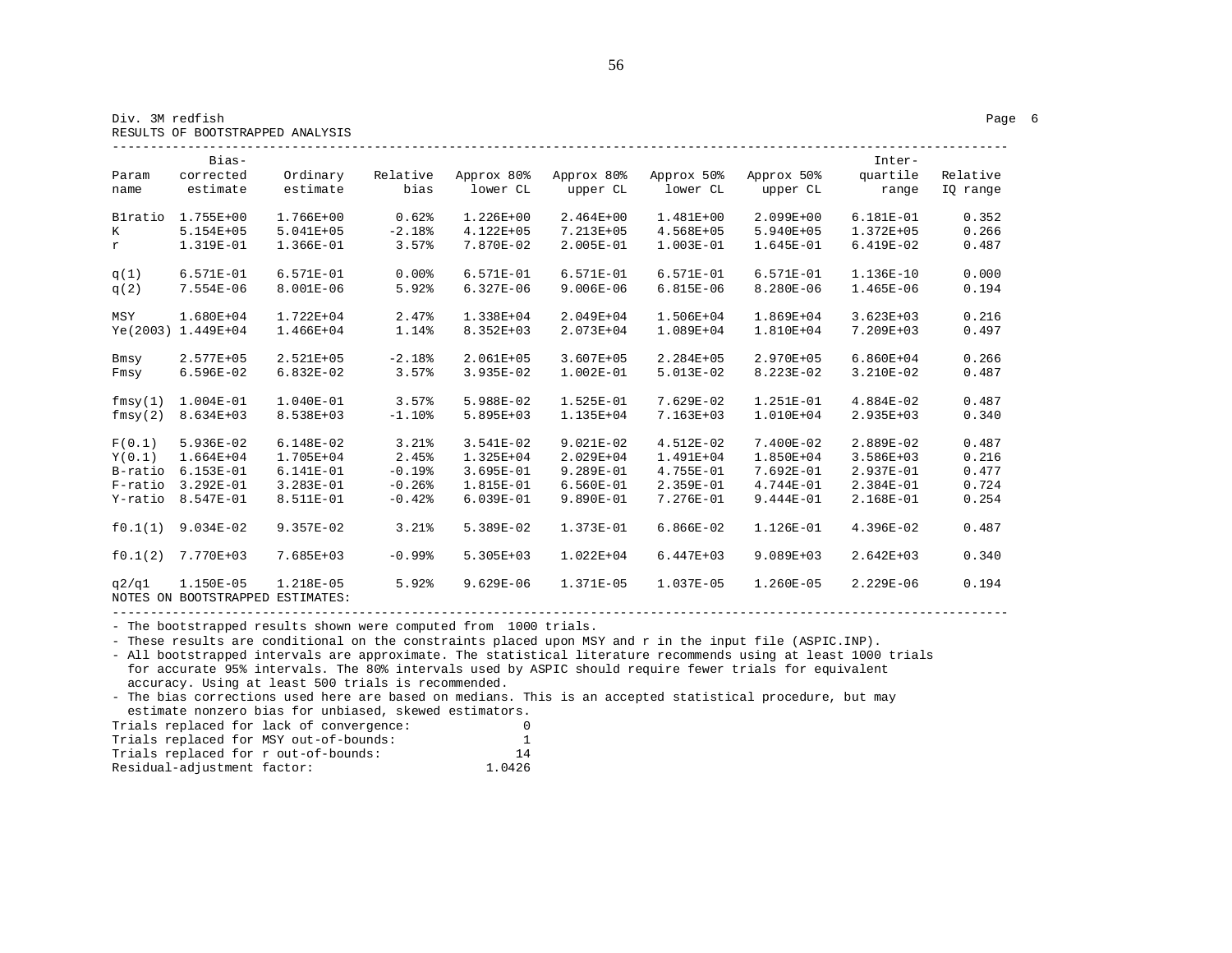| Year | <b>XSA</b> | <b>ASPIC</b> |
|------|------------|--------------|
| 1989 | 309111     | 280400       |
| 1990 | 261872     | 239500       |
| 1991 | 198712     | 174900       |
| 1992 | 139435     | 141200       |
| 1993 | 94879      | 110700       |
| 1994 | 81778      | 92810        |
| 1995 | 77013      | 91800        |
| 1996 | 66627      | 88410        |
| 1997 | 83444      | 92770        |
| 1998 | 97499      | 102200       |
| 1999 | 74389      | 112800       |
| 2000 | 94399      | 124100       |
| 2001 | 91895      | 133400       |
| 2002 | 111428     | 143800       |

Table 14: The 4 plus biomass (' 000 tons) summary table.

Tab. 15a: red.srr file for the Mterm projections under the observed 1989-2002 productivity regime 5 Nparams 5 Geometric mean model 44.340 1999-2001 age 4 XSA geomean in millions 0.00000E+000 0.00000E+000  $\Omega$ 0.00000E+000 14 Ndata 0.3917 Residuals (1989-2002) 0.2225 -0.1961 -0.5230 1.1563 1.9380 0.1628 0.0086 0.0029 -0.1955 -0.0070 -0.2078 0.2148 1.3115 0 No extra data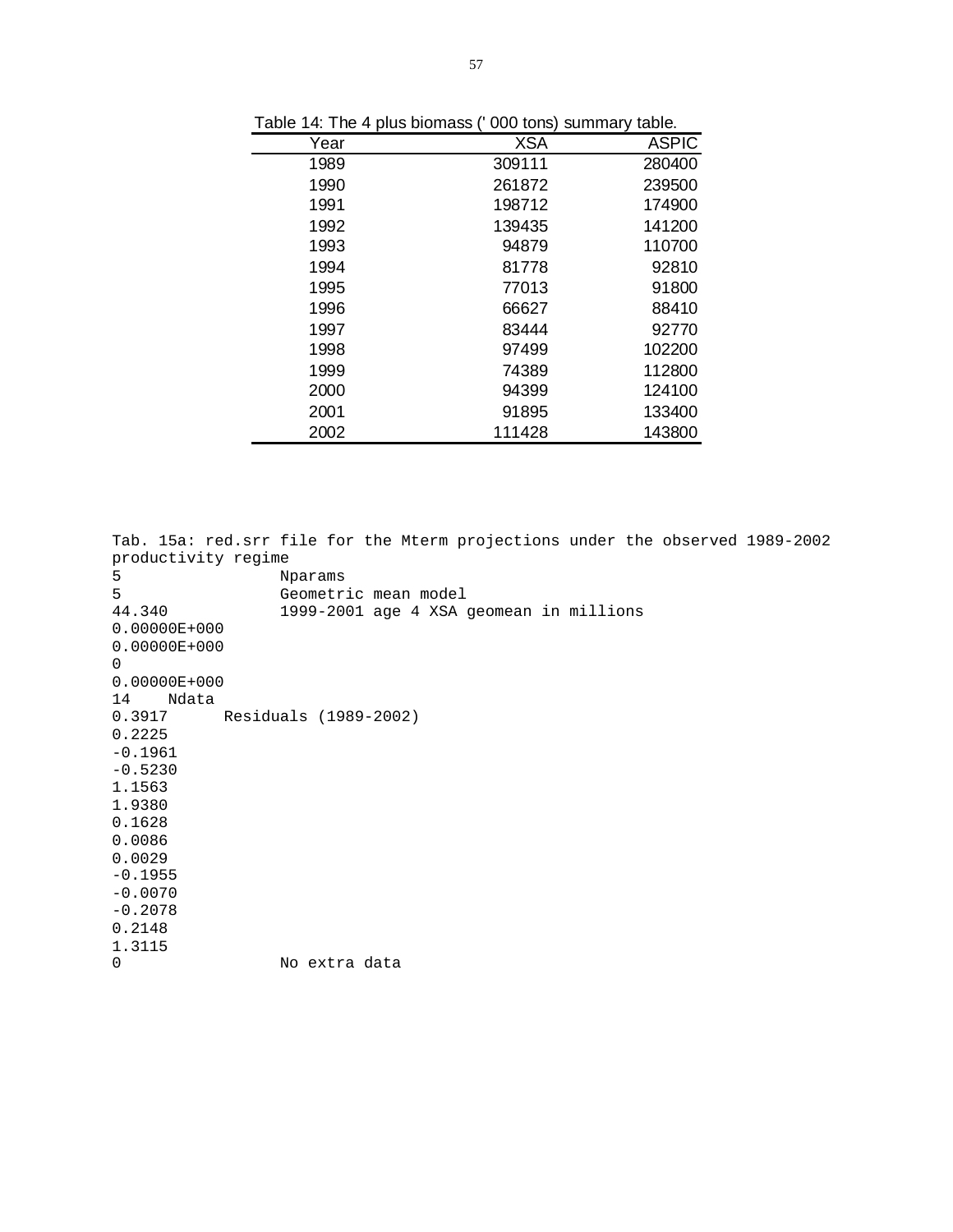Tab. 15b: red.srr file for the Mterm projections under a low productity regime 5 Nparams<br>5 Geometr: 5 Geometric mean model 44.340 1999-2001 age 4 XSA geomean in millions 0.00000E+000 0.00000E+000 0 0.00000E+000 13 Ndata 0.3917 Residuals (1989-2001; 1993 and 1994 residuals given by the 1992/1995 geomean recruitment) -0.1961 -0.5230 -0.0684 -0.0684 0.1628 0.0086 0.0029 -0.1955 -0.0070 -0.2078 0.2148 0 No extra data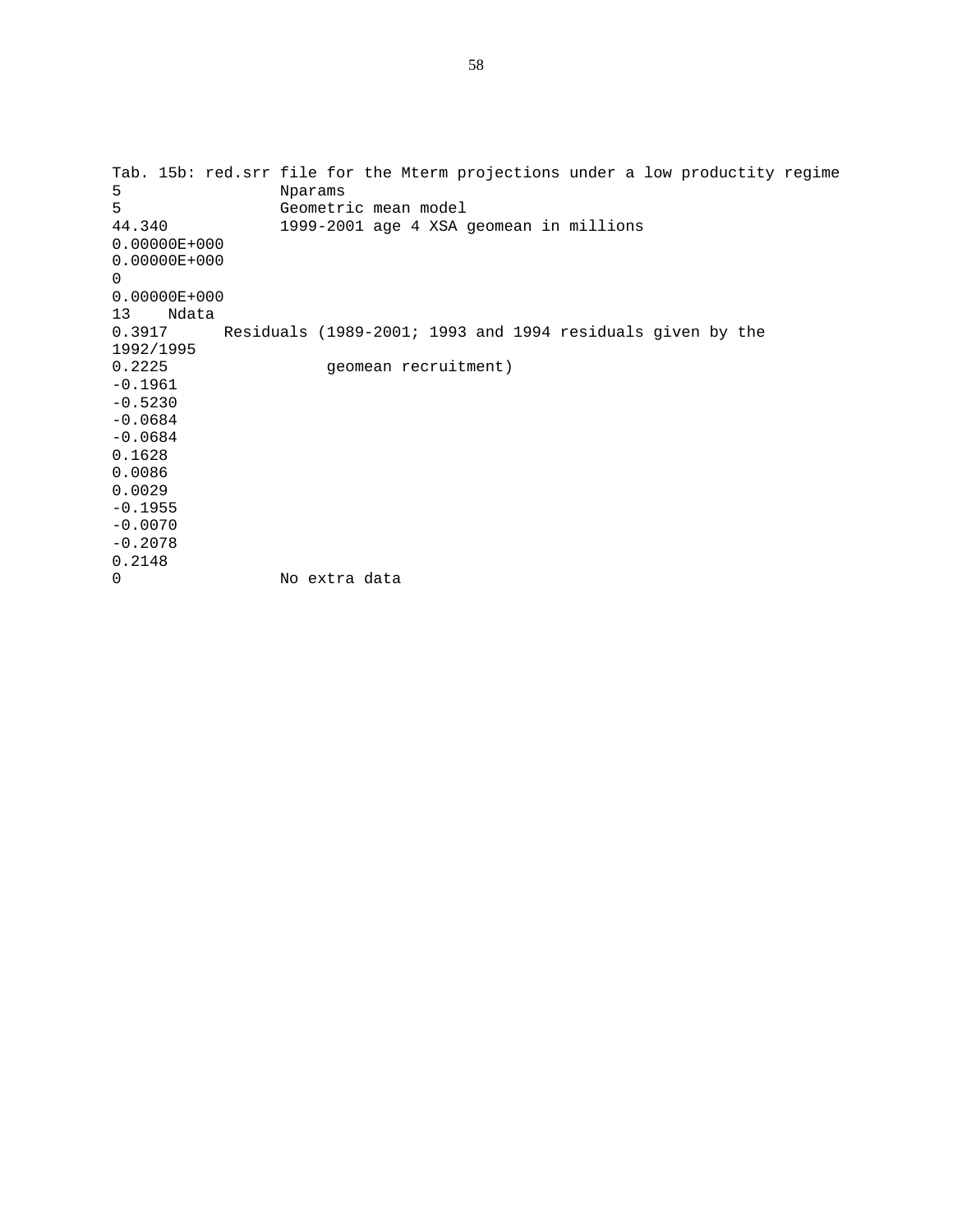**Table 15c : An explanation of the red.sen file input data. Exploitation pattern corresponding to 40% of 2002 F***statusquo*  **applied to an average 2000-2002 relative F at age from 2003 XSA. Average 2000-2002 mean weights at age in the catch and in the stock. Maturity from 1989-2002 survey abundanc at age.**

| Name            | Value                     | C.V.                                 | Name             | Value                     | C.V.         | Name             | Value                | C.V. | Name              | Value                       | C.V. |
|-----------------|---------------------------|--------------------------------------|------------------|---------------------------|--------------|------------------|----------------------|------|-------------------|-----------------------------|------|
|                 | Population at age in 2003 |                                      |                  | Exploitation pattern      |              |                  | Exploitation pattern |      |                   | <b>Exploitation pattern</b> |      |
|                 |                           |                                      |                  | (H - Human consumption)   |              | (D - Discards)   |                      |      | (I - Industrials) |                             |      |
| N4              | 44340                     | 0.47                                 | sH4              | 0.0040                    | 0.00         | sD4              | 0.00                 | 0.00 | sl4               | 0.00                        | 0.00 |
| N <sub>5</sub>  | 147738                    | 0.47                                 | sH <sub>5</sub>  | 0.0034                    | 0.00         | sD <sub>5</sub>  | 0.00                 | 0.00 | sl5               | 0.00                        | 0.00 |
| N <sub>6</sub>  | 44052                     | 0.47                                 | sH <sub>6</sub>  | 0.0057                    | 0.00         | sD6              | 0.00                 | 0.00 | sl6               | 0.00                        | 0.00 |
| N7              | 25835                     | 0.22                                 | sH7              | 0.0110                    | 0.00         | sD7              | 0.00                 | 0.00 | sl7               | 0.00                        | 0.00 |
| N <sub>8</sub>  | 28331                     | 0.21                                 | sH <sub>8</sub>  | 0.0204                    | 0.00         | sD8              | 0.00                 | 0.00 | sl8               | 0.00                        | 0.00 |
| N9              | 20090                     | 0.20                                 | sH9              | 0.0214                    | 0.00         | sD9              | 0.00                 | 0.00 | sl9               | 0.00                        | 0.00 |
| N <sub>10</sub> | 21286                     | 0.27                                 | sH <sub>10</sub> | 0.0167                    | 0.00         | sD <sub>10</sub> | 0.00                 | 0.00 | sl10              | 0.00                        | 0.00 |
| N <sub>11</sub> | 18912                     | 0.24                                 | sH <sub>11</sub> | 0.0319                    | 0.00         | sD <sub>11</sub> | 0.00                 | 0.00 | sl11              | 0.00                        | 0.00 |
| N <sub>12</sub> | 16639                     | 0.22                                 | sH <sub>12</sub> | 0.0444                    | 0.00         | sD <sub>12</sub> | 0.00                 | 0.00 | sl <sub>12</sub>  | 0.00                        | 0.00 |
| N <sub>13</sub> | 83032                     | 0.19                                 | sH <sub>13</sub> | 0.0551                    | 0.00         | sD <sub>13</sub> | 0.00                 | 0.00 | sl <sub>13</sub>  | 0.00                        | 0.00 |
| N <sub>14</sub> | 2126                      | 0.21                                 | sH <sub>14</sub> | 0.0861                    | 0.00         | sD <sub>14</sub> | 0.00                 | 0.00 | sl <sub>14</sub>  | 0.00                        | 0.00 |
| N <sub>15</sub> | 677                       | 0.21                                 | sH <sub>15</sub> | 0.0611                    | 0.00         | sD <sub>15</sub> | 0.00                 | 0.00 | sl <sub>15</sub>  | 0.00                        | 0.00 |
| N16             | 560                       | 0.19                                 | sH <sub>16</sub> | 0.0366                    | 0.00         | sD <sub>16</sub> | 0.00                 | 0.00 | sl16              | 0.00                        | 0.00 |
| N <sub>17</sub> | 894                       | 0.18                                 | sH <sub>17</sub> | 0.0292                    | 0.00         | sD <sub>17</sub> | 0.00                 | 0.00 | sl17              | 0.00                        | 0.00 |
| N <sub>18</sub> | 432                       | 0.19                                 | sH <sub>18</sub> | 0.0155                    | 0.00         | sD <sub>18</sub> | 0.00                 | 0.00 | sl <sub>18</sub>  | 0.00                        | 0.00 |
| N <sub>19</sub> | 3275                      | 0.19                                 | sH <sub>19</sub> | 0.0155                    | 0.00         | sD <sub>19</sub> | 0.00                 | 0.00 | sl <sub>19</sub>  | 0.00                        | 0.00 |
|                 |                           |                                      |                  |                           |              |                  |                      |      |                   |                             |      |
|                 | Stock weight at age       |                                      |                  | Catch weight at age       |              |                  | Catch weight at age  |      |                   | Catch weight at age         |      |
|                 |                           |                                      |                  | (H - Human consumption)   |              | (D - Discards)   |                      |      | (I - Industrials) |                             |      |
| WS4             | 0.098                     | 0.00                                 | WH4              | 0.093                     | 0.00         | WD4              | 0.00                 | 0.00 | WI4               | 0.00                        | 0.00 |
| WS5             | 0.140                     | 0.00                                 | WH <sub>5</sub>  | 0.143                     | 0.00         | WD <sub>5</sub>  | 0.00                 | 0.00 | WI5               | 0.00                        | 0.00 |
| WS6             | 0.184                     | 0.00                                 | WH <sub>6</sub>  | 0.198                     | 0.00         | WD6              | 0.00                 | 0.00 | WI6               | 0.00                        | 0.00 |
| WS7             | 0.236                     | 0.00                                 | WH7              | 0.250                     | 0.00         | WD7              | 0.00                 | 0.00 | WI7               | 0.00                        | 0.00 |
| WS8             | 0.289                     | 0.00                                 | WH8              | 0.304                     | 0.00         | WD8              | 0.00                 | 0.00 | W18               | 0.00                        | 0.00 |
| WS9             | 0.327                     | 0.00                                 | WH9              | 0.348                     | 0.00         | WD9              | 0.00                 | 0.00 | WI9               | 0.00                        | 0.00 |
| <b>WS10</b>     | 0.355                     | 0.00                                 | <b>WH10</b>      | 0.379                     | 0.00         | <b>WD10</b>      | 0.00                 | 0.00 | WI10              | 0.00                        | 0.00 |
| <b>WS11</b>     | 0.392                     | 0.00                                 | <b>WH11</b>      | 0.436                     | 0.00         | <b>WD11</b>      | 0.00                 | 0.00 | WI11              | 0.00                        | 0.00 |
| <b>WS12</b>     | 0.476                     | 0.00                                 | <b>WH12</b>      | 0.488                     | 0.00         | <b>WD12</b>      | 0.00                 | 0.00 | WI12              | 0.00                        | 0.00 |
| <b>WS13</b>     | 0.599                     | 0.00                                 | <b>WH13</b>      | 0.597                     | 0.00         | <b>WD13</b>      | 0.00                 | 0.00 | WI13              | 0.00                        | 0.00 |
| <b>WS14</b>     | 0.595                     | 0.00                                 | <b>WH14</b>      | 0.594                     | 0.00         | <b>WD14</b>      | 0.00                 | 0.00 | WI14              | 0.00                        | 0.00 |
| <b>WS15</b>     | 0.586                     | 0.00                                 | <b>WH15</b>      | 0.582                     | 0.00         | <b>WD15</b>      | 0.00                 | 0.00 | WI15              | 0.00                        | 0.00 |
| <b>WS16</b>     | 0.656                     | 0.00                                 | <b>WH16</b>      | 0.643                     | 0.00         | <b>WD16</b>      | 0.00                 | 0.00 | WI16              | 0.00                        | 0.00 |
| <b>WS17</b>     | 0.692                     | 0.00                                 | <b>WH17</b>      | 0.697                     | 0.00         | <b>WD17</b>      | 0.00                 | 0.00 | <b>WI17</b>       | 0.00                        | 0.00 |
| <b>WS18</b>     | 0.790                     | 0.00                                 | <b>WH18</b>      | 0.808                     | 0.00         | WD18             | 0.00                 | 0.00 | WI18              | 0.00                        | 0.00 |
| <b>WS19</b>     | 0.836                     | 0.00                                 | <b>WH19</b>      | 0.863                     | 0.00         | <b>WD19</b>      | 0.00                 | 0.00 | WI19              | 0.00                        | 0.00 |
|                 | Natural mortality at age  |                                      | Maturity         |                           |              |                  |                      |      |                   |                             |      |
|                 |                           |                                      |                  |                           |              |                  |                      |      |                   |                             |      |
| M4              | 0.1                       | 0.00                                 | MT4              | 0.000                     | 0.00         |                  |                      |      |                   |                             |      |
| M <sub>5</sub>  | 0.1                       | 0.00                                 | MT <sub>5</sub>  | 0.005                     | 0.00         |                  |                      |      |                   |                             |      |
| M6              | 0.1                       | 0.00                                 | MT <sub>6</sub>  | 0.022                     | 0.00         |                  |                      |      |                   |                             |      |
| M7<br>M8        | 0.1                       | 0.00                                 | MT7              | 0.067                     | 0.00         |                  |                      |      |                   |                             |      |
|                 | 0.1                       | 0.00                                 | MT8              | 0.127<br>0.174            | 0.00         |                  |                      |      |                   |                             |      |
| M9              | 0.1                       | 0.00                                 | MT9              |                           | 0.00         |                  |                      |      |                   |                             |      |
| M10             | 0.1                       | 0.00                                 | MT10             | 0.221                     | 0.00         |                  |                      |      |                   |                             |      |
| M11             | 0.1                       | 0.00                                 | MT11             | 0.320                     | 0.00         |                  |                      |      |                   |                             |      |
| M12<br>M13      | 0.1                       | 0.00<br>0.00                         | MT12<br>MT13     | 0.391<br>0.455            | 0.00<br>0.00 |                  |                      |      |                   |                             |      |
| M14             | 0.1                       |                                      | MT14             |                           |              |                  |                      |      |                   |                             |      |
| M15             | 0.1                       | 0.00<br>0.00                         | MT15             | 0.488<br>0.507            | 0.00<br>0.00 |                  |                      |      |                   |                             |      |
|                 | 0.1                       |                                      |                  |                           |              |                  |                      |      |                   |                             |      |
| M16<br>M17      | 0.1                       | 0.00                                 | MT16             | 0.586<br>0.589            | 0.00<br>0.00 |                  |                      |      |                   |                             |      |
| M18             | 0.1                       | 0.00<br>0.00                         | MT17<br>MT18     | 0.607                     | 0.00         |                  |                      |      |                   |                             |      |
| M19             | 0.1<br>0.1                | 0.00                                 | MT19             | 0.727                     | 0.00         |                  |                      |      |                   |                             |      |
|                 |                           |                                      |                  |                           |              |                  |                      |      |                   |                             |      |
|                 |                           | Natural mortality multiplier in year |                  | Effort multiplier in year |              |                  |                      |      |                   |                             |      |
|                 |                           |                                      |                  | (H - Human consumption)   |              |                  |                      |      |                   |                             |      |
| K2002           |                           | 1<br>0.0                             | HF2002           | 1.0                       | 0.0          |                  |                      |      |                   |                             |      |
| K2003           | 1                         | 0.0                                  | HF2003           | 1.0                       | 0.0          |                  |                      |      |                   |                             |      |
| K2004           | $\mathbf{1}$              | 0.0                                  | HF2004           | 1.0                       | 0.0          |                  |                      |      |                   |                             |      |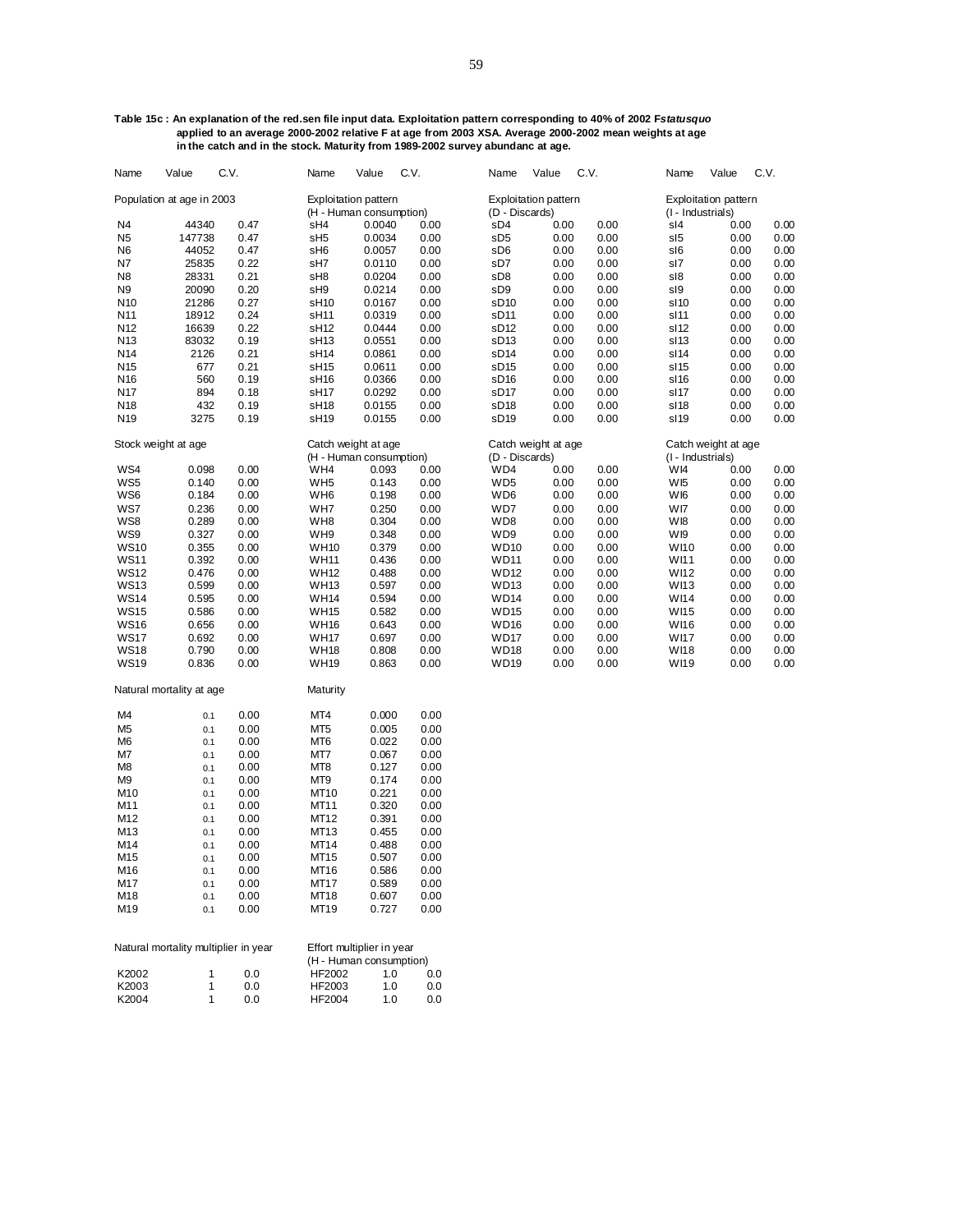Table 16a: Redfish 3M short term SSB probability profiles from 0.4Fstatusquo. Low and observed recruitment randomly resampled.

| 0.4 Fstatus quo low productivity regime<br>Year projection                                                                      |        |        |        |        |        |        |              |       |        |        |        |        |
|---------------------------------------------------------------------------------------------------------------------------------|--------|--------|--------|--------|--------|--------|--------------|-------|--------|--------|--------|--------|
| 2006                                                                                                                            | 0.0177 | 0.0213 | 0.0248 | 0.0284 | 0.0319 | 0.0355 | 0.0390       |       | 0.0426 | 0.0461 | 0.0497 | 0.0532 |
| 5th %ile                                                                                                                        | 36161  | 35833  | 35509  | 35189  | 34872  | 34552  | 34236        |       | 33923  | 33614  | 33308  | 33006  |
| 10th %ile                                                                                                                       | 37300  | 36959  | 36639  | 36316  | 36005  | 35681  | 35366        |       | 35049  | 34716  | 34384  | 34075  |
| 20th %ile                                                                                                                       | 38846  | 38492  | 38143  | 37801  | 37466  | 37134  | 36793        |       | 36456  | 36140  | 35810  | 35482  |
| 50th %ile                                                                                                                       | 42343  | 41943  | 41549  | 41162  | 40786  | 40410  | 40050        |       | 39686  | 39326  | 38968  | 38614  |
| 95th %ile                                                                                                                       | 50296  | 49815  | 49340  | 48871  | 48407  | 47946  | 47473        |       | 46995  | 46549  | 46108  | 45672  |
| 0.4 Fstatus quo observed productivity regime                                                                                    |        |        |        |        |        |        |              |       |        |        |        |        |
| Year projection                                                                                                                 |        |        |        |        |        |        |              |       |        |        |        |        |
| 2006                                                                                                                            | 0.0177 | 0.0213 | 0.0248 | 0.0284 | 0.0319 | 0.0355 | 0.0390       |       | 0.0426 | 0.0461 | 0.0497 | 0.0532 |
| 5 <sup>th</sup> %ile                                                                                                            | 36164  | 35838  | 35516  | 35197  | 34875  | 34561  | 34251        |       | 33945  | 33651  | 33344  | 33048  |
| $10^{th}$ %ile                                                                                                                  | 37323  | 36998  | 36679  | 36350  | 36027  | 35711  | 35400        |       | 35081  | 34767  | 34452  | 34137  |
| $20th$ %ile                                                                                                                     | 38857  | 38493  | 38144  | 37807  | 37473  | 37130  | 36793        |       | 36452  | 36137  | 35811  | 35483  |
| $50th$ %ile                                                                                                                     | 42364  | 41964  | 41570  | 41186  | 40806  | 40437  | 40067        |       | 39705  | 39343  | 38983  | 38627  |
| 95 <sup>th</sup> %ile                                                                                                           | 50320  | 49818  | 49344  | 48872  | 48407  | 47946  | 47472        |       | 46990  | 46544  | 46103  | 45667  |
| Final assessment data year                                                                                                      |        |        | 2002   |        |        |        |              |       |        |        |        |        |
| 1st year for populations in Sen                                                                                                 |        |        | 2003   |        |        |        |              |       |        |        |        |        |
| First SSB profile 3 years ahead                                                                                                 |        |        | 2006   |        |        |        |              |       |        |        |        |        |
|                                                                                                                                 |        |        |        |        |        |        |              |       |        |        |        |        |
| Table 16b: Redfish 3M medium term SSB probability profiles from 0.4Fstatusquo. Low and observed recruitment randomly resampled. |        |        |        |        |        |        |              |       |        |        |        |        |
| 0.4 Fstatus quo low productivity regime<br>Year projection                                                                      |        |        |        |        |        |        |              |       |        |        |        |        |
|                                                                                                                                 | 2012   | 0.5    | 0.6    | 0.7    | 0.8    | 0.9    | $\mathbf{1}$ | 1.1   | 1.2    | 1.3    | 1.4    | 1.5    |
| $5th$ %ile                                                                                                                      |        | 67834  | 66006  | 64237  | 62541  | 60960  | 59400        | 57906 | 56468  | 55054  | 53690  | 52327  |
| 10 <sup>th</sup> %ile                                                                                                           |        | 70275  | 68402  | 66560  | 64776  | 63049  | 61419        | 59825 | 58237  | 56749  | 55298  | 53903  |
| $20th$ %ile                                                                                                                     |        | 73173  | 71196  | 69309  | 67502  | 65731  | 63996        | 62333 | 60725  | 59199  | 57711  | 56265  |
| $50^{\text{th}}$ %ile                                                                                                           |        | 80388  | 78302  | 76309  | 74329  | 72397  | 70537        | 68726 | 66990  | 65287  | 63653  | 62051  |
| 95 <sup>th</sup> %ile                                                                                                           |        | 100207 | 97685  | 95236  | 92856  | 90559  | 88323        | 86122 | 83980  | 81841  | 79821  | 77891  |

0.4 Fstatus quo observed productivity regime

| Year projection       |      |        |        |        |        |        |        |        |       |       |       |       |
|-----------------------|------|--------|--------|--------|--------|--------|--------|--------|-------|-------|-------|-------|
|                       | 2012 | 0.5    | 0.6    | 0.7    | 0.8    | 0.9    |        |        | 1.2   | 1.3   | 1.4   | 1.5   |
| $5th$ %ile            |      | 72340  | 70474  | 68644  | 66907  | 65149  | 63460  | 61819  | 60387 | 58875 | 57402 | 55992 |
| $10^{th}$ %ile        |      | 74949  | 72980  | 71148  | 69297  | 67571  | 65899  | 64106  | 62388 | 60877 | 59417 | 57948 |
| $20th$ %ile           |      | 79342  | 77383  | 75444  | 73620  | 71851  | 70077  | 68362  | 66674 | 65010 | 63437 | 61863 |
| $50th$ %ile           |      | 88557  | 86371  | 84304  | 82304  | 80260  | 78350  | 76462  | 74655 | 72884 | 71180 | 69531 |
| $95^{\text{th}}$ %ile |      | 115366 | 112762 | 110232 | 107771 | 105375 | 103047 | 100785 | 98585 | 96443 | 94558 | 92432 |
|                       |      |        |        |        |        |        |        |        |       |       |       |       |

| Final assessment data year      | 2002 |                 |
|---------------------------------|------|-----------------|
| 1st year for populations in Sen | 2003 |                 |
| First SSB profile 3 years ahead | 2006 | <b>SSB 2006</b> |
| Last SSB profile 10 years ahead | 2012 | SSB 2012        |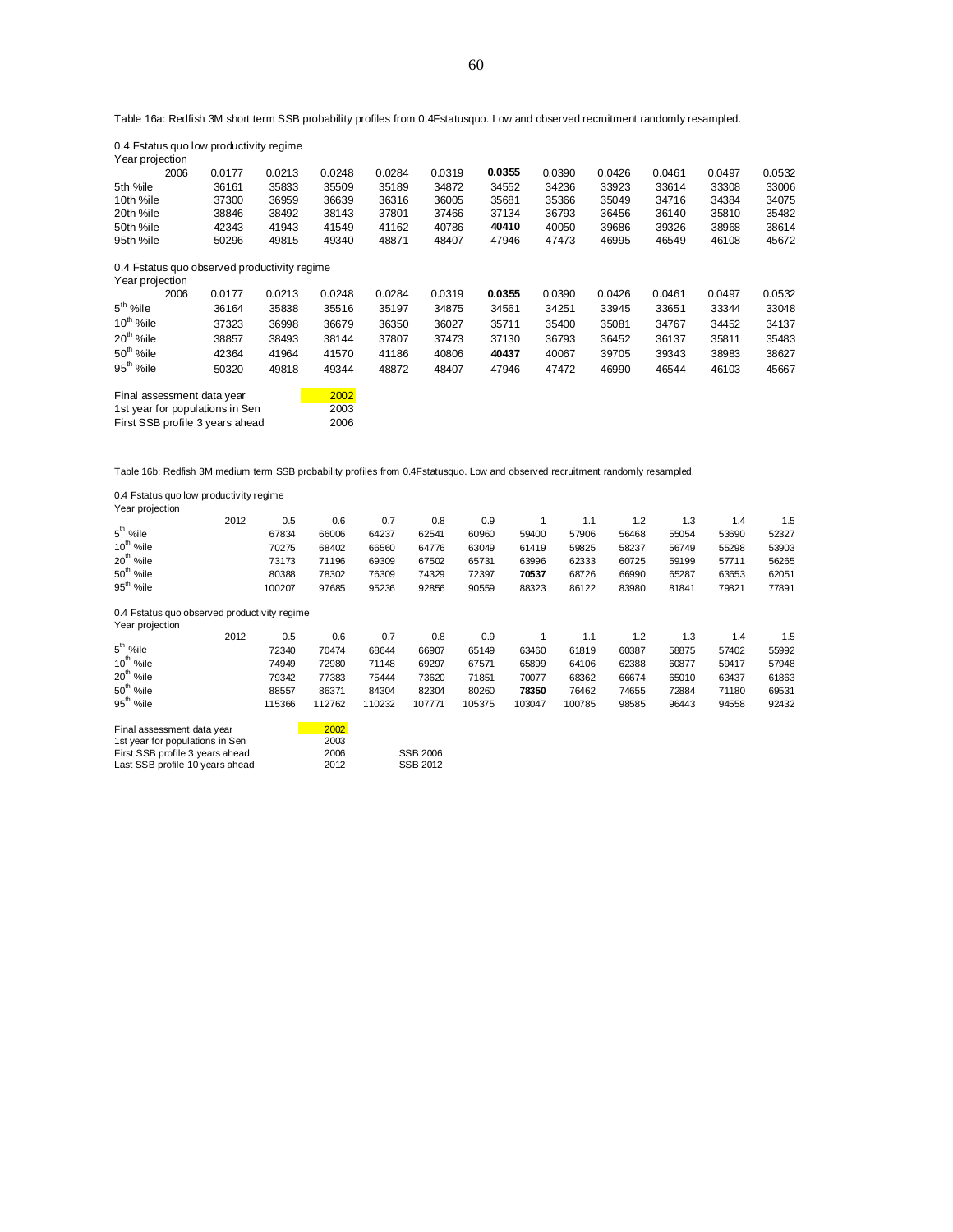Table 17a: Redfish 3M SSB probability profiles for the next 10 years with 0.4Fstatus quo. Low and observed recruitment randomly resampl

|            | 0.4 Fstatus quo/low productivity regime |                |             |             |                       |            | 0.4 Fstatus quo/observed productivity regime |                                  |             |                       |                       |
|------------|-----------------------------------------|----------------|-------------|-------------|-----------------------|------------|----------------------------------------------|----------------------------------|-------------|-----------------------|-----------------------|
| <b>SSB</b> | 5 <sup>th</sup> %ile                    | $10^{th}$ %ile | $20th$ %ile | $50th$ %ile | 95 <sup>th</sup> %ile | <b>SSB</b> |                                              | $5th$ %ile 10 <sup>th</sup> %ile | $20th$ %ile | 50 <sup>th</sup> %ile | 95 <sup>th</sup> %ile |
| Year       |                                         |                |             |             |                       | Year       |                                              |                                  |             |                       |                       |
| 2003       | 29642                                   | 31306          | 32900       | 36499       | 45540                 | 2003       | 29642                                        | 31306                            | 32900       | 36499                 | 45540                 |
| 2004       | 32202                                   | 33630          | 35184       | 38642       | 47051                 | 2004       | 32202                                        | 33630                            | 35184       | 38642                 | 47051                 |
| 2005       | 34552                                   | 35681          | 37134       | 40410       | 47946                 | 2005       | 34561                                        | 35711                            | 37130       | 40437                 | 47946                 |
| 2006       | 39740                                   | 41426          | 43027       | 46942       | 55577                 | 2006       | 39791                                        | 41610                            | 43178       | 47053                 | 55670                 |
| 2007       | 42718                                   | 44043          | 46013       | 49834       | 59301                 | 2007       | 43104                                        | 44592                            | 46428       | 50436                 | 59705                 |
| 2008       | 46880                                   | 48452          | 50560       | 54790       | 65724                 | 2008       | 47875                                        | 49462                            | 51676       | 56070                 | 67074                 |
| 2009       | 53101                                   | 55152          | 57569       | 62859       | 76879                 | 2009       | 54787                                        | 56754                            | 59396       | 65273                 | 79828                 |
| 2010       | 55933                                   | 58298          | 60706       | 66800       | 83270                 | 2010       | 58416                                        | 60597                            | 63596       | 70543                 | 88016                 |
| 2011       | 58879                                   | 61069          | 63924       | 70690       | 89898                 | 2011       | 62101                                        | 64362                            | 68159       | 76260                 | 98821                 |
| 2012       | 59400                                   | 61419          | 63996       | 70537       | 88323                 | 2012       | 63460                                        | 65899                            | 70077       | 78350                 | 103047                |

Table 17b: Redfish 3M yield probability profiles for the next 10 years with 0.4Fstatus quo. Low and observed recruitment randomly resample

| 0.4 Fstatus quo/low productivity regime |            |                       |             |             |             | 0.4 Fstatus quo/observed productivity regime |      |                                  |             |                       |                       |  |  |
|-----------------------------------------|------------|-----------------------|-------------|-------------|-------------|----------------------------------------------|------|----------------------------------|-------------|-----------------------|-----------------------|--|--|
|                                         | $5th$ %ile | 10 <sup>th</sup> %ile | $20th$ %ile | $50th$ %ile | $95th$ %ile |                                              |      | $5th$ %ile 10 <sup>th</sup> %ile | $20th$ %ile | 50 <sup>th</sup> %ile | 95 <sup>th</sup> %ile |  |  |
| Year                                    |            |                       |             |             |             | Year                                         |      |                                  |             |                       |                       |  |  |
| 2003                                    | 3226       | 3392                  | 3570        | 3971        | 4993        | 2003                                         | 3226 | 3392                             | 3570        | 3971                  | 4993                  |  |  |
| 2004                                    | 4233       | 4451                  | 4684        | 5223        | 6549        | 2004                                         | 4238 | 4462                             | 4703        | 5228                  | 6561                  |  |  |
| 2005                                    | 3849       | 4002                  | 4170        | 4579        | 5454        | 2005                                         | 3895 | 4022                             | 4210        | 4595                  | 5476                  |  |  |
| 2006                                    | 3664       | 3807                  | 3978        | 4322        | 5185        | 2006                                         | 3705 | 3867                             | 4019        | 4378                  | 5243                  |  |  |
| 2007                                    | 3618       | 3745                  | 3888        | 4222        | 5118        | 2007                                         | 3704 | 3853                             | 3994        | 4333                  | 5275                  |  |  |
| 2008                                    | 3363       | 3465                  | 3585        | 3864        | 4618        | 2008                                         | 3474 | 3599                             | 3754        | 4103                  | 5093                  |  |  |
| 2009                                    | 3601       | 3759                  | 3926        | 4376        | 5563        | 2009                                         | 3801 | 3960                             | 4198        | 4739                  | 6244                  |  |  |
| 2010                                    | 3765       | 3928                  | 4152        | 4766        | 6290        | 2010                                         | 4035 | 4232                             | 4545        | 5220                  | 7052                  |  |  |
| 2011                                    | 3966       | 4176                  | 4485        | 5213        | 7264        | 2011                                         | 4339 | 4656                             | 5025        | 5885                  | 8305                  |  |  |
| 2012                                    | 4165       | 4402                  | 4754        | 5590        | 8142        | 2012                                         | 4680 | 5037                             | 5484        | 6509                  | 9681                  |  |  |

Tab. 18: SSB and yield 50th %ile profiles for 0.4 Fstatusquo/observed productivity regime versus low productivity re

| SSB  |      |          |                       | Yield |             |      |
|------|------|----------|-----------------------|-------|-------------|------|
|      |      |          | 50 <sup>th</sup> %ile |       | $50th$ %ile |      |
| Year |      | observed | low                   | Year  | observed    | low  |
|      | 2003 | 36499    | 36499                 | 2003  | 3971        | 3971 |
|      | 2004 | 38642    | 38642                 | 2004  | 5228        | 5223 |
|      | 2005 | 40437    | 40410                 | 2005  | 4595        | 4579 |
|      | 2006 | 47053    | 46942                 | 2006  | 4378        | 4322 |
|      | 2007 | 50436    | 49834                 | 2007  | 4333        | 4222 |
|      | 2008 | 56070    | 54790                 | 2008  | 4103        | 3864 |
|      | 2009 | 65273    | 62859                 | 2009  | 4739        | 4376 |
|      | 2010 | 70543    | 66800                 | 2010  | 5220        | 4766 |
|      | 2011 | 76260    | 70690                 | 2011  | 5885        | 5213 |
|      | 2012 | 78350    | 70537                 | 2012  | 6509        | 5590 |

Table 19: SSB and yield Mtprojections from 2001 and 2002 under a low productivity regime. For 2002 and 2003 projection short term yield was kept between the most recent level of catches and the actual TAC(5000tons).

| Year<br>60%F2001<br>40%F2002<br>40%F2002<br>60%F2001<br>Year |      |
|--------------------------------------------------------------|------|
|                                                              |      |
| 44088<br>2003<br>3971<br>36499<br>2003                       | 5142 |
| 2004<br>5223<br>46312<br>2004<br>38642                       | 4764 |
| 4579<br>2005<br>46893<br>2005<br>40410                       | 3703 |
| 2006<br>2006<br>4322<br>46942<br>52257                       | 4771 |
| 49834<br>4222<br>2007<br>54993<br>2007                       | 3805 |
| 2008<br>54790<br>57203<br>2008<br>3864                       | 3754 |
| 2009<br>2009<br>62859<br>64733<br>4376                       | 3942 |
| 2010<br>65980<br>2010<br>4766<br>66800                       | 3943 |
| 2011<br>70690<br>2011<br>5213<br>67143                       | 4094 |
| 70537<br>2012<br>5590<br>2012                                |      |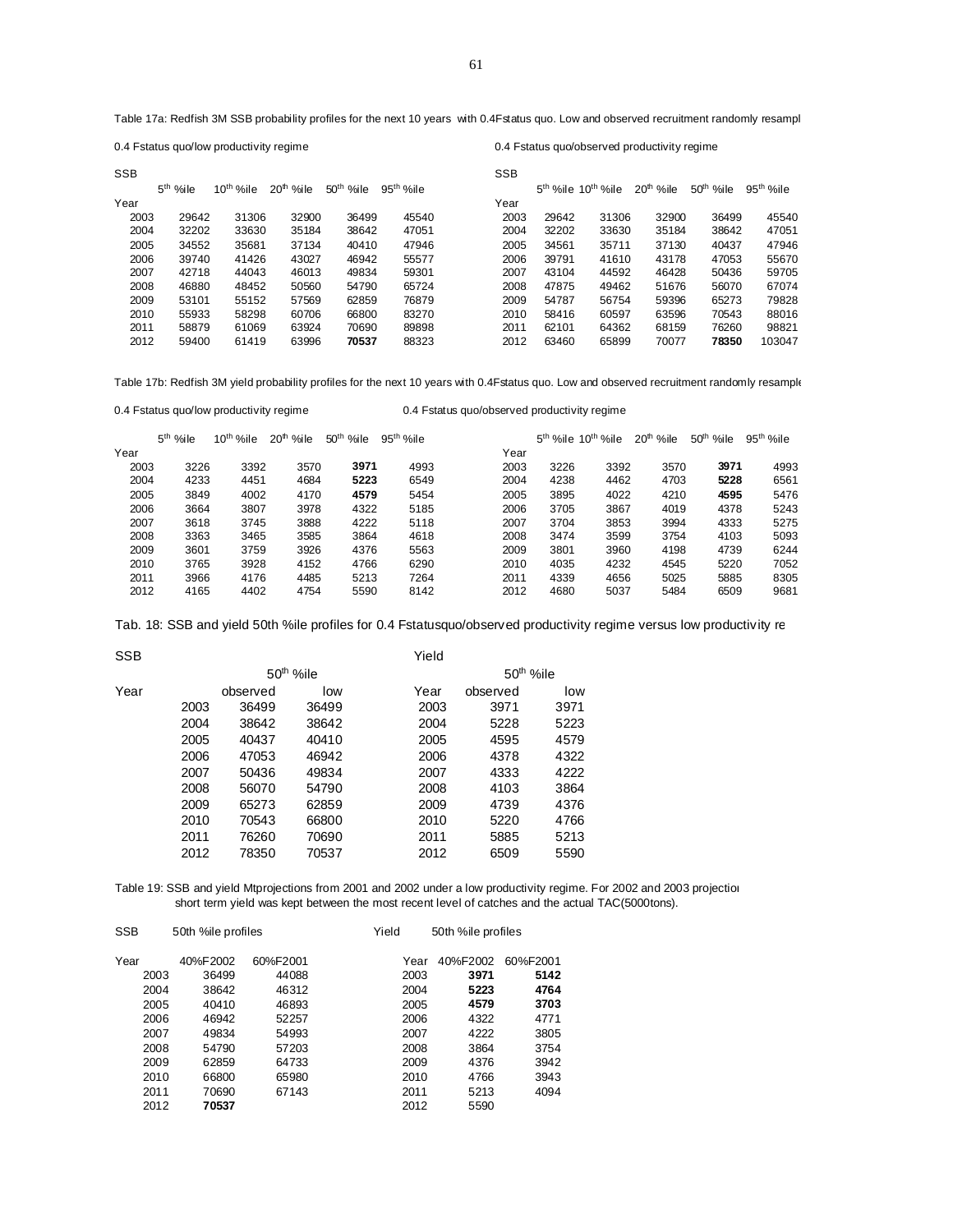

Fig.1a: Map showing the location of Flemish Cap (Div. 3M) in the Northwest Atlantic. The insert is the depth stratification scheme (m) used in the past Canadian bottom trawl survey in Flemish Cap, as well as in the present European Union (EU) survey series.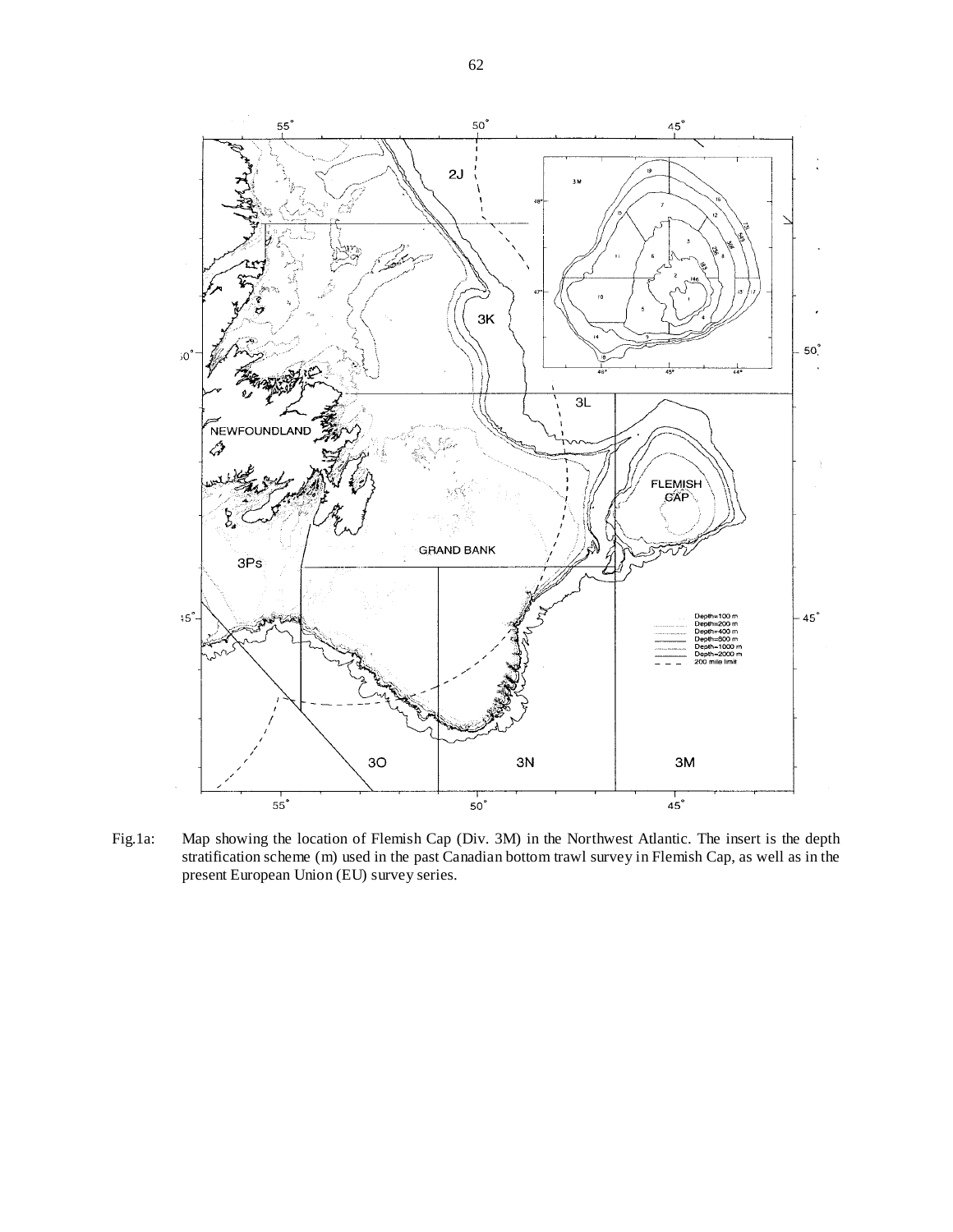



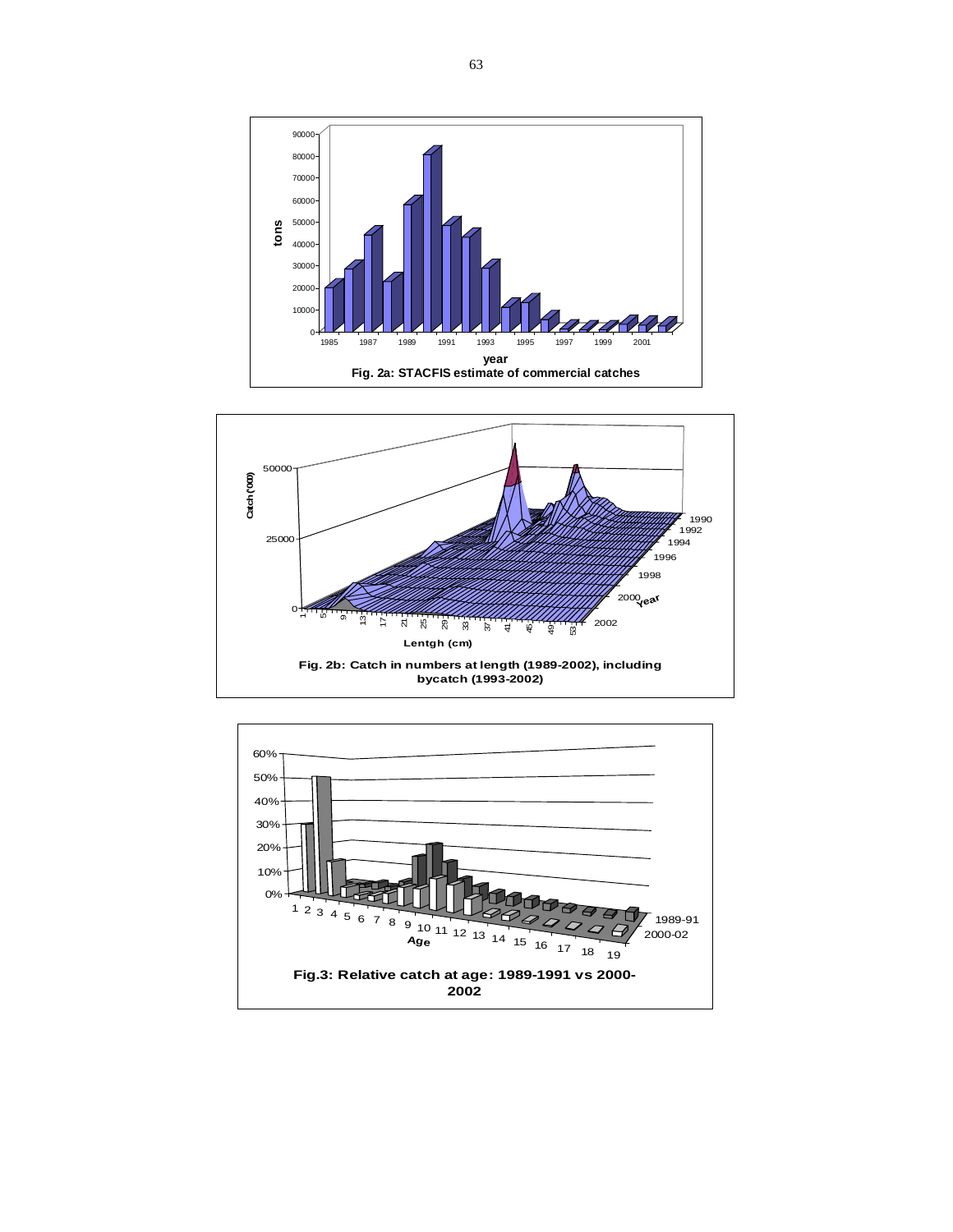

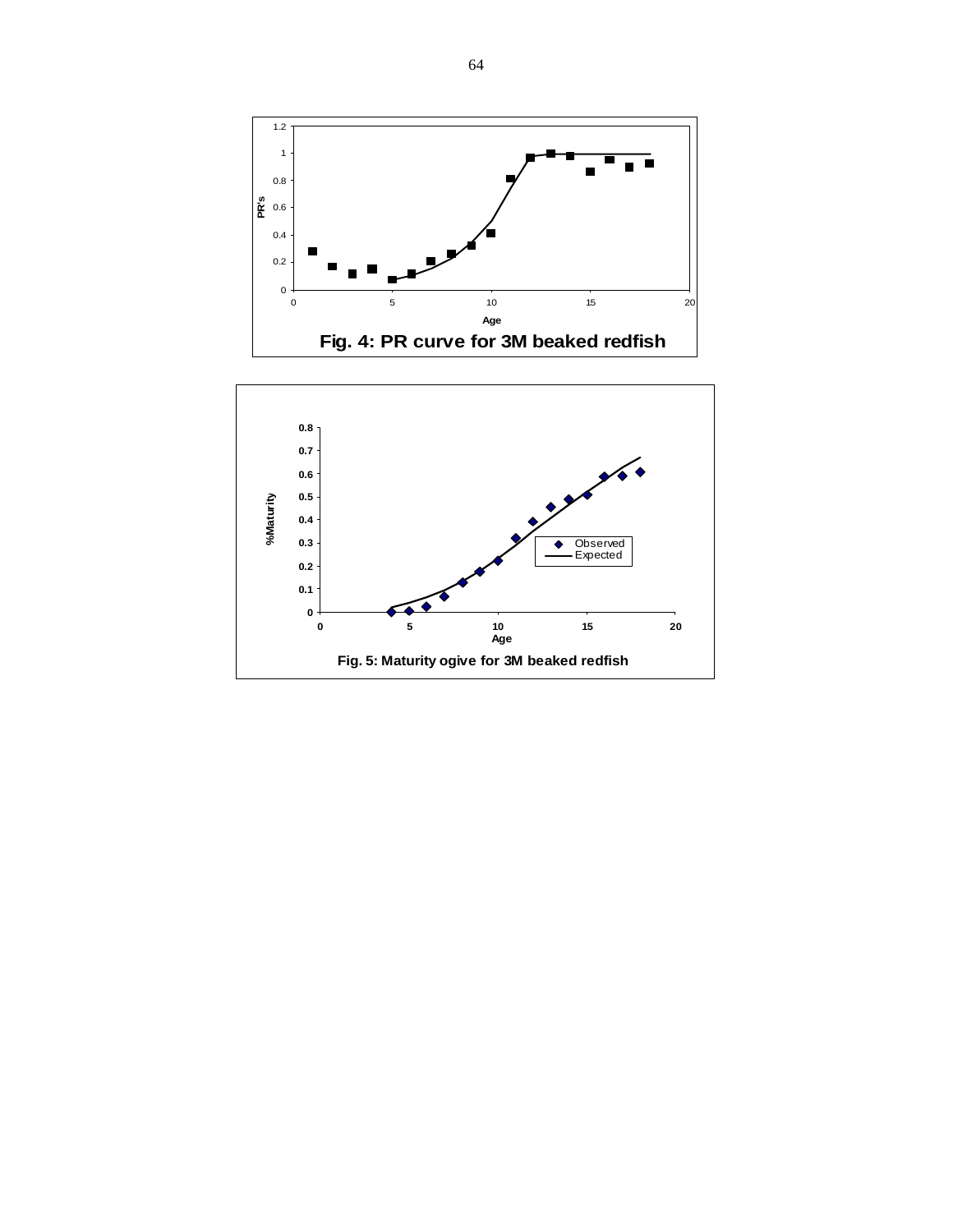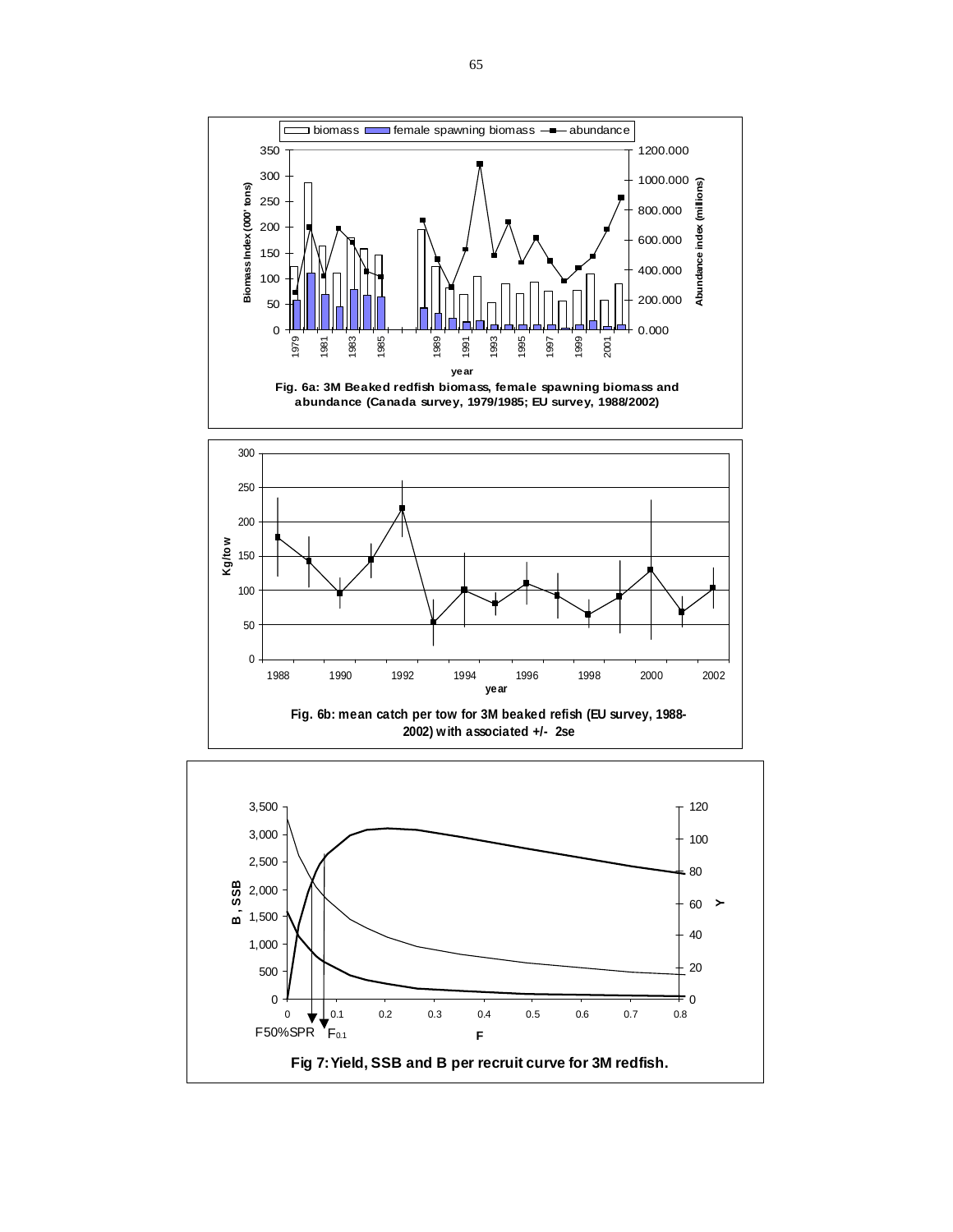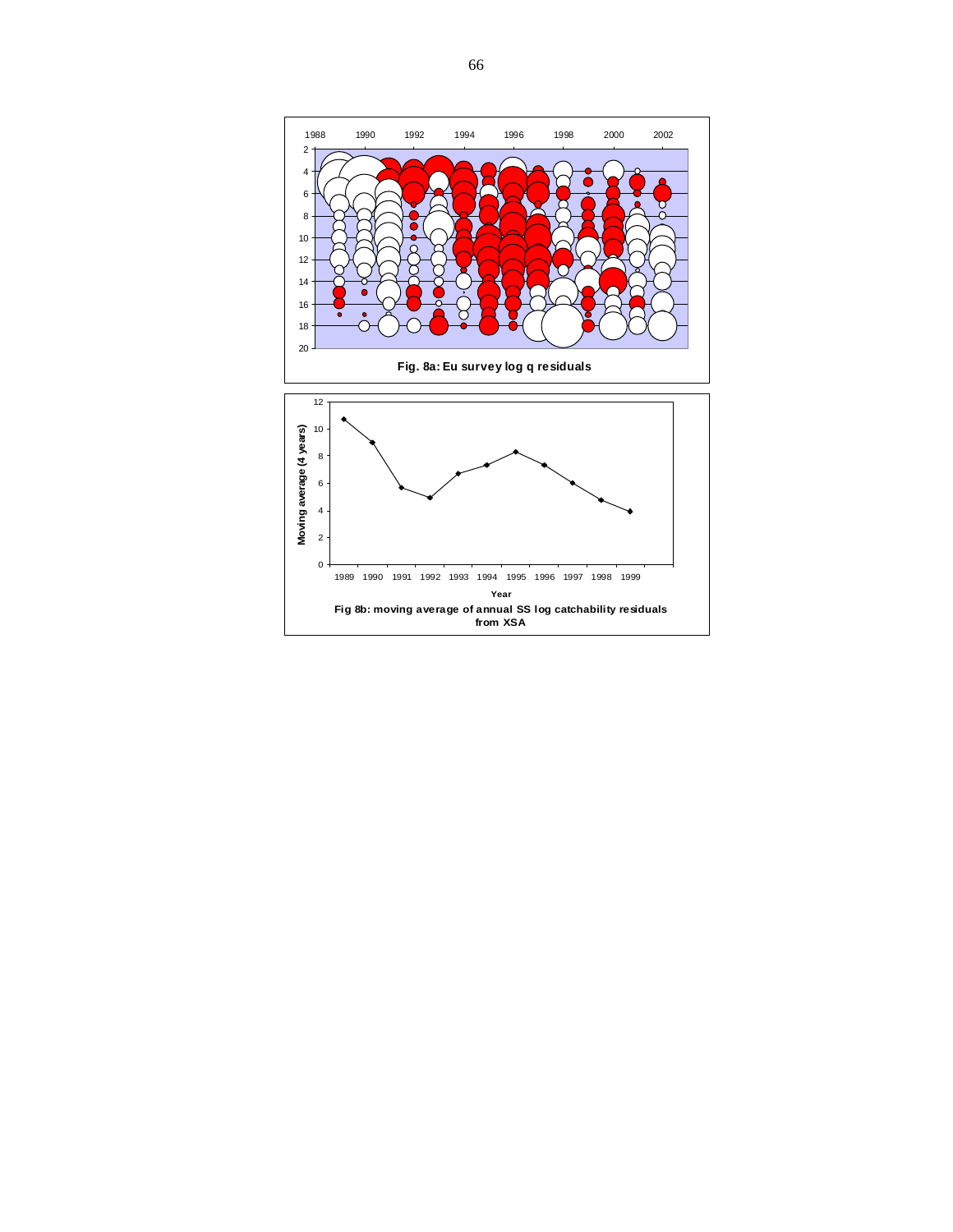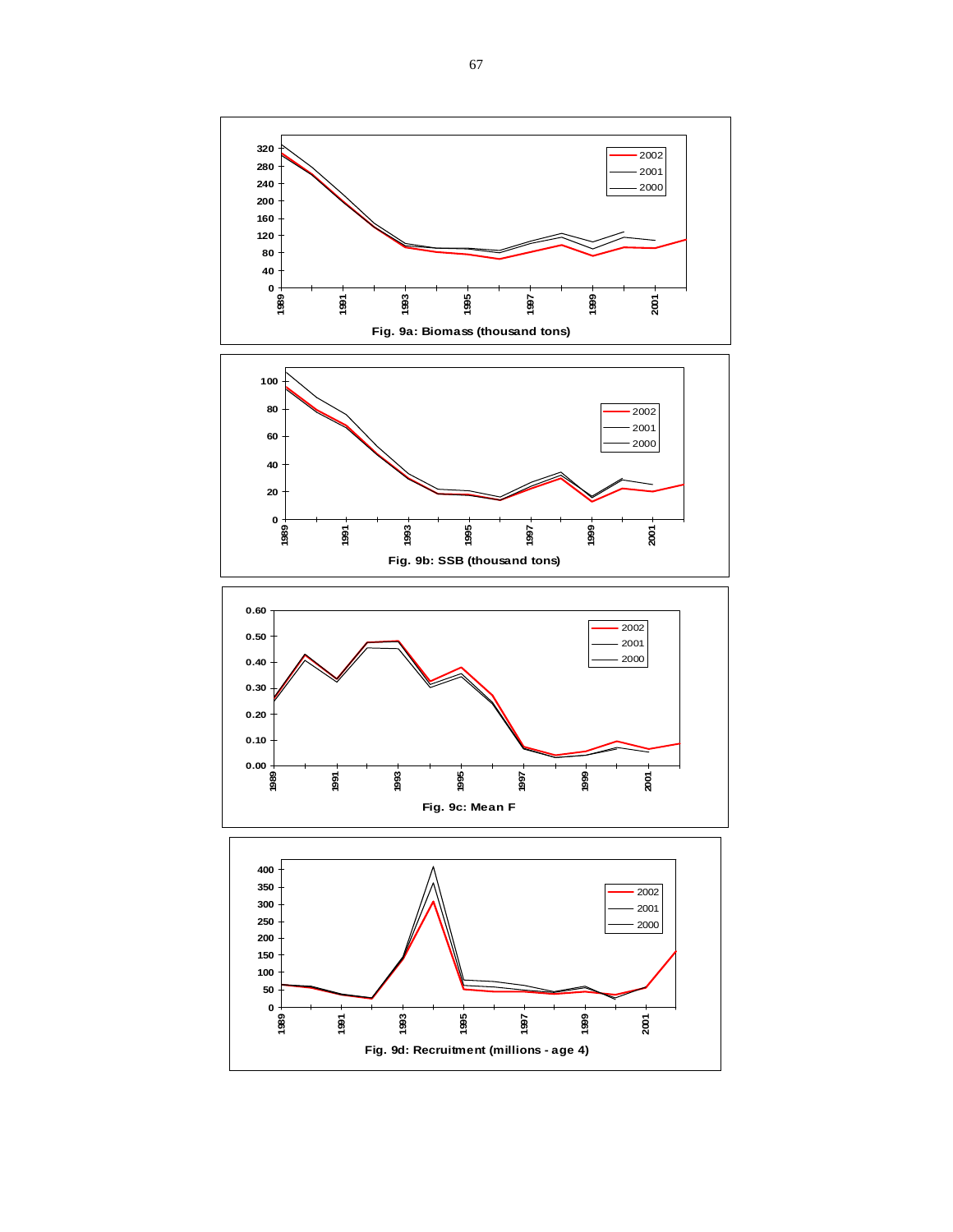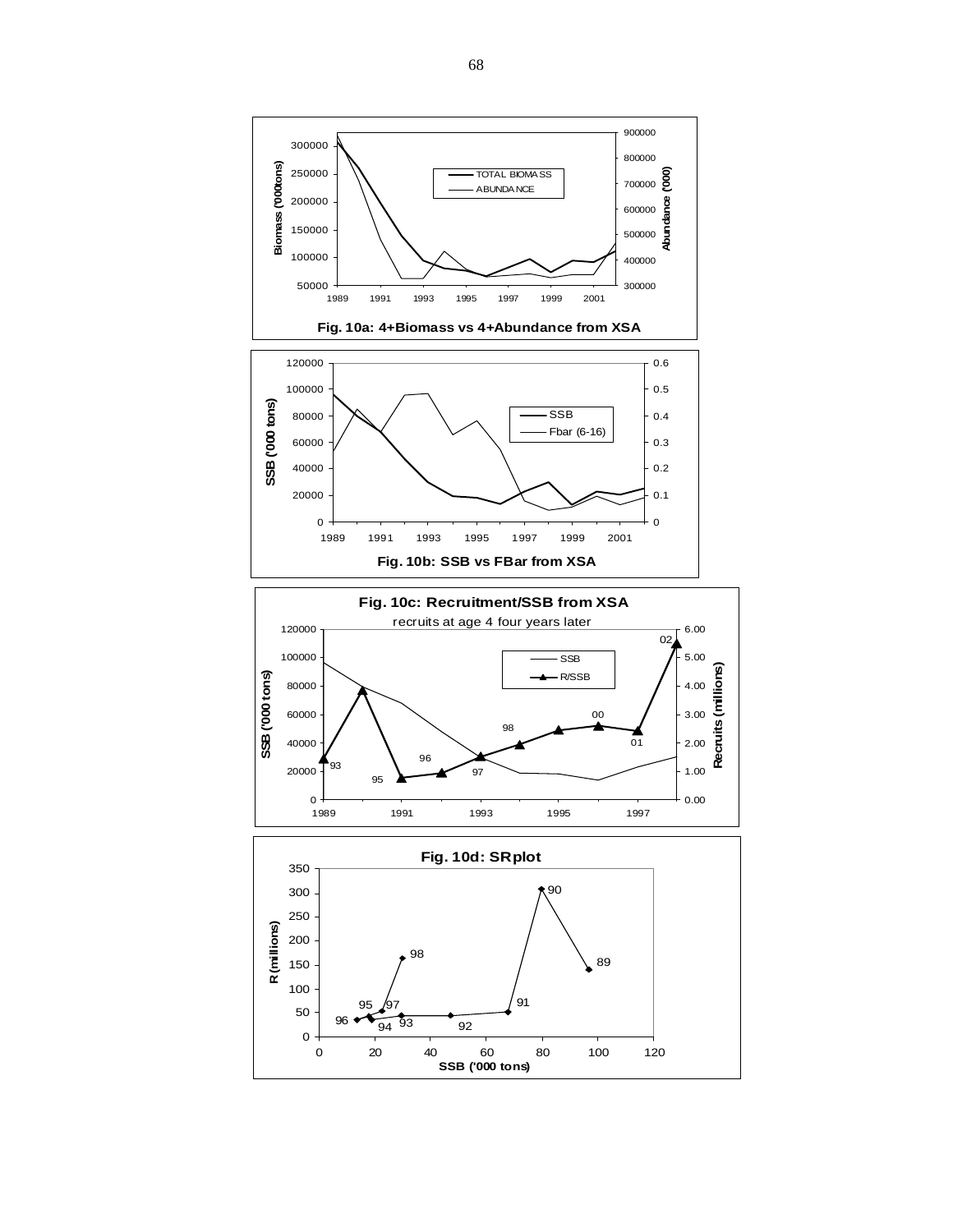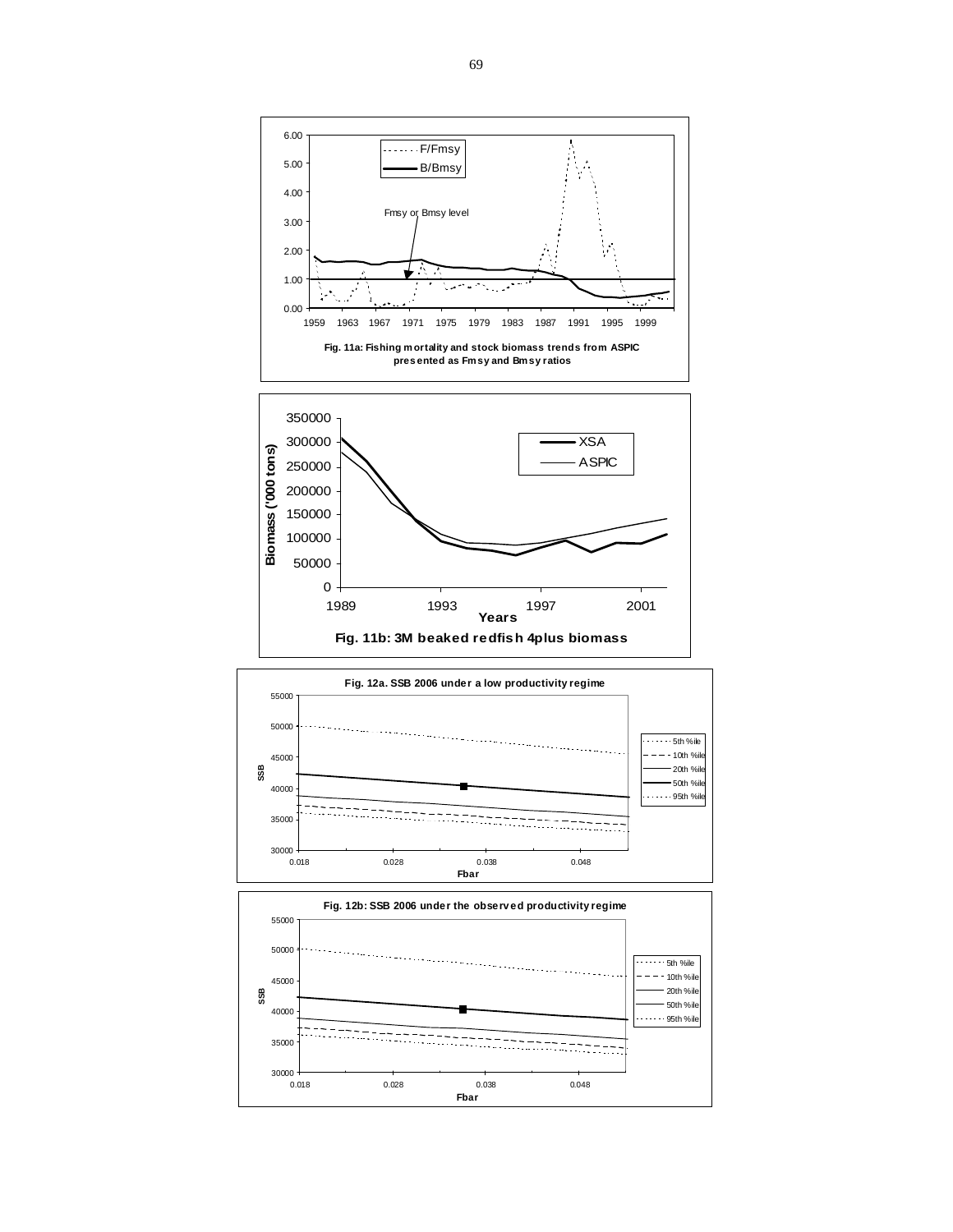





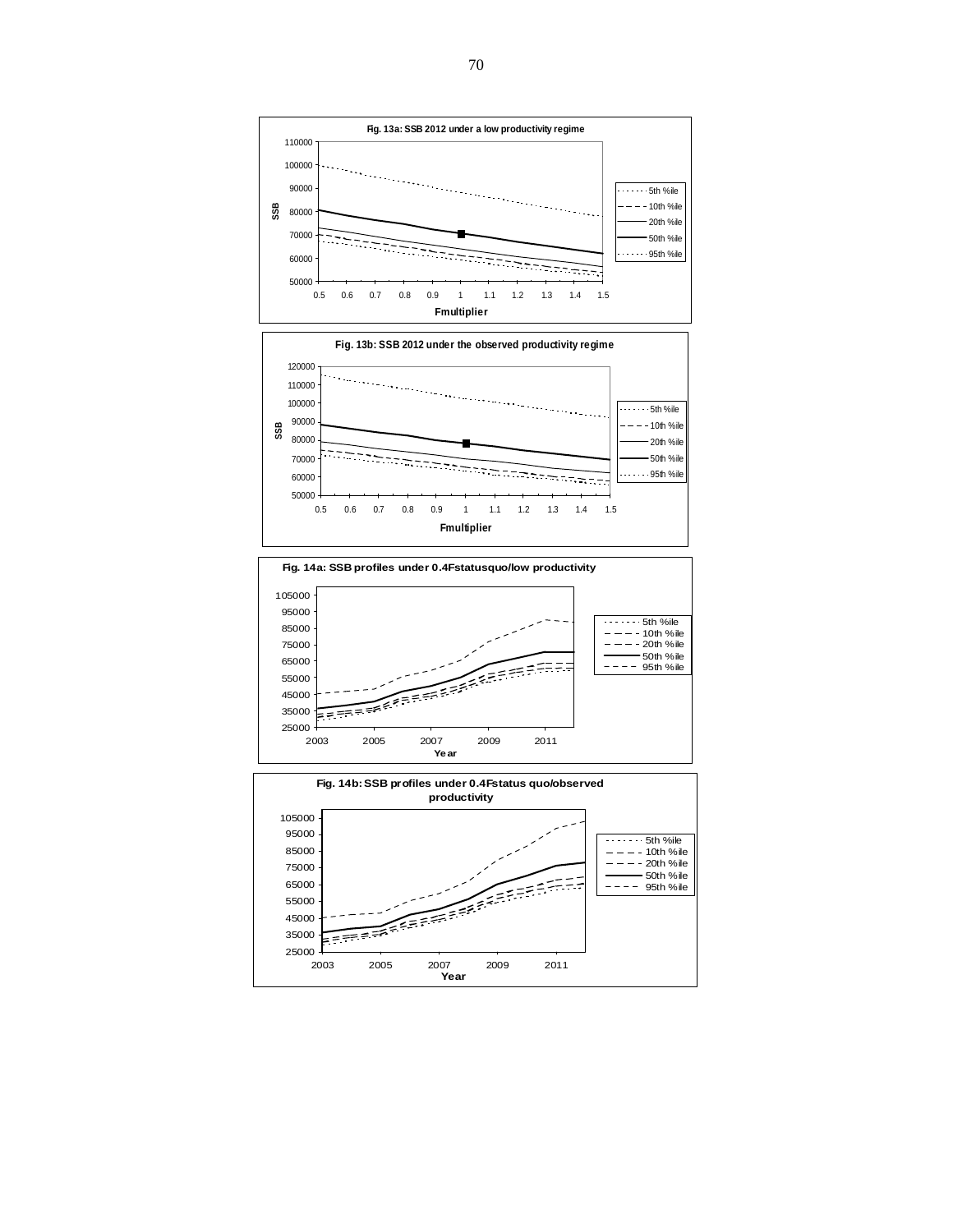